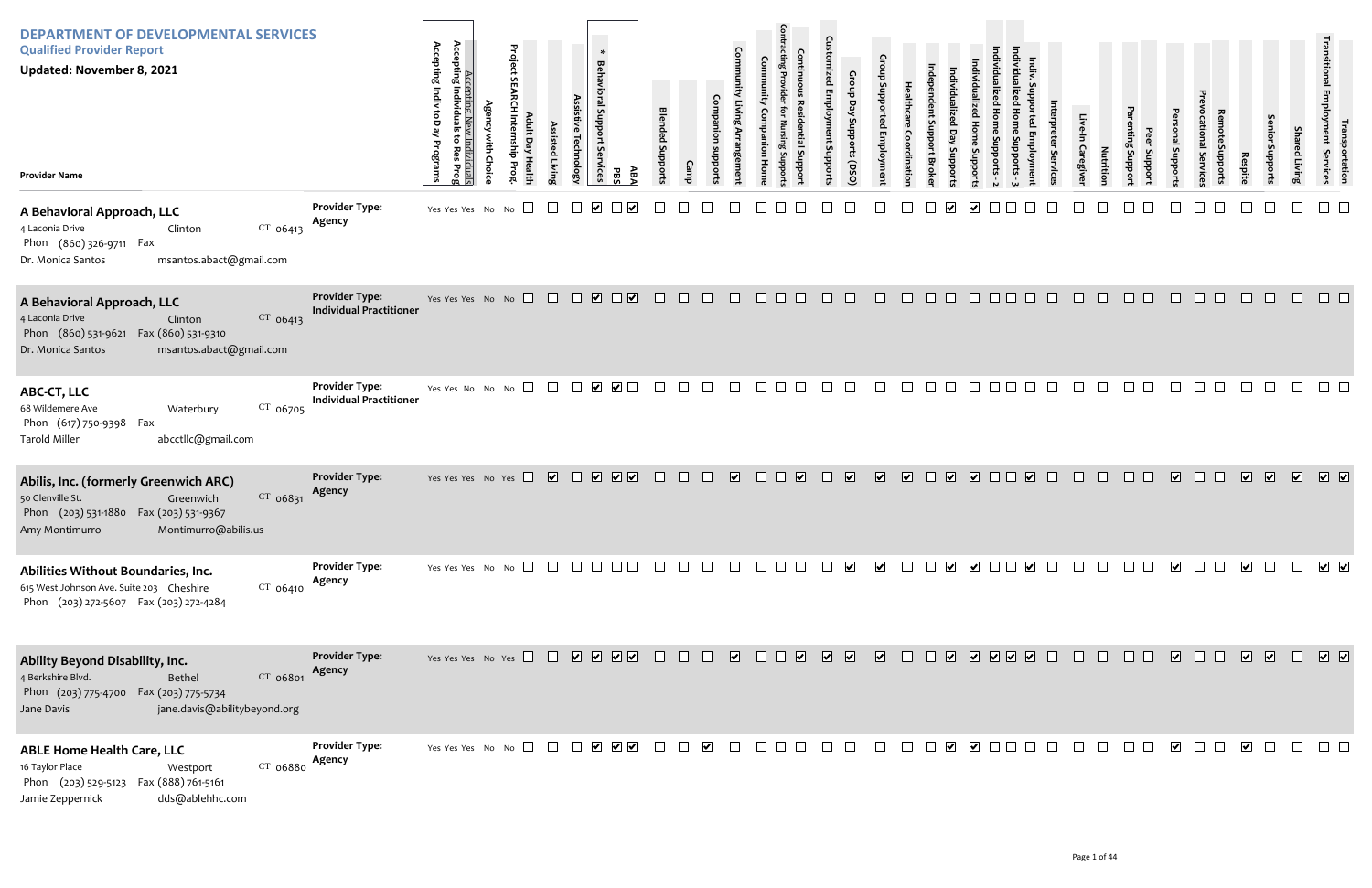| <b>DEPARTMENT OF DEVELOPMENTAL SERVICES</b><br><b>Qualified Provider Report</b><br><b>Updated: November 8, 2021</b><br><b>Provider Name</b>                                                             |                                                         | Accepting New<br>Accepting Individuals<br>Accepting Indiv toD ay<br>៵<br>ミ<br>Programs<br>Res<br>lividual <sup>.</sup><br>ໂes Prog<br>ę | Project<br>$\Box$<br>릉<br>Prog | ssisted Livin | <b>Technolog</b>               | $\ast$<br><b>Behavioral Support</b><br>Services<br>ΑB/<br>PB. | <b>Blended Suppor</b> |                                        | Com                                |        |                                | $\cap$<br>En<br>poddns | Day<br>oddns<br>orts (DSO) |                         |                  |                         | oddns                   |        |                                       |                | Caregive<br><b>Nutrition</b> | Support<br>Support | I Support               | al Service | Respite                 | enior<br>phbort:        | Sha<br>ed Living | Transportation<br>Employment Services                                                      |
|---------------------------------------------------------------------------------------------------------------------------------------------------------------------------------------------------------|---------------------------------------------------------|-----------------------------------------------------------------------------------------------------------------------------------------|--------------------------------|---------------|--------------------------------|---------------------------------------------------------------|-----------------------|----------------------------------------|------------------------------------|--------|--------------------------------|------------------------|----------------------------|-------------------------|------------------|-------------------------|-------------------------|--------|---------------------------------------|----------------|------------------------------|--------------------|-------------------------|------------|-------------------------|-------------------------|------------------|--------------------------------------------------------------------------------------------|
| <b>ACES</b><br>$CT$ 06473<br>350 State Street<br>North Haven<br>Fax (203) 234-1369<br>Phon (203) 234-1344<br>TDanehy@aces.org<br>Tom Danehy                                                             | <b>Provider Type:</b><br>Agency                         | Yes Yes Yes No No                                                                                                                       |                                | $\Box$        | $\boxed{\mathbf{v}}$<br>$\Box$ | $\sqrt{2}$                                                    |                       |                                        |                                    |        |                                |                        | $\overline{\mathbf{v}}$    | $\overline{\mathbf{v}}$ |                  | $\overline{\mathbf{v}}$ | $\overline{\mathbf{v}}$ |        | $\overline{\mathbf{v}}$               |                |                              |                    |                         |            |                         |                         |                  | $\overline{\mathbf{v}}$                                                                    |
| <b>Adelbrook Community Services, Inc.</b><br>$CT$ 06416<br>58 Missionary Road<br>Cromwell<br>Phon (860) 635-6010  Fax (860) 632-3216<br>agoduti@adelbrook.org<br>Alyssa Goduti                          | <b>Provider Type:</b><br>Agency                         | Yes Yes Yes No No $\Box$                                                                                                                |                                |               | $\Box$                         | $\begin{array}{c} \blacktriangleright \end{array}$            | $\Box$                | $\Box$                                 | $\Box$<br>$\blacktriangleright$    |        | $\Box$<br>$\blacktriangledown$ |                        | $\blacktriangledown$       | $\blacktriangledown$    | $\Box$           | $\overline{\mathbf{v}}$ | $\blacktriangledown$    |        |                                       |                |                              |                    |                         | $\Box$     | $\overline{\mathbf{v}}$ | $\overline{\mathbf{v}}$ | $\Box$           |                                                                                            |
| Adult Vocational Programs, Inc.<br>CT 06412<br>P.O. Box 435<br>Chester<br>Phon (860) 345-4457<br>Fax (860) 526-1926<br>Margaret Winkley<br>pwinkley@brianhouse.org                                      | <b>Provider Type:</b><br>Agency                         | Yes Yes Yes No No $\Box$ $\Box$ $\Box$ $\Box$                                                                                           |                                |               |                                | $\Box$ Box                                                    | $\Box$                | $\Box$                                 | $\overline{\mathbf{v}}$<br>$\Box$  | $\Box$ |                                |                        | $\overline{\mathbf{v}}$    | $\overline{\mathbf{v}}$ | $\Box$<br>$\Box$ | $\overline{\mathbf{v}}$ | $\overline{\mathbf{v}}$ | $\Box$ | $\overline{\mathbf{v}}$<br>$\sqrt{2}$ | $\mathbb{R}^n$ | $\Box$                       | O O                | $\overline{\mathbf{v}}$ | $\Box$     |                         |                         |                  | $\Box$                                                                                     |
| <b>Advanced Behavioral Care LLC</b><br>PO Box 984<br>CT 06052<br>New Britain<br>Phon (860) 827-9364  Fax (860) 827-1161<br>ian p burruss@hotmail.com<br>lan Burruss                                     | <b>Provider Type:</b><br>Agency                         | Yes Yes Yes No No $\square$                                                                                                             |                                |               | $\blacktriangleright$          | $\blacktriangledown$                                          |                       |                                        | $\blacktriangledown$               |        |                                |                        |                            |                         |                  |                         | $\blacktriangledown$    |        |                                       |                |                              |                    | $\blacktriangledown$    |            |                         |                         |                  |                                                                                            |
| Ahmed, Ali Khalafalla, M.B.B.cH LBS<br>CT 06607<br>1333 East Main Street, Unit 5<br>Bridgeport<br>Phon (215) 287-1440 Fax<br>Dr. Ali Khalafalla Ahmed<br>Alikmed@yahoo.com                              | <b>Provider Type:</b><br><b>Individual Practitioner</b> |                                                                                                                                         |                                |               |                                |                                                               |                       |                                        |                                    |        | 00000000000000000              |                        |                            |                         |                  |                         |                         |        |                                       |                |                              |                    |                         | 00000      |                         |                         |                  | $\begin{array}{ccccccccccccc} \square & \square & \square & \square & \square \end{array}$ |
| All Care, LLC<br>$CT$ 06457<br>32 Miner Street<br>Middletown<br>Phon (860) 632-1119  Fax (860) 632-0361<br>bmarinan@chestelm.com<br>Brenda Marinan                                                      | <b>Provider Type:</b><br>Agency                         |                                                                                                                                         |                                |               |                                |                                                               |                       |                                        | $\Box$<br>$\overline{\phantom{a}}$ |        | $\Box$ $\Box$ $\Box$           | $\Box$                 | $\Box$                     | $\Box$                  | $\Box$           |                         | 0000000                 |        |                                       | $\Box$         |                              |                    | $\Box$                  | $\Box$     |                         |                         | $\Box$           | $\Box$<br>$\Box$                                                                           |
| All Pointe Care LLC (formerly Alliance Staffing of<br>CT)<br>675 West Johnson Avenue<br>CT 06410<br>Cheshire<br>Phon (203) 250-1900 Fax (203) 250-2361<br>Steve LaPointe<br>slapointe@allpointecare.com | <b>Provider Type:</b><br>Agency                         | Yes Yes Yes No No $\Box$ $\Box$ $\Box$ $\Box$ $\Box$ $\Box$ $\Box$                                                                      |                                |               |                                |                                                               |                       | $\begin{array}{c} \square \end{array}$ | $\Box$                             |        | 88888                          |                        |                            | $\Box$                  |                  |                         | V D V V D D V D         |        |                                       | $\Box$         | $\Box$                       | $\Box$ $\Box$      | $\sqrt{2}$              | $\Box$     | $\Box$                  | $\Box$                  | $\Box$           | $\Box$ $\Box$                                                                              |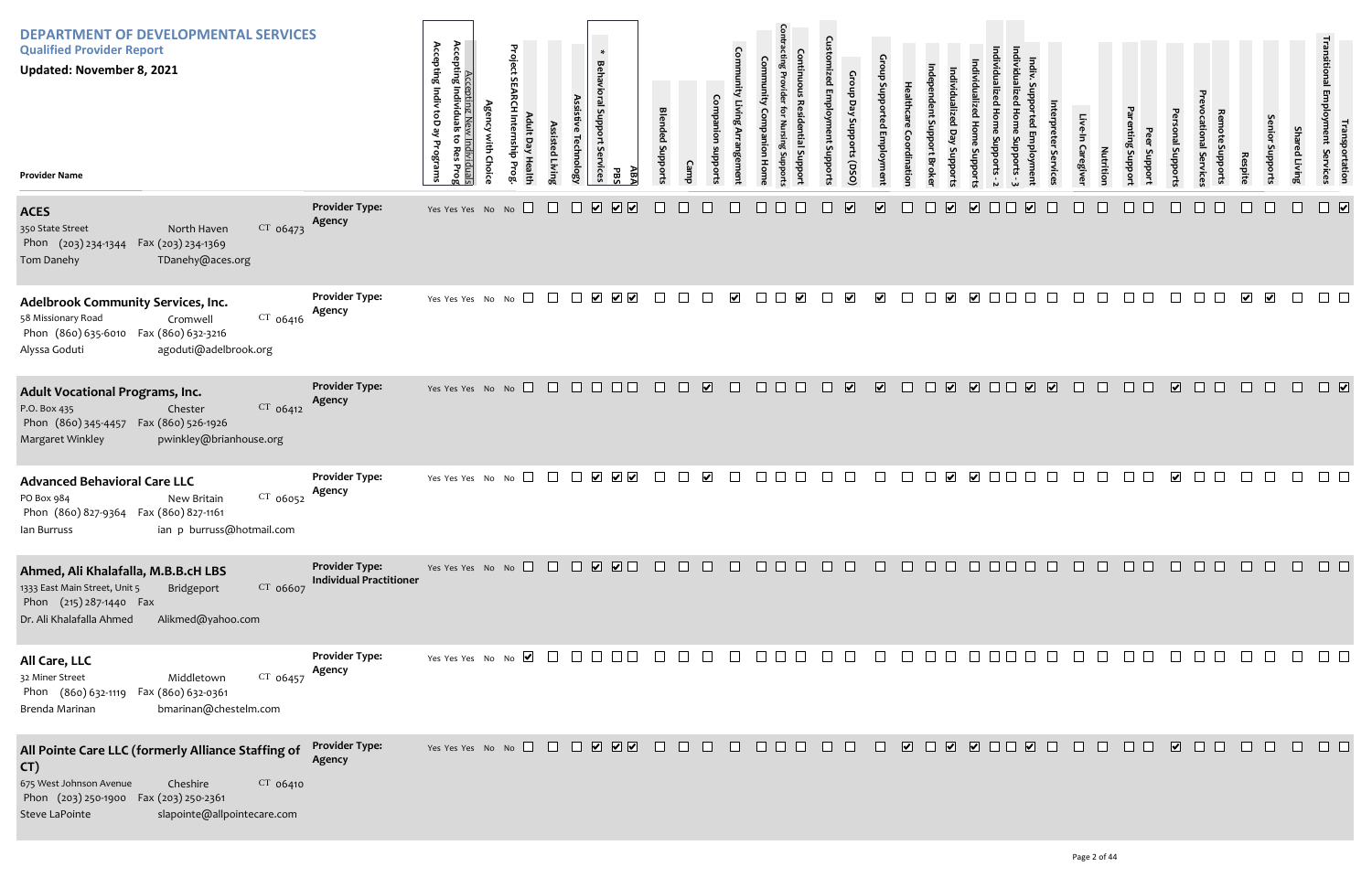| <b>DEPARTMENT OF DEVELOPMENTAL SERVICES</b><br><b>Qualified Provider Report</b><br><b>Updated: November 8, 2021</b><br><b>Provider Name</b>                                            |                                                         | Accepting Indiv toD ay<br>to Res<br>Programs                | Accepting New<br>Accepting Individuals<br>È<br>Choic | Project<br>$\overline{a}$<br>ay Healt<br>를 | Assisted Livin | <b>Technology</b>                                                                             | $\ast$<br><b>Behavioral Support</b><br><b>Services</b> | ABA<br>PBS | <b>Blended Support:</b>     |        |                      | Com                   |                                                                                    |                         | ē<br>nt Support | Croup<br>Day<br>Stropports<br>(DSQ) |                          | ៰                |                                              | <b>Suppor</b>           |                       |                         | Caregive | <b>Nutrition</b> | Support<br>Jupport | al Support              | Fvice         | Respite                 | enio<br>Supports         | Sha<br>ed Living | <b>Irans</b><br>Irahsportation<br>Employment Services |
|----------------------------------------------------------------------------------------------------------------------------------------------------------------------------------------|---------------------------------------------------------|-------------------------------------------------------------|------------------------------------------------------|--------------------------------------------|----------------|-----------------------------------------------------------------------------------------------|--------------------------------------------------------|------------|-----------------------------|--------|----------------------|-----------------------|------------------------------------------------------------------------------------|-------------------------|-----------------|-------------------------------------|--------------------------|------------------|----------------------------------------------|-------------------------|-----------------------|-------------------------|----------|------------------|--------------------|-------------------------|---------------|-------------------------|--------------------------|------------------|-------------------------------------------------------|
| Allan, Laurie<br>$CT$ 06488<br>30 Amos White Road<br>Southbury<br>Phon (203) 262-6967<br>Fax (203) 262-6967<br>Laurie Allan<br>lwallan@charter.net                                     | <b>Provider Type:</b><br><b>Individual Practitioner</b> | Yes Yes Yes No No                                           |                                                      | $\Box$                                     |                |                                                                                               | $\blacktriangledown$                                   |            |                             |        |                      |                       |                                                                                    |                         |                 |                                     |                          |                  |                                              |                         |                       |                         |          |                  |                    |                         |               |                         |                          |                  |                                                       |
| <b>Alliance Healthcare Solutions, LLC</b><br>$CT$ 06118<br>775 Silver Lane Unit A2B<br>East Hartford<br>Phon (860) 528-2700 Fax (860) 528-3700<br>mandie9534@yahoo.com<br>Mandie Fagan | <b>Provider Type:</b><br>Agency                         | Yes Yes Yes No No $\Box$                                    |                                                      |                                            |                | $\begin{array}{c c c c} \hline \textbf{w} & \textbf{w} & \textbf{w} & \textbf{w} \end{array}$ |                                                        |            | $\Box$                      | $\Box$ | $\Box$               | $\Box$                | $\Box$ $\Box$                                                                      | $\overline{\mathbf{v}}$ | $\Box$          | $\Box$                              | $\Box$                   | $\Box$<br>$\Box$ |                                              | V V O O O               |                       | $\overline{\mathbf{v}}$ | $\Box$   | $\Box$           | $\Box$ $\Box$      | $\overline{\mathbf{v}}$ | $\Box$ $\Box$ | $\overline{\mathbf{v}}$ | $\sqrt{2}$               | $\Box$           | $\Box$ $\Box$                                         |
| Allied Rehabilitation Centers, Inc.<br>CT 06082<br>Enfield<br>3 Pearson Way<br>Phon (860) 741-3701 Fax (860) 741-6870<br>Russell Coleman<br>rcoleman@alliedgroup.org                   | <b>Provider Type:</b><br>Agency                         | Yes Yes Yes No No                                           |                                                      | $\Box$                                     | $\Box$         | $\begin{array}{c} \square \end{array}$                                                        |                                                        |            | $\mathcal{L}^{\mathcal{L}}$ |        | $\blacktriangledown$ | $\blacktriangleright$ | $\mathcal{L}_{\mathcal{A}}$                                                        |                         |                 | $\blacktriangledown$                | $\blacktriangleright$    | $\Box$           | $\blacktriangledown$                         | $\overline{\mathbf{v}}$ | $\blacktriangleright$ | $\Box$                  |          |                  | $\Box$             | $\blacktriangleright$   |               | $\overline{\mathbf{v}}$ | $\perp$                  | $\Box$           | $\Box$                                                |
| <b>Allie's Dream</b><br>c/o 26 Maple Vale Drive<br>CT 06525<br>Woodbridge<br>Phon (203) 671-3898 Fax<br>Lili@Alliesdream.org<br>Lili Kressen                                           | <b>Provider Type:</b><br>Agency                         | Yes Yes Yes No No $\Box$ $\Box$ $\Box$ $\Box$ $\Box$ $\Box$ |                                                      |                                            |                |                                                                                               |                                                        |            | $\Box$                      | $\Box$ | $\Box$               | $\Box$                | $\Box$                                                                             |                         |                 | $\overline{\mathbf{v}}$             | $\overline{\mathbf{v}}$  | $\Box$<br>$\Box$ | $\overline{\mathbf{v}}$                      | $\Box$                  |                       |                         |          |                  |                    | $\overline{\mathbf{v}}$ | $\Box$        | $\overline{\mathbf{v}}$ | $\Box$                   |                  | $\Box$                                                |
| Almada Lodge-Times Farm Camp Corporation, The Provider Type:<br>(Channel 3 Kids Camp)<br>73 Times Farm Road<br>$CT$ 06232<br>Andover<br>Phon (860) 742-2267 Fax (860) 742-8027         | Agency                                                  | Yes Yes Yes No No $\Box$                                    |                                                      |                                            |                |                                                                                               |                                                        |            |                             |        |                      |                       | $\vert \ \ \vert$                                                                  |                         |                 |                                     |                          |                  |                                              |                         |                       |                         |          |                  |                    |                         |               |                         |                          |                  |                                                       |
| Alternative Services - Connecticut, Inc.<br>CT 06415<br>84 B Linwood Ave.<br>Colchester<br>Phon (860) 537-4697  Fax (860) 537-8379<br>Muhammad Shabazz<br>m.shabazz@asi-ct.org         | <b>Provider Type:</b><br>Agency                         |                                                             |                                                      |                                            |                |                                                                                               |                                                        |            |                             |        |                      |                       | $\begin{array}{c c c c c} \hline \textbf{v} & \textbf{v} & \textbf{v} \end{array}$ |                         |                 |                                     | <b>V V I V V I I V I</b> |                  |                                              |                         |                       |                         | $\Box$   | $\Box$           | $\Box$             | $\sqrt{2}$              | $\Box$        | $\sqrt{2}$              |                          | $\Box$           | $\Box$                                                |
| Alternatives, Inc.<br>CT 06770<br>1221 New Haven Road Suite 1<br>Naugatuck<br>Phon (203) 632-8724  Fax (203) 632-8994<br>alternatives95@gmail.com<br>Kelly Bragdon                     | <b>Provider Type:</b><br>Agency                         | Yes Yes Yes No No $\Box$                                    |                                                      |                                            |                | $\mathbb{R}^n$                                                                                |                                                        |            |                             |        | $\blacktriangledown$ |                       |                                                                                    | $\blacktriangledown$    |                 | $\blacktriangledown$                | $\blacktriangledown$     |                  | $\blacktriangledown$<br>$\blacktriangledown$ | $\overline{\mathbf{v}}$ | $\blacktriangleright$ |                         |          |                  |                    | $\blacktriangledown$    |               |                         | $\vert \mathbf{v} \vert$ |                  | $\Box$                                                |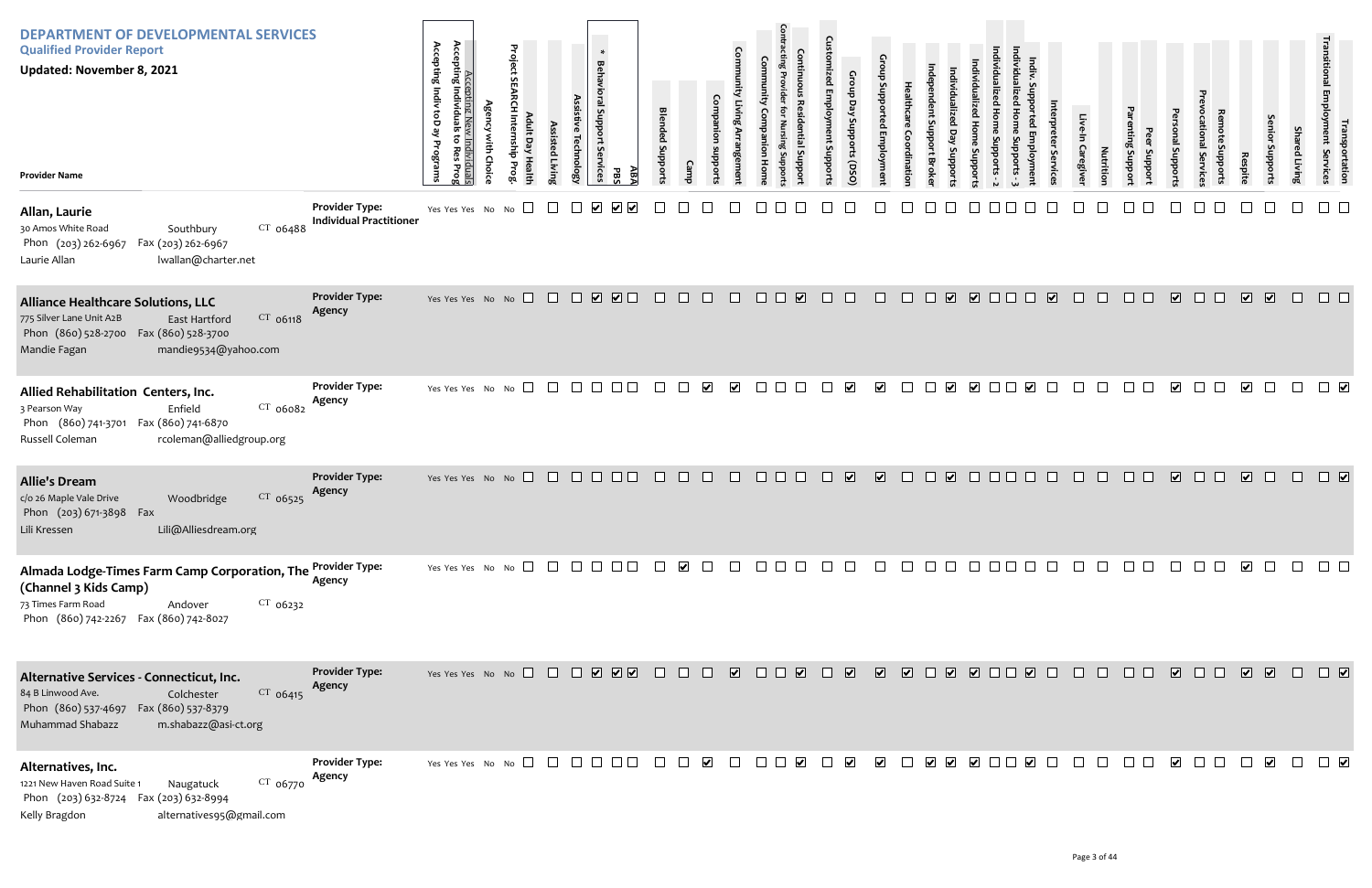| <b>DEPARTMENT OF DEVELOPMENTAL SERVICES</b><br><b>Qualified Provider Report</b><br><b>Updated: November 8, 2021</b><br><b>Provider Name</b>                                                                                              | Accepting Indiv<br>Accepting Individu<br>Project<br>$\ast$<br><b>Behavioral Support</b><br>Assis<br>ĝ<br>يع<br>Technolog<br>isted Livin<br>Programs<br>È<br><b>Services</b><br>Choic<br>Pro:<br>PB. | <b>Blended Suppor</b><br>$\mathbb{R}$                        | S<br>Employ<br>ddns<br>Sha<br>ant Suppoi<br>poport:<br>Caregive<br>Nutritio<br>ed Living<br>portation<br>Services<br>Support<br>OSO)                         |
|------------------------------------------------------------------------------------------------------------------------------------------------------------------------------------------------------------------------------------------|-----------------------------------------------------------------------------------------------------------------------------------------------------------------------------------------------------|--------------------------------------------------------------|--------------------------------------------------------------------------------------------------------------------------------------------------------------|
| <b>Provider Type:</b><br>Am Pm Care Services, LLC<br>Agency<br>$CT$ 06606<br>2320 Main Street, #3<br>Bridgeport<br>Phon (203) 296-4251<br>Fax (203) 572-0522<br>Patricia Morales<br>info@ampmcareservices.com                            | Yes Yes Yes No No $\Box$<br>$\Box$<br>$\Box$<br>□□                                                                                                                                                  | $\overline{\mathbf{v}}$                                      | $\overline{\mathbf{v}}$<br>$\overline{\mathbf{v}}$<br>$\overline{\mathbf{v}}$<br>$\boxed{\mathbf{v}}$                                                        |
| <b>Provider Type:</b><br>Andring, Julie (Supporting Individuals in Society,<br>Agency<br><b>LLC</b><br>35 White Rd.<br>$CT$ 06778<br>Northfield<br>Phon (860) 283-8587 Fax<br>Julie Andring<br>jamusictherapy@optonline.net              | Yes Yes Yes No No $\square$<br>$\Box$<br>$\begin{array}{c} \square \ \square \ \square \ \square \end{array}$                                                                                       | $\Box$<br>$\Box$<br>$\Box$<br>$\Box$<br>$\Box$<br>$\Box$     | $\blacktriangleright$<br>$\Box$<br>$\Box$<br>$\Box$<br>$\mathbf{I}$<br>$\perp$                                                                               |
| <b>Provider Type:</b><br><b>Apex Educational Solutions, LLC</b><br>Agency<br>CT 06416<br>34-3 Shunpike Road #196<br>Cromwell<br>Phon (860) 604-6729  Fax (860) 886-1007<br>Andrew R. Moyer, NCSP, BC amoyer@apexeducationalsolutions.com | <b>V V V</b><br>Yes Yes Yes No No<br>$\Box$<br>$\Box$                                                                                                                                               | $\Box$<br>$\Box$<br>$\Box$<br>$\Box$<br>$\Box$ $\Box$ $\Box$ | $\Box$<br>$\Box$<br>$\Box$<br>$\Box$<br>$\Box$<br>$\Box$<br>$\Box$<br>$\Box$ $\Box$<br>$\Box$<br>$\Box$<br>$\Box$ $\Box$<br>$\Box$<br>$\Box$<br>a di co<br>H |
| <b>Provider Type:</b><br><b>Applied Behavioral Sciences, LLC</b><br>Agency<br>$CT$ 06107<br>West Hartford<br>41 North Main Street<br>Phon (860) 236-7333  Fax (860) 521-9275<br>rgeg5@hotmail.com<br>Rafael Gallegos, Psy.D.             | $\sqrt{}$<br>$\Box$<br>$\vert \mathbf{v} \vert$<br>Yes Yes Yes No No                                                                                                                                |                                                              |                                                                                                                                                              |
| <b>Provider Type:</b><br>Arc Eastern Connecticut, Inc. The<br>Agency<br>$CT$ 06360<br>125 Sachem St.<br>Norwich<br>Phon (860) 889-4435 Fax<br>Kathleen Stauffer, CEO<br>KStauffer@thearcect.org                                          |                                                                                                                                                                                                     | <b>V V I V I V</b>                                           | $\Box$<br>$\Box$ $\Box$                                                                                                                                      |
| <b>Provider Type:</b><br>Arc of Greater New Haven, Inc.<br>Agency<br>$CT$ 06473<br>528 Washington Avenue<br>North Haven<br>Phon (203) 985-8014  Fax (866) 678-3424<br>Ashley@arcgnh.org<br><b>Ashley Dennis</b>                          | Yes Yes Yes No No $\square$ $\square$ $\square$ $\square$ $\square$ $\square$                                                                                                                       | $\mathbf{L}$                                                 | $\blacktriangledown$<br>$\Box$                                                                                                                               |
| <b>Provider Type:</b><br>Arc of Litchfield County, Inc. (formerly LARC)<br>Agency<br>CT 06790<br>314 Main St.<br>Torrington<br>Phon (203) 565-2236 Fax (860) 439-2492<br>Michael Menard<br>mmenard@litchfieldarc.org                     |                                                                                                                                                                                                     |                                                              | $\sqrt{2}$<br>$\overline{\phantom{a}}$<br>$\Box$<br>$\sqrt{2}$<br>$\sqrt{2}$<br>$\Box$<br>$\Box$<br>$\Box$ $\Box$<br>$\Box$ $\Box$<br>$\Box$<br>$\sqrt{2}$   |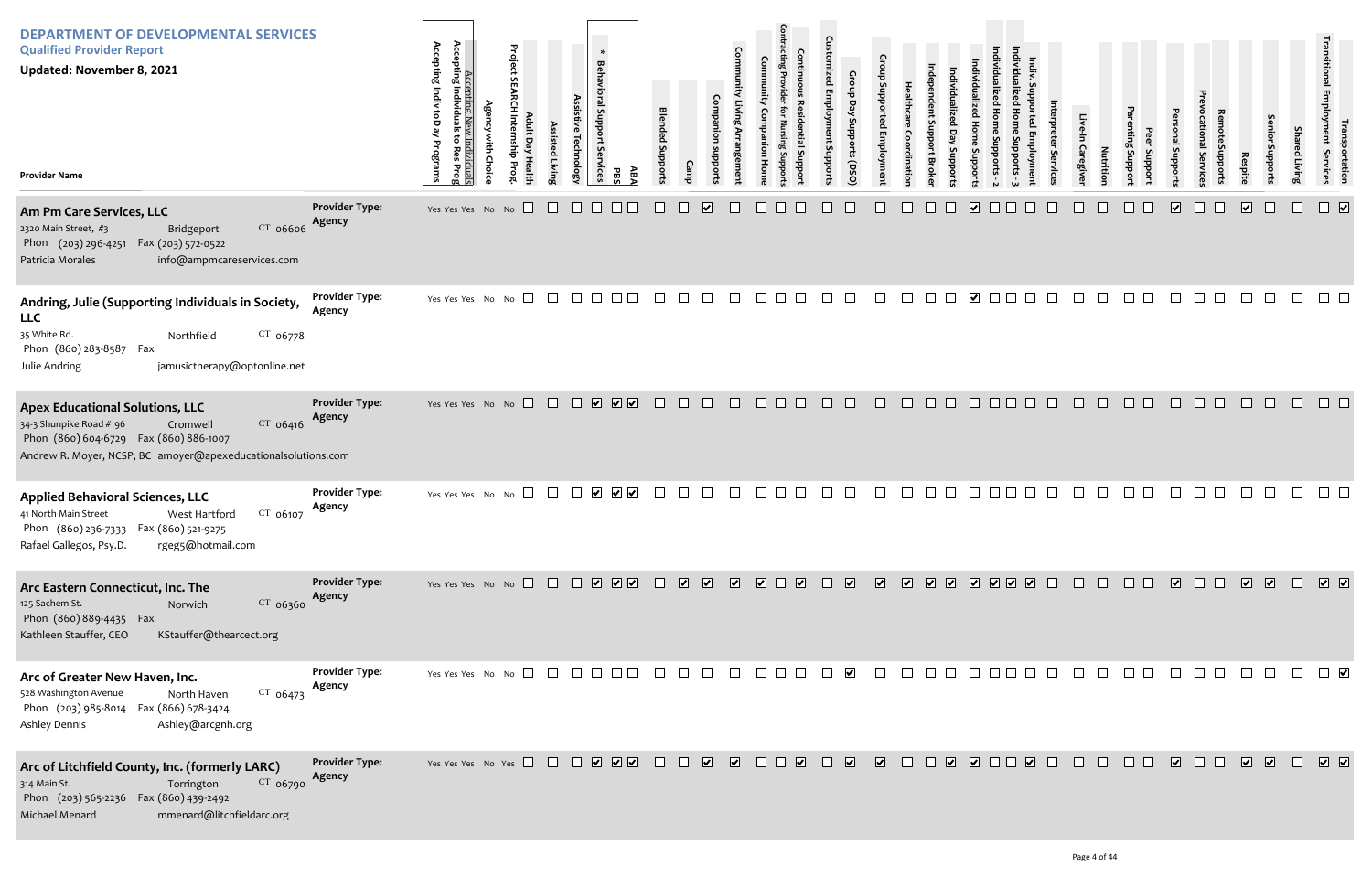| <b>DEPARTMENT OF DEVELOPMENTAL SERVICES</b><br><b>Qualified Provider Report</b><br><b>Updated: November 8, 2021</b><br><b>Provider Name</b>                                                          |                                                         | Accepting Indiv toD ay<br>Accepting Ne<br>Accepting Individua<br>$\overline{\sigma}$<br>Programs<br><u>Individuals</u><br>to Res Prog | Project<br>$\sigma$<br>È<br>ę | ssisted Livir | <b>Behavioral Support Services</b><br>echnolog; | $\ast$<br>ΑB/<br>공                                                                                           | <b>Blended Support</b> |              | Comi                                               |              |                                                                             | 5<br>oddns: | Croup<br>Day<br>Supports (DSO | ns d                    |              |                                   | <b>addns</b>            |        |                         | Servic                  | Caregive | Nutrition               | Jupport<br>Support | Isupport                | ppout:        | Respite                 | uoddn                   | <b>Shar</b><br>ed Living | l ו Tansp<br>Employment<br>portation<br>Services |
|------------------------------------------------------------------------------------------------------------------------------------------------------------------------------------------------------|---------------------------------------------------------|---------------------------------------------------------------------------------------------------------------------------------------|-------------------------------|---------------|-------------------------------------------------|--------------------------------------------------------------------------------------------------------------|------------------------|--------------|----------------------------------------------------|--------------|-----------------------------------------------------------------------------|-------------|-------------------------------|-------------------------|--------------|-----------------------------------|-------------------------|--------|-------------------------|-------------------------|----------|-------------------------|--------------------|-------------------------|---------------|-------------------------|-------------------------|--------------------------|--------------------------------------------------|
| Arc of Southington, Inc. The<br>$CT$ 06479<br>201 West Street<br>Plantsville<br>Phon (860) 628-9220  Fax (860) 621-2546<br>Tricia Gibney<br>ceo@arc-south.org                                        | <b>Provider Type:</b><br>Agency                         | Yes Yes Yes No                                                                                                                        | No                            |               | $\blacktriangledown$<br>$\blacktriangledown$    |                                                                                                              |                        |              |                                                    |              |                                                                             |             |                               |                         |              |                                   |                         |        |                         |                         |          |                         |                    |                         |               |                         | $\boxed{\checkmark}$    |                          |                                                  |
| Arc of The Farmington Valley, Inc. The<br>CT 06019<br>225 Commerce Dr.<br>Canton<br>Phon (860) 693-6662  Fax (860) 693-866<br>smorris@favarh.org<br>Stephen E. Morris                                | <b>Provider Type:</b><br>Agency                         | Yes Yes Yes No Yes                                                                                                                    |                               |               | $\Box$                                          |                                                                                                              | $\Box$                 | $\Box$       | $\overline{\mathbf{v}}$<br>$\overline{\mathbf{v}}$ | $\Box$       | $\overline{\mathbf{v}}$                                                     | $\Box$      | $\overline{\mathbf{v}}$       | $\overline{\mathbf{v}}$ | $\mathbf{1}$ | $\overline{\mathbf{v}}$<br>$\Box$ | $\overline{\mathbf{v}}$ | $\Box$ | $\overline{\mathbf{v}}$ | $\perp$                 | $\pm$    | $\mathbf{L}$            | $\Box$ $\Box$      | $\overline{\mathbf{v}}$ | $\Box$<br>. . | $\overline{\mathbf{v}}$ | $\sqrt{2}$              | $\Box$                   | $\boxed{\mathbf{v}}$                             |
| ARI of Connecticut, Inc.<br>CT 06902<br>174 Richmond Hill Ave.<br>Stamford<br>Phon (203) 324-9258 Fax<br>kuligowskis@arict.org<br>Susanne D. Kuligowski                                              | <b>Provider Type:</b><br>Agency                         | No No No No No                                                                                                                        | $\Box$                        | $\Box$        |                                                 | $\begin{array}{c c c c c} \hline \textbf{v} & \textbf{v} & \textbf{v} \end{array}$                           | $\mathbb{R}^n$         |              | $\blacktriangledown$<br>$\blacktriangleright$      | $\mathbf{L}$ | $\vert\bm{\checkmark}\vert$                                                 |             | $\blacktriangledown$          | $\blacktriangledown$    |              | $\overline{\mathbf{v}}$           | $\overline{\mathbf{v}}$ |        | $\blacktriangledown$    | $\overline{\mathbf{v}}$ |          | $\overline{\mathbf{v}}$ |                    | $\vert\mathbf{v}\vert$  |               | $\blacktriangledown$    | $\overline{\mathbf{v}}$ | $\Box$                   | $\sqrt{2}$                                       |
| Armour, Nadean<br>46 Litchfield Road<br>$CT$ 06795<br>Watertown<br>Phon (860) 818-0102 Fax<br>nadean.armour@gmail.com<br>Nadean Armour                                                               | <b>Provider Type:</b><br><b>Individual Practitioner</b> | Yes Yes Yes No No $\Box$                                                                                                              |                               |               |                                                 | $\begin{array}{c} \square \ \square \ \square \ \square \end{array}$                                         |                        | $\mathbf{1}$ |                                                    | ⊔            |                                                                             |             |                               |                         |              |                                   |                         |        |                         |                         |          |                         |                    |                         |               |                         |                         |                          |                                                  |
| <b>Ascension Habilitative Support Services, LLC</b><br>$CT$ 06360<br>66 Franklin Street, Suite 18<br>Norwich<br>Phon (860) 326-5871 Fax (860) 909-047<br>rpendola@ascensionhss.com<br>Robert Pendola | <b>Provider Type:</b><br>Agency                         | Yes Yes Yes No No $\Box$                                                                                                              |                               |               |                                                 |                                                                                                              |                        |              | $\perp$<br>$\mathbf{I}$                            |              | $\Box$ $\Box$<br>⊻                                                          |             |                               |                         |              | $\blacktriangleright$             |                         |        |                         |                         |          |                         |                    |                         |               |                         |                         |                          |                                                  |
| Aspire Living & Learning, Inc. (formerly IPP)<br>538 Preston Avenue, suite 100 Meriden<br>$CT$ 06708<br>Phon (203) 317-2700 Fax (203) 317-2896<br>David Gallaway<br>dgallaway@allinc.org             | <b>Provider Type:</b><br>Agency                         | Yes Yes Yes No No $\Box$                                                                                                              |                               |               |                                                 | $\begin{array}{c c c c c} \hline \textbf{a} & \textbf{b} & \textbf{c} & \textbf{b} & \textbf{b} \end{array}$ |                        | $\Box$       | $\overline{\mathbf{v}}$                            |              | $\begin{array}{c} \hline \textbf{V} & \textbf{V} \end{array}$<br>$\sqrt{2}$ | a katika    | $\overline{\mathbf{v}}$       | $\sqrt{2}$              | $\Box$       | $\Box$                            |                         |        |                         | $\Box$                  |          | $\mathbf{L}$            | $\mathbf{L}$       | $\overline{\mathbf{v}}$ | $\mathbf{L}$  | $\Box$                  | $\boxed{\mathbf{v}}$    | $\Box$                   | $\Box$                                           |
| Association for Community Organizations and<br><b>Resource Development Inc. (ACORD)</b><br>CT 06492<br>Phon (203) 269-3599  Fax (203) 269-1980<br>fran@acordinc.org<br>Francine M. Pangaro           | <b>Provider Type:</b><br>Agency                         | Yes Yes Yes No No $\Box$ $\Box$ $\Box$ $\Box$ $\Box$ $\Box$                                                                           |                               |               |                                                 |                                                                                                              |                        | $\Box$       | $\blacktriangledown$<br>$\blacktriangledown$       |              | $\overline{\phantom{a}}$ $\overline{\phantom{a}}$ $\overline{\phantom{a}}$  |             | $\blacktriangledown$          | $\blacktriangledown$    |              |                                   |                         |        |                         | V V V V V I             | $\Box$   |                         |                    | $\overline{\mathbf{v}}$ |               |                         | $\overline{\mathbf{v}}$ | $\Box$                   | $\sqrt{ }$                                       |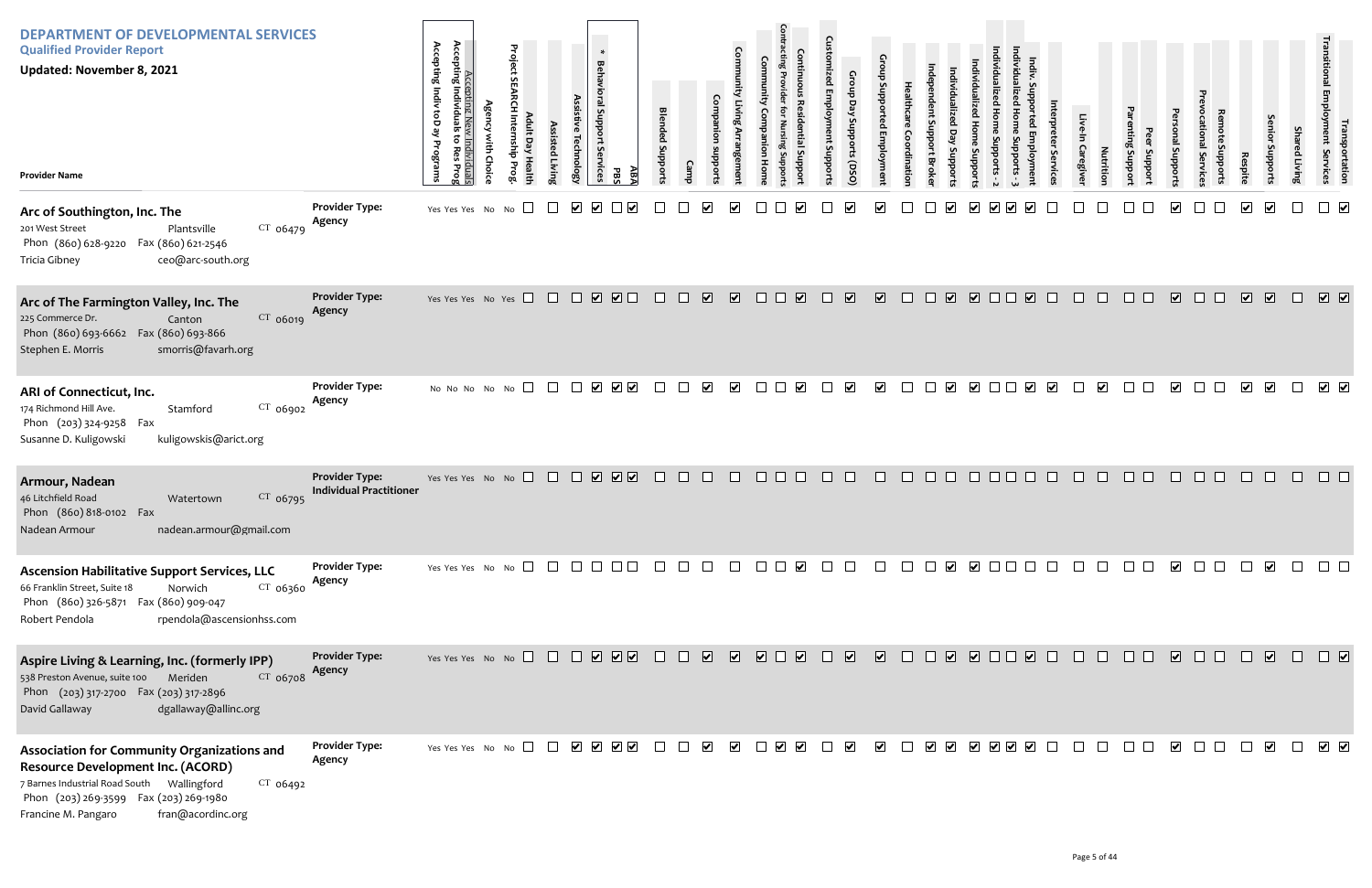| <b>DEPARTMENT OF DEVELOPMENTAL SERVICES</b><br><b>Qualified Provider Report</b><br><b>Updated: November 8, 2021</b><br><b>Provider Name</b>                                      |                                                         | Accepting<br>Accepting<br>Indiv toD<br>Individuals<br>Programs<br>Prog | <b>Agency with Choice</b> | Project SEARCH Internship Prog<br>Adult Day Health | Assisted Living        | <b>Behavioral Support</b><br>Assistive Technology<br>rvices | ĀВA<br>PBS                                      | <b>Blended Supports</b> | <b>Camp</b> | Companion<br>supports   | <b>Community Living Arrangement</b> | Community Companion<br>Hom | <b>Contracting Provider</b><br>Continuous<br>Residential Support<br>for Nursing Suppor | <b>Customized Employment Supports</b> | Group Day Supports (DSO)    | Group Supported Employment | Healthcare<br>Coordinatior | ndependent Support Broke | Individualized Home Supports<br>Individualized<br>Day<br>Supports | Individualized Home Supports - 2 |
|----------------------------------------------------------------------------------------------------------------------------------------------------------------------------------|---------------------------------------------------------|------------------------------------------------------------------------|---------------------------|----------------------------------------------------|------------------------|-------------------------------------------------------------|-------------------------------------------------|-------------------------|-------------|-------------------------|-------------------------------------|----------------------------|----------------------------------------------------------------------------------------|---------------------------------------|-----------------------------|----------------------------|----------------------------|--------------------------|-------------------------------------------------------------------|----------------------------------|
| At the Corner of Determination and Hope, LLC<br>607 Roode Road<br>Griswold<br>$CT$ 06351<br>Phon (860) 705-8772 Fax<br>Elizabeth Z. Brown<br>elizabeth@cdhservices.org           | <b>Provider Type:</b><br>Agency                         | Yes Yes Yes No No                                                      |                           |                                                    |                        |                                                             |                                                 |                         |             | $\overline{\mathbf{v}}$ |                                     |                            |                                                                                        |                                       | $\overline{\mathbf{v}}$     | $\overline{\mathbf{v}}$    |                            |                          | $\overline{\mathbf{v}}$<br>$\overline{\mathbf{v}}$                |                                  |
| Azimova, Marina A, Ed.M., MSW, BCBA<br>174 Mohawk Drive<br>$CT$ 06117<br>West Hartford<br>Phon (570) 417-1561 Fax<br>Marina A. Azimova, Ed.M.,<br>bcbama@gmail.com               | <b>Provider Type:</b><br><b>Individual Practitioner</b> | Yes Yes Yes No No                                                      |                           | $\Box$                                             | $\perp$<br>$\Box$      | $\blacktriangledown$                                        | $\overline{\mathsf{v}}$                         | $\perp$                 |             |                         |                                     |                            |                                                                                        |                                       |                             |                            |                            |                          |                                                                   |                                  |
| <b>BAGS Foundation CT, Inc.</b><br>541 Wolcott Street<br>CT 06705<br>Waterbury<br>Phon (203) 591-1182 Fax (203) 591-1181<br>Nakia Reddick<br>nreddick@bagsfoundationct.com       | <b>Provider Type:</b><br>Agency                         | Yes Yes Yes No No                                                      |                           | $\Box$                                             | $\Box$<br>$\Box$       | $\Box$                                                      | $\perp$<br>$\overline{\phantom{a}}$             | $\perp$                 |             | $\overline{\mathbf{v}}$ |                                     |                            | $\mathbf{L}$                                                                           |                                       | $\vert \ \ \vert$           | $\perp$                    | $\overline{\mathbf{v}}$    | ப                        | $\overline{\mathbf{v}}$                                           | $\Box$                           |
| <b>Baroco Corporation The</b><br>136 West Street, Suite 03<br>MA 01060<br>Northampton<br>Phon (413) 531-4775 Fax (413) 304-6200<br>Rick Barnard, President<br>rickb@baroco.com   | <b>Provider Type:</b><br>Agency                         | Yes Yes Yes No No                                                      |                           | $\Box$                                             |                        |                                                             |                                                 |                         |             |                         |                                     |                            |                                                                                        |                                       | $\left  \mathbf{v} \right $ | ⊻                          |                            |                          | $\blacktriangleright$<br>$\vert\bm{\mathsf{v}}\vert$              |                                  |
| Bauer, Erica<br>2 Hall Road<br>CT 06492<br>Wallingford<br>Phon (516) 459-8909<br>Fax<br>ejb478@gmail.com<br>Erica Bauer                                                          | <b>Provider Type:</b><br><b>Individual Practitioner</b> | Yes Yes Yes No No                                                      |                           |                                                    | $\Box$<br>$\perp$      | $\overline{\mathbf{v}}$                                     | $\Box$                                          | $\perp$                 |             |                         |                                     |                            | $\Box$                                                                                 |                                       |                             |                            |                            |                          |                                                                   |                                  |
| <b>Behavior Analysis Consultations, LLC</b><br>896 East Street<br>$CT$ 06232<br>Andover<br>Phon (860) 645-0113 Fax<br>Robert Kliminsky, MA, BCBA behavioranalysis1@sbcglobal.net | <b>Provider Type:</b><br><b>Individual Practitioner</b> | Yes Yes Yes No No $\Box$                                               |                           |                                                    | $\Box$<br>$\Box$       | $\blacktriangledown$                                        | $\overline{\mathbf{v}}$ $\overline{\mathbf{v}}$ |                         |             |                         |                                     |                            |                                                                                        |                                       |                             |                            |                            |                          |                                                                   |                                  |
| <b>Behavioral Health Consulting Services, LLC</b><br>46 West Avon Road<br>Avon<br>CT 06001<br>Phon (860) 673-0145 Fax<br>Diane Tobin<br>ddsinformation@bhcsct.org                | <b>Provider Type:</b><br>Agency                         | Yes Yes Yes No No $\Box$                                               |                           |                                                    | $\mathbb{Z}$<br>$\Box$ |                                                             | V V V                                           | $\mathbf{L}$            |             | $\overline{\mathbf{v}}$ |                                     |                            | $\mathsf{L}$                                                                           | $\perp$                               | $\mathbf{1}$                |                            |                            | $\overline{\mathbf{v}}$  |                                                                   | $\Box$                           |

| Individualized Home Supports - 3 | Indiv. Supported Employment | Interpreter Services | Live-In Caregiver | Nutrition | Parenting Support | Peer Support | Personal Supports               | Prevocational Services | Remote Supports | Respite                      | Senior Supports      | Shared Living   | Transitional Employment Services | Transportation                  |
|----------------------------------|-----------------------------|----------------------|-------------------|-----------|-------------------|--------------|---------------------------------|------------------------|-----------------|------------------------------|----------------------|-----------------|----------------------------------|---------------------------------|
|                                  | $\blacktriangleright$       |                      |                   |           |                   |              | $\overline{\blacktriangledown}$ |                        |                 | $\boxed{\blacktriangledown}$ |                      |                 | $\overline{\mathbf{v}}$          | $\overline{\blacktriangledown}$ |
|                                  |                             |                      |                   |           |                   |              |                                 |                        |                 |                              |                      |                 |                                  |                                 |
|                                  |                             |                      |                   |           |                   |              | $\overline{\mathbf{v}}$         |                        |                 |                              |                      |                 |                                  | $\boxed{\blacktriangledown}$    |
|                                  | $\overline{\mathbf{v}}$     |                      |                   |           |                   |              |                                 |                        |                 |                              | $\blacktriangledown$ |                 |                                  | $\blacktriangledown$            |
|                                  |                             |                      |                   |           |                   |              |                                 |                        |                 |                              |                      | 100000000000000 |                                  |                                 |
|                                  |                             |                      |                   |           |                   |              |                                 |                        |                 | $\Box$                       | $\Box$               | $\Box$          | $\Box$                           | $\Box$                          |
| $\Box$                           | $\Box$                      |                      |                   |           |                   |              |                                 |                        |                 |                              |                      | 0000000000000   |                                  |                                 |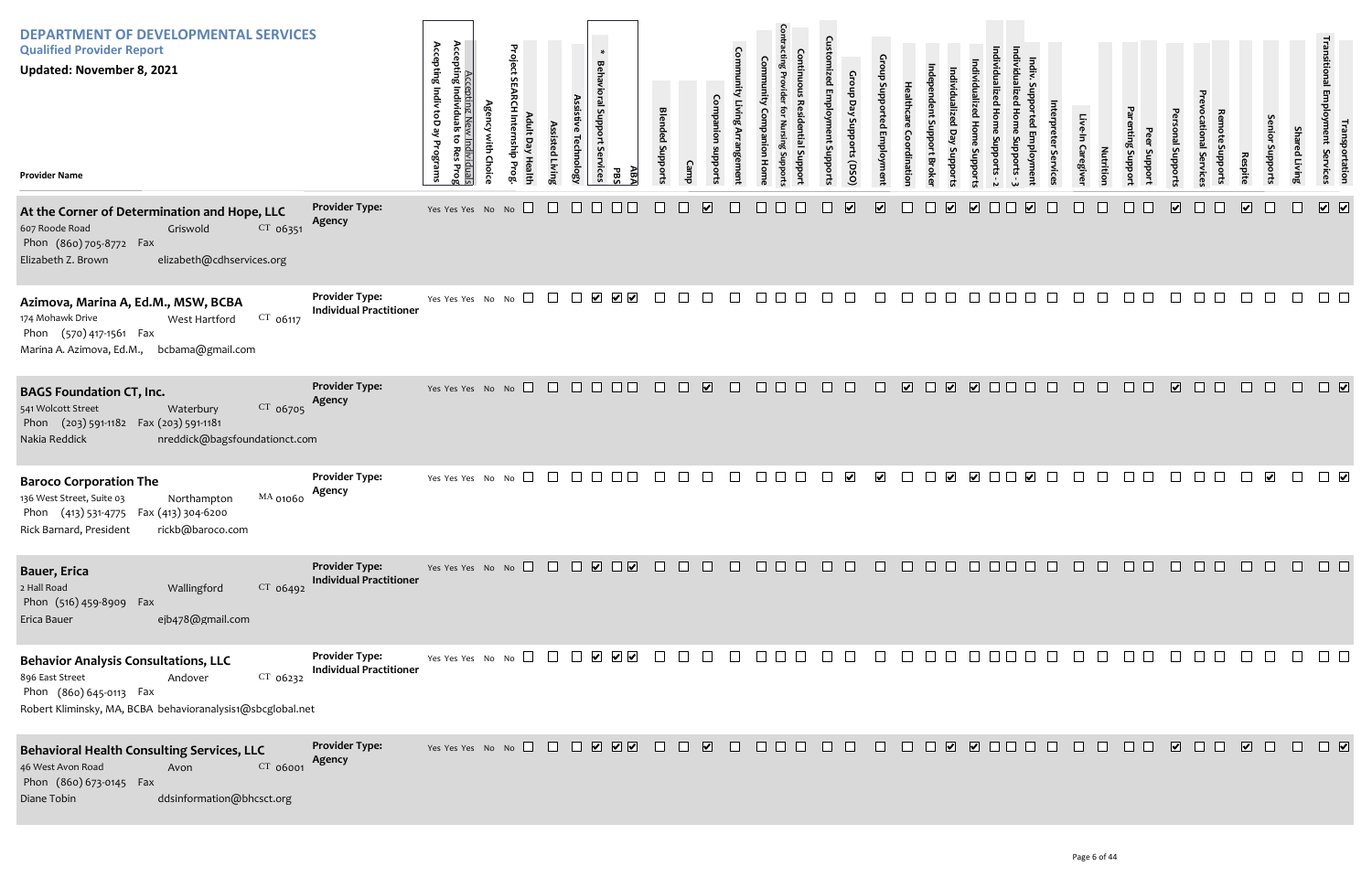| <b>DEPARTMENT OF DEVELOPMENTAL SERVICES</b><br><b>Qualified Provider Report</b><br>Updated: November 8, 2021<br><b>Provider Name</b>                                          |                                                         | Accepting Indiv toD<br>Accepting Nev<br>Accepting Individuals<br>ہے<br>v Individuals<br>; to Res Prog<br>Programs<br>$\overline{Q}$ | Project<br>ult D<br>n<br>Bub<br><b>Healt</b><br><b>PTOB</b> | Assisted Livin<br><b>Technology</b> | $\ast$<br><b>Behavioral Support</b><br>: Services<br>PBS                                                   | ABA    | <b>Blended Support:</b><br>Camp |                                                                             | <b>Comm</b>             | 툳<br>поп                                                                     | Ω<br>Ę<br><b>Suppor</b> | Group Day Supports (DSO | Gro                     | <b>Brok</b>             |                         | <b>Suppor</b>           |        |                         | ervic  | <b>Caregiver</b> | Nutrition | Suppor<br>Support | Support                 | quoddn<br>ervice | Respito              | Senio<br>oddns             | Shar<br>red Living      | rranspor<br>10 yment Se<br>portation<br>Services               |
|-------------------------------------------------------------------------------------------------------------------------------------------------------------------------------|---------------------------------------------------------|-------------------------------------------------------------------------------------------------------------------------------------|-------------------------------------------------------------|-------------------------------------|------------------------------------------------------------------------------------------------------------|--------|---------------------------------|-----------------------------------------------------------------------------|-------------------------|------------------------------------------------------------------------------|-------------------------|-------------------------|-------------------------|-------------------------|-------------------------|-------------------------|--------|-------------------------|--------|------------------|-----------|-------------------|-------------------------|------------------|----------------------|----------------------------|-------------------------|----------------------------------------------------------------|
| <b>Behavioral Management, LLC</b><br>$CT$ 06473<br>33 Bernhard Road<br>North Haven<br>Phon (203) 785-9110 Fax (203) 785-9338<br>nquatrano@aol.com<br>Neil Quatrano            | <b>Provider Type:</b><br>Agency                         | Yes Yes Yes No No                                                                                                                   |                                                             |                                     | $\blacktriangledown$                                                                                       |        |                                 |                                                                             |                         |                                                                              |                         |                         |                         |                         |                         | ⊻                       |        | $\blacktriangledown$    |        |                  |           |                   | $\overline{\mathbf{v}}$ |                  | $\blacktriangledown$ | $\overline{\mathbf{v}}$    |                         | $\Box$                                                         |
| Benhaven, Inc.<br>CT 06473<br>187 Half Mile Rd.<br>North Haven<br>Phon (203) 239-6425  Fax (203) 239-1318<br>kdupree@benhaven.org<br>Kathryn Dupree                           | <b>Provider Type:</b><br>Agency                         | Yes Yes Yes No                                                                                                                      | $\Box$<br>No                                                | $\Box$<br>$\Box$                    | $\sqrt{2}$<br>$\boxed{\bullet}$                                                                            | $\Box$ | $\Box$                          | $\overline{\mathbf{v}}$                                                     | $\overline{\mathbf{v}}$ | $\overline{\mathbf{v}}$                                                      | $\overline{\mathbf{v}}$ | $\overline{\mathbf{v}}$ | $\overline{\mathbf{v}}$ | $\overline{\mathbf{v}}$ | $\overline{\mathbf{v}}$ | $\overline{\mathbf{v}}$ | $\Box$ | $\overline{\mathbf{v}}$ | $\Box$ | $\Box$           | П         | $\Box$ $\Box$     | $\overline{\mathbf{v}}$ | $\Box$ $\Box$    | $\Box$               | $\overline{\mathbf{v}}$    | $\overline{\mathbf{v}}$ | $\sqrt{2}$                                                     |
| Bergsteinsson, Ingo, Ph.D., BCBA<br>CT 06032<br>42 Mountain Road<br>Farmington<br>Phon (860) 716-4192 Fax<br>Ingo Bergsteinsson, Ph.D., B berging11@gmail.com                 | <b>Provider Type:</b><br><b>Individual Practitioner</b> | Yes Yes Yes No No                                                                                                                   | $\Box$                                                      |                                     | $\blacktriangleright$<br>$\overline{\mathbf{v}}$ $\overline{\mathbf{v}}$                                   |        |                                 |                                                                             |                         | k.                                                                           |                         |                         |                         | l.                      |                         |                         |        |                         |        |                  |           |                   |                         |                  |                      |                            |                         |                                                                |
| Bluebird, L.L.C. (formerly Griswold Special Care,<br>Inc.)<br>116 Sherman Avenue<br>CT 06511<br>New Haven<br>Phon<br>Fax<br>lesley.mills@griswoldhomecare.com<br>Lesley Mills | <b>Provider Type:</b><br>Agency                         | Yes Yes Yes No No $\Box$                                                                                                            |                                                             | $\Box$                              | $\Box$ $\Box$<br>$\Box$                                                                                    |        | $\overline{\phantom{a}}$        | $\overline{\mathbf{v}}$                                                     | $\perp$                 | $\mathbf{L}$                                                                 |                         |                         |                         | $\mathsf{L}$            | $\overline{\mathbf{v}}$ | $\mathbb{R}^n$          | n n    |                         |        |                  | П         |                   | $\overline{\mathbf{v}}$ | $\Box$           | $\sqrt{2}$           | ⊔                          | $\Box$                  | $\Box$                                                         |
| <b>Bodington, Eileen</b><br>186 Hang Dog Lane<br>$CT$ 06019<br>Wethersfield<br>Phon (860) 833-9576 Fax<br>eileen.bodington@cox.net<br>Eileen Bodington                        | <b>Provider Type:</b><br><b>Individual Practitioner</b> |                                                                                                                                     |                                                             |                                     |                                                                                                            |        |                                 | $\Box$                                                                      |                         | $\begin{array}{cccccccccccccc} \Box & \Box & \Box & \Box & \Box \end{array}$ | $\Box$ $\Box$           |                         | $\Box$                  | 000000000               |                         |                         |        |                         |        |                  |           | $\Box$ $\Box$     | $\Box$                  | $\Box$           | $\Box$               | $\mathcal{L}(\mathcal{A})$ |                         | $\begin{array}{ccc} & \square & \square & \square \end{array}$ |
| Brian House, Inc.<br>CT 06412<br>P.O. Box 134<br>Chester<br>Phon (860) 345-4457<br>Fax (860) 345-4707<br>Margaret Winkley<br>pwinkley@brianhouse.org                          | <b>Provider Type:</b><br>Agency                         | Yes Yes Yes No No $\Box$                                                                                                            |                                                             |                                     | $\begin{array}{c} \square \text{ } \square \text{ } \square \text{ } \square \text{ } \square \end{array}$ | $\Box$ |                                 | $\begin{array}{ccc} & \text{ } & \text{ } & \text{ } \\ \hline \end{array}$ |                         | $\overline{\mathbf{v}}$                                                      | $\Box$                  | $\Box$                  | $\Box$                  | $\overline{\mathbf{v}}$ |                         | 000000                  |        |                         |        | $\Box$           | $\Box$    | $\Box$ $\Box$     | $\sqrt{2}$              | $\Box$ $\Box$    | $\boxed{\mathbf{v}}$ |                            | $\Box$                  | $\Box$                                                         |
| Bridges Healthcare, Inc.<br>941-949 Bridgeport Avenue<br>$CT$ 06460<br>Milford<br>Phon (203) 878-6365 Fax (203) 874-5252<br>jdixon@bridgesmilford.org<br>John Dixon           | <b>Provider Type:</b><br>Agency                         | Yes Yes Yes No No $\Box$                                                                                                            |                                                             | $\Box$                              |                                                                                                            |        |                                 |                                                                             | П                       | $\Box$                                                                       |                         |                         |                         |                         |                         | $\vee$ $\Box$ $\Box$    |        | $\Box$                  |        |                  |           |                   |                         |                  |                      |                            |                         | $\Box$ $\Box$                                                  |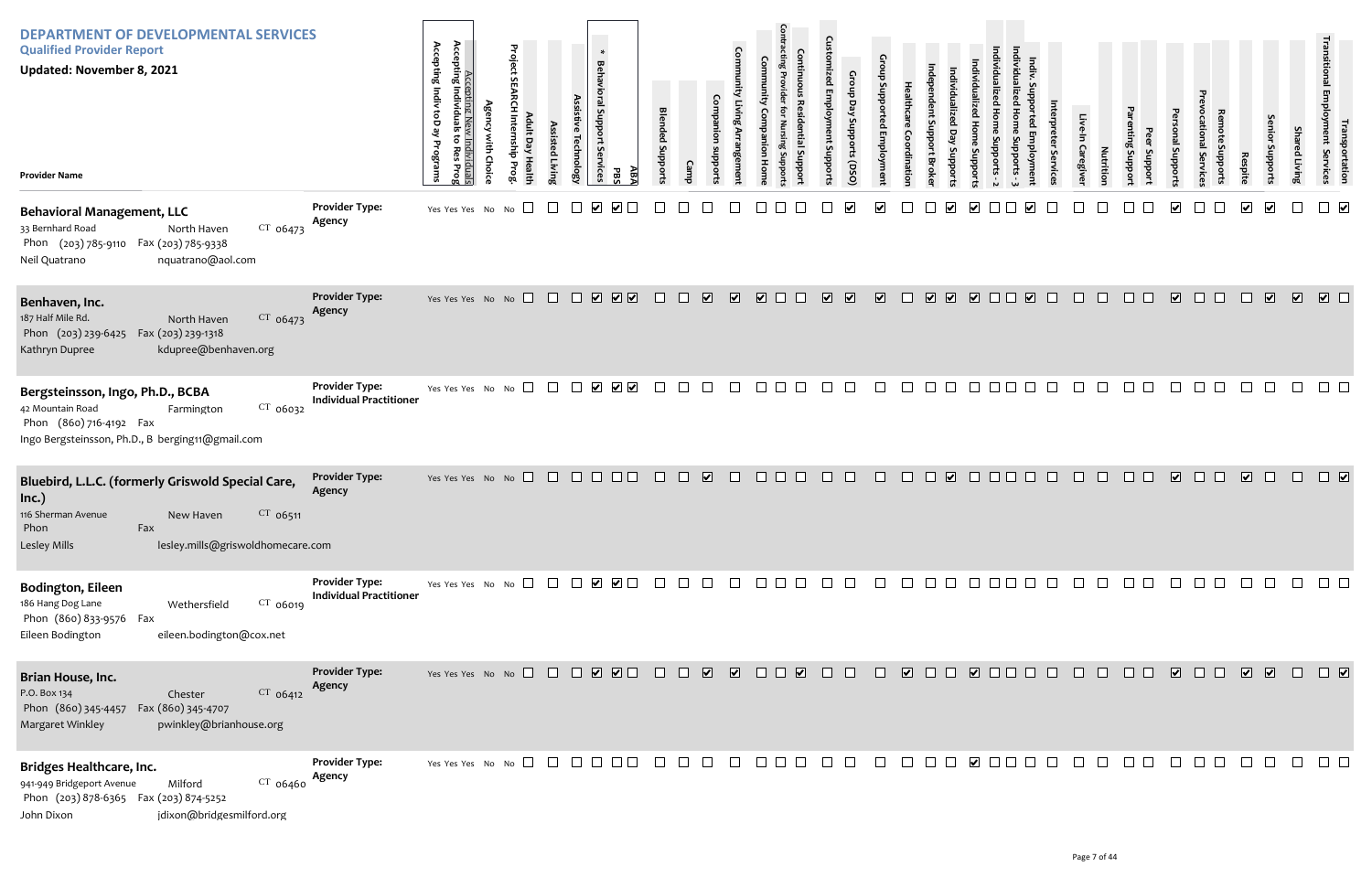| <b>DEPARTMENT OF DEVELOPMENTAL SERVICES</b><br><b>Qualified Provider Report</b><br><b>Updated: November 8, 2021</b><br><b>Provider Name</b>                                                                  | <b>Provider Type:</b>                                   | Accepting New<br>Accepting Individuals<br>Accepting Indiv<br>ke Qo <sub>1</sub><br>៵<br>ے<br>آ<br>Programs<br>Res<br>lividuals<br>Res Prog<br>Yes Yes Yes No No $\Box$ | Project<br>$\Box$<br>릉<br>Prog | ssisted Livin<br>$\Box$ | echnology<br>$\sqrt{2}$<br>$\Box$ | $\ast$<br><b>Behavioral Sup</b><br><b>Services</b><br><u>дв</u><br>PBS<br>$\Box$ | <b>Blended Suppor</b> |        | $\overline{\mathbf{v}}$ | Com<br>$\overline{\mathbf{v}}$ |        | $\overline{\mathbf{v}}$                                                                      | $\cap$<br>Support | Day<br>oddns<br>orts (DSO)<br>$\overline{\mathbf{v}}$ | $\overline{\mathbf{v}}$ | dinatio      | <b>Brok</b><br>$\overline{\mathbf{v}}$ | Support<br>$\overline{\mathbf{v}}$ |                      | $\overline{\mathbf{v}}$ |        | Caregive<br><b>Nutrition</b> | Loddns        | Support | Support<br>$\overline{\mathbf{v}}$ | rvice         | Respite<br>$\boxed{\bullet}$ | prodding<br>$\boxed{\bullet}$ | Shai<br>ed Living<br>$\Box$ | ггапspor<br>ployment Se<br>portation<br>Services<br>$\boxed{\bullet}$                                                                                                                                                                                                                                                                                                                                                                |
|--------------------------------------------------------------------------------------------------------------------------------------------------------------------------------------------------------------|---------------------------------------------------------|------------------------------------------------------------------------------------------------------------------------------------------------------------------------|--------------------------------|-------------------------|-----------------------------------|----------------------------------------------------------------------------------|-----------------------|--------|-------------------------|--------------------------------|--------|----------------------------------------------------------------------------------------------|-------------------|-------------------------------------------------------|-------------------------|--------------|----------------------------------------|------------------------------------|----------------------|-------------------------|--------|------------------------------|---------------|---------|------------------------------------|---------------|------------------------------|-------------------------------|-----------------------------|--------------------------------------------------------------------------------------------------------------------------------------------------------------------------------------------------------------------------------------------------------------------------------------------------------------------------------------------------------------------------------------------------------------------------------------|
| <b>Bristol Adult Resource Center, Inc.</b><br>$CT$ 06011<br>195 Maltby Street PO Box 726<br>Bristol<br>Phon (860) 261-5592 Fax (860) 845-889<br>Mary F. Etter<br>metter@bristolarc.org                       | Agency                                                  |                                                                                                                                                                        |                                |                         |                                   |                                                                                  |                       |        |                         |                                |        |                                                                                              |                   |                                                       |                         |              |                                        |                                    |                      |                         |        |                              |               |         |                                    |               |                              |                               |                             |                                                                                                                                                                                                                                                                                                                                                                                                                                      |
| Buckingham Community Services of C.T., Inc.<br>$CT$ 06385<br>556 Vauxhall Street Ext.<br>Waterford<br>Fax (860) 444-7036<br>Phon (860) 447-9911<br>Donald Barnes<br>bcsdon@aol.com                           | <b>Provider Type:</b><br>Agency                         | Yes Yes Yes No No $\Box$                                                                                                                                               |                                |                         | $\Box$                            | $\begin{array}{c} \bigtriangledown \end{array}$                                  | $\Box$                | $\Box$ | $\blacktriangledown$    | $\Box$                         | $\Box$ | $\blacktriangledown$                                                                         |                   | $\blacktriangledown$                                  | $\blacktriangledown$    |              | $\Box$<br>$\overline{\mathbf{v}}$      | $\blacktriangledown$               | $\Box$ $\Box$        | $\blacktriangledown$    |        |                              |               |         | $\overline{\mathbf{v}}$            |               | $\overline{\mathbf{v}}$      | $\overline{\mathbf{v}}$       | $\Box$                      | $\begin{array}{c} \blacktriangleright \end{array}$                                                                                                                                                                                                                                                                                                                                                                                   |
| <b>Building Blocks for Parents, LLC</b><br>CT 06798<br>140 Scuppo Road<br>Woodbury<br>Phon (203) 885-9208 Fax<br>Kelly Packett<br>kelly@buildingblocksforparents.com                                         | <b>Provider Type:</b><br><b>Individual Practitioner</b> | Yes Yes Yes No No $\Box$                                                                                                                                               |                                |                         |                                   | $\begin{array}{c} \square \ \square \ \square \end{array}$                       | $\Box$                | $\Box$ | $\Box$                  | $\Box$                         | $\Box$ | $\Box$                                                                                       | <b>TELEVISION</b> | $\Box$                                                | $\Box$                  | $\mathbb{R}$ | $\Box$<br><b>CD</b>                    |                                    | $\Box$<br>IQ O       | $\mathbf{L}$            |        | $\Box$                       | $\Box$        |         | $\mathbf{L}$                       | $\Box$        |                              | ⊔                             | $\Box$                      | $\Box$ $\Box$                                                                                                                                                                                                                                                                                                                                                                                                                        |
| <b>Burke, Terri</b><br>354 Brown Brook Road<br>$CT$ 06488<br>Southbury<br>Phon (203) 264-9451 Fax<br>Terri Burke, MSN, RN, CDDN tbrn4n6@sbcglobal.net                                                        | <b>Provider Type:</b><br><b>Individual Practitioner</b> | Yes Yes Yes No No $\square$                                                                                                                                            |                                | $\Box$                  |                                   |                                                                                  |                       |        |                         |                                |        |                                                                                              |                   |                                                       |                         |              |                                        |                                    |                      |                         |        |                              |               |         |                                    |               |                              |                               |                             |                                                                                                                                                                                                                                                                                                                                                                                                                                      |
| Camp Ramapo For Children (Camp Ramapo)<br>PO Box 266<br>NY 12572<br>Rhinebeck<br>Phon (845) 876-8403 Fax<br>Michael Kunin<br>mkunin@ramapoforchildren.org                                                    | <b>Provider Type:</b><br>Agency                         |                                                                                                                                                                        |                                |                         |                                   |                                                                                  |                       |        |                         |                                |        | 000000000000000                                                                              |                   |                                                       |                         |              |                                        |                                    |                      |                         |        |                              | $\Box$ $\Box$ |         |                                    |               |                              |                               |                             | $\begin{array}{ccccccccccccc} \textbf{C} & \textbf{C} & \textbf{C} & \textbf{C} & \textbf{C} & \textbf{C} & \textbf{C} & \textbf{C} & \textbf{C} & \textbf{C} & \textbf{C} & \textbf{C} & \textbf{C} & \textbf{C} & \textbf{C} & \textbf{C} & \textbf{C} & \textbf{C} & \textbf{C} & \textbf{C} & \textbf{C} & \textbf{C} & \textbf{C} & \textbf{C} & \textbf{C} & \textbf{C} & \textbf{C} & \textbf{C} & \textbf{C} & \textbf{C} &$ |
| <b>Capitol Region Education Council Foundation,</b><br>Inc.(CREC)<br>111 Charter Oak Ave.<br>$CT$ 06106<br>Hartford<br>Phon (860) 247-2732<br>Fax (860) 509-3728<br>htartaglia@crec.org<br>Heather Tartaglia | <b>Provider Type:</b><br>Agency                         |                                                                                                                                                                        |                                |                         |                                   |                                                                                  |                       |        |                         |                                |        |                                                                                              |                   | $\Box$                                                | $\Box$                  | $\Box$       |                                        |                                    |                      |                         | $\Box$ | $\Box$                       | $\Box$ $\Box$ |         |                                    |               | $\overline{\phantom{a}}$     |                               |                             | $\begin{array}{c} \square \end{array} \begin{array}{c} \square \end{array} \begin{array}{c} \square \end{array}$                                                                                                                                                                                                                                                                                                                     |
| Carbone, Paula, RN<br>65 James Street<br>CT 06518<br>Hamden<br>Phon (203) 901-2871 Fax<br>Paula Carbone<br>pcarbone79@yahoo.com                                                                              | <b>Provider Type:</b><br><b>Individual Practitioner</b> | Yes Yes Yes No No $\Box$ $\Box$ $\Box$ $\Box$ $\Box$ $\Box$                                                                                                            |                                |                         |                                   |                                                                                  | $\Box$                | $\Box$ | $\Box$                  | $\Box$                         |        | $\begin{array}{c c c c c} \hline \quad \text{ } & \text{ } & \text{ } \\ \hline \end{array}$ | $\Box$            | $\Box$                                                | $\Box$                  |              |                                        |                                    | $\Box$ $\Box$ $\Box$ | $\mathbf{1}$            |        | $\mathbf{L}$                 | .             |         | $\mathbf{1}$                       | $\Box$ $\Box$ | $\Box$                       | $\Box$                        | $\Box$                      | $\Box$                                                                                                                                                                                                                                                                                                                                                                                                                               |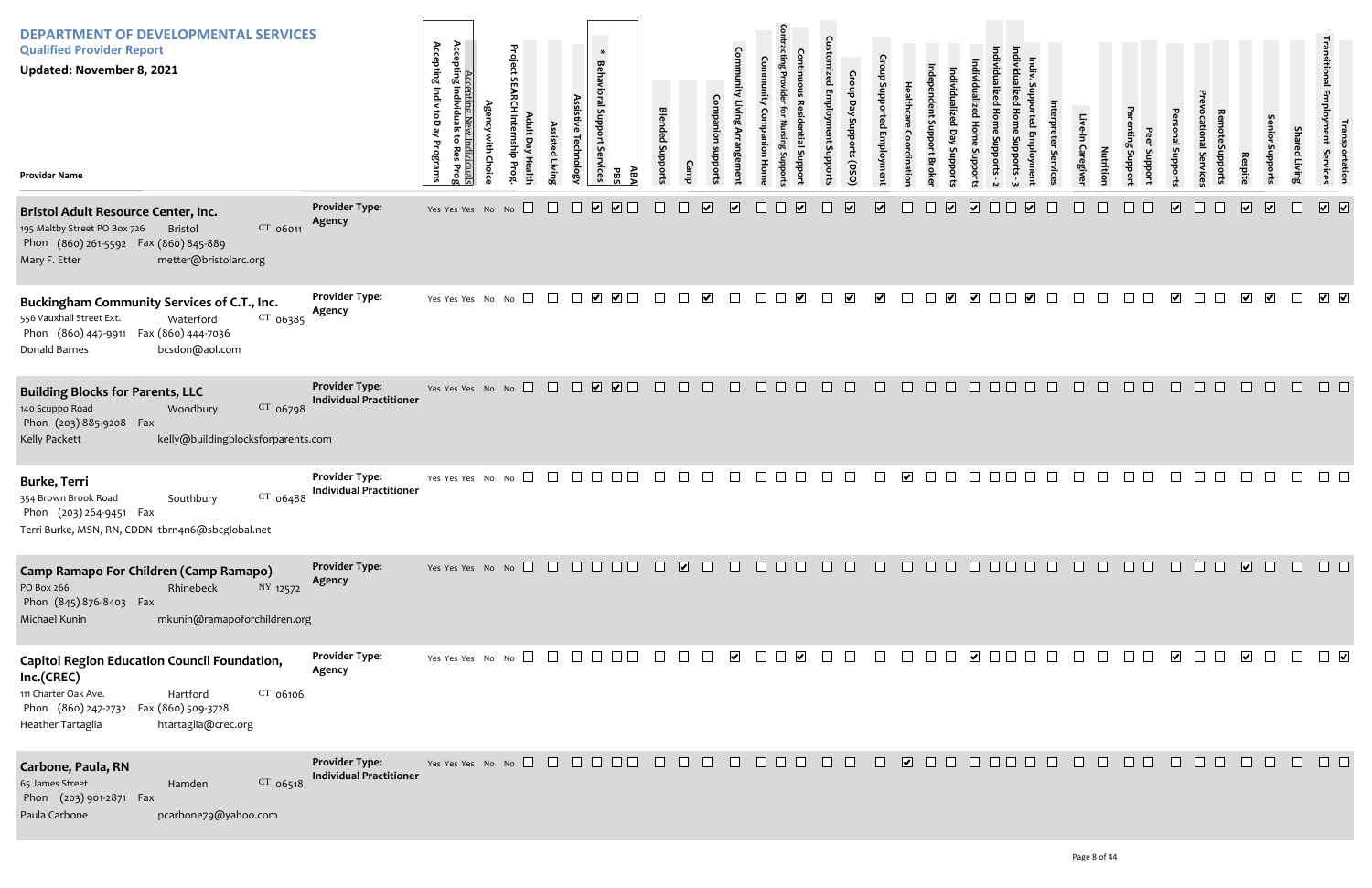| <b>DEPARTMENT OF DEVELOPMENTAL SERVICES</b><br><b>Qualified Provider Report</b><br><b>Updated: November 8, 2021</b><br><b>Provider Name</b>                                           |                                                         | Accepting<br>Accepting Indiv toD ay<br>Accepting New Individuals<br>Individuals<br>$\ddot{\circ}$<br>Programs<br>Res<br>Prog | <b>Agency with Choice</b> | Project SEARCH Internship Prog<br>Adult Day Health | Assisted Living | Assistive Technology | $\ast$<br>Behavioral Support Services<br>ĀВA<br><b>PBS</b>           | <b>Blended Supports</b>  | Camp         | Companion supports    | Community Living Arrangement | munity<br><b>Companion Home</b> | Contracting Provider for Nursing Suppor<br><b>Continuous Residential Suppor</b> | <b>Customized Employment Supports</b> | Group Day Supports (DSO) | Group Supported Employment | <b>Healthcare Coordination</b> | Independent Support Broker              | Individualized<br>Individualized Day Supports<br><b>Home</b><br>Supports | Individualized Home Supports - 2 |
|---------------------------------------------------------------------------------------------------------------------------------------------------------------------------------------|---------------------------------------------------------|------------------------------------------------------------------------------------------------------------------------------|---------------------------|----------------------------------------------------|-----------------|----------------------|----------------------------------------------------------------------|--------------------------|--------------|-----------------------|------------------------------|---------------------------------|---------------------------------------------------------------------------------|---------------------------------------|--------------------------|----------------------------|--------------------------------|-----------------------------------------|--------------------------------------------------------------------------|----------------------------------|
| <b>Care One Health Services, LLC</b><br>28 Ward Dr. South<br>CT 06810<br>Danbury<br>Phon (203) 744-0059  Fax (203) 744-0059<br>Abel Osagie<br>ano@careonehealthservices.com           | <b>Provider Type:</b><br>Agency                         | Yes Yes Yes No No                                                                                                            |                           |                                                    |                 |                      |                                                                      |                          |              |                       |                              |                                 |                                                                                 |                                       |                          |                            |                                |                                         | $\vert\bm{\mathsf{v}}\vert$                                              |                                  |
| <b>Caring Community of Connecticut, Inc. The</b><br>84 Waterhole Rd<br>Colchester<br>$CT$ 06415<br>Phon (860) 267-4463  Fax (860) 267-7628<br>Anwari (Daisy) Nayeem<br>nayeem@cox.net | <b>Provider Type:</b><br>Agency                         | Yes Yes Yes No No                                                                                                            |                           | $\Box$                                             | $\Box$          | $\Box$               | $\overline{\mathbf{v}}$<br>$\blacksquare$                            | $\overline{\phantom{a}}$ | $\mathbf{L}$ |                       | $\overline{\mathbf{v}}$      |                                 | $\overline{\blacktriangledown}$<br>I.                                           | $\perp$                               | $\blacktriangleright$    | $\overline{\mathbf{v}}$    | $\perp$                        | $\overline{\mathbf{v}}$<br>$\mathbf{I}$ | $\overline{\mathbf{v}}$                                                  |                                  |
| Cathcart, Aydrien L.<br>CT 06084<br>PO Box 436<br>Tolland<br>Phon (860) 830-6481 Fax<br>Aydrien L. Cathcart MSEd., acathcart@strongfoundationsct.com                                  | <b>Provider Type:</b><br><b>Individual Practitioner</b> | Yes Yes Yes No No                                                                                                            |                           |                                                    |                 |                      | $\blacktriangleright$<br>$\overline{\mathsf{v}}$                     |                          |              |                       |                              |                                 |                                                                                 |                                       |                          |                            |                                |                                         |                                                                          |                                  |
| Catholic Charities, Inc. - Archdiocese of Hartford<br>652 Willard Avenue<br>CT 06111<br>Newington<br>Phon (860) 665-0007  Fax (860) 665-0025                                          | <b>Provider Type:</b><br>Agency                         | Yes Yes Yes No No $\overline{\mathbf{V}}$                                                                                    |                           |                                                    |                 | $\Box$               |                                                                      |                          |              | $\blacktriangledown$  | $\overline{\blacktriangle}$  |                                 |                                                                                 |                                       | $\blacktriangledown$     | $\overline{\mathbf{v}}$    |                                | $\overline{\mathbf{v}}$                 | $\overline{\mathbf{v}}$                                                  |                                  |
| Cattleya, LLC<br>222 Wintonbury Avenue<br>CT 06002<br>Bloomfield<br>Phon (860) 580-5373<br>Fax (203) 580-5548<br>cattleya1031@gmail.com<br>Brandon Walker                             | <b>Provider Type:</b><br>Agency                         | Yes Yes Yes No No                                                                                                            |                           |                                                    |                 |                      |                                                                      |                          |              |                       |                              |                                 |                                                                                 |                                       |                          |                            |                                | $\vert\bm{\mathsf{v}}\vert$             |                                                                          | ☑ □                              |
| <b>Cave, Meghan Marie</b><br>25 Grand Street, Apartment 102<br>CT 06851<br>Norwalk<br>Phon (860) 595-7588 Fax<br>Meghan Marie Cave<br>meghan.m.cave@gmail.com                         | <b>Provider Type:</b><br><b>Individual Practitioner</b> | Yes Yes Yes No No                                                                                                            |                           |                                                    |                 |                      | $\boxed{\mathbf{v}}$ $\boxed{\mathbf{v}}$<br>$\overline{\mathbf{v}}$ |                          |              |                       |                              |                                 |                                                                                 |                                       |                          |                            |                                |                                         |                                                                          |                                  |
| CCARC, Inc.<br>950 Slater Road<br>CT 06053<br>New Britain<br>Phon (860) 229-6665<br>Fax (860) 826-688<br>Linda.lovanna@ccarc.com<br>Linda Iovanna                                     | <b>Provider Type:</b><br>Agency                         | Yes Yes Yes No No                                                                                                            |                           |                                                    |                 | $\blacktriangledown$ | $\overline{\mathbf{v}}$<br>$\blacktriangledown$                      |                          |              | $\blacktriangleright$ | V                            | $\blacktriangledown$            |                                                                                 |                                       | $\blacktriangledown$     | V                          |                                |                                         |                                                                          |                                  |

| Individualized Home Supports - 3 | Indiv. Supported Employment | Interpreter Services | Live-In Caregiver | Nutrition | Parenting Support | Peer Support | Personal Supports                                                            | Prevocational Services | Remote Supports | Respite                      | Senior Supports              | Shared Living | Transitional Employment Services | Transportation               |
|----------------------------------|-----------------------------|----------------------|-------------------|-----------|-------------------|--------------|------------------------------------------------------------------------------|------------------------|-----------------|------------------------------|------------------------------|---------------|----------------------------------|------------------------------|
|                                  |                             |                      |                   |           |                   |              | $\overline{\mathbf{v}}$                                                      |                        |                 | $\blacktriangledown$         |                              |               |                                  |                              |
|                                  | $\overline{\mathbf{v}}$     |                      |                   |           |                   |              |                                                                              |                        |                 |                              | $\boxed{\blacktriangledown}$ |               |                                  | $\boxed{\blacktriangledown}$ |
|                                  |                             |                      |                   |           |                   |              |                                                                              |                        |                 |                              |                              |               |                                  |                              |
|                                  | $\overline{\mathbf{v}}$     |                      |                   |           |                   |              | $\overline{\mathbf{v}}$                                                      |                        |                 | $\boxed{\blacktriangledown}$ | $\overline{\mathbf{v}}$      |               |                                  |                              |
| $\Box$                           | $\blacktriangledown$        | $\Box$               | $\Box$            | $\Box$    | $\Box$            |              | $\begin{array}{ccc} & \bullet & \bullet & \bullet \end{array}$               |                        | $\Box$          |                              | $\Box$                       | $\Box$        | П                                | $\blacktriangledown$         |
| $\Box$                           | $\Box$                      | $\Box$               | $\Box$            |           |                   |              | $\begin{array}{cccccccccccccc} \Box & \Box & \Box & \Box & \Box \end{array}$ | $\Box$                 | $\Box$          | $\Box$                       | $\Box$                       | $\Box$        |                                  | - 1                          |
| $\Box$                           | $\blacktriangledown$        | $\Box$               | $\Box$            | $\Box$    | $\Box$            | $\Box$       | $\blacktriangledown$                                                         | $\Box$                 | $\Box$          | $\blacktriangledown$         | $\Box$                       | $\Box$        | ☑                                |                              |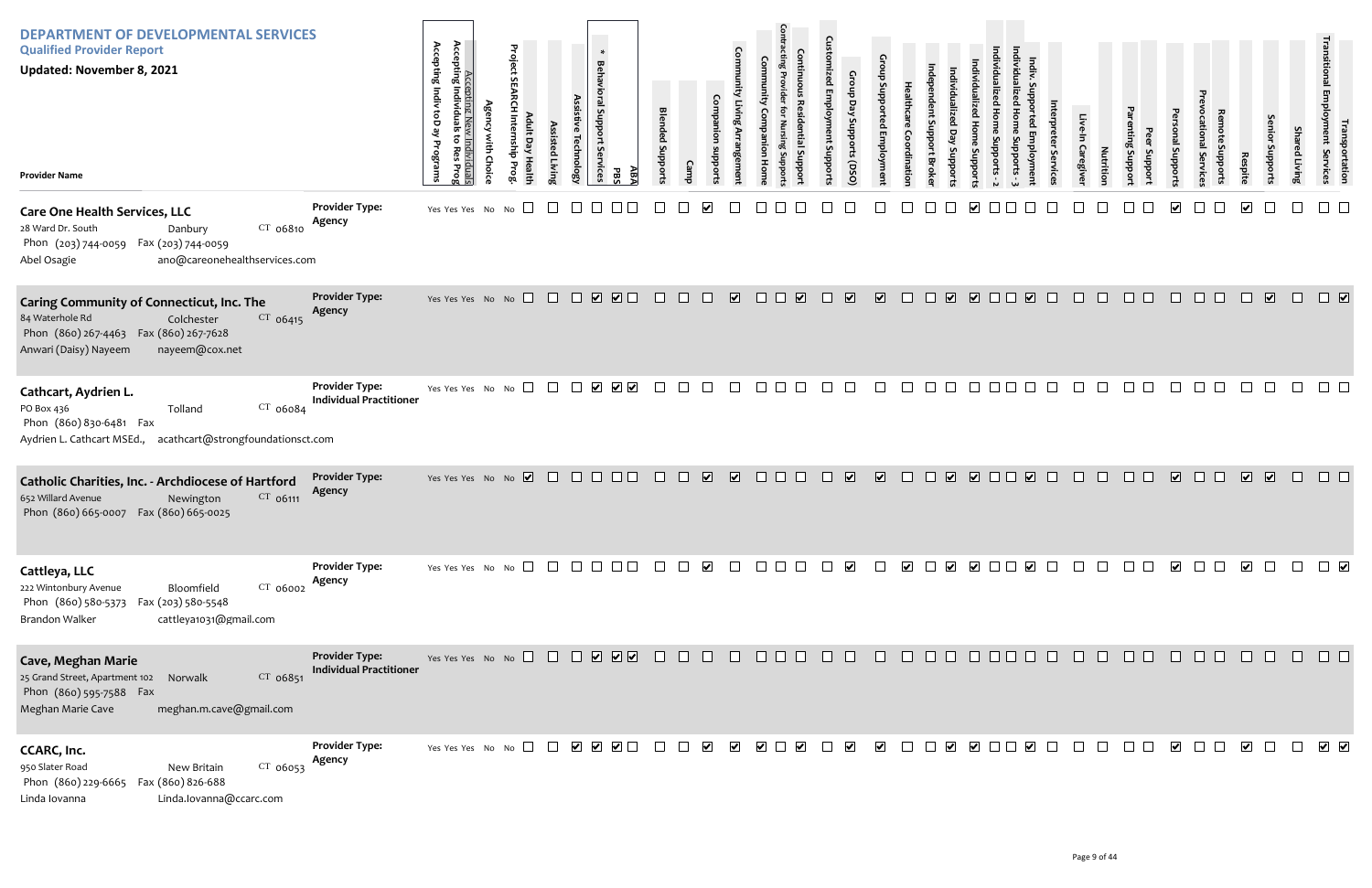| <b>DEPARTMENT OF DEVELOPMENTAL SERVICES</b><br><b>Qualified Provider Report</b><br><b>Updated: November 8, 2021</b><br><b>Provider Name</b>                                                 |                                 | Accepting<br>Accepting<br>Indiv toD<br>ទី<br>Individuals<br>Programs<br>Prog | Project SEARCH Internship Prog<br><b>Agency with Choice</b><br>Adult Day Health | Assisted Living | <b>Behavioral Support</b><br>Assistive Technology<br>rvices | ABA<br>PBS                                        | <b>Blended</b><br>Supports | Camp                            | <b>Community Living Arrangement</b><br>Companion<br>subports | Community Companion Home | <b>Contracting Provider for Nursing Supports</b><br><b>Continuous Residential Support</b> | <b>Customized Employment Supports</b> | Group Day Supports (DSO)        | <b>Group Supported Employment</b> | Healthcare<br>Coordination | ndependent Support<br>Individualized<br>Day<br>Supports<br><b>Broker</b> | Individualized Home Supports - 2<br>Individualized Home Supports |
|---------------------------------------------------------------------------------------------------------------------------------------------------------------------------------------------|---------------------------------|------------------------------------------------------------------------------|---------------------------------------------------------------------------------|-----------------|-------------------------------------------------------------|---------------------------------------------------|----------------------------|---------------------------------|--------------------------------------------------------------|--------------------------|-------------------------------------------------------------------------------------------|---------------------------------------|---------------------------------|-----------------------------------|----------------------------|--------------------------------------------------------------------------|------------------------------------------------------------------|
| Center for Human Development, Inc.<br>CT 06106<br>705 A New Britain Avenue<br>Hartford<br>Fax (413) 439-2109<br>Phon<br>James Goodwin<br>jgoodwin@chd.org                                   | <b>Provider Type:</b><br>Agency | Yes Yes Yes No No                                                            |                                                                                 |                 |                                                             |                                                   |                            | $\overline{\blacktriangledown}$ | $\blacktriangledown$                                         |                          | $\blacktriangledown$                                                                      |                                       | $\overline{\blacktriangledown}$ | $\overline{\mathbf{v}}$           |                            | $\overline{\mathbf{v}}$                                                  | $\overline{\blacktriangledown}$                                  |
| <b>Center for Transitional Living, LLC</b><br>6 Executive Drive, Suite 120<br>$CT$ 06032<br>Farmington<br>(800) 285-1135    Fax (860) 920-7369<br>Phon<br>Jeff Farmer<br>jfarmer@ctl-ct.org | <b>Provider Type:</b><br>Agency | Yes Yes Yes No No                                                            |                                                                                 | $\perp$         | $\Box$<br>$\perp$                                           |                                                   |                            | ☑                               |                                                              |                          |                                                                                           |                                       | ☑                               |                                   |                            | ⊻                                                                        | ☑ □                                                              |
| <b>Center of Hope Foundation, Incorporated</b><br>100 Foster Street<br>Southbridge<br>MA 01550<br>Phon (508) 764-4085  Fax (508) 765-0255<br>cindy@thecenterofhope.org<br>Cynthia Howard    | <b>Provider Type:</b><br>Agency |                                                                              | Yes Yes Yes No No                                                               | $\Box$          | $\Box$<br>$\Box$                                            | $\perp$<br>$\mathsf{L}$                           | $\mathsf{L}$               | $\overline{\mathbf{v}}$         |                                                              | $\mathbb{L}$             |                                                                                           |                                       | $\overline{\mathbf{v}}$         | $\overline{\mathbf{v}}$           | $\Box$                     | $\overline{\mathbf{v}}$<br>$\Box$                                        |                                                                  |
| Cerebral Palsy of Westchester, Inc.<br>1186 King St.<br>NY 10573<br>Rye Brook<br>Phon (914) 937-3800 Fax (914) 937-3983<br>Linda.Kuck@cpwestchester.org<br>Linda Kuck                       | <b>Provider Type:</b><br>Agency | Yes Yes Yes No No                                                            | $\Box$                                                                          |                 | ⊻                                                           | $\blacktriangledown$                              |                            |                                 | ⊻                                                            | $\blacktriangledown$     | $\blacktriangledown$                                                                      |                                       | $\blacktriangledown$            | $\blacktriangledown$              |                            | $\blacktriangledown$                                                     | $\Box$                                                           |
| <b>Change Incorporated</b><br>1251 S. Main Street<br>CT 06457<br>Middletown<br>Phon (860) 346-0771<br>Fax (860) 346-0772<br>Derrick Gibbs<br>dgibbs@changeinconline.org                     | <b>Provider Type:</b><br>Agency |                                                                              | Yes Yes Yes No No                                                               | $\perp$         | $\perp$                                                     | $\begin{array}{c} \bullet \\ \bullet \end{array}$ |                            | $\overline{\mathbf{v}}$         |                                                              | $\overline{\mathbf{v}}$  |                                                                                           |                                       |                                 |                                   |                            | $\overline{\mathbf{v}}$                                                  | ☑ □                                                              |
| Chapel Haven Schleifer Center, Inc.<br>1040 Whalley Ave.<br>$CT$ 06515<br>New Haven<br>Phon (203) 397-1714 Fax (203) 937-2466<br>Michael Storz<br>mstorz@chapelhaven.org                    | <b>Provider Type:</b><br>Agency |                                                                              | Yes Yes Yes No No $\Box$                                                        | $\mathbf{1}$    | $\perp$<br>$\mathbb{R}^n$                                   |                                                   |                            | $\vert\bm{\mathsf{v}}\vert$     |                                                              |                          |                                                                                           | $\blacktriangledown$                  | $\blacktriangledown$            | $\blacktriangledown$              |                            | ⊻                                                                        | $\sqrt{}$                                                        |
| Chez Nous, Inc.<br>42 Johnson Rd.<br>Columbia<br>CT 06237<br>Phon (860) 228-8087<br>Fax<br>Gloria-Jean Bogue<br>cheznousinc@yahoo.com                                                       | <b>Provider Type:</b><br>Agency |                                                                              | No No No No No $\Box$                                                           |                 |                                                             |                                                   |                            |                                 |                                                              |                          | $\blacktriangledown$                                                                      |                                       |                                 |                                   |                            |                                                                          |                                                                  |

| Individualized Home Supports - 3 | Indiv. Supported Employment     | Interpreter Services | Live-In Caregiver | Nutrition   | Parenting Support | Peer Support | Personal Supports               | Prevocational Services | Remote Supports | Respite                 | Senior Supports         | Shared Living                                                  | Transitional Employment Services                                                                            | Transportation               |
|----------------------------------|---------------------------------|----------------------|-------------------|-------------|-------------------|--------------|---------------------------------|------------------------|-----------------|-------------------------|-------------------------|----------------------------------------------------------------|-------------------------------------------------------------------------------------------------------------|------------------------------|
|                                  | $\blacktriangledown$            |                      |                   |             |                   |              | $\overline{\blacktriangledown}$ |                        |                 | $\overline{\mathbf{v}}$ |                         |                                                                |                                                                                                             |                              |
|                                  | $\overline{\mathbf{v}}$         |                      |                   |             |                   |              | $\overline{\mathbf{v}}$         |                        |                 | $\overline{\mathbf{v}}$ | $\overline{\mathbf{v}}$ |                                                                | $\overline{\mathbf{v}}$                                                                                     | $\blacktriangledown$         |
|                                  | $\overline{\blacktriangledown}$ |                      |                   |             |                   |              |                                 |                        |                 |                         |                         |                                                                | $\boxed{\blacktriangledown}$                                                                                | $\boxed{\blacktriangledown}$ |
|                                  | $\overline{\mathbf{v}}$         |                      |                   |             |                   |              | $\blacktriangledown$            |                        |                 | $\blacktriangledown$    |                         |                                                                | $\blacktriangledown$                                                                                        | $\blacktriangledown$         |
| $\Box$                           |                                 |                      |                   | 00000000000 |                   |              |                                 |                        |                 |                         |                         |                                                                | $\Box$                                                                                                      | $\Box$                       |
|                                  |                                 |                      |                   |             |                   |              |                                 |                        |                 |                         |                         | $\begin{array}{ccc} & \bullet & \bullet & \bullet \end{array}$ |                                                                                                             |                              |
| $\Box$                           | $\Box$                          |                      |                   | 0000000000  |                   |              |                                 |                        |                 |                         |                         |                                                                | $\begin{array}{ c c } \hline \textbf{v} & \textbf{v} \\\hline \textbf{v} & \textbf{v} \\\hline \end{array}$ |                              |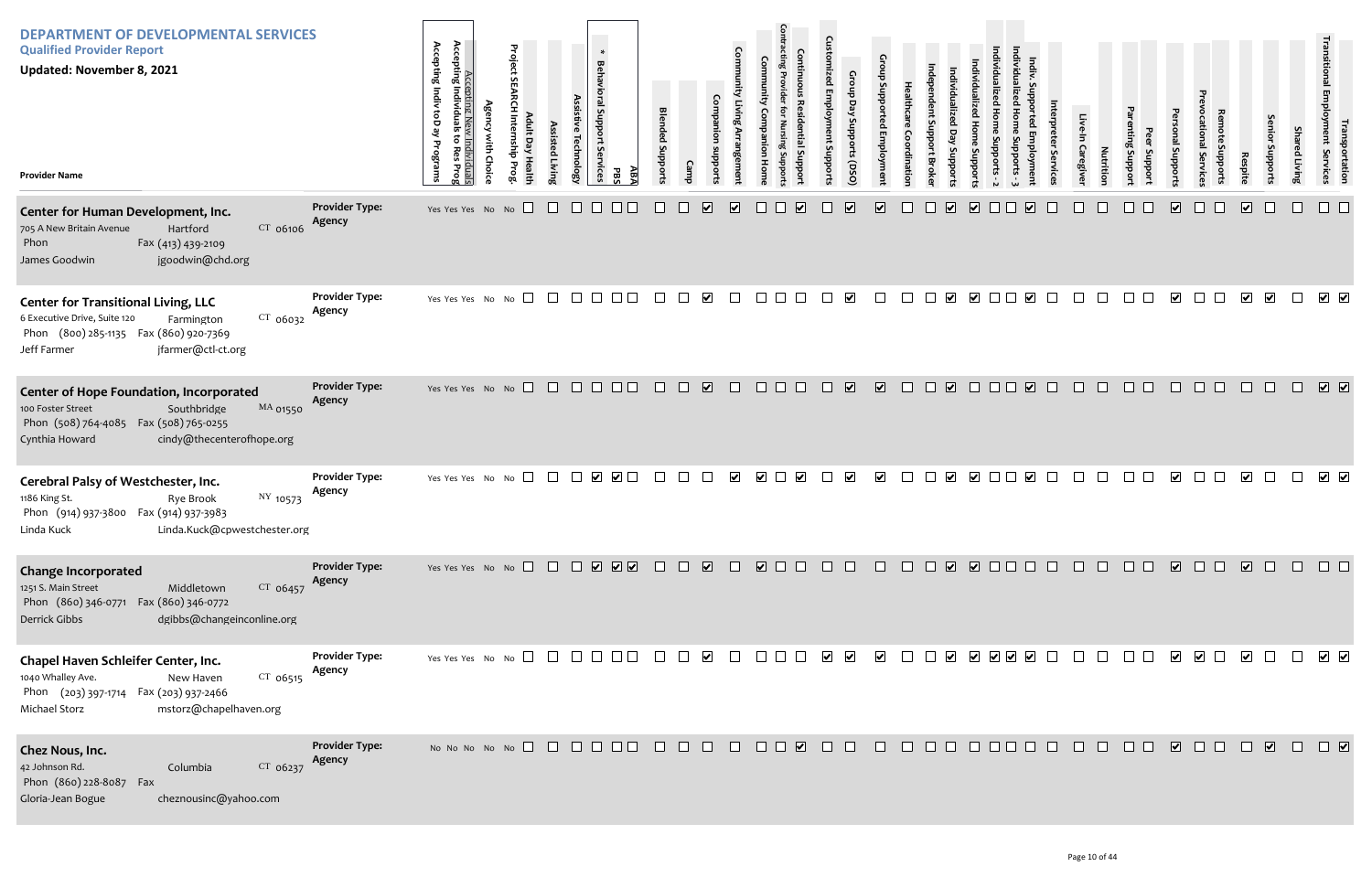| <b>DEPARTMENT OF DEVELOPMENTAL SERVICES</b><br><b>Qualified Provider Report</b><br><b>Updated: November 8, 2021</b><br><b>Provider Name</b>                                               |                                                         | Accepting N<br>Accepting Individu<br>Accepting Indiv<br>ke dot<br>$\overline{\sigma}$<br>Programs<br>Res<br>lividuals<br>tes Prog | Project SI<br>$\overline{a}$<br>릉<br>Healt | ssisted Livin; | $\ast$<br><b>Behavioral Support</b><br>Assist<br>echnolog<br><b>ivices</b> | AB/<br>98 | <b>Blended Suppo</b>                                                  |        |                      |                         |                         | $\Omega$<br>snt Support | ddns<br>rts (DSO)    |                       | dinatio    | Bro                                       | oddns                 |        |                      |        | Caregive | Nutritio | proport<br>Support | Isupport                |        | Respite                 | enior<br>Joddns         | Shar<br>ed Living | Transportation<br>Employment Services           |
|-------------------------------------------------------------------------------------------------------------------------------------------------------------------------------------------|---------------------------------------------------------|-----------------------------------------------------------------------------------------------------------------------------------|--------------------------------------------|----------------|----------------------------------------------------------------------------|-----------|-----------------------------------------------------------------------|--------|----------------------|-------------------------|-------------------------|-------------------------|----------------------|-----------------------|------------|-------------------------------------------|-----------------------|--------|----------------------|--------|----------|----------|--------------------|-------------------------|--------|-------------------------|-------------------------|-------------------|-------------------------------------------------|
| Children's Center of Hamden, Inc. The<br>$CT_{06517}$<br>1400 Whitney Avenue<br>Hamden<br>Phon (203) 248-2116 Fax (203) 248-9339<br>sward@tccoh.org<br>Selma N. Ward                      | <b>Provider Type:</b><br>Agency                         | Yes Yes Yes No No                                                                                                                 | $\Box$                                     |                |                                                                            |           |                                                                       |        |                      |                         |                         |                         |                      |                       |            |                                           |                       |        |                      |        |          |          |                    |                         |        | ☑                       | $\overline{\mathbf{v}}$ |                   | $\Box$ $\triangledown$                          |
| Chouinard, Alyssa<br>CT 06795<br>173 Pond View Drive<br>Watertown<br>Phon (203) 725-2279 Fax<br>Alyssa.M.Chouinard@gmail.com<br>Alyssa Chouinard                                          | <b>Provider Type:</b><br><b>Individual Practitioner</b> | Yes Yes Yes No No $\Box$ $\Box$ $\Box$ $\Box$ $\Box$ $\Box$ $\Box$                                                                |                                            |                |                                                                            |           | $\Box$                                                                | $\Box$ | $\Box$               | $\Box$                  | $\Box$<br>$\Box$ $\Box$ | $\Box$                  | $\Box$               | $\Box$                | $\Box$     | $\Box$<br>$\Box$                          | $\Box$                |        |                      |        |          | n.       | n.                 |                         | П      |                         |                         |                   |                                                 |
| <b>CLASP Homes, Inc.</b><br>CT 06880<br>246 Post Road East<br>Westport<br>Phon (203) 226-7895 Fax (203) 221-0533<br>tflood@clasphomes.org<br><b>Tracy Flood</b>                           | <b>Provider Type:</b><br>Agency                         | Yes Yes Yes No No                                                                                                                 | $\Box$                                     |                |                                                                            |           |                                                                       |        |                      | $\overline{\mathbf{v}}$ | $\mathbb{R}^n$          |                         | $\blacktriangledown$ | $\blacktriangledown$  |            |                                           | $\blacktriangleright$ |        |                      |        |          |          |                    |                         |        |                         | $\overline{\mathbf{v}}$ | $\perp$           | $\overline{\mathsf{v}}$ $\overline{\mathsf{v}}$ |
| Cohen, Nadean RN, BSN, MS<br>15 Knollcrest Drive<br>CT 06615<br>Trumbull<br>Phon (203) 339-5263 Fax<br>Nadean Cohen RN, BSN, MS nadeancohen@yahoo.com                                     | <b>Provider Type:</b><br><b>Individual Practitioner</b> | Yes Yes Yes No No $\Box$ $\Box$ $\Box$ $\Box$                                                                                     |                                            |                |                                                                            | $\Box$    | $\Box$                                                                | $\Box$ | $\Box$               | $\Box$                  | $\Box$ $\Box$ $\Box$    | $\Box$                  | $\Box$               | $\Box$                | $\sqrt{2}$ | $\Box$<br>$\Box$                          | $\Box$                | $\Box$ | $\Box$               | $\Box$ | $\Box$   | $\Box$   | $\Box$ $\Box$      | $\Box$                  | $\Box$ | $\Box$                  | $\Box$                  | $\Box$            |                                                 |
| <b>Community Based Services, Inc.</b><br>NY 10560<br>3 Fields Lane<br>North Salem<br>Phon (914) 277-4771 Fax (914) 277-8956<br>Vicki Sylvester, Ph.D.<br>VSylvester@commbasedservices.org | <b>Provider Type:</b><br>Agency                         | Yes Yes Yes No No $\Box$ $\Box$ $\Box$ $\Box$                                                                                     |                                            |                |                                                                            |           |                                                                       |        | $\blacktriangledown$ | $\mathbf{L}$            | $\mathbf{L}$            |                         | $\blacktriangledown$ | $\blacktriangleright$ |            |                                           |                       |        |                      |        |          |          |                    | $\overline{\mathbf{v}}$ | $\Box$ | $\overline{\mathbf{v}}$ | $\Box$                  | $\Box$            | $\Box$                                          |
| <b>Community Care Team, LLC</b><br>$CT$ 06525<br>264 Amity Road, Suite 104<br>Woodbridge<br>Phon (203) 606-5742  Fax (475) 269-0983<br>kokwuosa@gmail.com<br>Ken Okwuosa                  | <b>Provider Type:</b><br>Agency                         | Yes Yes Yes No No $\Box$ $\Box$ $\Box$ $\Box$ $\Box$ $\Box$ $\Box$                                                                |                                            |                |                                                                            |           | $\begin{array}{cccccccccccccc} \Box & \Box & \Box & \Box \end{array}$ |        |                      | $\Box$                  | $\Box$ $\Box$ $\Box$    | $\Box$                  | $\Box$               | $\Box$                | $\Box$     |                                           |                       |        |                      |        |          | n.       | $\Box$ $\Box$      |                         | $\Box$ |                         |                         |                   |                                                 |
| <b>Community Navigators, Inc.</b><br>$CT$ 06037<br>462 Farmington Avenue<br>Kensington<br>Phon (860) 770-7078  Fax (860) 357-3440                                                         | <b>Provider Type:</b><br>Agency                         | Yes Yes Yes No No $\Box$                                                                                                          |                                            |                |                                                                            |           |                                                                       |        |                      |                         | $\mathbf{L}$            |                         | $\blacktriangledown$ | $\blacktriangledown$  |            | $\blacktriangledown$<br>$\vert \ \ \vert$ | $\blacktriangledown$  |        | $\blacktriangledown$ |        |          |          |                    | $\blacktriangledown$    |        |                         |                         |                   | $\sqrt{ }$                                      |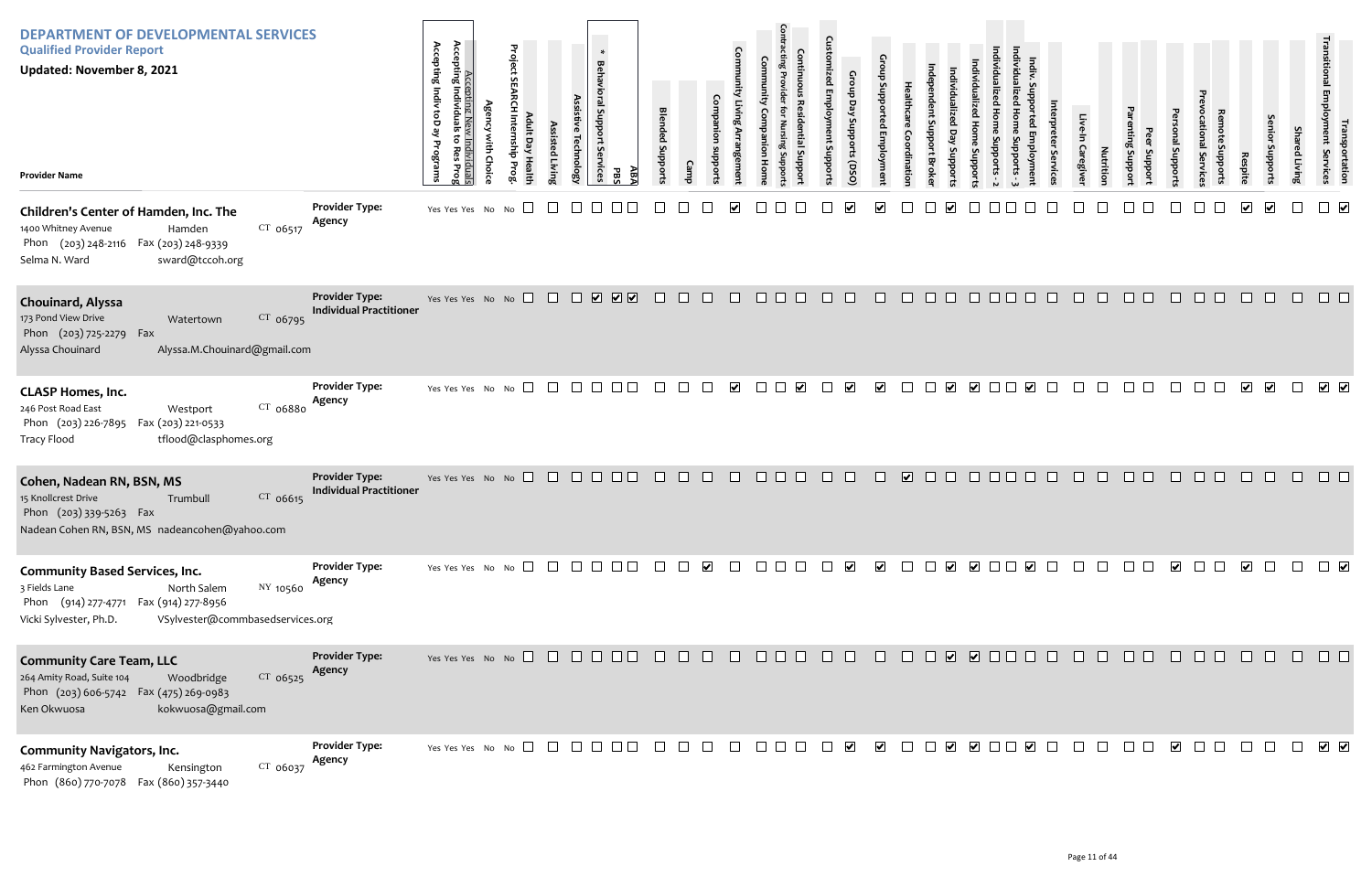| <b>DEPARTMENT OF DEVELOPMENTAL SERVICES</b><br><b>Qualified Provider Report</b><br><b>Updated: November 8, 2021</b><br><b>Provider Name</b>                                                         |                                 | Accepting New<br>Accepting Individuals<br>Accepting Indiv toD<br>ہے<br><u>v Individuals</u><br>; to Res Prog<br>ist<br>Programs<br>Choic | Project<br>Day<br><b>Healt</b> | Assistiv<br>Assisted Living<br><b>Technology</b> | $\ast$<br><b>Behavioral Support</b><br>Services<br>Æ<br>PB.                    | <b>Blended Suppor</b>    |                                   |                         |                                                              | Ğ<br><b>Employm</b><br>ent Support: | Croup<br>Day<br>Supports<br>(050) | Croup Sul<br>ced Employme             | <b>Health</b><br>dinatio |                         |                                                    |                                                    | S          | Caregive | Nutrition            | Proport<br>Support | uoddn <u>s</u> jei      |                  | Respite                 | enior<br>phport:             | Sha<br>ed Living | ינ <sup>ו ו דו</sup> יזי<br>גוויגווי נוסטאס<br>portation<br>Services |
|-----------------------------------------------------------------------------------------------------------------------------------------------------------------------------------------------------|---------------------------------|------------------------------------------------------------------------------------------------------------------------------------------|--------------------------------|--------------------------------------------------|--------------------------------------------------------------------------------|--------------------------|-----------------------------------|-------------------------|--------------------------------------------------------------|-------------------------------------|-----------------------------------|---------------------------------------|--------------------------|-------------------------|----------------------------------------------------|----------------------------------------------------|------------|----------|----------------------|--------------------|-------------------------|------------------|-------------------------|------------------------------|------------------|----------------------------------------------------------------------|
| <b>Community Residences, Inc.</b><br>$CT$ 06111<br>50 Rockwell Road<br>Newington<br>Phon (860) 621-7600 Fax (860) 620-984<br>paiseyp@criinc.org<br>Pam Paisey                                       | <b>Provider Type:</b><br>Agency | Yes Yes Yes No No                                                                                                                        |                                | $\overline{\mathbf{v}}$<br>$\Box$                | $\sqrt{2}$<br>$\overline{\mathbf{v}}$<br>$\overline{\mathbf{v}}$               |                          | $\overline{\mathbf{v}}$           | $\overline{\mathbf{v}}$ | $\overline{\mathbf{v}}$<br>$\overline{\mathbf{v}}$           |                                     | $\overline{\mathbf{v}}$           | $\overline{\mathbf{v}}$               | $\overline{\mathbf{v}}$  | $\overline{\mathbf{v}}$ | $\overline{\mathbf{v}}$<br>$\overline{\mathbf{v}}$ | $\overline{\mathbf{v}}$<br>$\overline{\mathbf{v}}$ |            |          |                      |                    | $\overline{\mathbf{v}}$ |                  | $\sqrt{ }$              | $\boxed{\blacktriangledown}$ |                  | $\Box$                                                               |
| <b>Community Social Integration LLC</b><br>$CT$ 06517<br>2666 State St.<br>Hamden<br>Phon (203) 287-1543 Fax (203) 407-1625<br>mgibson@communitysocialintegration.com<br>Marjorie Gibson            | <b>Provider Type:</b><br>Agency | Yes Yes Yes Yes No $\square$                                                                                                             |                                | $\Box$ $\Box$                                    | $\Box$ $\Box$                                                                  | $\Box$                   | $\blacktriangledown$<br>$\Box$    | $\perp$                 | $\blacktriangledown$<br>$\perp$                              |                                     | $\blacktriangledown$              | $\blacktriangledown$                  |                          |                         | $\blacktriangledown$                               | $\overline{\mathbf{v}}$                            |            |          |                      |                    | $\overline{\mathbf{v}}$ |                  | $\overline{\mathbf{v}}$ | $\overline{\mathbf{v}}$      |                  |                                                                      |
| <b>Community Systems Inc. (CSI)</b><br>CT 06790<br>295 Alvord Park Rd.<br>Torrington<br>Phon (860) 482-2887<br>Fax (860) 482-2678<br>Georgette.Dorsett@csi-ct.org<br>Georgette Dorsett              | <b>Provider Type:</b><br>Agency | No Yes Yes No No                                                                                                                         |                                |                                                  | $\begin{array}{c} \square \ \square \ \square \ \square \ \square \end{array}$ | $\Box$                   | $\overline{\mathbf{v}}$<br>$\Box$ | $\overline{\mathbf{v}}$ | $\overline{\mathbf{v}}$<br>$\overline{\mathbf{v}}$<br>$\Box$ |                                     | $\Box$                            | $\overline{\mathbf{v}}$<br>$\sqrt{2}$ | $\Box$                   | $\boxed{\bullet}$       |                                                    | $\Box$                                             | $\Box$     |          | $\Box$               | $\Box$             | $\overline{\mathbf{v}}$ | $\Box$<br>$\Box$ |                         | $\overline{\mathbf{v}}$      |                  | $\begin{array}{ccc} \hline \bullet & \bullet & \bullet \end{array}$  |
| <b>Community Transitional Center, LLC</b><br>CT 06477<br>380 Boston Post Road<br>Orange<br>Phon (833) 282-7878 Fax (833) 282-7878<br>bill.okwuosa@transitionalcenterct.com<br>Bill Okwuosa          | <b>Provider Type:</b><br>Agency | Yes Yes Yes No No $\Box$                                                                                                                 |                                |                                                  |                                                                                | $\overline{\phantom{a}}$ | $\blacktriangledown$              | $\Box$                  |                                                              |                                     | $\blacktriangledown$              | $\blacktriangledown$                  | $\blacktriangledown$     | $\blacktriangleright$   | $\blacktriangledown$                               |                                                    | $\sqrt{ }$ |          | $\blacktriangledown$ |                    | $\overline{\mathbf{v}}$ |                  | $\blacktriangledown$    |                              |                  |                                                                      |
| <b>Community Vocational Services Incorporated</b><br>(CVS)<br>181 Old Boston Post Road<br>$CT$ 06385<br>Waterford<br>Phon (860) 439-0600 Fax (860) 439-062<br>tvellucci@cvsinc.org<br>Tony Vellucci | <b>Provider Type:</b><br>Agency |                                                                                                                                          |                                |                                                  |                                                                                |                          |                                   |                         | 0000000000000000                                             |                                     |                                   |                                       |                          |                         |                                                    |                                                    |            |          |                      |                    |                         |                  |                         |                              |                  |                                                                      |
| <b>Companion Support Resources, LLC</b><br>35 Talcottville Road, Suite 31#314 Vernon<br>CT 06066<br>Phon (888) 552-5822 Fax<br>Jon@csrnortheast.com<br>Jon Mazzaro                                  | <b>Provider Type:</b><br>Agency |                                                                                                                                          |                                |                                                  |                                                                                |                          | $\Box$                            | $\Box$                  | $\blacksquare$                                               | $\Box$                              | $\Box$                            | $\Box$<br>$\Box$                      |                          |                         |                                                    | 0000000                                            |            |          |                      | $\Box$             |                         |                  |                         |                              |                  |                                                                      |
| <b>Compassion N Care, LLC</b><br>CT 06712<br>50 Waterbury Road, Ste 2B<br>Prospect<br>Phon (203) 684-5901 Fax (866) 854-698<br>Joseph Bray<br>jbray@compassionncare.com                             | <b>Provider Type:</b><br>Agency |                                                                                                                                          |                                |                                                  |                                                                                |                          |                                   | $\Box$                  | <b>OOO OO</b>                                                |                                     |                                   |                                       |                          |                         |                                                    | 00000000                                           |            | $\Box$   | $\Box$               | $\Box$ $\Box$      | $\sqrt{2}$              | $\Box$           | $\sqrt{2}$              | $\Box$                       | $\Box$           |                                                                      |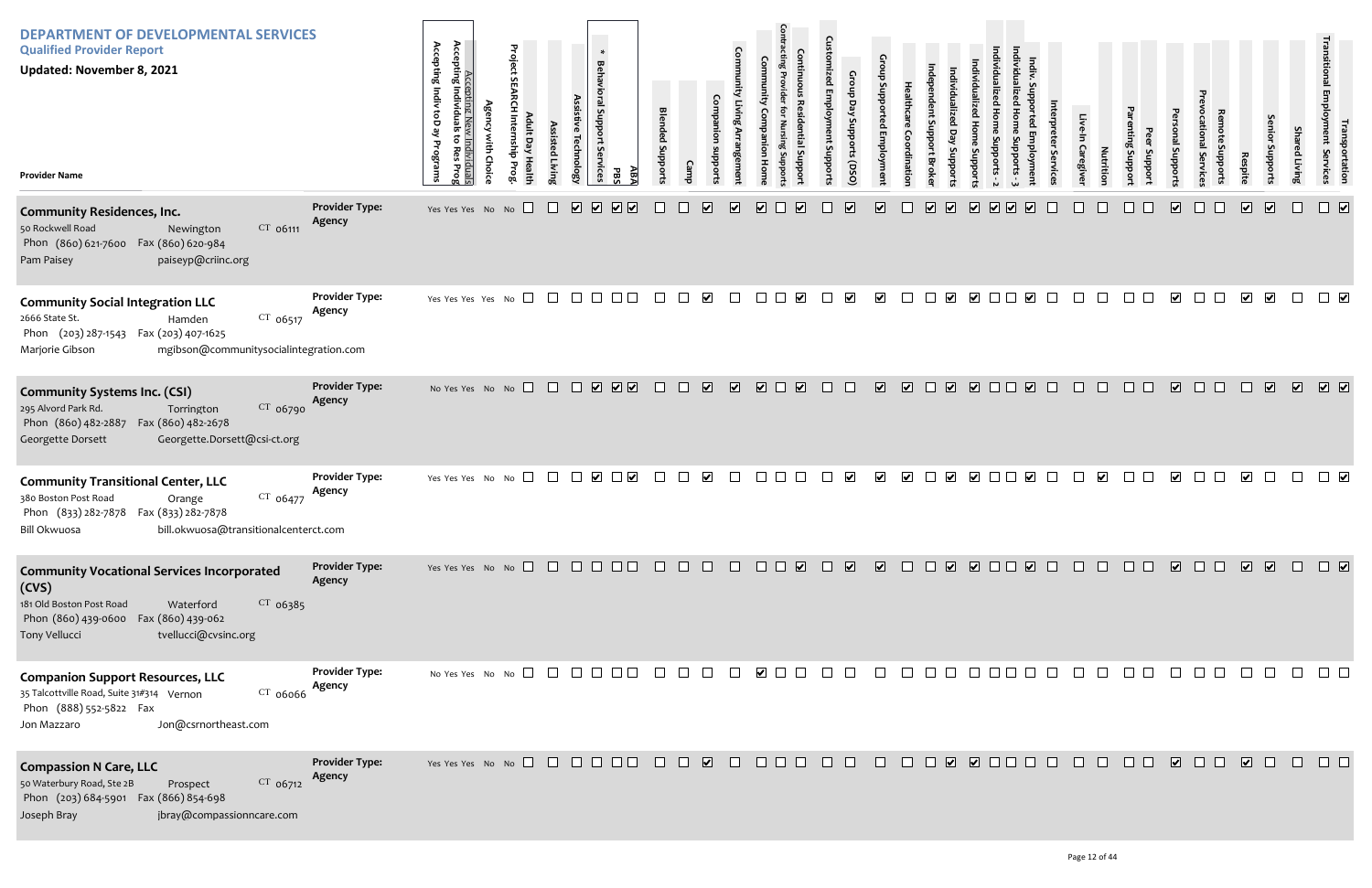| <b>DEPARTMENT OF DEVELOPMENTAL SERVICES</b><br><b>Qualified Provider Report</b><br><b>Updated: November 8, 2021</b><br><b>Provider Name</b>                                                                                        |                                                         | Accepting Indiv toD ay<br>Accepting N<br>Accepting Individu<br>족.<br>v Individuals<br>: to Res Prog<br>Programs | Project<br>S<br>dult Day Healt<br>dius<br>Prog | ssisted Livin | $\ast$<br><b>Behavioral Support</b><br>Assisti<br><b>Technolog</b><br>Services                 | АB<br>PB. | <b>Blended Suppor</b> |                                   |                         |                         | Contir<br>ntial Supp<br>$\overline{5}$ | Ε.<br>ed Emplo<br>ent Suppor | Croup<br>Day<br>Supports (DSO | $\mathbf{C}$<br>dns d   | t Support<br><b>Brok</b>      |                         | oddns                   |        |                         |              | Caregive | Nutritio                | mting<br>oddns<br>oddns | ponal Support           | Service       | Respit                   | enior Suppo             | <b>Shared Living</b> | Iranspoi<br>Ioyment Se<br>portation<br>Services |
|------------------------------------------------------------------------------------------------------------------------------------------------------------------------------------------------------------------------------------|---------------------------------------------------------|-----------------------------------------------------------------------------------------------------------------|------------------------------------------------|---------------|------------------------------------------------------------------------------------------------|-----------|-----------------------|-----------------------------------|-------------------------|-------------------------|----------------------------------------|------------------------------|-------------------------------|-------------------------|-------------------------------|-------------------------|-------------------------|--------|-------------------------|--------------|----------|-------------------------|-------------------------|-------------------------|---------------|--------------------------|-------------------------|----------------------|-------------------------------------------------|
| Complete Care Health Services, LLC dba Palace<br><b>Adult Day Health Center</b><br>144 Golden Hill Street<br>$CT$ 06604<br>Bridgeport<br>Phon (508) 294-8756  Fax (203) 870-0677<br>Chrissie Schettini<br>completecare33@gmail.com | <b>Provider Type:</b><br>Agency                         | Yes Yes Yes No No                                                                                               | $\blacktriangledown$                           |               |                                                                                                |           |                       |                                   |                         |                         |                                        |                              |                               |                         |                               |                         |                         |        |                         |              |          |                         |                         |                         |               |                          |                         |                      |                                                 |
| Connecticut Institute for the Blind, Inc. dba Oak<br>Hill Industries, Inc.<br>$CT$ 06112<br>120 Holcomb St<br>Hartford<br>Phon (860) 242-2274<br>Fax (860) 242-7492<br>barry.simon@oakhillct.org<br><b>Barry Simon</b>             | <b>Provider Type:</b><br>Agency                         | Yes Yes Yes No No                                                                                               |                                                | $\Box$        | <b>V V V V</b>                                                                                 |           | $\mathbf{L}$          | $\overline{\mathbf{v}}$<br>$\Box$ | $\overline{\mathbf{v}}$ | $\overline{\mathbf{v}}$ | $\overline{\mathbf{v}}$<br>$\perp$     | a katika                     | $\overline{\mathbf{v}}$       | $\overline{\mathbf{v}}$ | <b>TELEVISION</b><br>$\perp$  | $\overline{\mathbf{v}}$ | $\overline{\mathbf{v}}$ | $\Box$ | $\overline{\mathbf{v}}$ | $\mathbf{L}$ | $\Box$   | $\overline{\mathbf{v}}$ | $\Box$<br>$\Box$        | $\overline{\mathbf{v}}$ | $\Box$ $\Box$ | $\overline{\mathbf{v}}$  | $\sqrt{2}$              | $\Box$               | $\Box$                                          |
| <b>Connecticut Transportation Solutions, LLC</b><br>555 Highland Avenue<br>CT 06410<br>Cheshire<br>Phon (203) 592-7213 Fax (203) 439-2775<br>Cdoheny@icesonline.org<br>Chet Doheny                                                 | <b>Provider Type:</b><br>Agency                         | Yes Yes Yes No No $\square$                                                                                     |                                                |               | $\Box$ $\Box$                                                                                  |           |                       |                                   | $\Box$                  |                         |                                        |                              |                               |                         |                               |                         |                         |        |                         |              |          |                         |                         |                         |               |                          |                         |                      | $\Box$                                          |
| Continuum of Care, Inc.<br>$CT$ 06519<br>109 Legion Avenue<br>New Haven<br>Phon (203) 562-2264  Fax (203) 562-4279                                                                                                                 | <b>Provider Type:</b><br>Agency                         | Yes Yes Yes No No                                                                                               |                                                |               | $\begin{array}{c} \square \quad \square \quad \square \quad \square \quad \square \end{array}$ |           |                       | ☑                                 | $\overline{\mathbf{v}}$ |                         |                                        |                              | $\overline{\mathbf{v}}$       | $\overline{\mathbf{v}}$ | ⊻                             | $\overline{\mathbf{v}}$ | $\sqrt{2}$              | .      | ☑                       |              |          |                         |                         | $\overline{\mathbf{v}}$ |               | $\overline{\mathbf{v}}$  | $\sqrt{2}$              | $\Box$               | $\Box$                                          |
| <b>Corporation for Public Management</b><br>MA 01103<br>11-13 Hampden Street<br>Springfield<br>Phon (413) 272-2200 Fax (413) 731-5399<br>jalonzo@partnersforcommunity.org<br>James Alonzo                                          | <b>Provider Type:</b><br>Agency                         | Yes Yes Yes No No $\Box$ $\Box$ $\Box$ $\Box$ $\Box$ $\Box$ $\Box$                                              |                                                |               |                                                                                                |           |                       | $\overline{\phantom{a}}$          | $\blacktriangledown$    |                         |                                        |                              |                               | $\blacktriangledown$    | $\mathcal{L}^{\mathcal{L}}$ . |                         |                         |        |                         |              | $\Box$   | $\Box$                  |                         | $\Box$                  | $\Box$ $\Box$ | $\overline{\phantom{a}}$ | $\overline{\mathbf{v}}$ | $\Box$               | $\Box$                                          |
| Crisci, Carol Ann, RN, CDDN<br>CT 06518<br>2464 Whitney Avenue<br>Hamden<br>Phon (203) 234-7581 Fax (203) 234-7590<br>Carol Ann Crisci, RN, CDDN QHCC@DDNCS.com                                                                    | <b>Provider Type:</b><br><b>Individual Practitioner</b> | Yes Yes Yes No No $\Box$ $\Box$ $\Box$ $\Box$ $\Box$ $\Box$                                                     |                                                |               |                                                                                                |           |                       | $\mathbf{1}$                      | $\mathbf{L}$            |                         | $\Box$ $\Box$ $\Box$                   | <b>The Contract</b>          | $\Box$                        | $\Box$                  | $\sqrt{2}$                    | $\Box$                  | $\Box$                  | $\Box$ | $\Box$                  |              | $\Box$   | $\Box$                  | $\Box$                  |                         |               |                          |                         |                      | $\Box$                                          |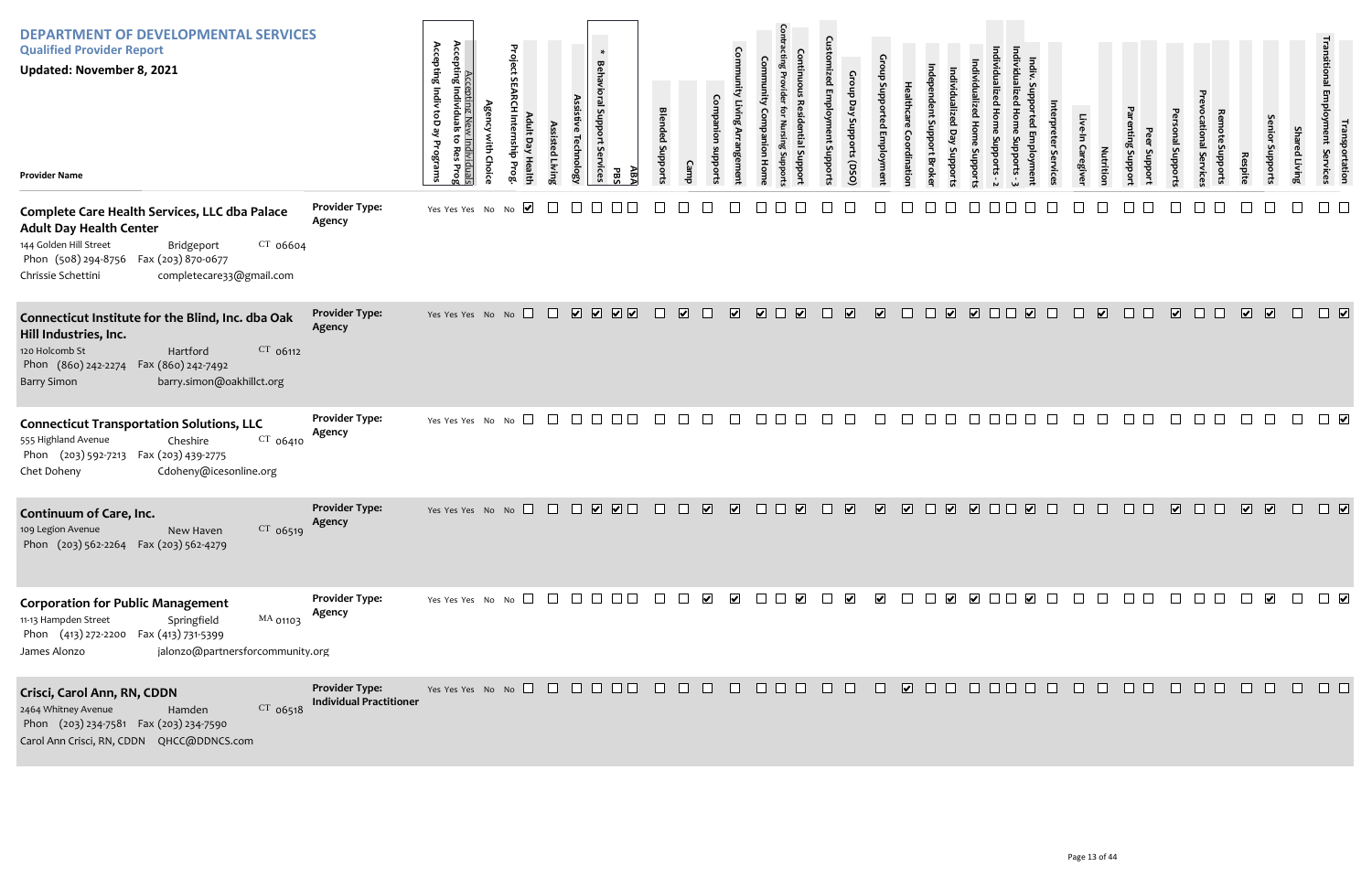| <b>DEPARTMENT OF DEVELOPMENTAL SERVICES</b><br><b>Qualified Provider Report</b><br>Updated: November 8, 2021<br><b>Provider Name</b>                                               |                                                         | Accepting Indiv<br>Accepting Ne<br>Accepting Individua<br>ToDay<br>Programs<br>Individuals<br>:o Res Prog<br>È<br>ę | Project<br>ssisted Livir | echnology            | $\ast$<br>Behavioral Support Services<br>ΑB/<br>공                                  | <b>Blended Suppor</b> |                      | Com       |                                                                                              | $\mathbf{C}$<br>oddns: | Group<br>Day<br>Supports (DSO                | ns d       |                  | uoddn  |               |         | Caregive     | Nutrition | Jupport<br>Support | pubport                 | mpports<br>ervic | Respite                 | uoddn  | Shar<br>ed Living | נproyment<br>Employment<br>portation<br>Services |
|------------------------------------------------------------------------------------------------------------------------------------------------------------------------------------|---------------------------------------------------------|---------------------------------------------------------------------------------------------------------------------|--------------------------|----------------------|------------------------------------------------------------------------------------|-----------------------|----------------------|-----------|----------------------------------------------------------------------------------------------|------------------------|----------------------------------------------|------------|------------------|--------|---------------|---------|--------------|-----------|--------------------|-------------------------|------------------|-------------------------|--------|-------------------|--------------------------------------------------|
| <b>CT Behavioral Health, LLC</b><br>$CT$ 06410<br>673 South Main St.<br>Cheshire<br>Phon (203) 271-1430 Fax (203) 271-1800<br>director.cbhllc@gmail.com<br>Ryan Loss PhD           | <b>Provider Type:</b><br>Agency                         | Yes Yes Yes No No                                                                                                   |                          | $\blacktriangledown$ |                                                                                    |                       |                      |           |                                                                                              |                        |                                              |            |                  |        |               |         |              |           |                    |                         |                  |                         |        |                   |                                                  |
| <b>Culoso, Ashley</b><br>CT 06511<br>34 Trumbull Street, Unit 1<br>New Haven<br>Phon (631) 219-0631 Fax<br>Ashle Culoso<br>ashley.culoso@gmail.com                                 | <b>Provider Type:</b><br><b>Individual Practitioner</b> | Yes Yes Yes No No                                                                                                   |                          |                      |                                                                                    | $\Box$                | $\Box$<br>$\Box$     | $\Box$    | $\Box$ $\Box$ $\Box$                                                                         | $\Box$                 | $\Box$<br>$\Box$                             | $\Box$     | $\Box$<br>$\Box$ | $\Box$ | $\Box$ $\Box$ | $\Box$  | $\Box$<br>П. | $\Box$    | $\Box$ $\Box$      | $\Box$                  | $\Box$<br>$\Box$ | $\Box$                  | $\Box$ | $\Box$            | $\Box$ $\Box$                                    |
| Curran, Allison<br>51 Midway Drive<br>$CT$ 06416<br>Cromwell<br>Phon (860) 424-1875 Fax<br>allisonbcurran@gmail.com<br>Allison Curran                                              | <b>Provider Type:</b><br><b>Individual Practitioner</b> | Yes Yes Yes No No                                                                                                   | $\Box$<br>$\Box$         |                      | $\begin{array}{c c c c c} \hline \textbf{v} & \textbf{v} & \textbf{v} \end{array}$ |                       | $\mathbf{I}$         |           | $\mathbf{L}$                                                                                 |                        |                                              |            | $\mathbf{I}$     |        |               |         |              |           |                    |                         |                  |                         |        |                   |                                                  |
| <b>Curtin Motor Livery Service, Incorporated</b><br>CT 06385<br>Waterford<br>176 Cross Road<br>Phon (860) 443-1655 Fax (860) 447-3383<br>Jmiller@curtinlivery.com<br>Joseph Miller | <b>Provider Type:</b><br>Agency                         | Yes Yes Yes No No $\Box$ $\Box$ $\Box$ $\Box$                                                                       |                          |                      | $\Box$ Box                                                                         |                       | $\Box$<br>$\Box$     |           | $\Box$                                                                                       |                        |                                              |            | $\Box$           | $\Box$ |               |         |              |           |                    |                         |                  |                         |        |                   | $\Box$ $\Box$                                    |
| CW Resources, Inc.<br>200 Myrtle St<br>$CT$ 06053<br>New Britain<br>Phon (860) 229-7700 Fax (860) 229-6847<br>rbuccilli@cwresources.org<br>Ronald Buccilli                         | <b>Provider Type:</b><br>Agency                         | Yes Yes Yes No No $\Box$                                                                                            |                          | a kata kac           |                                                                                    |                       | $\blacktriangledown$ | $\sim 10$ | $\Box$ $\Box$ $\Box$                                                                         |                        | $\blacktriangledown$<br>$\blacktriangledown$ |            | $\Box$           |        |               |         |              |           |                    | $\overline{\mathbf{v}}$ | $\Box$           | $\overline{\mathbf{v}}$ | $\Box$ | $\Box$            | $\overline{\phantom{a}}$                         |
| D'Amora, Rachel<br>226 Fountain Street, apt. 101<br>CT 06515<br>New Haven<br>Phon 2036415281 Fax<br>Rachel D'Amora<br>radamora@gmail.com                                           | <b>Provider Type:</b><br><b>Individual Practitioner</b> | Yes Yes Yes No No $\Box$ $\Box$ $\Box$ $\Box$ $\Box$ $\Box$ $\Box$                                                  |                          |                      |                                                                                    |                       | $\Box$<br>$\Box$     | $\Box$    | $\begin{array}{c c c c c} \hline \quad \text{ } & \text{ } & \text{ } \\ \hline \end{array}$ | $\Box$                 | $\Box$<br>$\Box$                             | $\Box$     | $\Box$ $\Box$    | $\Box$ |               | $\perp$ |              | $\Box$    |                    | $\Box$                  | H<br>. .         | $\Box$                  | $\Box$ | $\Box$            | $\Box$ $\Box$                                    |
| Day-Break at Farmington, LLC<br>CT 06062<br>290 Farmington Ave.<br>Plainville<br>Phon (860) 747-4093  Fax (860) 678-9776                                                           | <b>Provider Type:</b><br>Agency                         |                                                                                                                     |                          |                      |                                                                                    |                       |                      | $\Box$    | $\Box$ $\Box$ $\Box$ $\Box$ $\lor$                                                           |                        |                                              | $\sqrt{ }$ |                  |        |               |         |              |           | $\Box$             | $\blacktriangledown$    | $\Box$           |                         |        |                   | $\Box$                                           |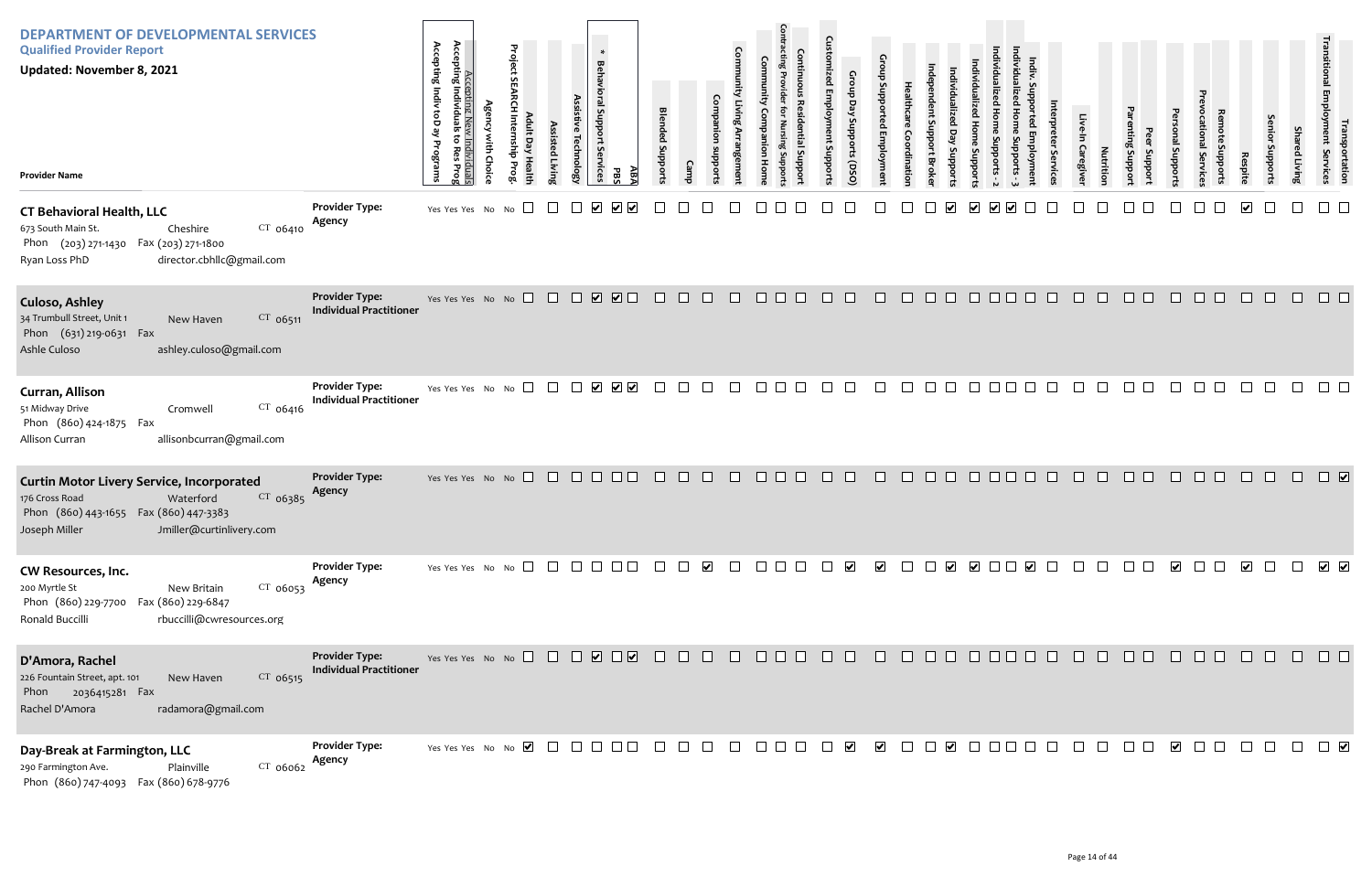| <b>DEPARTMENT OF DEVELOPMENTAL SERVICES</b><br><b>Qualified Provider Report</b><br><b>Updated: November 8, 2021</b><br><b>Provider Name</b>                                                     |                                                         | Accepting I<br>Accepting Individu<br><b>Accepting Indiv toD</b><br>يع<br>Programs<br>ndividua<br>Pro | <sup>roject</sup><br>$\Box$<br>ਚ<br>Healt | Assist<br>sted Living<br>echnolog)                                                         | $\sim 10$<br>$\ast$<br>Behavioral Support<br>Services<br><u>дв</u><br>PBS                          | <b>Blended Suppor</b> |                  |        |                      | C<br>oddng au<br>ᄒ                      | Supports (DSO |                         |                         |                         |                      |                                          |   | aregive | Nutritio<br>Joddn | Jupport       | Loddns                  | ervice                                 | Respit         |                  | Shar<br>ed Living    | Iranspo<br>yment S<br>portation<br>Services                                                                      |
|-------------------------------------------------------------------------------------------------------------------------------------------------------------------------------------------------|---------------------------------------------------------|------------------------------------------------------------------------------------------------------|-------------------------------------------|--------------------------------------------------------------------------------------------|----------------------------------------------------------------------------------------------------|-----------------------|------------------|--------|----------------------|-----------------------------------------|---------------|-------------------------|-------------------------|-------------------------|----------------------|------------------------------------------|---|---------|-------------------|---------------|-------------------------|----------------------------------------|----------------|------------------|----------------------|------------------------------------------------------------------------------------------------------------------|
| DDN Health Care Coordination, LLC<br>$CT$ 06518<br>2464 Whitney Avenue PO Box 185 Hamden<br>Phon (203) 234-7581 Fax (203) 234-7590<br>QHCC@ddncs.com<br>Carol Crisci                            | <b>Provider Type:</b><br>Agency                         | Yes Yes Yes No No $\square$                                                                          |                                           | $\Box$<br>$\perp$                                                                          |                                                                                                    |                       |                  |        |                      |                                         |               |                         | $\overline{\mathbf{v}}$ |                         |                      |                                          |   |         |                   |               |                         |                                        |                |                  |                      |                                                                                                                  |
| <b>Developmental Solutions, LLC</b><br>$CT$ 06417<br>67 Hoopole Hill Road<br>Deep River<br>Phon (860) 930-9085 Fax<br>developmentalsolutions@comcast.net<br>Judith Fishman                      | <b>Provider Type:</b><br>Agency                         | Yes Yes Yes No No $\square$                                                                          |                                           |                                                                                            | $\begin{array}{c} \square \ \blacksquare \ \blacksquare \ \blacksquare \ \blacksquare \end{array}$ | $\Box$                | $\Box$<br>$\Box$ | $\Box$ | $\Box$               | $\Box$                                  | $\Box$        | $\Box$                  | $\Box$                  |                         | $\Box$               | $\mathbf{1}$                             |   | $\Box$  | $\Box$<br>$\Box$  |               |                         |                                        |                | $\Box$           |                      | $\Box$ $\Box$                                                                                                    |
| Digital Network Group, LLC dba Kinetic Potential<br>CT 06605<br>1321 Iranistan Avenue<br>Bridgeport<br>Phon (301) 883-8256 Fax<br>jsmith@kpscholars.com<br>Jim Smith                            | <b>Provider Type:</b><br>Agency                         | Yes Yes Yes No No                                                                                    |                                           | $\begin{array}{ccccccccccccc} \square & \square & \square & \square & \square \end{array}$ | $\Box$                                                                                             | $\Box$                | $\Box$<br>$\Box$ | $\Box$ | $\Box$               | $\overline{\mathbf{v}}$<br>$\mathbf{1}$ | $\Box$        | $\overline{\mathbf{v}}$ | $\Box$<br>$\Box$        | $\overline{\mathbf{v}}$ | $\Box$               | $\overline{\mathbf{v}}$<br><b>TERRIT</b> | Æ | $\pm$   | $\Box$            | $\Box$ $\Box$ | $\overline{\mathbf{v}}$ | $\sqrt{2}$<br>$\Box$                   | $\Box$         | $\Box$<br>$\Box$ |                      | $\sqrt{2}$                                                                                                       |
| <b>Disability Resource Network, Inc.</b><br>$CT$ 06418<br>230 Caroline Street<br>Derby<br>Phon (203) 732-0030 Fax (203) 516-5489<br>john@disability-resource.org<br>John Esteves                | <b>Provider Type:</b><br>Agency                         | Yes Yes Yes No No $\square$                                                                          |                                           | $\Box$                                                                                     |                                                                                                    |                       |                  |        |                      |                                         |               | $\blacktriangledown$    |                         |                         | $\blacktriangledown$ |                                          |   |         |                   |               | $\blacktriangleright$   |                                        |                |                  |                      |                                                                                                                  |
| Discovering Kindness Home Health, LLC<br>1065 South Main Street, Suite C Cheshire<br>CT 06410<br>Phon (877) 507-0779  Fax (877) 484-8265<br>discoveringkindness@gmail.com<br>Doussouba Kourouma | <b>Provider Type:</b><br>Agency                         |                                                                                                      |                                           |                                                                                            |                                                                                                    |                       |                  |        |                      |                                         |               |                         |                         |                         |                      |                                          |   |         |                   |               |                         |                                        |                |                  |                      |                                                                                                                  |
| Donald & Macie Health, LLC<br>$CT$ 06082<br>14 Hazard Avenue, Suite 23<br>Enfield<br>Phon (860) 805-2258  Fax (860) 926-006<br>Patricia O'Garro-Ellis<br>poe@donaldmacie.com                    | <b>Provider Type:</b><br>Agency                         |                                                                                                      |                                           |                                                                                            |                                                                                                    |                       |                  | $\Box$ | $\Box$ $\Box$ $\Box$ | $\Box$                                  | $\Box$        | $\Box$                  | $\Box$                  |                         |                      |                                          |   | $\Box$  | $\perp$           | a sa sa       | $\overline{\mathbf{v}}$ | $\begin{array}{c} \square \end{array}$ | $\blacksquare$ |                  | $\Box$ $\Box$ $\vee$ |                                                                                                                  |
| Doolabh, Ajit, Ph.D., BCBA<br>CT 06811<br>45 Brittania Drive<br>Danbury<br>Phon (203) 233-1211 Fax<br>Ajit Doolabh, Ph.D. BCBA<br>doolabh@sbcglobal.net                                         | <b>Provider Type:</b><br><b>Individual Practitioner</b> |                                                                                                      |                                           |                                                                                            |                                                                                                    |                       |                  |        | 000000               |                                         |               |                         |                         |                         | 000000000            |                                          |   |         | $\Box$            | $\Box$ $\Box$ | $\Box$                  | $\Box$                                 | $\Box$         | $\Box$           |                      | $\begin{array}{c} \square \end{array} \begin{array}{c} \square \end{array} \begin{array}{c} \square \end{array}$ |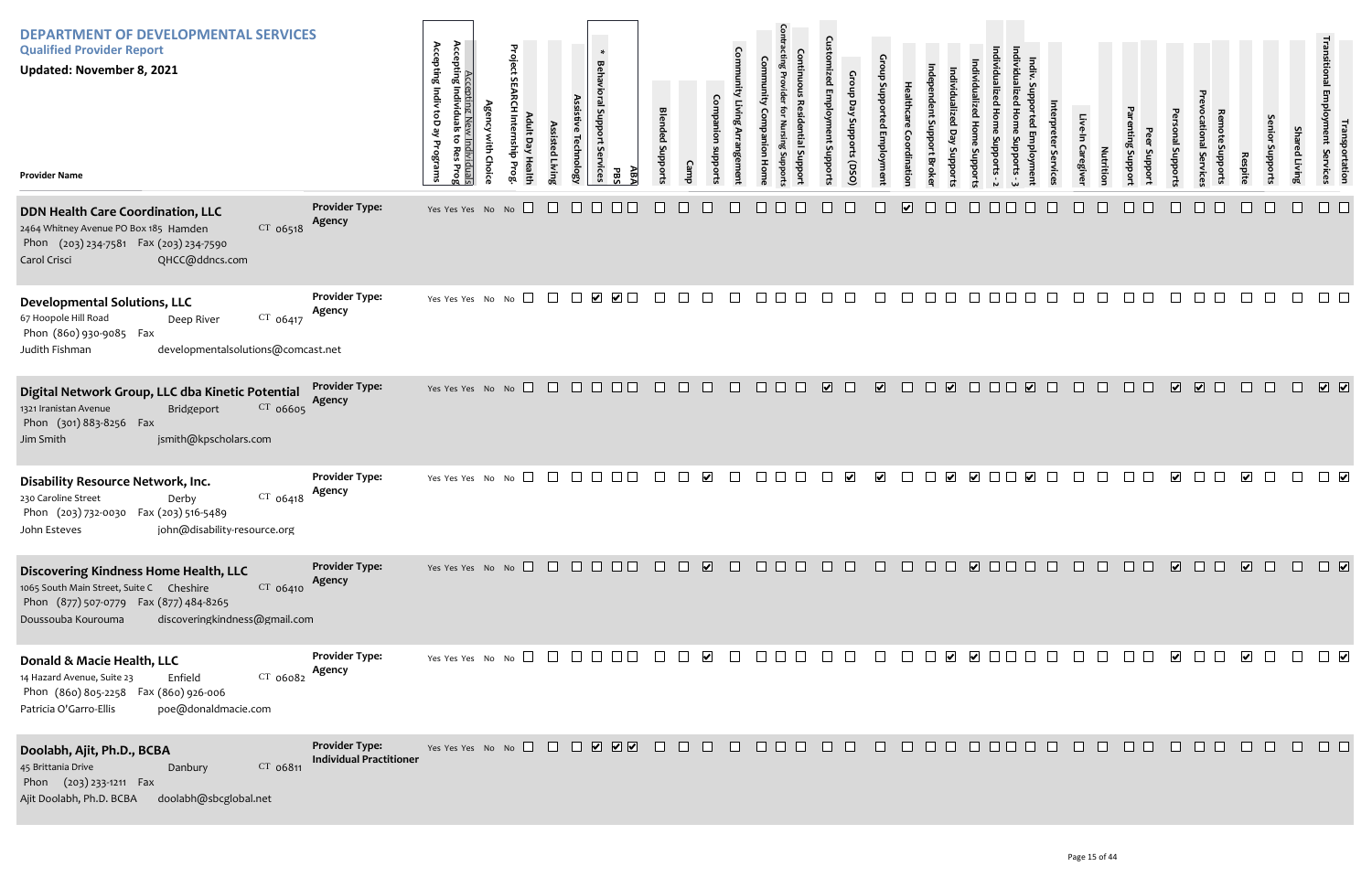| <b>DEPARTMENT OF DEVELOPMENTAL SERVICES</b><br><b>Qualified Provider Report</b><br><b>Updated: November 8, 2021</b><br><b>Provider Name</b>                                         |                                                         | Accepting<br>Accepting Individ<br>Accepting Indiv<br>g<br>Programs<br><u>Individuals</u><br>o Res Prog | Project SE/<br>dult D<br>sisted Livir<br>Technolog <sub>'</sub><br>nship Prog<br>ay Health | $\ast$<br><b>Behavioral S</b><br>mpport<br>rvices<br>ĀВ<br>PBS       | <b>Blended Support</b><br>Cam | Com                                                | Comti<br>_ਰੋ                                                                                                   | Croup<br>Day<br>oddns<br>oddns<br>OSQ   |                                                  |                                                                                                                                                                                                                                                                                                                                                     |             | Caregive | Nutritic<br>oddns<br>ਰੋ | nal Suppor              | Servic           | oddns<br><b>Respit</b>   | <b>Shared Livin</b> | <b>I Fansportation</b><br>Ioyment Services                                                                       |
|-------------------------------------------------------------------------------------------------------------------------------------------------------------------------------------|---------------------------------------------------------|--------------------------------------------------------------------------------------------------------|--------------------------------------------------------------------------------------------|----------------------------------------------------------------------|-------------------------------|----------------------------------------------------|----------------------------------------------------------------------------------------------------------------|-----------------------------------------|--------------------------------------------------|-----------------------------------------------------------------------------------------------------------------------------------------------------------------------------------------------------------------------------------------------------------------------------------------------------------------------------------------------------|-------------|----------|-------------------------|-------------------------|------------------|--------------------------|---------------------|------------------------------------------------------------------------------------------------------------------|
| Duhan, Briana<br>35 Mountain Village Road, Apt #27 Waterbury<br>$CT$ 06706<br>Phon (203) 695-5526 Fax<br>bripeer2peer@yahoo.com<br>Briana Duhan                                     | <b>Provider Type:</b><br><b>Individual Practitioner</b> | Yes Yes Yes No No                                                                                      | $\Box$<br>$\Box$                                                                           |                                                                      |                               |                                                    |                                                                                                                |                                         |                                                  |                                                                                                                                                                                                                                                                                                                                                     |             |          |                         |                         |                  |                          |                     |                                                                                                                  |
| <b>Dungarvin Connecticut, Inc</b><br>CT 06067<br>19 Kensington Lane<br>Rocky Hill<br>Phon (860) 257-1556 Fax<br>Rober Gallant<br>rgallant@dungarvin.com                             | <b>Provider Type:</b><br>Agency                         |                                                                                                        | Yes Yes Yes No No $\square$ $\square$ $\square$ $\square$ $\square$                        |                                                                      | $\Box$<br>$\Box$              | $\overline{\mathbf{v}}$<br>$\overline{\mathbf{v}}$ | $\blacksquare$<br>$\overline{\mathbf{v}}$                                                                      | $\Box$<br>$\overline{\mathbf{v}}$       | $\overline{\mathbf{v}}$<br>$\Box$                | $\begin{picture}(10,10) \put(0,0){\line(0,1){10}} \put(10,0){\line(0,1){10}} \put(10,0){\line(0,1){10}} \put(10,0){\line(0,1){10}} \put(10,0){\line(0,1){10}} \put(10,0){\line(0,1){10}} \put(10,0){\line(0,1){10}} \put(10,0){\line(0,1){10}} \put(10,0){\line(0,1){10}} \put(10,0){\line(0,1){10}} \put(10,0){\line(0,1){10}} \put(10,0){\line(0$ | V V I I V I | $\Box$   | $\Box$<br>$\Box$        | $\overline{\mathbf{v}}$ | $\Box$<br>$\Box$ | $\sqrt{2}$<br>$\sqrt{2}$ | $\sqrt{2}$          | $\sqrt{2}$                                                                                                       |
| Dussan, Caitlin<br>CT 06460<br>32 Whitney Avenue<br>Milford<br>Phon (203) 331-5184 Fax<br>caitlinDussan@gmail.com<br>Caitlin Dussan                                                 | <b>Provider Type:</b><br><b>Individual Practitioner</b> | Yes Yes Yes No No                                                                                      | $\Box$<br>$\Box$                                                                           | $\blacktriangledown$<br>$\overline{\phantom{a}}$                     |                               |                                                    |                                                                                                                |                                         |                                                  |                                                                                                                                                                                                                                                                                                                                                     |             |          |                         |                         |                  |                          |                     |                                                                                                                  |
| Easter Seal Rehab Center of Greater Waterbury,<br>Inc.<br>CT 06708<br>22 Tompkins St.<br>Waterbury<br>Phon (203) 236-0188 Fax (203) 236-0183<br>Lorraine C. Shea<br>Ishea@eswct.com | <b>Provider Type:</b><br>Agency                         | Yes Yes Yes No No                                                                                      |                                                                                            | $\begin{array}{c} \square \ \square \ \square \ \square \end{array}$ | $\Box$<br>$\Box$              | $\Box$<br>$\Box$                                   | $\Box$<br>$\Box$                                                                                               | $\overline{\mathbf{v}}$<br>$\mathbf{1}$ | $\overline{\mathbf{v}}$<br>$\Box$                | $\Box$                                                                                                                                                                                                                                                                                                                                              | V V V V D   | $\Box$   | $\Box$<br>⊔             | $\sqrt{2}$              | $\Box$<br>$\Box$ | $\sqrt{2}$<br>$\sqrt{2}$ | $\Box$              | $\boxed{\blacklozenge} \quad \boxed{\blacktriangledown}$                                                         |
| Easter Seals Capital Region & Eastern Connecticut, Provider Type:<br>Inc.<br>100 Deerfield Road<br>$CT$ 06095<br>Windsor<br>Phon (860) 728-1061 Fax (860) 728-1065                  |                                                         |                                                                                                        |                                                                                            |                                                                      |                               |                                                    | $\begin{array}{c} \square \quad \square \quad \square \quad \square \end{array}$                               | $\Box$                                  | $\blacktriangledown$<br>$\overline{\phantom{a}}$ |                                                                                                                                                                                                                                                                                                                                                     |             | $\Box$   | $\perp$                 |                         | $\blacksquare$   | $\blacktriangledown$     |                     | $\begin{array}{c} \square \end{array}$                                                                           |
| Easter Seals Connecticut, Inc. (dba Easter Seals<br><b>Coastal Fairfield County)</b><br>733 Summer Street<br>CT 06901<br>Stamford<br>Phon (203) 388-2192  Fax (203) 388-2196        | <b>Provider Type:</b><br>Agency                         |                                                                                                        | Yes Yes Yes No No $\Box$ $\Box$ $\Box$ $\Box$ $\Box$ $\Box$ $\Box$                         |                                                                      |                               |                                                    | $\begin{array}{c c c c c c} \hline \textbf{C} & \textbf{C} & \textbf{C} & \textbf{C} & \textbf{C} \end{array}$ |                                         |                                                  |                                                                                                                                                                                                                                                                                                                                                     |             |          | $\Box$                  |                         |                  |                          |                     | $\begin{array}{c} \square \end{array} \begin{array}{c} \square \end{array} \begin{array}{c} \square \end{array}$ |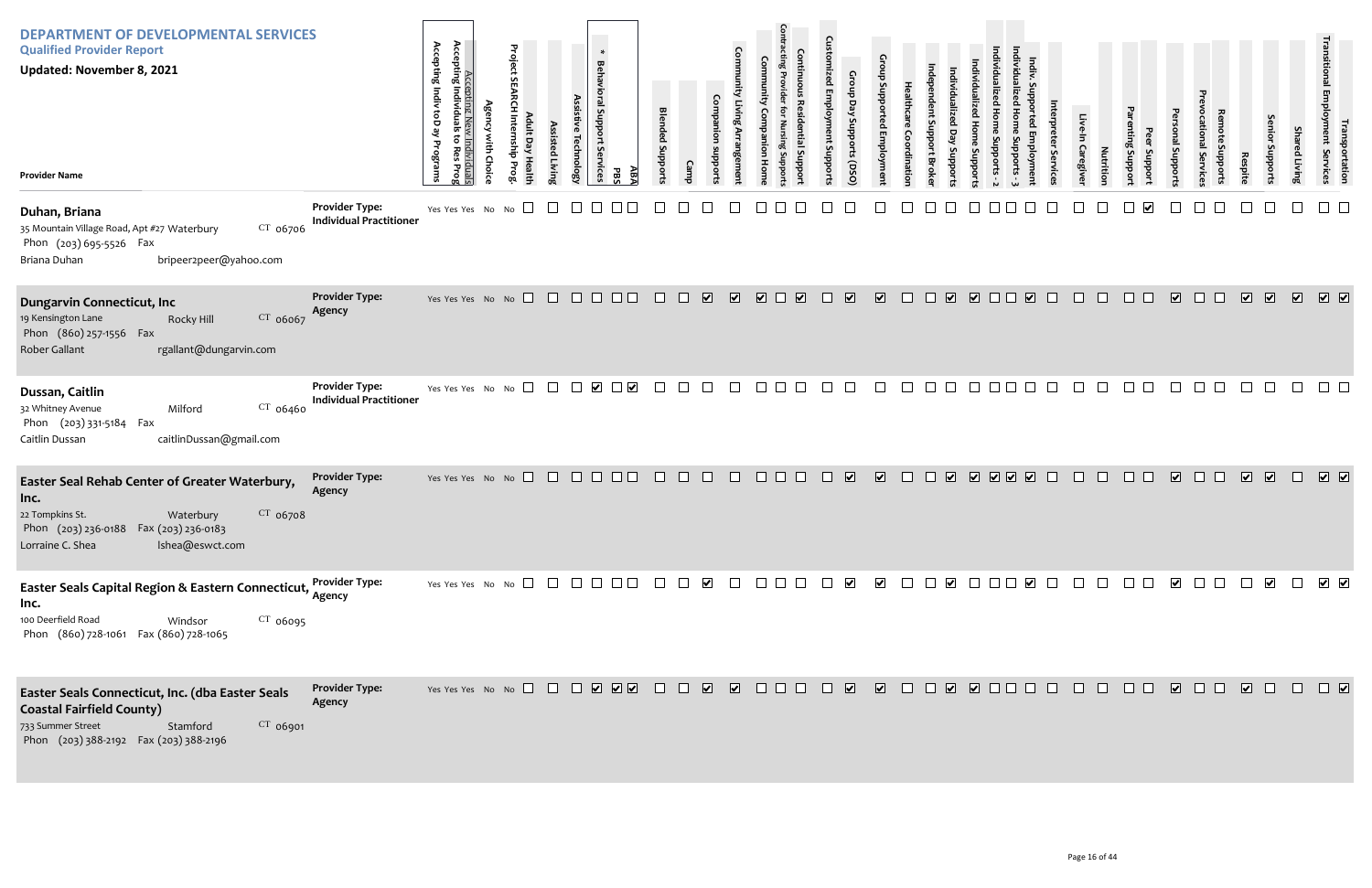| <b>DEPARTMENT OF DEVELOPMENTAL SERVICES</b><br><b>Qualified Provider Report</b><br><b>Updated: November 8, 2021</b><br><b>Provider Name</b>                                                             |                                                         | Accepting Indiv<br>Accepting New<br>Accepting Individuals<br>toD ay<br>to Res<br>Programs<br>Choic<br>iduals<br>s Prog | Project<br>$\overline{a}$<br>를<br>Healt | Assisted Livin | $\ast$<br><b>Behavioral Support</b><br><b>Technology</b><br><b>Services</b> | ABA<br>PBS                                                                                 | <b>Blended Support:</b> |        | Com                                          |                             |                       | m<br>Šμ<br>dd            | Croup<br>Day<br>Stropports<br>(DSQ) |                             | ៰                                 |                                   | oddns |                         |        | Caregive | Nutrition | Jupport<br>Support | uoddns                  | Fvice                  | Respite                 | enio<br>Supports | Sha<br>ed Living | נproyment<br>Employment<br>portation<br>Services |
|---------------------------------------------------------------------------------------------------------------------------------------------------------------------------------------------------------|---------------------------------------------------------|------------------------------------------------------------------------------------------------------------------------|-----------------------------------------|----------------|-----------------------------------------------------------------------------|--------------------------------------------------------------------------------------------|-------------------------|--------|----------------------------------------------|-----------------------------|-----------------------|--------------------------|-------------------------------------|-----------------------------|-----------------------------------|-----------------------------------|-------|-------------------------|--------|----------|-----------|--------------------|-------------------------|------------------------|-------------------------|------------------|------------------|--------------------------------------------------|
| <b>Eastern Community Development Corporation</b><br>$CT$ 06340<br>15 Thames Road<br>Groton<br>Phon (860) 739-7907  Fax (860) 326-5281<br>bill.velez@easterncommunity.com<br>William Velez               | <b>Provider Type:</b><br>Agency                         | Yes Yes Yes No No                                                                                                      | $\Box$                                  |                |                                                                             |                                                                                            |                         |        |                                              |                             |                       |                          |                                     |                             |                                   |                                   | V     |                         |        |          |           |                    |                         |                        |                         | $\triangledown$  |                  | $\overline{\mathbf{v}}$                          |
| <b>EdAdvance</b><br>CT 06759<br>PO Box 909 355 Goshen Rd.<br>Litchfield<br>Phon (860) 567-0863  Fax (860) 567-3381<br>Nasinnyk@EdAdvance.org<br>JodiLynn Nasinnyk                                       | <b>Provider Type:</b><br>Agency                         | Yes Yes Yes No No $\Box$                                                                                               |                                         |                |                                                                             | $\begin{array}{c} \begin{array}{c} \begin{array}{c} \end{array}\\ \end{array} \end{array}$ | $\Box$                  | $\Box$ | $\overline{\mathbf{v}}$<br>$\Box$            | $\Box$ $\Box$               |                       | $\overline{\phantom{a}}$ | $\overline{\mathbf{v}}$             | $\overline{\mathbf{v}}$     | $\Box$                            | $\overline{\mathbf{v}}$<br>$\Box$ |       | $\overline{\mathbf{v}}$ | $\Box$ | $\Box$   | $\Box$    | $\Box$ $\Box$      | $\overline{\mathbf{v}}$ | $\Box$ $\Box$          | $\Box$                  | $\Box$           | $\Box$           |                                                  |
| <b>Educational Consultants Group</b><br>NH 03431<br>39 Summer Street<br>Keene<br>Phon (844) 281-0425 Fax<br>sdow@resresources.com<br><b>Scott Dow</b>                                                   | <b>Provider Type:</b><br>Agency                         | Yes Yes Yes Yes No $\square$                                                                                           |                                         | $\Box$         | $\Box$ $\Box$                                                               |                                                                                            | $\Box$                  |        | $\blacktriangleright$<br>$\perp$             | $\mathcal{L}_{\mathcal{A}}$ | $\blacktriangleright$ |                          |                                     |                             |                                   | $\perp$                           |       |                         |        |          |           |                    |                         |                        |                         |                  |                  |                                                  |
| Ellis, Linna<br>13 Marion Drive<br>CT 06333<br>East Lyme<br>Phon (203) 823-8663 Fax<br>LMEllisRN13@aol.com<br>Linna Ellis                                                                               | <b>Provider Type:</b><br><b>Individual Practitioner</b> | Yes Yes Yes No No $\Box$ $\Box$ $\Box$ $\Box$                                                                          |                                         |                |                                                                             | $\Box$ $\Box$                                                                              |                         | $\Box$ | $\Box$                                       | $\Box$                      |                       |                          |                                     |                             | $\overline{\mathbf{v}}$<br>$\Box$ |                                   | П     |                         |        |          |           |                    |                         |                        |                         |                  |                  |                                                  |
| <b>Employment Options, LLC</b><br>1100 Southford Road<br>$CT$ 06762<br>Middlebury<br>Phon (203) 267-3810 Fax (203) 267-3813<br>pbauman@eoptionsct.com<br>Paul Bauman                                    | <b>Provider Type:</b><br>Agency                         | Yes Yes Yes No No $\Box$                                                                                               |                                         |                |                                                                             | $\begin{array}{c} \square \ \ \square \ \ \square \end{array}$                             |                         |        | $\blacktriangledown$<br>$\blacktriangledown$ | $\Box$                      | $\blacktriangledown$  |                          | $\vert\bm{\mathsf{v}}\vert$         | $\vert\bm{\mathsf{v}}\vert$ |                                   | $\perp$<br>$\blacktriangledown$   |       | V V V V                 |        |          |           |                    | $\overline{\mathbf{v}}$ |                        | ⊻                       | $\perp$          |                  |                                                  |
| <b>Eprine Community Services, Inc.</b><br>1450 Barnum Avenue Suite 202 Bridgeport<br>$CT$ 06610<br>Phon (718) 255-5946  Fax (347) 577-9445<br>info@eprine.com<br>Luis Mota                              | <b>Provider Type:</b><br>Agency                         | Yes Yes Yes No No $\Box$ $\Box$ $\Box$ $\Box$ $\Box$ $\Box$                                                            |                                         |                |                                                                             |                                                                                            | $\Box$                  | $\Box$ | $\Box$                                       |                             | $\Box$ $\Box$ $\Box$  | a ka                     | $\overline{\mathbf{v}}$             | $\sqrt{2}$                  |                                   | $\Box$                            |       | V V V V D               |        |          | $\Box$    |                    | $\overline{\mathbf{v}}$ | $\mathbf{1}$<br>$\Box$ | $\sqrt{2}$              |                  | $\Box$           | $\Box$                                           |
| Family Care Visiting Nurse & Home Care Agency,<br>L.L.C.<br>999 Oronoque La.<br>CT 06614<br>Stratford<br>Phon (203) 380-3220    Fax (203) 380-3229<br>customerservice@familycarevn.com<br>Rita C. Krett | <b>Provider Type:</b><br>Agency                         | Yes Yes Yes No No $\Box$                                                                                               |                                         |                | $\Box$ $\Box$                                                               |                                                                                            | $\Box$                  |        | $\blacktriangledown$                         |                             |                       |                          |                                     |                             |                                   |                                   |       |                         |        |          |           |                    | $\overline{\mathbf{v}}$ |                        | $\overline{\mathbf{v}}$ | $\Box$           | $\Box$           | $\Box$ $\Box$                                    |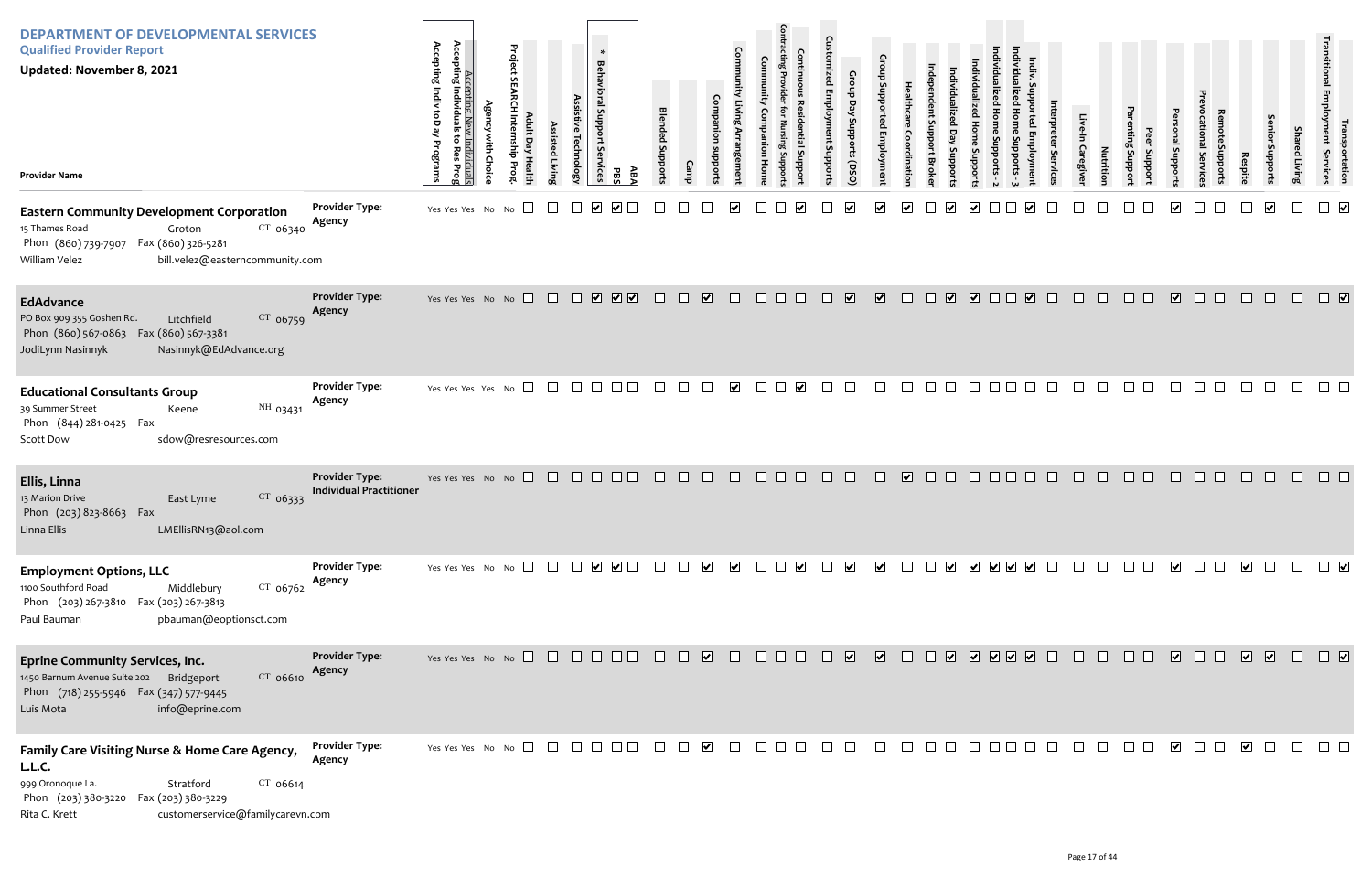| <b>DEPARTMENT OF DEVELOPMENTAL SERVICES</b><br><b>Qualified Provider Report</b><br><b>Updated: November 8, 2021</b><br><b>Provider Name</b>                                 |                                                         | Accepting<br>Accepting Indiv toD ay Programs<br>Accepting New Individuals<br>Individuals<br>đ<br>Res<br>Prog | <b>Agency with Choice</b> | Project SEARCH Internship Prog<br>Adult Day Health | Assisted Living | Assistive Technology | $\ast$<br>Behavioral Support<br>δę<br><b>irvices</b><br><b>PBS</b>   | ĀВĀ            | <b>Blended Supports</b> | Camp | Companion<br>sunddns         | Community Living Arrangement    | Community<br>Companion<br>Home  | <b>Contracting Provider</b><br><b>Continuous Residential Suppor</b><br>for Nursing Suppor | <b>Customized Employment Supports</b> | Group Day Supports (DSO) | Group Supported Employment | Healthcare<br>Coordination | ndependent Support Broke | Individualized Day Supports | Individualized Home<br>Supports | Individualized Home Supports - 2 |
|-----------------------------------------------------------------------------------------------------------------------------------------------------------------------------|---------------------------------------------------------|--------------------------------------------------------------------------------------------------------------|---------------------------|----------------------------------------------------|-----------------|----------------------|----------------------------------------------------------------------|----------------|-------------------------|------|------------------------------|---------------------------------|---------------------------------|-------------------------------------------------------------------------------------------|---------------------------------------|--------------------------|----------------------------|----------------------------|--------------------------|-----------------------------|---------------------------------|----------------------------------|
| Family Options, Inc.<br>115 Waterbury Road Suite 1<br>CT 06712<br>Prospect<br>Phon (203) 591-1885 Fax (203) 591-9077<br>Candace Eggleston<br>candace@familyoptionsjc.org    | <b>Provider Type:</b><br>Agency                         | Yes Yes Yes No No                                                                                            |                           |                                                    |                 |                      | $\boxed{\blacktriangledown}$<br>⊻                                    |                |                         |      |                              | $\overline{\blacktriangledown}$ | $\overline{\blacktriangledown}$ | $\overline{\mathbf{v}}$                                                                   |                                       | $\overline{\mathbf{v}}$  | $\overline{\mathbf{v}}$    |                            |                          | $\overline{\mathbf{v}}$     | $\blacktriangledown$            |                                  |
| <b>Family Partnerships of Connecticut, LLC</b><br>36 Tiffany Dr.<br>$CT$ 06095<br>Windsor<br>Phon (860) 688-2278  Fax (860) 688-1681<br>Susan Miller<br>smiller@fpctllc.com | <b>Provider Type:</b><br>Agency                         | Yes Yes Yes No No                                                                                            |                           | $\Box$                                             | $\perp$         | $\perp$              | $\perp$<br>$\vert \ \ \vert$                                         | $\blacksquare$ | $\mathbf{I}$            |      | $\vert\bm{\mathsf{v}}\vert$  |                                 |                                 |                                                                                           |                                       | $\blacktriangledown$     | $\overline{\mathbf{v}}$    | $\mathbf{L}$               | $\blacksquare$           | ⊻                           | $\vert \mathbf{v} \vert$        |                                  |
| <b>Family Support Team, LLC</b><br>CT 06118<br>96 Skyline Dr.<br>East Hartford<br>Phon (860) 614-6062 Fax (860) 568-005<br>Ingrid Straker<br>strakes12@aol.com              | <b>Provider Type:</b><br>Agency                         | Yes Yes Yes No No                                                                                            |                           |                                                    | $\perp$         |                      | $\mathbf{L}$                                                         |                |                         |      | $\boxed{\blacktriangledown}$ |                                 |                                 | $\blacktriangledown$                                                                      |                                       |                          |                            |                            |                          | $\blacktriangledown$        | ☑□                              |                                  |
| Felician Adult Day Care, Inc.<br>CT 06082<br>1333 Enfield St.<br>Enfield<br>Phon (860) 745-2542 Fax (860) 745-2542                                                          | <b>Provider Type:</b><br>Agency                         | Yes Yes Yes No No                                                                                            |                           | $\blacktriangledown$                               |                 |                      |                                                                      |                |                         |      |                              |                                 |                                 |                                                                                           |                                       | $\blacktriangledown$     | $\blacktriangledown$       |                            |                          |                             |                                 |                                  |
| Ferrara, Heather<br>57 Twining Street<br>CT 06062<br>Plainville<br>Phon (203) 886-6125 Fax<br>Heather Ferrara<br>heather.ferrara.pbs@gmail.com                              | <b>Provider Type:</b><br><b>Individual Practitioner</b> | Yes Yes Yes No No $\Box$                                                                                     |                           |                                                    | $\perp$         |                      | <b>V V V</b>                                                         |                |                         |      |                              |                                 |                                 |                                                                                           |                                       |                          |                            |                            |                          |                             |                                 |                                  |
| Ferrero, Vanessa<br>183 Brookhaven Drive<br>East Longmeadow MA 01028<br>Phon (413) 427-2169 Fax<br>vferrerobcba@gmail.com<br>Vanessa Ferrero                                | <b>Provider Type:</b><br><b>Individual Practitioner</b> | Yes Yes Yes No No                                                                                            |                           |                                                    |                 |                      | $\blacktriangledown$ $\blacktriangledown$<br>$\overline{\mathbf{v}}$ |                |                         |      |                              |                                 |                                 |                                                                                           |                                       |                          |                            |                            |                          |                             |                                 |                                  |
| <b>Forte, Solandy</b><br>54 Wilson Street<br>Milford<br>CT 06461<br>Phon (203) 554-0763<br>Fax<br>Solandy Forte<br>solandy meza@yahoo.com                                   | <b>Provider Type:</b><br><b>Individual Practitioner</b> | Yes Yes Yes No No                                                                                            |                           |                                                    | $\Box$          | $\mathbf{1}$         | <b>V</b> V V                                                         |                |                         |      |                              |                                 |                                 |                                                                                           |                                       |                          |                            |                            |                          |                             |                                 |                                  |

| Individualized Home Supports - 3 | Indiv. Supported Employment | Interpreter Services | Live-In Caregiver | Nutrition       | Parenting Support | Peer Support | Personal Supports               | Prevocational Services | Remote Supports | Respite                      | Senior Supports              | <b>Shared Living</b> | Transitional Employment Services | Transportation                  |
|----------------------------------|-----------------------------|----------------------|-------------------|-----------------|-------------------|--------------|---------------------------------|------------------------|-----------------|------------------------------|------------------------------|----------------------|----------------------------------|---------------------------------|
|                                  | $\overline{\mathbf{v}}$     |                      |                   |                 |                   |              | $\overline{\blacktriangledown}$ |                        |                 |                              | $\overline{\mathbf{v}}$      |                      |                                  | $\overline{\blacktriangledown}$ |
|                                  | $\overline{\mathbf{v}}$     |                      |                   |                 |                   |              | $\overline{\mathbf{v}}$         |                        |                 | $\overline{\mathbf{v}}$      |                              |                      |                                  | $\overline{\mathbf{v}}$         |
|                                  | $\overline{\mathbf{v}}$     |                      |                   |                 |                   |              | $\boxed{\blacktriangledown}$    |                        |                 | $\boxed{\blacktriangledown}$ | $\boxed{\blacktriangledown}$ |                      |                                  | $\boxed{\blacktriangledown}$    |
|                                  |                             |                      |                   |                 |                   |              |                                 |                        |                 |                              |                              |                      |                                  |                                 |
|                                  |                             |                      |                   | 100000000000000 |                   |              |                                 |                        |                 |                              |                              |                      |                                  |                                 |
|                                  |                             |                      |                   |                 |                   |              |                                 |                        |                 |                              |                              | $\Box$               | $\Box$ $\Box$                    |                                 |
|                                  |                             |                      |                   | 1000000000000   |                   |              |                                 |                        |                 |                              |                              |                      |                                  | $\Box$                          |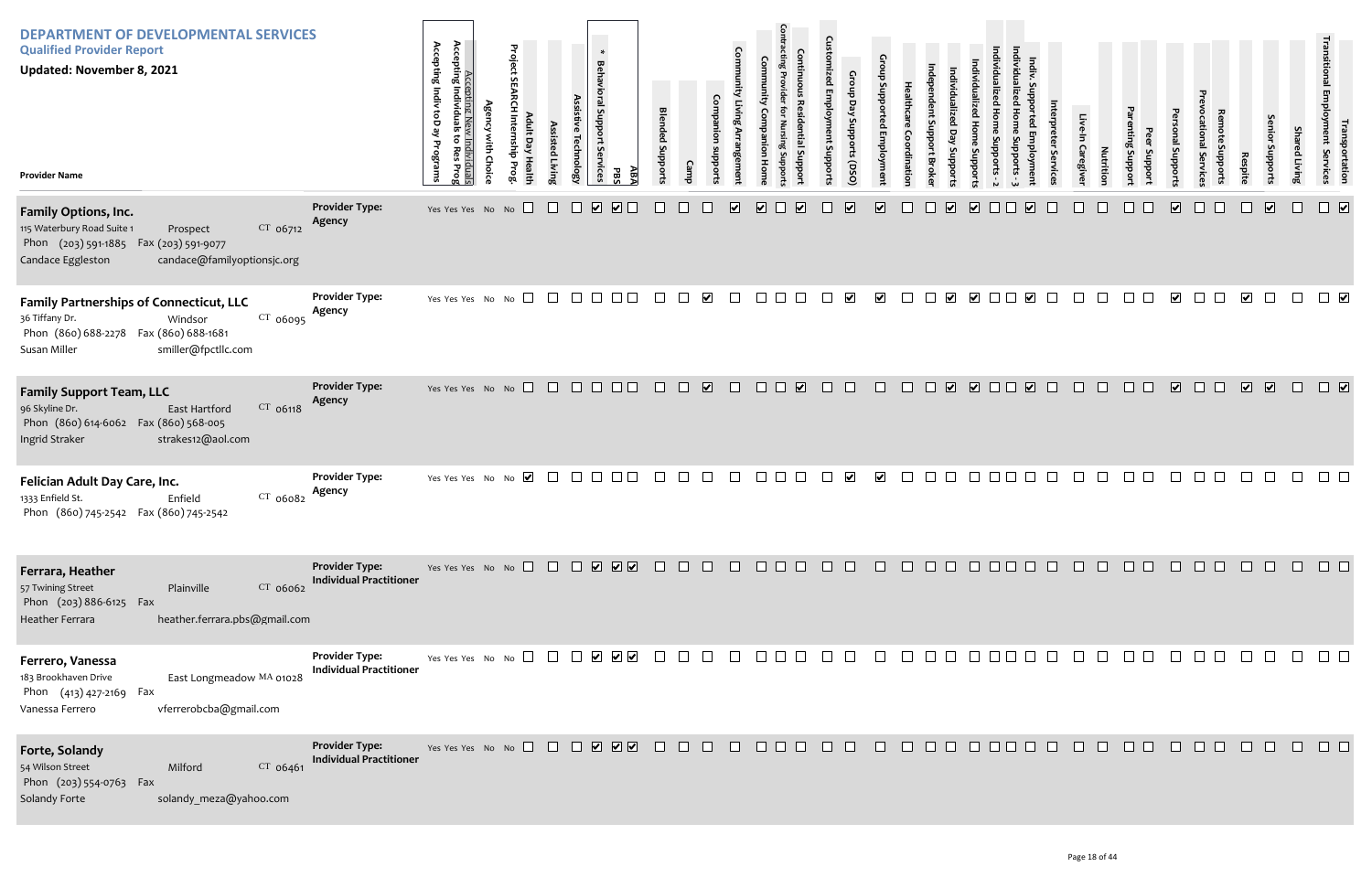| <b>DEPARTMENT OF DEVELOPMENTAL SERVICES</b><br><b>Qualified Provider Report</b><br><b>Updated: November 8, 2021</b><br><b>Provider Name</b>                                                 |                                 | Accepting New<br>Accepting Individuals<br>Accepting Indiv toD ay<br>៵<br>Programs<br>ndivi<br>Res<br>iduals<br>s Prog | Project<br><b>Lut</b> D<br>릉 | Assisted Livir | <b>Technolog</b> | $\ast$<br><b>Behavioral Support</b><br>$\mathbf{v}$<br>ervices<br>AB7<br>ЪB | <b>Blended Support</b>                                                                                           |        |                         | Comr                       |              | $\mathbf{c}$<br>uddns au | Crou<br>ਚੋ<br>OSQ) suoddng |                         |        | dns<br>Brok                           |                      |         |        | Caregive | <b>Nutritio</b> | ddns<br><b>addns</b> | oddns jeu               |        | <b>Respit</b>           | enio                    | <b>Shar</b><br>ed Livin | I ransportation<br>Employment Services |
|---------------------------------------------------------------------------------------------------------------------------------------------------------------------------------------------|---------------------------------|-----------------------------------------------------------------------------------------------------------------------|------------------------------|----------------|------------------|-----------------------------------------------------------------------------|------------------------------------------------------------------------------------------------------------------|--------|-------------------------|----------------------------|--------------|--------------------------|----------------------------|-------------------------|--------|---------------------------------------|----------------------|---------|--------|----------|-----------------|----------------------|-------------------------|--------|-------------------------|-------------------------|-------------------------|----------------------------------------|
| Friends of New Milford, Inc.<br>$CT$ 06776<br>PO Box 89<br>New Milford<br>Phon (860) 355-5343  Fax (860) 355-5344<br>Donna Ducibella<br>dducibella@yahoo.com                                | <b>Provider Type:</b><br>Agency | Yes Yes Yes No                                                                                                        | $\Box$<br>No                 |                |                  |                                                                             |                                                                                                                  |        |                         |                            |              |                          |                            |                         |        |                                       | V                    |         |        |          |                 |                      |                         |        |                         |                         |                         |                                        |
| <b>Futures, Incorporated</b><br>CT 06110<br>902 South Quaker Lane<br>West Hartford<br>Phon (860) 347-5099<br>Fax (860) 519-0273<br>pdonaroma@futures-ct.org<br>Pamela Don Aroma             | <b>Provider Type:</b><br>Agency | Yes Yes Yes No No                                                                                                     |                              | $\Box$         |                  | <b>VVVV</b>                                                                 | $\sqrt{2}$                                                                                                       | $\Box$ | $\Box$                  | $\Box$                     | $\Box$       | $\Box$                   | $\overline{\mathbf{v}}$    | $\Box$                  | $\Box$ | $\begin{array}{c} \nabla \end{array}$ |                      |         | $\Box$ | $\Box$   | $\Box$          | $\Box$               | $\overline{\mathbf{v}}$ | $\Box$ | $\pm$                   | $\Box$                  | $\Box$                  | $\sqrt{2}$                             |
| G.I.L. Foundation, Inc. (Grounded in Love)<br>PO Box 7331 / 115 Waterbury Road, Prospect<br>CT 06712<br>Phon (203) 758-3506 Fax (203) 758-0111<br>mascia@gilfoundation.com<br>Joseph Mascia | <b>Provider Type:</b><br>Agency | Yes Yes Yes No No                                                                                                     | $\Box$                       |                |                  |                                                                             |                                                                                                                  |        | $\overline{\mathbf{v}}$ | $\blacktriangleright$      | $\perp$      |                          | $\blacktriangledown$       | $\blacktriangledown$    |        |                                       | $\blacktriangledown$ |         |        |          |                 |                      |                         |        |                         | $\overline{\mathbf{v}}$ |                         | $\triangledown$ $\Box$                 |
| G.R.O.W.E.R.S., Inc.<br>CT 06492<br>86 Anderson Road<br>Wallingford<br>Phon (203) 605-2807 Fax<br>Scott Hickman<br>shickman.growers@gmail.com                                               | <b>Provider Type:</b><br>Agency | Yes Yes Yes No No $\Box$                                                                                              |                              |                | $\Box$ $\Box$    | $\Box$                                                                      | $\Box$                                                                                                           | $\Box$ | $\Box$                  | $\Box$                     | $\Box$       |                          | $\overline{\mathbf{v}}$    | $\overline{\mathbf{v}}$ | $\Box$ | $\Box$                                |                      | V V V V | $\Box$ |          | $\Box$          | H                    |                         | H      | $\Box$                  | $\Box$                  | $\Box$                  | $\boxed{\mathbf{v}}$                   |
| Global Horizon Development Inc.<br>$CT$ 06002<br>2 Barnard Lane<br>Bloomfield<br>Phon (860) 461-0365  Fax (860) 955-2515<br>bgordon@globalhorizoncs.com<br><b>Brayard Gordon</b>            | <b>Provider Type:</b><br>Agency | Yes Yes Yes No No $\Box$                                                                                              |                              |                | $\Box$ $\Box$    |                                                                             |                                                                                                                  |        | $\blacktriangledown$    | $\mathbf{L}$               | $\mathbf{1}$ |                          |                            |                         |        | $\Box$                                |                      |         |        |          |                 |                      | $\overline{\mathbf{v}}$ |        | $\overline{\mathbf{v}}$ | $\Box$                  | $\Box$                  |                                        |
| <b>Glory Days, LLC</b><br>107 Church Hill Rd, #GL-1<br>$CT$ 06482<br>Sandy Hook<br>Phon (203) 648-5893  Fax (203) 491-2900<br>info@glorydaysllc.com<br>Emily A. Slattery                    | <b>Provider Type:</b><br>Agency | Yes Yes Yes No No $\Box$ $\Box$ $\Box$ $\Box$ $\Box$ $\Box$                                                           |                              |                |                  |                                                                             | $\begin{array}{c} \square \end{array} \begin{array}{c} \square \end{array} \begin{array}{c} \square \end{array}$ |        |                         |                            | 000000       |                          |                            | $\Box$                  |        | 0000000                               |                      |         |        | $\Box$   | $\Box$          | $\Box$ $\Box$        | $\Box$                  | $\Box$ | $\Box$                  | $\Box$                  | $\Box$                  | $\Box$ $\Box$                          |
| <b>Good Life Residential, LLC</b><br>CT 06042<br>642 Hilliard Street, Suite 1109<br>Manchester<br>Phon (860) 432-8722  Fax (860) 432-1963<br>goodliferes@outlook.com<br>Marc Wilson         | <b>Provider Type:</b><br>Agency | Yes Yes Yes No No $\Box$ $\Box$ $\Box$ $\Box$ $\Box$ $\Box$                                                           |                              |                |                  |                                                                             | $\Box$                                                                                                           |        | $\blacktriangledown$    | $\mathcal{L}^{\text{max}}$ | $\Box$       | $\Box$                   | $\blacktriangledown$       | $\blacktriangledown$    | $\Box$ |                                       |                      |         |        | $\Box$   | $\Box$          | .                    | $\overline{\mathbf{v}}$ |        | $\overline{\mathbf{v}}$ | $\Box$                  |                         | $\Box$                                 |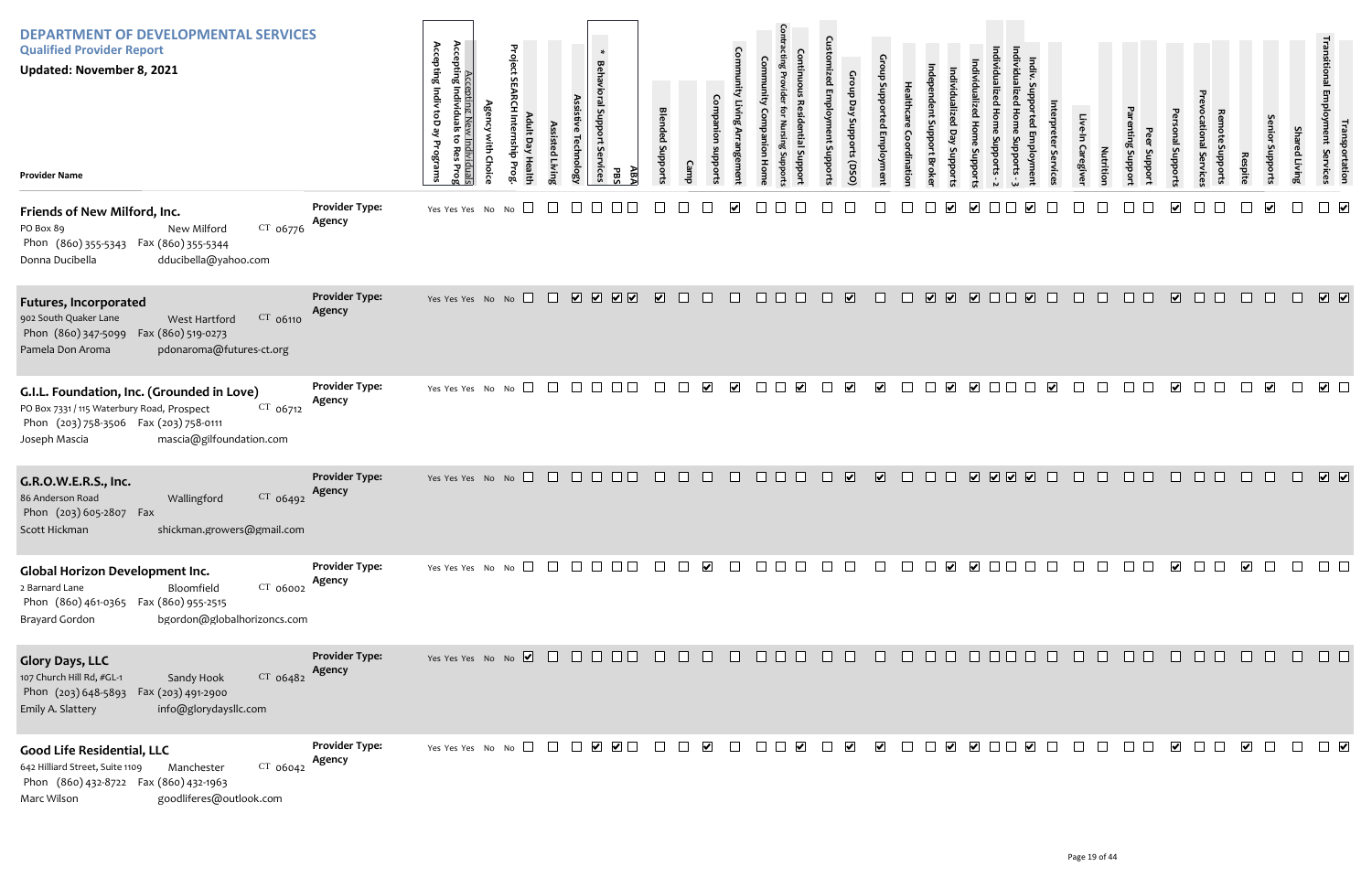| <b>DEPARTMENT OF DEVELOPMENTAL SERVICES</b><br><b>Qualified Provider Report</b><br><b>Updated: November 8, 2021</b><br><b>Provider Name</b>                                                                                |                                                         | Accepting Indiv<br>Accepting Ne<br>Accepting Individua<br>toD ay<br>Programs<br>idividuals<br>Res Prog<br>ę | Project      | ssisted Livir | $\ast$<br><b>Behavioral Support</b><br>Services<br>:hnolog | AΒ,<br>곦 | <b>Blended Suppor</b> |                |                             | Com     |                                                                                              | 5υ     | Group<br>Day<br>Stropports<br>(DSO | ρū      |                          |                          |                         |        |                             | ervic  | Caregive | Nutritio | ddns<br><b>Suppor</b>             | Support                 | hpport                  |                      | Joddr                   | Sha<br>Living | יישונוי<br>Shament<br><b>Services</b><br>Services |
|----------------------------------------------------------------------------------------------------------------------------------------------------------------------------------------------------------------------------|---------------------------------------------------------|-------------------------------------------------------------------------------------------------------------|--------------|---------------|------------------------------------------------------------|----------|-----------------------|----------------|-----------------------------|---------|----------------------------------------------------------------------------------------------|--------|------------------------------------|---------|--------------------------|--------------------------|-------------------------|--------|-----------------------------|--------|----------|----------|-----------------------------------|-------------------------|-------------------------|----------------------|-------------------------|---------------|---------------------------------------------------|
| Goodwill Industries of Southern New England, Inc. Provider Type:<br>$CT$ 06473<br>432 Washington Avenue<br>North Haven<br>Phon (203) 777-2000 Fax (203) 624-5600<br><b>Richard Borer</b><br>rborer@goodwillsne.org         | Agency                                                  | Yes No Yes No No                                                                                            |              |               |                                                            |          |                       |                |                             |         |                                                                                              |        | $\overline{\mathbf{v}}$            | ⊻       |                          | $\vert \checkmark \vert$ |                         |        | $\vert\bm{\mathsf{v}}\vert$ |        |          |          |                                   |                         |                         | $\boxed{\mathbf{v}}$ |                         |               | $\boxed{\bullet}$                                 |
| Goodwill of Western and Northern Connecticut,<br>Inc.<br>165 Ocean Terrace<br>$CT$ 06605<br>Bridgeport<br>Phon (203) 368-6511 Fax (203) 335-9326                                                                           | <b>Provider Type:</b><br>Agency                         | Yes Yes Yes No No                                                                                           | $\Box$       | $\Box$        |                                                            |          | $\perp$               |                | $\blacktriangledown$        | $\perp$ | $\Box$                                                                                       |        | $\overline{\mathbf{v}}$            |         |                          |                          | $\overline{\mathbf{v}}$ |        |                             |        |          |          |                                   | $\overline{\mathbf{v}}$ | $\overline{\mathbf{v}}$ |                      | $\overline{\mathbf{v}}$ | $\Box$        | 7 2                                               |
| Grabbe, Carol<br>$CT$ 06457<br>309 South Main Street, Apt. C24 Middletown<br>Phon (860) 471-2592 Fax<br>Carol Grabbe<br>carolgrabbe@aol.com                                                                                | <b>Provider Type:</b><br><b>Individual Practitioner</b> | Yes Yes Yes No No $\Box$ $\Box$ $\Box$ $\Box$ $\Box$ $\Box$                                                 |              |               |                                                            |          | $\Box$                | $\Box$         | $\Box$                      | $\Box$  | $\begin{array}{c c c c c} \hline \quad \text{ } & \text{ } & \text{ } \\ \hline \end{array}$ | $\Box$ | $\Box$                             | $\Box$  | $\Box$                   | $\Box$ $\Box$            | $\Box$                  | $\Box$ | $\Box$                      | $\Box$ | $\Box$   | $\Box$   | $\overline{\mathbf{v}}$<br>$\Box$ | $\Box$                  | $\Box$                  | $\Box$               | $\Box$                  | $\Box$        | $\Box$ $\Box$                                     |
| Grazio, Alexandria<br>$CT$ 06405<br>58 Nicole Road<br>Branford<br>Phon (203) 500-8331 Fax<br>alexandria.fusco@gmail.com<br>Alexandria Grazio                                                                               | <b>Provider Type:</b><br><b>Individual Practitioner</b> | Yes Yes Yes No                                                                                              | $\Box$<br>No |               |                                                            |          |                       |                |                             |         |                                                                                              |        |                                    |         |                          |                          |                         |        |                             |        |          |          |                                   |                         |                         |                      |                         |               |                                                   |
| Green Chimneys Children's Services, Inc.<br>400 Doansburg Road, Box 719 Brewster<br>NY 10509<br>Phon (203) 744-5991 Fax (203) 797-0539                                                                                     | <b>Provider Type:</b><br>Agency                         |                                                                                                             |              |               |                                                            |          |                       |                |                             |         |                                                                                              |        |                                    |         |                          |                          |                         |        |                             |        |          |          |                                   |                         | 00000000                |                      |                         |               |                                                   |
| Greenwich Adult Day Care Inc. (dba River House<br><b>Adult Day Center)</b><br>125 River Road Extension<br>$CT$ 06807<br>Cos Cob<br>Phon (203) 622-0079 Fax (203) 622-4344<br>Donna Spellman<br>dspellman@theriverhouse.org | <b>Provider Type:</b><br>Agency                         | Yes Yes Yes No No $\blacksquare$ $\Box$ $\Box$ $\Box$ $\Box$ $\Box$                                         |              |               |                                                            |          | $\Box$                | $\sim 10^{-1}$ | $\mathcal{L}^{\mathcal{L}}$ | $\Box$  | $\Box$ $\Box$                                                                                |        |                                    | $\perp$ | $\overline{\phantom{a}}$ |                          |                         |        |                             |        |          |          |                                   |                         |                         |                      |                         |               |                                                   |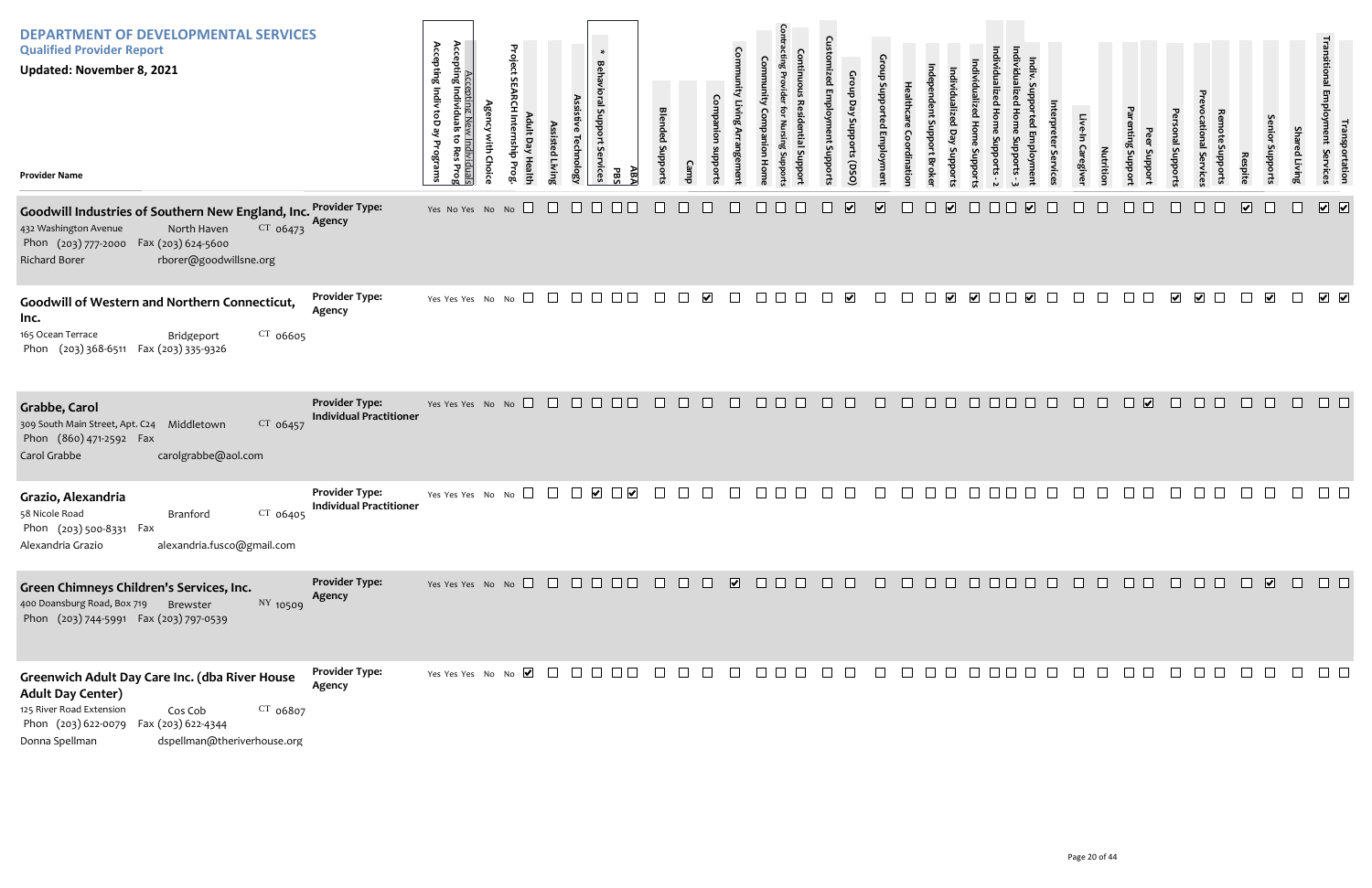| <b>DEPARTMENT OF DEVELOPMENTAL SERVICES</b><br><b>Qualified Provider Report</b><br><b>Updated: November 8, 2021</b><br><b>Provider Name</b>                      |                                                         | Accepting I<br>Accepting Indiv toD ay<br>Accepting New Individuals<br>Individuals<br>õ<br>Programs<br><b>Res</b><br>Prog | <b>Agency with Choice</b> | Project SEARCH Internship Prog<br>Adult Day Health | Assisted Living | Assistive Technology | *<br>Behavioral Support Services<br>ABA<br>PBS                             | <b>Blended Supports</b> | Camp | Companion<br>subports   | Community Living Arrangement | Community<br>Companion<br>Home          | <b>Contracting Provider</b><br><b>Continuous Residential Support</b><br>Nursing Support | <b>Customized Employment Supports</b> | Group Day Supports (DSO) | Group Supported Employment | Healthcare<br>Coordination | ndependent Support Broke | Individualized Day Supports | Individualized Home Supports | Individualized Home Supports - 2 |
|------------------------------------------------------------------------------------------------------------------------------------------------------------------|---------------------------------------------------------|--------------------------------------------------------------------------------------------------------------------------|---------------------------|----------------------------------------------------|-----------------|----------------------|----------------------------------------------------------------------------|-------------------------|------|-------------------------|------------------------------|-----------------------------------------|-----------------------------------------------------------------------------------------|---------------------------------------|--------------------------|----------------------------|----------------------------|--------------------------|-----------------------------|------------------------------|----------------------------------|
| <b>Grenier, Catherine</b><br>362 Woodland Street<br>CT 06040<br>Manchester<br>Phon (860) 874-7401 Fax<br>Cathy Grenier<br>Catg29@att.net                         | <b>Provider Type:</b><br><b>Individual Practitioner</b> | Yes Yes Yes No No                                                                                                        |                           |                                                    |                 |                      |                                                                            |                         |      |                         |                              |                                         |                                                                                         |                                       |                          |                            | $\overline{\mathbf{v}}$    |                          |                             |                              |                                  |
| Guazzelli, Christina<br>20 Audi Lane<br>$CT$ 06614<br>Stratford<br>Phon (305) 495-7230 Fax<br>bxalchanges@gmail.com<br>Christina Guazzelli                       | <b>Provider Type:</b><br><b>Individual Practitioner</b> | Yes Yes Yes No No                                                                                                        |                           |                                                    | $\mathbf{L}$    | $\vert \ \ \vert$    | $\blacktriangledown$<br>$\blacktriangledown$                               | $\vert \ \ \vert$       |      |                         |                              |                                         |                                                                                         |                                       |                          |                            |                            |                          |                             |                              |                                  |
| Guide Inc.<br>CT 06360<br>129 Asylum Street<br>Norwich<br>Phon (860) 887-9383<br>Fax (860) 237-5358<br>Lena Bean<br>guide@guidect.org                            | <b>Provider Type:</b><br>Agency                         | Yes Yes Yes No No                                                                                                        |                           | $\Box$                                             | $\perp$         |                      |                                                                            |                         |      | $\blacktriangleright$   |                              |                                         |                                                                                         |                                       |                          | $\overline{\mathbf{v}}$    |                            |                          | $\blacktriangledown$        | ☑□                           |                                  |
| Gustafson, John<br>CT 06237<br>169 Route 87<br>Columbia<br>Phon (860) 942-4016  Fax (860) 337-0201<br>ctbehaviorconsulting@gmail.com<br>John Gustafson           | <b>Provider Type:</b><br><b>Individual Practitioner</b> | Yes Yes Yes No No                                                                                                        |                           |                                                    |                 |                      | $\blacktriangledown$<br>$\blacktriangleright$                              |                         |      |                         |                              |                                         |                                                                                         |                                       |                          |                            |                            |                          |                             |                              |                                  |
| Hanley, Michael Ph.D.<br>80 Brace Road<br>CT 06107<br>West Hartford<br>Phon (860) 481-2131 Fax<br>Michael J. Hanley, Ph.D.<br>8oHanley@comcast.net               | <b>Provider Type:</b><br><b>Individual Practitioner</b> | Yes Yes Yes No No                                                                                                        |                           |                                                    | $\Box$          | $\Box$               | $\begin{array}{c} \hline \textbf{V} & \textbf{V} & \textbf{V} \end{array}$ | $\Box$                  |      |                         |                              |                                         |                                                                                         |                                       |                          |                            |                            |                          |                             |                              |                                  |
| HARC, Inc.<br>900 Asylum Ave.<br>CT 06105<br>Hartford<br>Phon (860) 218-6000<br>Fax (860) 541-1770<br>Kenneth Cabral<br>kcabral@harc-ct.org                      | <b>Provider Type:</b><br>Agency                         | Yes Yes Yes No No $\Box$                                                                                                 |                           |                                                    | $\mathbf{1}$    |                      | $\overline{\smile}$ $\Box$<br>$\blacktriangledown$                         |                         |      | $\blacktriangleright$   | ⊻                            | $\blacktriangledown$                    | $\overline{\mathbf{v}}$                                                                 |                                       | $\blacktriangledown$     | $\overline{\mathbf{v}}$    | $\blacktriangledown$       |                          | $\blacktriangledown$        | ⊻ □                          |                                  |
| <b>HART United Inc</b><br>72 Washington Ave.<br>North Haven<br>$CT$ 06473<br>Phon (203) 234-2200<br>Fax (203) 234-1510<br>Julie Zalegowski<br>juliez@hartinc.org | <b>Provider Type:</b><br>Agency                         | No No No No No $\Box$                                                                                                    |                           |                                                    | $\Box$          | $\Box$               | <b>V</b> V V                                                               | $\Box$                  |      | $\overline{\mathbf{v}}$ | $\overline{\mathbf{v}}$      | $\overline{\mathbf{v}}$<br>$\mathbf{L}$ | $\overline{\mathbf{v}}$                                                                 |                                       |                          |                            | H                          |                          | $\overline{\mathbf{v}}$     | $\boxed{\bullet}$            |                                  |

| Individualized Home Supports - 3 | Indiv. Supported Employment | Interpreter Services | Live-In Caregiver | Nutrition | Parenting Support | Peer Support | Personal Supports       | Prevocational Services | Remote Supports | Respite | Senior Supports | <b>Shared Living</b>                                           | Transitional Employment Services | Transportation               |
|----------------------------------|-----------------------------|----------------------|-------------------|-----------|-------------------|--------------|-------------------------|------------------------|-----------------|---------|-----------------|----------------------------------------------------------------|----------------------------------|------------------------------|
|                                  |                             |                      |                   |           |                   |              |                         |                        |                 |         |                 |                                                                |                                  |                              |
|                                  |                             |                      |                   |           |                   |              |                         |                        |                 |         |                 |                                                                |                                  |                              |
|                                  | $\overline{\mathbf{v}}$     |                      |                   |           |                   |              | $\overline{\mathbf{v}}$ |                        |                 |         |                 |                                                                |                                  | $\boxed{\blacktriangledown}$ |
|                                  |                             |                      |                   |           |                   |              |                         |                        |                 |         |                 |                                                                |                                  |                              |
| $\overline{\Box}$                |                             |                      |                   |           |                   |              |                         |                        |                 |         |                 | 000000000000                                                   |                                  | $\Box$                       |
|                                  |                             |                      |                   |           |                   |              |                         |                        |                 |         |                 | $\begin{array}{ccc} & \bullet & \bullet & \bullet \end{array}$ |                                  |                              |
|                                  |                             |                      |                   |           |                   |              |                         |                        |                 |         |                 |                                                                |                                  |                              |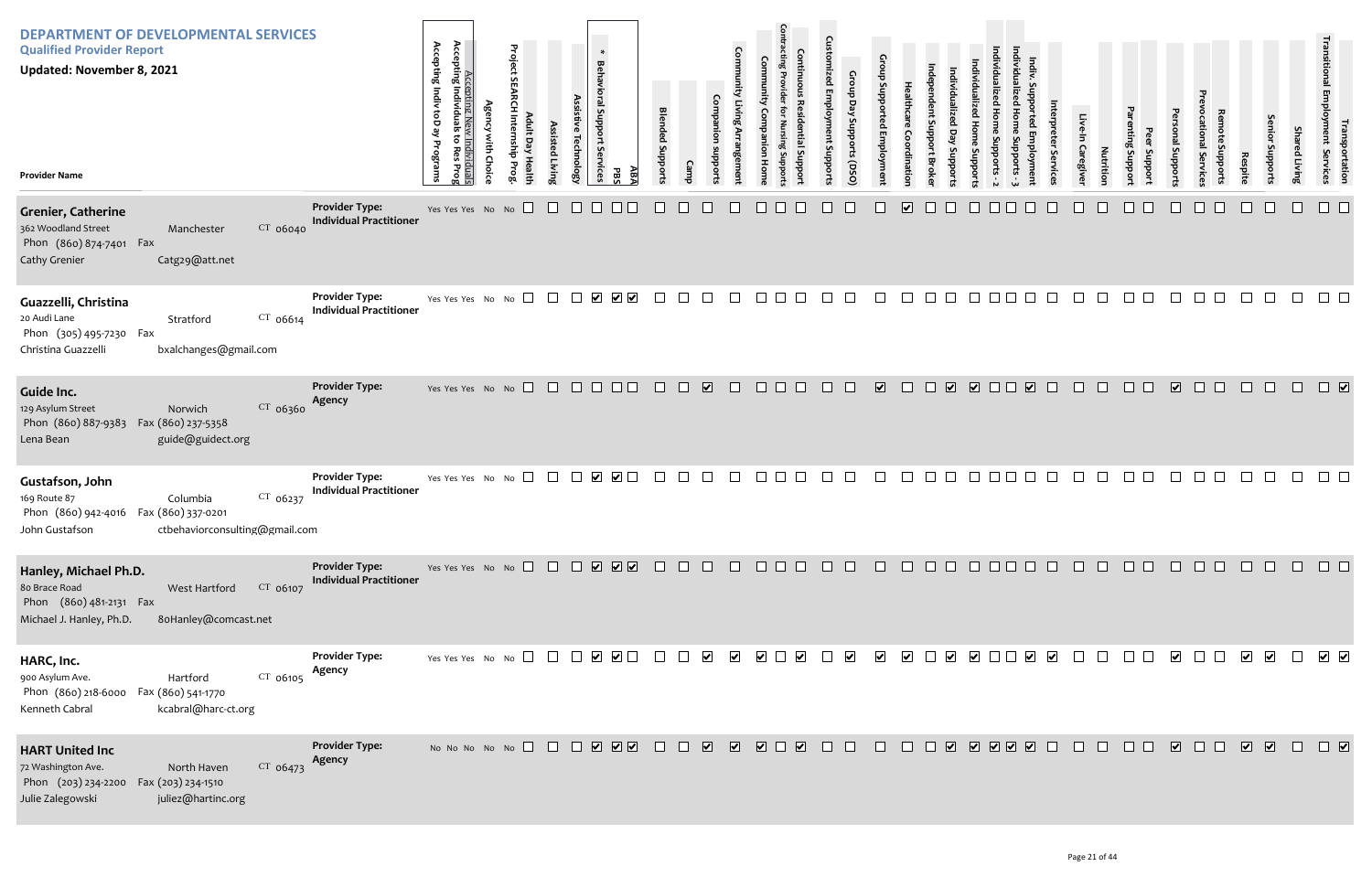| <b>DEPARTMENT OF DEVELOPMENTAL SERVICES</b><br><b>Qualified Provider Report</b><br><b>Updated: November 8, 2021</b><br><b>Provider Name</b>                                                        |                                                         | Accepting Indiv toD ay<br>Accepting N<br>Accepting Individu<br><u>Individuals</u><br>to Res Prog<br>Programs<br>È<br>≏ | Project<br><b>S</b><br>$\overline{a}$ | ssisted Livin | Behavioral Support<br>echnolog<br>Services | $\ast$<br>AB,<br>곦                                                               | <b>Blended Suppor</b> |        |                         | Com                     |                      | G<br>addng pus | Croup<br>Day<br>OSQ) suoddns | $b$ 2u                   |        |                                                                                                                                                                                                                                                                                                                                                                                                                          |         |      |         | Servic      | Caregive     | Nutrition | Jupport<br>Support | onal Suppor             | abbort:<br>ervic | Respite                 | uoddn                   | <b>Shar</b><br>ed Living | ו ransp<br>smployment<br>portation<br>Services  |
|----------------------------------------------------------------------------------------------------------------------------------------------------------------------------------------------------|---------------------------------------------------------|------------------------------------------------------------------------------------------------------------------------|---------------------------------------|---------------|--------------------------------------------|----------------------------------------------------------------------------------|-----------------------|--------|-------------------------|-------------------------|----------------------|----------------|------------------------------|--------------------------|--------|--------------------------------------------------------------------------------------------------------------------------------------------------------------------------------------------------------------------------------------------------------------------------------------------------------------------------------------------------------------------------------------------------------------------------|---------|------|---------|-------------|--------------|-----------|--------------------|-------------------------|------------------|-------------------------|-------------------------|--------------------------|-------------------------------------------------|
| Helping People Excel, Inc.<br>$CT$ 06450<br>290 Pratt Street<br>Meriden<br>Phon (203) 440-9456<br>Fax (203) 440-9478<br>Joseph Cianciullo<br>Joseph@hpect.org                                      | <b>Provider Type:</b><br>Agency                         | Yes Yes Yes No No $\square$                                                                                            |                                       |               | $\blacktriangledown$                       | $\blacktriangledown$<br>⊻                                                        |                       |        |                         |                         |                      |                |                              |                          |        |                                                                                                                                                                                                                                                                                                                                                                                                                          |         |      |         |             |              |           |                    |                         |                  |                         | $\overline{\mathbf{v}}$ |                          | $\overline{\mathsf{v}}$ $\overline{\mathsf{v}}$ |
| Hernberg, Donald<br>CT 06226<br>356 Windham Road<br>Willimantic<br>Phon (860) 301-4468 Fax<br>Donald Hernberg<br>dhernberg@earthlink.net                                                           | <b>Provider Type:</b><br><b>Individual Practitioner</b> | Yes Yes Yes No No                                                                                                      |                                       | $\Box$        |                                            | $\begin{array}{c} \square \ \square \ \square \end{array}$                       | $\Box$                | $\Box$ | $\Box$                  | $\Box$                  | $\Box$ $\Box$ $\Box$ | $\Box$         | $\Box$                       | $\Box$                   | $\Box$ | $\Box$                                                                                                                                                                                                                                                                                                                                                                                                                   | $\Box$  | 1111 | $\perp$ | $\Box$      | $\mathbb{R}$ | $\Box$    | $\Box$ $\Box$      | $\Box$                  | $\Box$<br>$\pm$  | $\perp$                 | $\Box$                  | $\Box$                   | $\Box$ $\Box$                                   |
| Hilton-Julien, Kimberly, M.A., BCBA<br>$CT$ 06516<br>PO Box 26912<br>West Haven<br>Fax (203) 680-9005<br>Phon (203) 668-6681<br>Kimberly Hilton-Julien<br>khilton.bcba@gmail.com                   | <b>Provider Type:</b><br><b>Individual Practitioner</b> | Yes Yes Yes No No $\square$                                                                                            |                                       | $\Box$        |                                            | $\begin{array}{c c c c} \hline \textbf{v} & \textbf{v} & \textbf{v} \end{array}$ |                       |        | $\mathbf{L}$            |                         | $\mathbb{R}^n$       |                |                              |                          |        |                                                                                                                                                                                                                                                                                                                                                                                                                          |         |      |         |             |              |           |                    |                         |                  |                         |                         |                          |                                                 |
| Hispanic Coalition of Greater Waterbury, Inc.<br>CT 06706<br>135 East Liberty Street<br>Waterbury<br>Phon (203) 754-6172 Fax (203) 596-8017<br>vlopez@thehispaniccoalition.org<br>Victor Lopez Jr. | <b>Provider Type:</b><br>Agency                         | Yes Yes Yes No No $\Box$ $\Box$ $\Box$ $\Box$ $\Box$ $\Box$                                                            |                                       |               |                                            |                                                                                  | $\Box$                | $\Box$ | $\overline{\mathbf{v}}$ | $\Box$                  | $\Box$               |                | $\Box$                       |                          | $\Box$ | $\Box$                                                                                                                                                                                                                                                                                                                                                                                                                   |         |      |         | V V O D V O |              | $\Box$    | $\Box$             | $\sqrt{2}$              | $\Box$           | $\overline{\mathbf{v}}$ | $\Box$                  |                          | $\Box$                                          |
| Hogan, Catherine A., MSW, LCSW<br>335 Audubon Court<br>$CT$ 06510<br>New Haven<br>Phon (203) 605-8727 Fax<br>hoganca@mac.com<br>Catherine Hogan                                                    | <b>Provider Type:</b><br><b>Individual Practitioner</b> | Yes Yes Yes No No $\Box$ $\Box$ $\Box$ $\Box$ $\Box$ $\Box$                                                            |                                       |               |                                            |                                                                                  |                       |        |                         |                         | u u u                |                |                              |                          |        |                                                                                                                                                                                                                                                                                                                                                                                                                          | $\perp$ |      |         |             |              |           |                    |                         |                  |                         |                         |                          |                                                 |
| Horizons Programs, Inc.<br>127 Babcock Hill Rd.<br>South Windham CT 06266<br>Phon (860) 456-1032  Fax (860) 456-4721<br>cmcnaboe@horizonsct.org<br>Chris McNaboe                                   | <b>Provider Type:</b><br>Agency                         | Yes Yes Yes No No $\Box$ $\Box$ $\Box$ $\Box$ $\Box$ $\Box$ $\Box$                                                     |                                       |               |                                            |                                                                                  |                       | $\Box$ | $\Box$                  | $\overline{\mathbf{v}}$ | $\Box$               | $\blacksquare$ | $\sqrt{2}$                   | $\overline{\phantom{a}}$ |        | $\begin{array}{c c c c c c} \hline \textbf{a} & \textbf{b} & \textbf{c} & \textbf{c} & \textbf{b} & \textbf{b} & \textbf{b} & \textbf{b} & \textbf{b} & \textbf{b} & \textbf{b} & \textbf{b} & \textbf{b} & \textbf{b} & \textbf{b} & \textbf{b} & \textbf{b} & \textbf{b} & \textbf{b} & \textbf{b} & \textbf{b} & \textbf{b} & \textbf{b} & \textbf{b} & \textbf{b} & \textbf{b} & \textbf{b} & \textbf{b} & \textbf{$ |         |      |         |             |              | $\perp$   | $\mathbf{L}$       | $\overline{\mathbf{v}}$ | $\mathbf{L}$     | $\Box$                  | $\sqrt{2}$              | $\Box$                   | $\Box$                                          |
| Horizons, Inc.<br>South Windham CT 06266<br>127 Babcock Hill Rd.<br>Phon (860) 456-1032<br>Fax (860) 456-4721<br>Chris McNaboe<br>cmcnaboe@horizonsct.org                                          | <b>Provider Type:</b><br>Agency                         |                                                                                                                        |                                       |               |                                            |                                                                                  |                       |        |                         | $\Box$                  | <b>IN N N</b>        |                | $\Box$                       | $\mathbb{R}$             |        | $\perp$                                                                                                                                                                                                                                                                                                                                                                                                                  | $\Box$  |      |         |             |              | $\Box$    | $\Box$ $\Box$      |                         |                  | $\overline{\mathbf{v}}$ | $\Box$                  |                          | $\Box$ $\Box$                                   |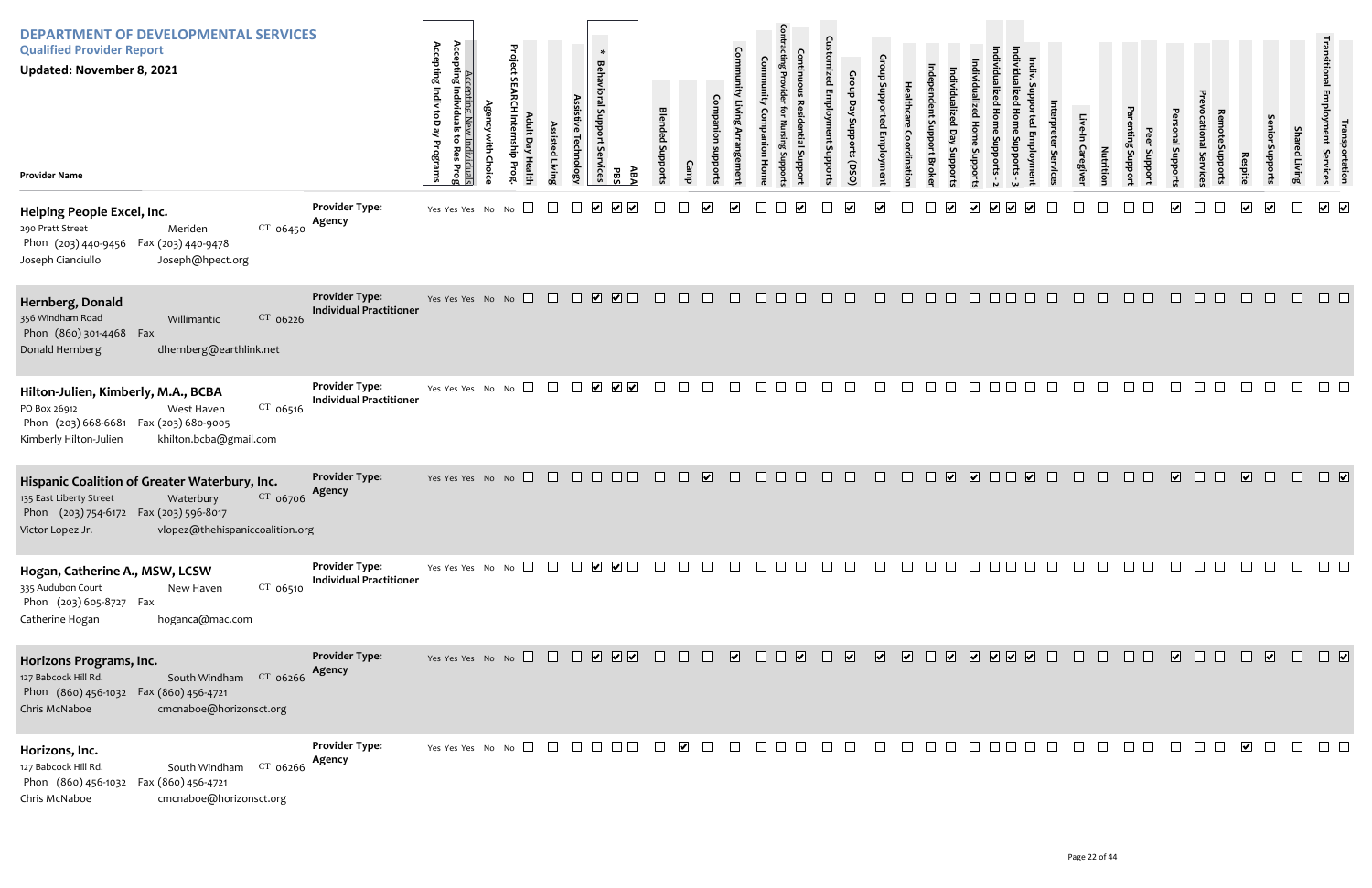| <b>DEPARTMENT OF DEVELOPMENTAL SERVICES</b><br><b>Qualified Provider Report</b><br>Updated: November 8, 2021<br><b>Provider Name</b>                                                      |                                                         | Accepting Indiv toD ay<br>Accepting New<br>Accepting Individuals<br>to Res<br>ist:<br>Programs<br>Choic<br>iduals<br>s Prog | Project<br>$\sigma$<br>diusu<br>ay Healt | Assisted Livin<br><b>Technology</b> | $\ast$<br><b>Behavioral Support</b><br>: Services<br>PBS<br>ABA                     | <b>Blended Support:</b> |                    | Com                                          |                          |                         | Croup<br><b>Emplo</b><br>Day Supports<br>and and pou<br>(DSQ) |                      | 등                       |                                                 | Support                 |                                                 | Caregive | Nutrition | Support<br>Loddns | nal Suppor              | Fvic                                                                         | Respite                 | Senior<br>subborts      | Shar<br>ed Living | <b>Iransportation<br/>Inployment Services</b>                                |
|-------------------------------------------------------------------------------------------------------------------------------------------------------------------------------------------|---------------------------------------------------------|-----------------------------------------------------------------------------------------------------------------------------|------------------------------------------|-------------------------------------|-------------------------------------------------------------------------------------|-------------------------|--------------------|----------------------------------------------|--------------------------|-------------------------|---------------------------------------------------------------|----------------------|-------------------------|-------------------------------------------------|-------------------------|-------------------------------------------------|----------|-----------|-------------------|-------------------------|------------------------------------------------------------------------------|-------------------------|-------------------------|-------------------|------------------------------------------------------------------------------|
| Humanidad, Inc.<br>CT 06067<br>750 Old Main Street, Suite 100<br>Rocky Hill<br>Phon (860) 563-6103 Fax (860) 721-7215<br>Evans Jacobs, Jr.<br>evansjacobs@usa.net                         | <b>Provider Type:</b><br>Agency                         | Yes Yes Yes No No                                                                                                           |                                          | $\Box$<br>$\Box$                    |                                                                                     |                         |                    | $\overline{\mathbf{v}}$<br>L                 | $\mathbf{L}$             | $\overline{\mathbf{v}}$ |                                                               |                      |                         | $\overline{\mathbf{v}}$                         | $\overline{\mathbf{v}}$ |                                                 |          |           |                   |                         |                                                                              |                         | $\overline{\mathbf{v}}$ | $\Box$            | $\Box$                                                                       |
| ICES, Inc.<br>CT 06770<br>35 Elm Street<br>Naugatuck<br>Phon (203) 723-4133 Fax (203) 723-4202<br>cdoheny@icesonline.org<br>Chet Doheny                                                   | <b>Provider Type:</b><br>Agency                         | Yes Yes Yes No                                                                                                              | $\Box$<br>No                             | $\overline{\mathbf{v}}$             | $\blacktriangledown$<br>$\blacktriangledown$                                        | $\perp$                 |                    | $\blacktriangledown$<br>$\blacktriangledown$ | $\blacktriangledown$     | $\blacktriangledown$    | $\blacktriangledown$                                          | $\blacktriangledown$ | $\overline{\mathbf{v}}$ | $\overline{\mathbf{v}}$<br>$\blacktriangledown$ | $\blacktriangledown$    | $\blacktriangledown$<br>$\overline{\mathbf{v}}$ |          |           |                   | $\overline{\mathbf{v}}$ |                                                                              | $\overline{\mathbf{v}}$ | $\blacktriangleright$   | $\Box$            | $\overline{\mathbf{v}}$ $\overline{\mathbf{v}}$                              |
| Inclusion First L.L.C.<br>CT 06019<br>PO Box 146<br>Canton<br>Phon (860) 693-8422<br>Fax (860) 693-068<br>Ronna-Marie Guiliano<br>rmg@inclusionfirst.com                                  | <b>Provider Type:</b><br>Agency                         | Yes Yes Yes No No $\Box$                                                                                                    |                                          |                                     | $\begin{array}{c} \square \ \blacksquare \ \blacksquare \ \blacksquare \end{array}$ | $\Box$                  | $\Box$             | $\overline{\mathbf{v}}$<br>$\Box$            | $\Box$<br>$\Box$         |                         | $\Box$                                                        | $\Box$               | $\Box$                  | n                                               | V V O O                 | $\begin{array}{c} \nabla \end{array}$           | $\Box$   | $\Box$    | $\Box$            | $\sqrt{2}$              | П<br>$\Box$                                                                  | $\overline{\mathbf{v}}$ | $\Box$                  | $\Box$            | $\Box$ $\Box$                                                                |
| Independent Living Solutions, LLC<br>CT 06705<br>367 Frost Rd.<br>Waterbury<br>Phon (203) 755-5201 Fax (203) 841-1104<br>Lamartin910@aol.com<br>Lisa Martin                               | <b>Provider Type:</b><br>Agency                         | Yes Yes Yes No No                                                                                                           | $\Box$                                   |                                     |                                                                                     |                         |                    | $\blacktriangledown$                         |                          |                         |                                                               |                      |                         | $\blacktriangledown$                            | $\blacktriangleright$   | $\blacktriangledown$                            |          |           |                   |                         |                                                                              |                         |                         |                   |                                                                              |
| Inspirational Care, Inc.<br>90 Brainard St. Ste 105<br>$CT$ 06114<br>Hartford<br>Phon (860) 404-5501 Fax (860) 470-3286<br>Cortney Dunlap<br>cdunlap@icarect.org                          | <b>Provider Type:</b><br>Agency                         |                                                                                                                             |                                          |                                     |                                                                                     |                         |                    |                                              |                          |                         |                                                               |                      |                         |                                                 |                         |                                                 |          |           |                   |                         |                                                                              |                         |                         |                   |                                                                              |
| <b>Interlocking Connections, LLC</b><br>$CT$ 06082<br>707 Enfield Street<br>Enfield<br>Phon (860) 745-7144 Fax (860) 745-7144<br>Carole Ryan Hanlon<br>Carole@interlockingconnections.com | <b>Provider Type:</b><br>Agency                         | Yes Yes Yes No No $\Box$                                                                                                    |                                          |                                     |                                                                                     |                         | <b>The Company</b> | $\mathbf{L}$<br>$\perp$                      | <b>The College State</b> |                         | $\perp$                                                       | $\mathbf{1}$         |                         | $\Box$<br>$\mathbb{R}$                          |                         |                                                 |          |           |                   | $\overline{\mathbf{v}}$ | $\Box$                                                                       | $\overline{\mathbf{v}}$ | $\Box$                  | $\Box$            | $\Box$ $\Box$                                                                |
| J.M. Enterprises, LLC<br>$CT$ 06517<br>61 Hawthorne Avenue<br>Hamden<br>Phon (203) 506-4400 Fax (203) 248-9658<br>Judy Goldberg<br>jmenterprisesllc@yahoo.com                             | <b>Provider Type:</b><br><b>Individual Practitioner</b> |                                                                                                                             |                                          |                                     |                                                                                     |                         |                    |                                              |                          |                         |                                                               |                      |                         |                                                 |                         |                                                 |          |           | $\Box$ $\Box$     |                         | $\begin{array}{cccccccccccccc} \Box & \Box & \Box & \Box & \Box \end{array}$ |                         |                         |                   | $\begin{array}{cccccccccccccc} \Box & \Box & \Box & \Box & \Box \end{array}$ |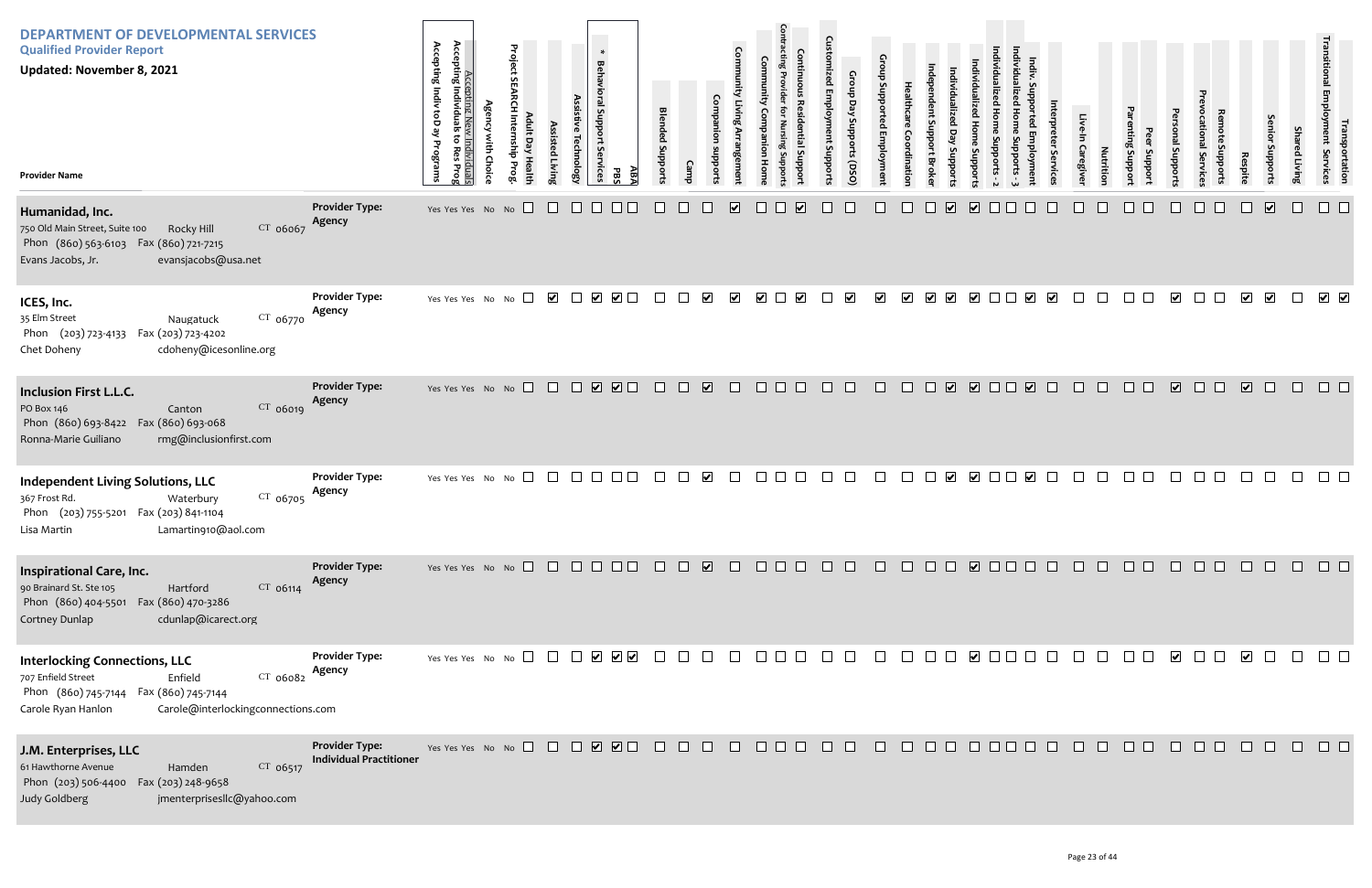| <b>DEPARTMENT OF DEVELOPMENTAL SERVICES</b><br><b>Qualified Provider Report</b><br><b>Updated: November 8, 2021</b><br><b>Provider Name</b>                                           |                                                         | Accepting I<br>Accepting Individu<br>Accepting Indiv toD ay<br>ទ<br>Programs<br>ndividuals<br>o Res Prog | Project<br><b>S</b><br>$\sigma$ | ssisted<br><b>Livir</b> | $\ast$<br><b>Behavioral Sup</b><br>hnolog<br>iervices | Æ,<br>곦      | <b>Blended</b><br>loddn <sub>S</sub> |                                   |                                              |               |                                                                                    | oddns             | Gro<br>upports (DSO)     |                         | ddns                              |                         |                         |               |                          |              | Caregive<br>Nutritio | Jupport<br><b>Suppor</b> | pubport                 | ervic        | <b>Respite</b> | enio<br>oddr                                       | ed Livin                | ייפוויטן<br>או yment<br>portation<br>Services |  |
|---------------------------------------------------------------------------------------------------------------------------------------------------------------------------------------|---------------------------------------------------------|----------------------------------------------------------------------------------------------------------|---------------------------------|-------------------------|-------------------------------------------------------|--------------|--------------------------------------|-----------------------------------|----------------------------------------------|---------------|------------------------------------------------------------------------------------|-------------------|--------------------------|-------------------------|-----------------------------------|-------------------------|-------------------------|---------------|--------------------------|--------------|----------------------|--------------------------|-------------------------|--------------|----------------|----------------------------------------------------|-------------------------|-----------------------------------------------|--|
| Jaffee Family and Behavior Therapy Services, Inc.<br>29 Stony Hill Road<br>CT 06877<br>Ridgefield<br>Phon (203) 470-8057 Fax<br>careyjaffee@yahoo.com<br>Carey Jaffee                 | <b>Provider Type:</b><br><b>Individual Practitioner</b> | Yes Yes Yes No No $\square$                                                                              |                                 |                         |                                                       |              |                                      |                                   |                                              |               |                                                                                    |                   |                          |                         |                                   |                         |                         |               |                          |              |                      |                          |                         |              |                |                                                    |                         |                                               |  |
| Jewish Association for Community Living, Inc.<br>(JCL)<br>CT 06002<br>34 Jerome Avenue<br>Bloomfield<br>Phon (860) 522-5225<br>Fax (860) 246-4114<br>dgeary@jcl-ct.org<br>Denis Geary | <b>Provider Type:</b><br>Agency                         | Yes Yes Yes No No $\square$                                                                              |                                 | $\Box$                  | $\Box$                                                | $\Box$       | $\Box$                               | $\overline{\mathbf{v}}$<br>$\Box$ | $\overline{\mathbf{v}}$                      | $\Box$        | $\overline{\mathbf{v}}$<br>$\Box$                                                  | $\Box$            | $\overline{\mathbf{v}}$  | $\overline{\mathbf{v}}$ | $\overline{\mathbf{v}}$<br>$\Box$ | $\overline{\mathbf{v}}$ | $\overline{\mathbf{v}}$ | $\Box$ $\Box$ | $\Box$                   | $\mathbf{1}$ | n.                   | $\Box$ $\Box$            | $\overline{\mathbf{v}}$ | $\Box$       | $\Box$         | $\overline{\mathbf{v}}$<br>$\Box$                  | $\Box$                  | $\Box$                                        |  |
| Jewish Family Services of Greater Hartford, Inc.<br>333 Bloomfield Avenue, Suite A West Hartford<br>CT 06117<br>Phon (860) 236-1927 Fax (860) 236-6483                                | <b>Provider Type:</b><br>Agency                         | Yes Yes Yes No No $\square$                                                                              |                                 | $\Box$                  | $\Box$<br>If                                          |              |                                      |                                   | $\Box$                                       |               |                                                                                    |                   |                          |                         |                                   |                         |                         |               | $\blacktriangledown$     |              |                      |                          |                         |              |                |                                                    |                         | $\sqrt{ }$                                    |  |
| Jordan-Parker, Linda, Ed. D.<br>CT 06071<br>11 Brace Road<br>Somers<br>Phon (860) 819-1088 Fax<br>Linda Jordan-Parker, Ed.D. ljordanparker@gmail.com                                  | <b>Provider Type:</b><br><b>Individual Practitioner</b> | Yes Yes Yes No No                                                                                        |                                 | $\Box$                  | $\mathbf{1}$                                          | <b>V V V</b> |                                      |                                   |                                              |               |                                                                                    |                   |                          |                         |                                   |                         | $\mathbf{I}$            |               |                          |              |                      |                          |                         | H            |                |                                                    |                         |                                               |  |
| Journey Found, Inc.<br>$CT$ 06040<br>60 Hilliard Street<br>Manchester<br>Phon (860) 643-9844  Fax (860) 643-9534<br>twalker@journeyfound.org<br><b>Tracey Walker</b>                  | <b>Provider Type:</b><br>Agency                         | Yes Yes Yes No No $\Box$ $\Box$ $\Box$ $\Box$ $\Box$ $\Box$ $\Box$                                       |                                 |                         |                                                       |              | $\mathcal{L}^{\mathcal{L}}$ .        | $\mathbb{R}^n$                    | $\blacktriangledown$<br>$\blacktriangledown$ | $\Box$ $\Box$ | $\blacktriangledown$                                                               | <b>TELEVISION</b> | $\perp$                  | $\blacktriangledown$    | $\blacktriangledown$              |                         |                         |               | $\overline{\phantom{a}}$ |              |                      |                          | $\overline{\mathbf{v}}$ |              |                | $\blacktriangledown$<br>$\blacktriangledown$       | $\overline{\mathbf{v}}$ | $\Box$                                        |  |
| Karan, Orv, Ph.D.<br>1890 Littel Acres Road<br>CT 06033<br>Glastonbury<br>Phon (860) 657-9910<br>Fax (860) 657-2618<br>Orv Karan, Ph.D.<br>Okaran@aol.com                             | <b>Provider Type:</b><br><b>Individual Practitioner</b> | Yes Yes Yes No No $\Box$ $\Box$ $\Box$ $\Box$ $\Box$ $\Box$ $\Box$                                       |                                 |                         |                                                       |              | $\Box$                               | $\Box$<br>$\Box$                  | $\Box$                                       |               | $\begin{array}{c c c c c} \hline \textbf{a} & \textbf{b} & \textbf{c} \end{array}$ | $\Box$            | $\Box$                   | $\Box$                  | $\Box$                            | $\Box$ $\Box$           | $\Box$ $\Box$ $\Box$    |               |                          |              | $\perp$              |                          |                         | $\mathbf{1}$ |                | $\Box$                                             | $\Box$                  | $\Box$                                        |  |
| KenCrest Services, Inc.<br>$CT$ 06615<br>80 Ferry Boulevard, Suite 102<br>Stratford<br>Phon (203) 375-3762 Fax (203) 375-3774<br>Steven.Wolfe@Kencrest.org<br>Steven Wolfe            | <b>Provider Type:</b><br>Agency                         | Yes Yes Yes No No $\Box$                                                                                 |                                 |                         |                                                       |              | a katika                             |                                   | $\blacktriangledown$<br>$\blacktriangledown$ | $\mathbf{1}$  | $\blacktriangledown$                                                               |                   | $\vert \checkmark \vert$ | $\blacktriangledown$    |                                   |                         | $\blacktriangleright$   |               | $\blacktriangleright$    |              |                      |                          | $\overline{\mathbf{v}}$ |              |                | $\overline{\mathbf{v}}$<br>$\overline{\mathbf{v}}$ |                         | $\Box$ $\Box$                                 |  |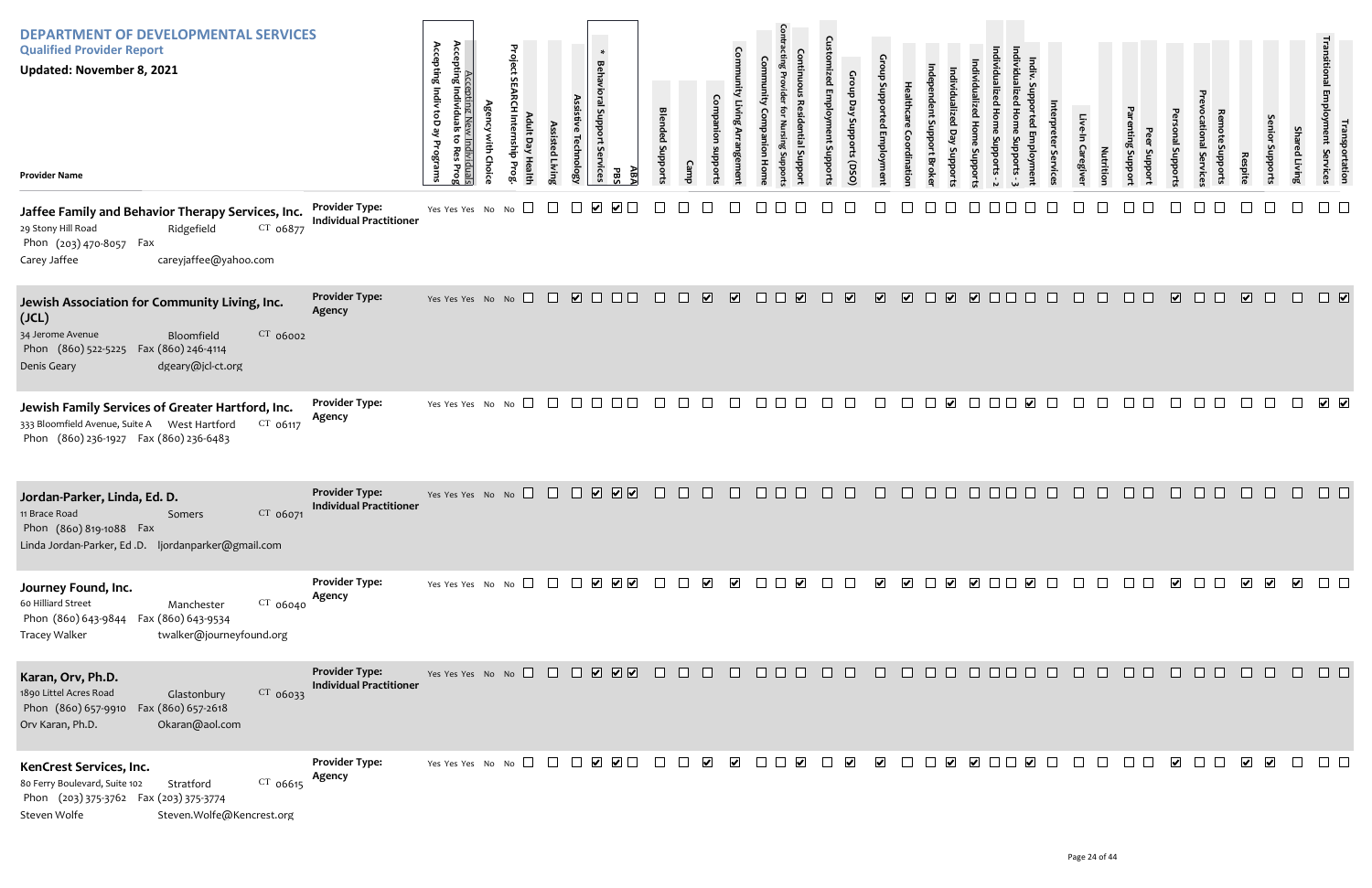| <b>DEPARTMENT OF DEVELOPMENTAL SERVICES</b><br><b>Qualified Provider Report</b><br><b>Updated: November 8, 2021</b><br><b>Provider Name</b>                                                   |                                                         | Accepting Indiv toD ay<br>Accepting New<br>Accepting Individuals<br>to Res<br>ist:<br>Programs<br>Choic<br>iduals<br>s Prog | Project<br>$\overline{a}$<br>dius<br>ay Healt | Assisted Livin | <b>Technology</b>    | $\ast$<br><b>Behavioral Support</b><br><b>Services</b><br>ABA<br>PBS                     | <b>Blended Support</b>                                                |              |                         |                         |                      |                         | <b>Emplo</b><br>Suppor | Croup<br>Day Supports<br>(DSQ) |                      | ਠ                    |                                              | Support                     |               |                         |        | Caregive | <b>Nutrition</b> | uoddns<br>Loddns | <b>alS</b><br>uoddn     |         | Respite                 | enior<br>Supports       | ed Living | rranspor<br>Ioyment Se<br>portation<br>Services                              |
|-----------------------------------------------------------------------------------------------------------------------------------------------------------------------------------------------|---------------------------------------------------------|-----------------------------------------------------------------------------------------------------------------------------|-----------------------------------------------|----------------|----------------------|------------------------------------------------------------------------------------------|-----------------------------------------------------------------------|--------------|-------------------------|-------------------------|----------------------|-------------------------|------------------------|--------------------------------|----------------------|----------------------|----------------------------------------------|-----------------------------|---------------|-------------------------|--------|----------|------------------|------------------|-------------------------|---------|-------------------------|-------------------------|-----------|------------------------------------------------------------------------------|
| Kennedy Center, Inc. The<br>$CT$ 06611<br>2440 Reservoir Ave.<br>Trumbull<br>Phon (203) 365-8522 Fax (203) 365-2692<br>Richard Sebastian<br>rsebastian@kennedyctr.org                         | <b>Provider Type:</b><br>Agency                         | Yes Yes Yes No No                                                                                                           |                                               | $\Box$         | $\sqrt{2}$<br>$\Box$ | $\boxed{\bullet}$                                                                        |                                                                       |              | $\overline{\mathbf{v}}$ | $\overline{\mathbf{v}}$ | $\blacktriangledown$ | $\overline{\mathbf{v}}$ |                        | $\overline{\mathbf{v}}$        |                      |                      | $\overline{\mathbf{v}}$<br>$\mathbb{R}^n$    | $\overline{\mathbf{v}}$     | $\Box$ $\Box$ | $\overline{\mathbf{v}}$ |        |          |                  |                  | $\overline{\mathbf{v}}$ |         | $\overline{\mathbf{v}}$ | $\sqrt{2}$              | $\Box$    | $\boxed{\bullet}$                                                            |
| Key Human Services, Inc.<br>CT 06109<br>1290 Silas Deane Highway, Suite 1A Wethersfield<br>Phon (860) 409-7350  Fax (860) 409-7356<br>eweiblen@keystonehumanservices.org<br>Elizabeth Weiblen | <b>Provider Type:</b><br>Agency                         | Yes Yes Yes No                                                                                                              | $\Box$<br>No                                  | $\Box$         |                      |                                                                                          | $\Box$                                                                |              | $\blacktriangledown$    | $\blacktriangledown$    | $\blacktriangledown$ | $\blacktriangledown$    |                        |                                |                      | $\blacktriangledown$ | $\blacktriangledown$<br>$\blacktriangledown$ | $\blacktriangledown$        | 1111          | $\blacktriangledown$    |        |          |                  |                  | $\overline{\mathbf{v}}$ | $\perp$ | $\overline{\mathbf{v}}$ | $\overline{\mathbf{v}}$ | $\Box$    | $\Box$                                                                       |
| Krol, Alicia<br>56 Daniel Drive<br>$CT$ 06415<br>Colchester<br>Phon (860) 460-4393<br>Fax (860) 531-9376<br>alikrolo6@gmail.com<br>Alicia Krol                                                | <b>Provider Type:</b><br><b>Individual Practitioner</b> | Yes Yes Yes No No $\Box$                                                                                                    |                                               |                |                      | $\begin{array}{c} \square \ \square \ \square \ \square \end{array}$                     | $\Box$                                                                | $\Box$       | $\Box$                  | $\Box$                  | $\Box$<br>$\Box$     |                         | <b>TELEVISION</b>      | $\Box$                         | $\Box$               | $\Box$               | $\Box$<br>$\Box$                             | $\Box$                      | $\Box$ $\Box$ | $\Box$                  | $\Box$ | $\Box$   | $\Box$           | $\Box$           | $\Box$                  | П       | $\Box$                  | H                       | $\Box$    | $\Box$ $\Box$                                                                |
| Kuhn Employment Opportunities, Inc.<br>1630 North Colony Rd., P.O.Box 94 Meriden<br>$CT$ 06450<br>Phon (203) 235-2583 Fax (203) 639-6500<br>bfisher@kuhnemployment.com<br><b>Beth Fisher</b>  | <b>Provider Type:</b><br>Agency                         | Yes Yes Yes No No                                                                                                           | $\Box$                                        |                | $\Box$               |                                                                                          |                                                                       |              |                         |                         |                      |                         |                        | $\blacktriangledown$           | $\blacktriangledown$ |                      | $\blacktriangledown$<br>$\Box$               | $\blacktriangledown$        |               | $\blacktriangledown$    |        |          |                  |                  |                         |         |                         |                         |           | $\sqrt{ }$                                                                   |
| Kurtz, Eileen<br>6 Chandler Drive<br>$CT$ 06716<br>Wolcott<br>Phon (203) 879-0698<br>Fax (203) 879-0698<br>eileenmkurtz@gmail.com<br>Eileen Kurtz                                             | <b>Provider Type:</b><br><b>Individual Practitioner</b> | Yes Yes Yes No No $\Box$ $\Box$ $\Box$ $\Box$ $\Box$ $\Box$                                                                 |                                               |                |                      |                                                                                          | $\begin{array}{cccccccccccccc} \Box & \Box & \Box & \Box \end{array}$ |              |                         |                         |                      |                         |                        |                                |                      |                      |                                              |                             |               |                         |        |          |                  |                  |                         |         |                         |                         |           |                                                                              |
| Lacroix, Alexandra, M.S., BCBA, LBA<br>716 East Street<br>$CT$ 06489<br>Southington<br>Phon (203) 525-6068 Fax<br>alilacroix20@gmail.com<br>Alexandra Lacroix                                 | <b>Provider Type:</b><br><b>Individual Practitioner</b> | Yes Yes Yes No No $\square$                                                                                                 |                                               |                |                      | $\begin{array}{c} \begin{array}{c} \begin{array}{c} \end{array} \end{array} \end{array}$ | $\mathcal{L}_{\text{max}}$                                            | $\mathbf{1}$ | $\perp$                 | $\perp$                 | $\Box$ $\Box$        |                         | $\mathbf{1}$           | $\perp$                        | $\sim 10^{-1}$       | $\pm$                | $\Box$ $\Box$                                | $\mathcal{L}^{\mathcal{L}}$ |               | $\Box$ $\Box$ $\Box$    |        |          | $\perp$          | $\Box$           |                         |         |                         |                         | $\Box$    | $\Box$ $\Box$                                                                |
| Lasse's Livery Service, Inc.<br>$CT$ 06385<br>176 Cross Road<br>Waterford<br>Phon (860) 443-1655  Fax (860) 437-7889<br>Kecurtin@curtinlivery.com<br>Kem Bruno                                | <b>Provider Type:</b><br>Agency                         |                                                                                                                             |                                               |                |                      |                                                                                          |                                                                       |              |                         |                         |                      |                         |                        |                                |                      |                      |                                              |                             |               |                         |        |          |                  |                  |                         |         |                         |                         |           | $\begin{array}{cccccccccccccc} \Box & \Box & \Box & \Box & \Box \end{array}$ |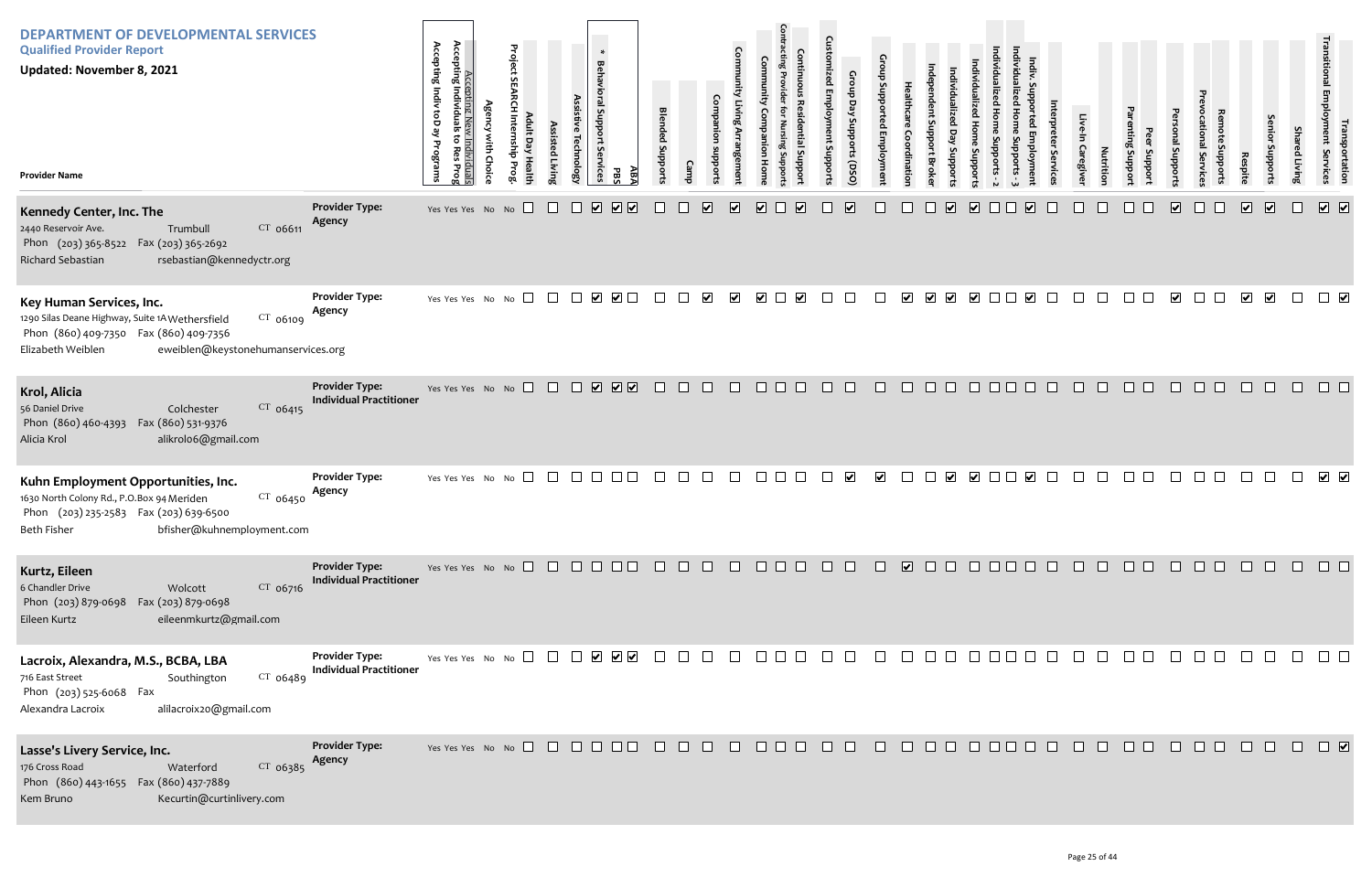| <b>DEPARTMENT OF DEVELOPMENTAL SERVICES</b><br><b>Qualified Provider Report</b><br><b>Updated: November 8, 2021</b><br><b>Provider Name</b>                                           |                                                         | Accepting Indiv toD ay<br>Accepting Nev<br>Accepting Individuals<br>ᠳ<br>v Individuals<br>to Res Prog<br>Programs | Project<br>$\overline{a}$ | ssisted Livin | hnolog)              | $\ast$<br><b>Behavioral Support</b><br>Services<br>ΑB7<br><b>PB</b> | <b>Blended Suppor</b>    |                                                                       |                      | Com          |                                                                                                                                                                                                                                                                                                                                                                                                           | oddns  | Gro<br>Day<br>iupports (DSO) |                         | dinatio | ddn <sub>S</sub> :<br>ă                | oddns                   |        |                       |        | Caregive | Nutritio | Jupport<br><b>Suppor</b> | I Support            | ervic            | Respite                 | enio<br>oddns | Sha<br>ed Living | ן Employment<br>  Employment<br>portation<br>Services |
|---------------------------------------------------------------------------------------------------------------------------------------------------------------------------------------|---------------------------------------------------------|-------------------------------------------------------------------------------------------------------------------|---------------------------|---------------|----------------------|---------------------------------------------------------------------|--------------------------|-----------------------------------------------------------------------|----------------------|--------------|-----------------------------------------------------------------------------------------------------------------------------------------------------------------------------------------------------------------------------------------------------------------------------------------------------------------------------------------------------------------------------------------------------------|--------|------------------------------|-------------------------|---------|----------------------------------------|-------------------------|--------|-----------------------|--------|----------|----------|--------------------------|----------------------|------------------|-------------------------|---------------|------------------|-------------------------------------------------------|
| Lefebvre, Gregory<br>$CT$ 06514<br>74 Thomas Street<br>Hamden<br>Phon (603) 315-7631 Fax<br>glefebvre63@gmail.com<br>Lefebvre, Gregory                                                | <b>Provider Type:</b><br><b>Individual Practitioner</b> | Yes Yes Yes No No $\square$                                                                                       |                           |               | $\blacktriangledown$ |                                                                     |                          |                                                                       |                      |              |                                                                                                                                                                                                                                                                                                                                                                                                           |        |                              |                         |         |                                        |                         |        |                       |        |          |          |                          |                      |                  |                         |               |                  |                                                       |
| Lemanski, Jerry<br>18 Eagle Drive<br>$CT$ 06484<br>Shelton<br>Phon (203) 231-0914 Fax<br>JerryLemanski@att.net<br>Jerry Lemanski                                                      | <b>Provider Type:</b><br><b>Individual Practitioner</b> | Yes Yes Yes No No $\Box$                                                                                          |                           |               |                      | $\begin{array}{c} \square \ \square \ \square \end{array}$          | $\Box$                   | $\Box$                                                                | $\Box$               | $\Box$       | $\begin{array}{c c c c c} \hline \rule{0pt}{16pt} \rule{0pt}{2pt} \rule{0pt}{2pt} \rule{0pt}{2pt} \rule{0pt}{2pt} \rule{0pt}{2pt} \rule{0pt}{2pt} \rule{0pt}{2pt} \rule{0pt}{2pt} \rule{0pt}{2pt} \rule{0pt}{2pt} \rule{0pt}{2pt} \rule{0pt}{2pt} \rule{0pt}{2pt} \rule{0pt}{2pt} \rule{0pt}{2pt} \rule{0pt}{2pt} \rule{0pt}{2pt} \rule{0pt}{2pt} \rule{0pt}{2pt} \rule{0pt}{2pt} \rule{0pt}{2pt} \rule{$ | $\Box$ | $\Box$                       | $\Box$                  | $\Box$  | $\Box$ $\Box$                          | $\Box$                  | $\Box$ | $\Box$                | $\Box$ | $\Box$   | $\Box$   | $\Box$ $\Box$            | $\Box$               | $\Box$<br>$\Box$ | $\Box$                  | $\Box$        | $\Box$           | $\Box$ $\Box$                                         |
| <b>Liberty Homecare Options, LLC</b><br>CT 06052<br>26 Hart Street<br>New Britain<br>Phon (860) 357-4112 Fax (860) 357-4253<br>cmeehan@libertyhcoct.com<br>Cristina Meehan            | <b>Provider Type:</b><br>Agency                         | No No Yes No No                                                                                                   | $\Box$                    | $\Box$        |                      |                                                                     |                          |                                                                       | $\blacktriangledown$ | $\mathbf{I}$ | $\Box$                                                                                                                                                                                                                                                                                                                                                                                                    |        |                              |                         |         |                                        | $\overline{\mathbf{v}}$ |        |                       |        |          |          |                          | $\blacktriangledown$ |                  | $\overline{\mathbf{v}}$ | $\Box$        |                  |                                                       |
| Life Needs CoOp Inc.<br>205 North Plalin Road<br>Great Barrington MA 01230<br>Phon (413) 528-0506 Fax (413) 464-6644<br>Peter@stantonhome.org<br>Peter Stanton                        | <b>Provider Type:</b><br>Agency                         | Yes Yes Yes No No $\Box$ $\Box$ $\Box$ $\Box$ $\Box$ $\Box$                                                       |                           |               |                      |                                                                     | $\Box$                   | $\Box$                                                                | $\Box$               | $\Box$       | $\Box$ $\Box$ $\Box$                                                                                                                                                                                                                                                                                                                                                                                      | $\Box$ | $\overline{\mathbf{v}}$      | $\overline{\mathbf{v}}$ | $\Box$  | $\begin{array}{c} \square \end{array}$ | $\Box$                  |        | $\Box$                |        | $\Box$   | $\Box$   | $\Box$ $\Box$            |                      | $\Box$           | $\overline{\mathbf{v}}$ | $\sqrt{2}$    | $\Box$           |                                                       |
| Life-Skills, Inc.<br>MA 01570<br>44 Morris Street<br>Webster<br>Phon (508) 943-0700<br>Fax (508) 949-6129<br>tamick@life-skillsinc.org<br>J. Thomas Amick                             | <b>Provider Type:</b><br>Agency                         | Yes Yes Yes No No $\Box$                                                                                          |                           |               |                      |                                                                     |                          |                                                                       |                      |              | $\Box$ $\Box$                                                                                                                                                                                                                                                                                                                                                                                             |        | $\blacktriangledown$         | $\blacktriangledown$    |         | $\blacktriangleright$                  | $\perp$                 |        | $\blacktriangleright$ |        |          |          |                          |                      |                  |                         |               |                  |                                                       |
| Lighthouse Voc-Ed Center, Inc. The<br>125 Shaw Street<br>$CT$ 06320<br>New London<br>Phon (860) 445-7626  Fax (860) 449-1378<br>Kassidy Brown<br>kbrown@lvecenter.com                 | <b>Provider Type:</b><br>Agency                         | Yes Yes Yes No No $\square$ $\square$ $\square$ $\square$ $\square$ $\square$                                     |                           |               |                      |                                                                     |                          | $\begin{array}{cccccccccccccc} \Box & \Box & \Box & \Box \end{array}$ |                      |              | 8 8 8 8 8 8 8 8 8 8 8 8                                                                                                                                                                                                                                                                                                                                                                                   |        |                              |                         |         |                                        |                         |        |                       |        | $\Box$   | $\Box$   | $\Box$ $\Box$            | $\Box$               | $\Box$<br>$\Box$ | $\sqrt{2}$              | $\Box$        | $\Box$           | $\sqrt{2}$                                            |
| Living Innovations Support Services, Inc.<br>CT 06374<br>26 Railroad Avenue<br>Plainfield<br>Phon (860) 457-1730 Fax (860) 457-1411<br>jmalise@livinginnovations.com<br>Joanne Malise | <b>Provider Type:</b><br>Agency                         | Yes Yes Yes No No $\Box$                                                                                          |                           |               | $\Box$               | $\Box$ $\Box$                                                       | $\overline{\phantom{a}}$ | $\Box$                                                                | $\blacktriangledown$ | $\Box$       | $\checkmark$ $\Box$ $\Box$                                                                                                                                                                                                                                                                                                                                                                                |        |                              |                         |         |                                        |                         |        |                       |        | $\Box$   | $\Box$   | $\Box$ $\Box$            | $\blacktriangledown$ | $\Box$           | $\blacktriangledown$    | $\Box$        | $\Box$           | $\Box$                                                |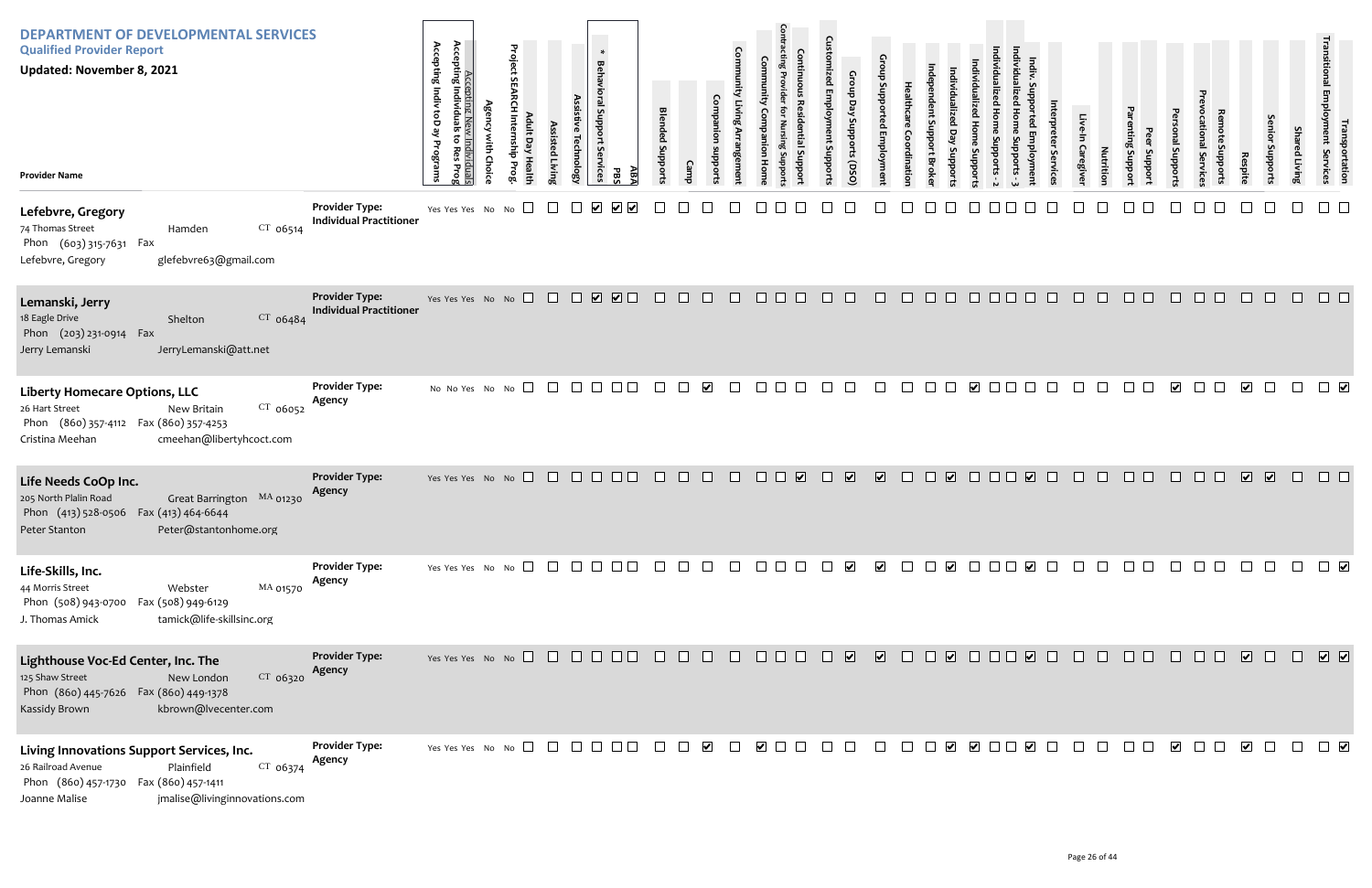| Individualized Home Supports - 3 | Indiv. Supported Employment | Interpreter Services | Live-In Caregiver | Nutrition | Parenting Support | Peer Support | Personal Supports | Prevocational Services | Remote Supports | Respite | Senior Supports | Shared Living    | Transitional Employment Services | Transportation          |
|----------------------------------|-----------------------------|----------------------|-------------------|-----------|-------------------|--------------|-------------------|------------------------|-----------------|---------|-----------------|------------------|----------------------------------|-------------------------|
|                                  |                             |                      |                   |           |                   |              |                   |                        |                 |         |                 |                  |                                  |                         |
|                                  |                             |                      |                   |           |                   |              |                   |                        |                 |         |                 |                  |                                  |                         |
|                                  |                             |                      |                   |           |                   |              |                   |                        |                 |         |                 |                  |                                  |                         |
|                                  |                             |                      |                   |           |                   |              |                   |                        |                 |         |                 |                  |                                  |                         |
|                                  |                             |                      |                   |           |                   |              |                   |                        |                 |         |                 |                  |                                  |                         |
|                                  |                             |                      |                   |           |                   |              |                   |                        |                 |         |                 |                  |                                  |                         |
|                                  |                             |                      |                   |           |                   |              |                   |                        |                 |         |                 | $\hfill \square$ | $\hfill \square$                 | $\overline{\mathbf{v}}$ |

| <b>DEPARTMENT OF DEVELOPMENTAL SERVICES</b><br><b>Qualified Provider Report</b><br><b>Updated: November 8, 2021</b><br><b>Provider Name</b>                                                             |                                                         | Accepting<br>Accepting Indiv toD ay<br>Accepting New Individuals<br>Individua<br>ã<br>Programs<br>kes<br>Prog | Project SEARCH Internship Prog<br><b>Agency with Choice</b><br>Adult Day Health | Assisted Living | $\ast$<br>Behavioral Support Se<br>Assistive Technology<br><b>IVices</b><br>ĀВA<br>PBS | <b>Blended Supports</b> | Companion<br>suoddns<br><b>Camp</b> | Community Living Arrangement | <b>Contracting Provider</b><br>Community<br>Companion<br>Nursing Suppo<br>Hom | Continuous<br><b>Residential Suppor</b> | <b>Customized Employment Supports</b><br>Group Day Supports (DSO) | Group Supported Employment | Healthcare<br>Coordination | ndependent Support Broke<br>Individualized<br>Day<br>Supports | Individualized<br><b>Home Supports</b> | Individualized Home Supports - 2 |
|---------------------------------------------------------------------------------------------------------------------------------------------------------------------------------------------------------|---------------------------------------------------------|---------------------------------------------------------------------------------------------------------------|---------------------------------------------------------------------------------|-----------------|----------------------------------------------------------------------------------------|-------------------------|-------------------------------------|------------------------------|-------------------------------------------------------------------------------|-----------------------------------------|-------------------------------------------------------------------|----------------------------|----------------------------|---------------------------------------------------------------|----------------------------------------|----------------------------------|
| <b>Lotus Behavioral Consultation, LLC</b><br>60 Wood Pond Road<br>CT 06033<br>Glastonbury<br>Phon (860) 420-9253 Fax<br>Lindsey Malchow<br>I.malchow@lotusbehavioralhealth.org                          | <b>Provider Type:</b><br>Agency                         | Yes Yes Yes No No                                                                                             |                                                                                 |                 | ⊻<br>☑<br>$\vert\bm{\mathsf{v}}\vert$                                                  |                         |                                     |                              |                                                                               |                                         |                                                                   |                            |                            |                                                               |                                        |                                  |
| Love, Peter (Peter Love Educational Consulting,<br>LLC)<br>167 East High Street<br>$CT$ 06424<br>East Hampton<br>Phon (860) 305-6375<br>Fax (860) 267-0345<br>lovepeter@sbcglobal.net<br>Dr. Peter Love | <b>Provider Type:</b><br><b>Individual Practitioner</b> | Yes Yes Yes No No                                                                                             |                                                                                 | $\mathbf{L}$    | $\blacktriangledown$ $\Box$<br>$\blacktriangledown$<br>$\perp$                         |                         |                                     |                              |                                                                               |                                         |                                                                   |                            |                            |                                                               |                                        |                                  |
| <b>Malchow, Lindsey</b><br>60 Wood Pond Road<br>CT 06033<br>Glastonbury<br>Phon (860) 420-9253 Fax<br>I.malchow@lotusbehavioralhealth.org<br>Lindsey Malchow                                            | <b>Provider Type:</b><br><b>Individual Practitioner</b> | Yes Yes Yes No No                                                                                             | $\Box$                                                                          | $\Box$          | ☑☑<br>$\overline{\mathbf{v}}$<br>$\Box$                                                | H                       | $\mathbf{L}$                        |                              | H                                                                             | $\mathbf{L}$                            | $\mathbf{1}$                                                      | $\Box$                     | $\overline{a}$             |                                                               |                                        |                                  |
| Maloney, Jennifer<br>Hatfield<br>MA 01038<br>25 South Street<br>Phon (413) 335-6334 Fax (413) 247-9593<br>Jennifer Maloney<br>jmaloneybcba@gmail.com                                                    | <b>Provider Type:</b><br><b>Individual Practitioner</b> | Yes Yes Yes No No                                                                                             |                                                                                 | ⊻               | $\blacktriangledown$<br>$\vert\bm{\mathsf{v}}\vert$<br>$\blacktriangleright$           |                         |                                     |                              |                                                                               |                                         |                                                                   |                            |                            |                                                               |                                        |                                  |
| <b>MARC Community Resources, LTD</b><br>25 Industrial Park Road<br>Middletown<br>$CT$ 06457<br>Phon (860) 342-0700 Fax (860) 271-8320<br>Karen Rettenmeier (acting) karen.rettenmeier@marc-cr.org       | <b>Provider Type:</b><br>Agency                         |                                                                                                               | Yes Yes Yes No No $\Box$                                                        |                 | V V V V                                                                                | $\overline{\mathbf{v}}$ | $\overline{\mathbf{v}}$             | $\overline{\mathbf{v}}$      | $\overline{\mathbf{v}}$                                                       | $\overline{\mathbf{v}}$                 | $\overline{\mathbf{v}}$<br>$\overline{\mathbf{v}}$                | $\overline{\mathbf{v}}$    |                            | $\overline{\mathbf{v}}$                                       |                                        | $\boxed{\mathbf{v}}$             |
| <b>MARC, Inc. of Manchester</b><br>CT 06040<br>151 Sheldon Road<br>Manchester<br>Phon (860) 646-5718  Fax (860) 645-9910<br>kzingler@marcct.org<br>Kevin Zingler                                        | <b>Provider Type:</b><br>Agency                         |                                                                                                               | Yes Yes Yes No Yes $\Box$                                                       | $\perp$         |                                                                                        |                         | V                                   | $\blacktriangledown$         |                                                                               |                                         | $\blacktriangledown$                                              | $\blacktriangledown$       |                            |                                                               | $\blacktriangledown$                   |                                  |
| March, Inc. of Manchester<br>222 McKee St.<br>CT 06040<br>Manchester<br>Phon (860) 646-4446  Fax (860) 646-005<br>Tom Colligan, Interim Execu tcolligan@marchinc.org                                    | <b>Provider Type:</b><br>Agency                         |                                                                                                               | Yes Yes Yes No No $\Box$                                                        | $\pm$           | $\boxed{\bullet}$ $\boxed{\bullet}$<br>$\overline{\mathbf{v}}$                         |                         | $\overline{\mathbf{v}}$             | ⊻                            |                                                                               | $\vert\bm{\mathsf{v}}\vert$             | $\overline{\mathbf{v}}$                                           | $\overline{\mathbf{v}}$    |                            | $\overline{\mathbf{v}}$                                       |                                        | $\Box$                           |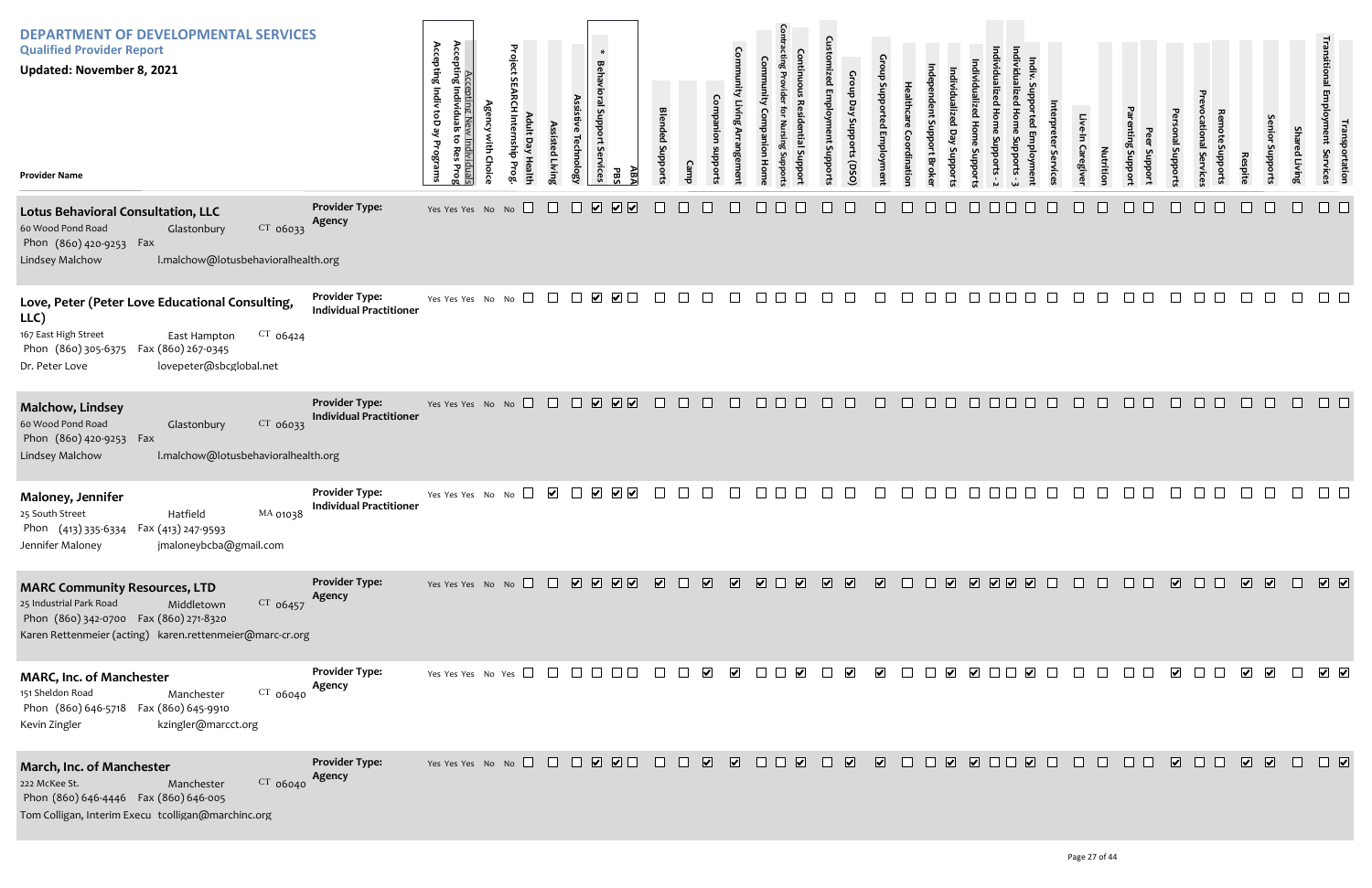| <b>DEPARTMENT OF DEVELOPMENTAL SERVICES</b><br><b>Qualified Provider Report</b><br><b>Updated: November 8, 2021</b><br><b>Provider Name</b>                                |                                                         | Accepting I<br>Accepting Indiv toD ay<br>Accepting New Individuals<br>Individuals<br>to Res<br>Programs<br>Prog | <b>Agency with Choice</b> | Project SEARCH Internship Prog<br>Adult Day Health | Assisted Living | Assistive Technology | ∗<br>Behavioral Support Services<br>ABA<br><b>PBS</b> | <b>Blended Supports</b> | Camp    | Companion<br>stroddns   | <b>Community Living Arrangement</b> | munity<br><b>Companion Home</b> | Contracting Provider for<br><b>Continuous Residential Support</b><br>Nursing Supports | <b>Customized Employment Supports</b> | Group Day Supports (DSO) | Group Supported Employment | Healthcare<br>Coordination | Independent Support Broker | Individualized Day Supports | Individualized Home Supports - 2<br>Individualized<br><b>Home Supports</b> |  |
|----------------------------------------------------------------------------------------------------------------------------------------------------------------------------|---------------------------------------------------------|-----------------------------------------------------------------------------------------------------------------|---------------------------|----------------------------------------------------|-----------------|----------------------|-------------------------------------------------------|-------------------------|---------|-------------------------|-------------------------------------|---------------------------------|---------------------------------------------------------------------------------------|---------------------------------------|--------------------------|----------------------------|----------------------------|----------------------------|-----------------------------|----------------------------------------------------------------------------|--|
| Margelot, Lynde<br>252 Gilbert Avenue<br>$CT$ 06098<br>Winsted<br>Phon (860) 309-9932 Fax<br>Imargelot@gmail.com<br>Lynde Margelot                                         | <b>Provider Type:</b><br><b>Individual Practitioner</b> | Yes Yes Yes No No                                                                                               |                           |                                                    |                 |                      | V                                                     |                         |         |                         |                                     |                                 |                                                                                       |                                       |                          |                            |                            |                            |                             |                                                                            |  |
| <b>Marrakech Housing Options, Inc.</b><br>6 Lunar Dr.<br>CT 06525<br>Woodbridge<br>Phon (203) 389-2970  Fax (203) 397-0658<br>Hlatorra@marrakechinc.org<br>Heather LaTorra | <b>Provider Type:</b><br>Agency                         | Yes Yes Yes No No                                                                                               |                           | $\Box$                                             | $\Box$          | $\Box$               | $\boxed{\mathbf{v}}$<br>$\boxed{\blacktriangledown}$  | $\perp$                 | $\perp$ | $\overline{\mathbf{v}}$ | $\overline{\mathbf{v}}$             | $\overline{\blacktriangledown}$ | $\overline{\mathbf{v}}$<br>$\mathbb{L}$                                               | $\Box$                                | $\overline{\mathbf{v}}$  | $\overline{\mathbf{v}}$    | $\Box$                     | $\Box$                     | $\overline{\mathbf{v}}$     | $\Box$                                                                     |  |
| Martoni, Kelly, BCBA, LBA<br>103 Artillery Road<br>CT 06795<br>Watertown<br>Phon (475) 313-5688<br>Fax<br>Kelly Martoni<br>kmartoni@thrivebehavioralsolutions.net          | <b>Provider Type:</b><br><b>Individual Practitioner</b> | Yes Yes Yes No No                                                                                               |                           | $\sqcup$                                           |                 |                      | $\vert\bm{\mathsf{v}}\vert$<br>⊻                      |                         |         |                         |                                     |                                 |                                                                                       |                                       |                          |                            |                            |                            |                             |                                                                            |  |
| Marx, Sally<br>105 Clifton Street<br>CT 06492<br>Wallingford<br>Phon (203) 793-7131 Fax<br>sally.marx@comcast.net<br>Sally Marx                                            | <b>Provider Type:</b><br><b>Individual Practitioner</b> | Yes Yes Yes Yes No                                                                                              |                           | $\Box$                                             |                 |                      | ☑<br>$\overline{\mathbf{v}}$                          |                         |         |                         |                                     |                                 |                                                                                       |                                       |                          |                            |                            |                            |                             |                                                                            |  |
| Maturo, Holly, MA, CPRP<br>49R Sycamore Drive<br>$CT$ 06422<br>Durham<br>Phon (203) 506-7958 Fax<br>Holly L. Maturo, MA, CPRP<br>hlmaturo@comcast.net                      | <b>Provider Type:</b><br><b>Individual Practitioner</b> | Yes Yes Yes No No $\Box$                                                                                        |                           |                                                    | $\Box$          | $\mathbf{L}$         | ⊻<br>$\blacktriangledown$ $\Box$                      |                         |         |                         |                                     |                                 |                                                                                       |                                       |                          |                            |                            |                            |                             |                                                                            |  |
| Mayo, Maureen<br>132-1 Fillmore Street<br>CT 06705<br>Waterbury<br>Phon (203) 754-3125 Fax<br>Maureen Mayo<br>maureenmayo36@gmail.com                                      | <b>Provider Type:</b><br><b>Individual Practitioner</b> | Yes Yes Yes No No $\Box$                                                                                        |                           |                                                    |                 |                      |                                                       |                         |         |                         |                                     |                                 |                                                                                       |                                       |                          |                            |                            |                            |                             |                                                                            |  |
| Meinhold, Patricia Ph.D.<br>33 Hillsdale Road<br>RI 02892<br>Richmond<br>Phon (401) 222-9260 Fax (401) 491-9026<br>Patricia Meinhold, Ph.D.<br>dr.pat.meinhold@cox.net     | <b>Provider Type:</b><br><b>Individual Practitioner</b> | Yes Yes Yes No No $\square$                                                                                     |                           |                                                    | $\mathbf{1}$    | $\Box$               | $\begin{array}{c} \bigtriangledown \end{array}$       |                         |         |                         |                                     |                                 |                                                                                       |                                       |                          |                            |                            |                            |                             |                                                                            |  |

| Individualized Home Supports - 3 | Indiv. Supported Employment | Interpreter Services | Live-In Caregiver | Nutrition            | Parenting Support | Peer Support | Personal Supports       | Prevocational Services | Remote Supports | Respite                 | Senior Supports         | <b>Shared Living</b>    | Transitional Employment Services | Transportation          |
|----------------------------------|-----------------------------|----------------------|-------------------|----------------------|-------------------|--------------|-------------------------|------------------------|-----------------|-------------------------|-------------------------|-------------------------|----------------------------------|-------------------------|
|                                  |                             |                      |                   |                      |                   |              |                         |                        |                 |                         |                         |                         |                                  |                         |
|                                  | $\overline{\mathbf{v}}$     |                      |                   |                      |                   |              | $\overline{\mathbf{v}}$ |                        |                 | $\overline{\mathbf{v}}$ | $\overline{\mathbf{v}}$ | $\overline{\mathbf{v}}$ | $\overline{\mathbf{v}}$          | $\overline{\mathbf{v}}$ |
|                                  |                             |                      |                   |                      |                   |              |                         |                        |                 |                         |                         |                         |                                  |                         |
|                                  |                             |                      |                   |                      |                   |              |                         |                        |                 |                         |                         |                         |                                  |                         |
|                                  |                             |                      |                   |                      |                   |              |                         |                        |                 |                         | $\Box$                  | $\Box$                  | $\Box$                           | $\Box$                  |
| $\Box$                           |                             |                      |                   | 00000000000          |                   |              |                         |                        |                 |                         |                         |                         | $\hfill \square$                 | $\Box$                  |
|                                  |                             |                      |                   | PO O O O O O O O O O |                   |              |                         |                        |                 |                         | $\Box$                  | $\Box$                  | $\Box$                           | $\Box$                  |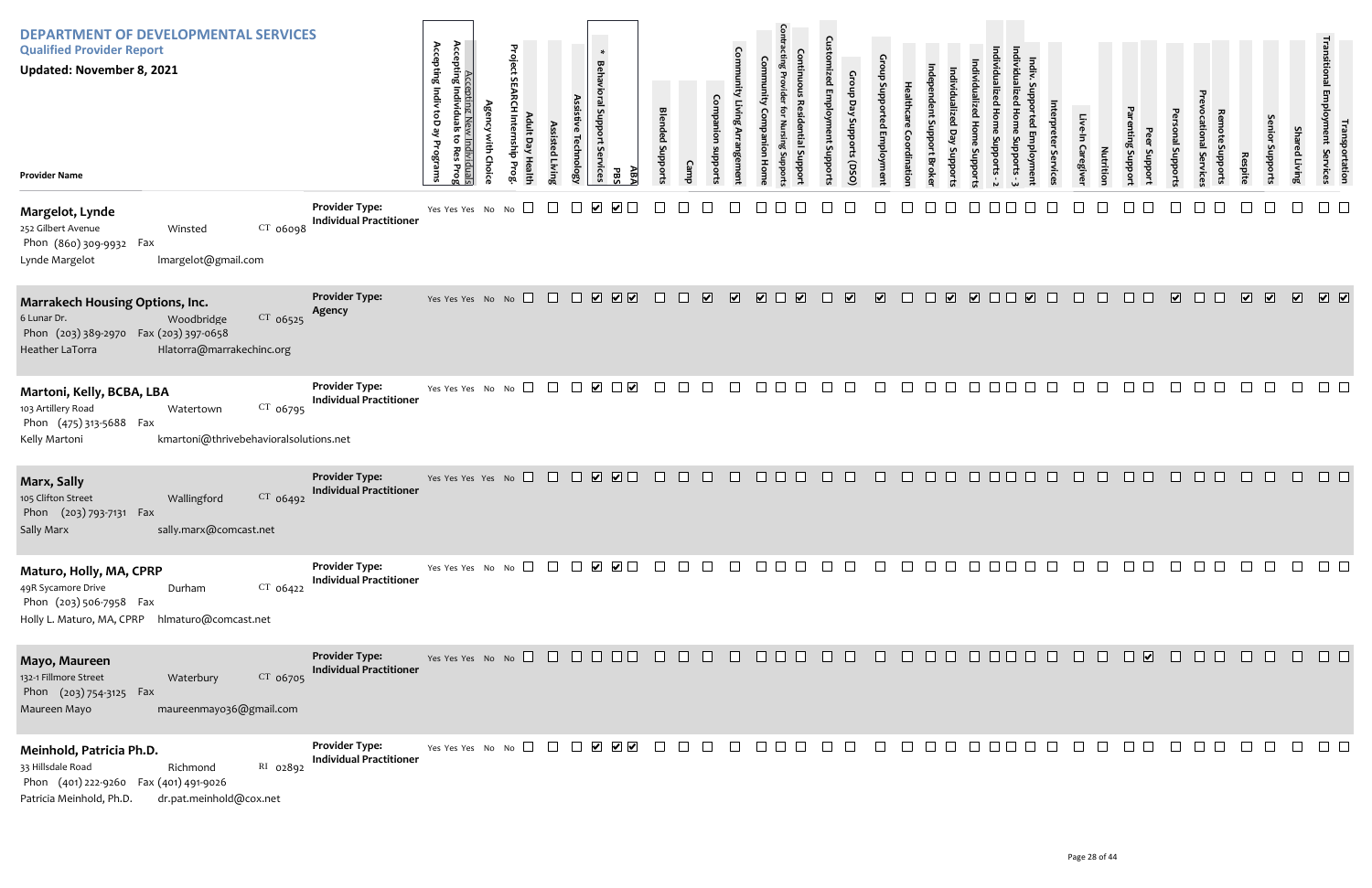| <b>DEPARTMENT OF DEVELOPMENTAL SERVICES</b><br><b>Qualified Provider Report</b><br><b>Updated: November 8, 2021</b><br><b>Provider Name</b>                                                                                                      |                                                         | Accepting New<br>Accepting Individuals<br>Accepting Indiv toD ay<br>v Individuals<br>to Res Prog<br>with<br>Programs<br>Choic | Project<br>S<br>Internship<br>dult Day Health<br>Prog | Assisted Livin | $\ast$<br><b>Behavioral Support Services</b><br>Assistive Technology | ΑBA<br>PBS                                                                                                                          | <b>Blended Support:</b> | Camp   | Companion<br><b>Ingeme</b><br>mpports        | <b>Comn</b><br>Companion | <b>A</b><br>sntial Suppor<br>Hom                                            | zed Employm<br>ent Supports | Group Day Supports (DSO) | ng di<br><b>Emplo</b>   | Healthc<br>Coordinatio | Individualiz<br>ent Support Broke               | ndividualized<br>Support | ದ           | uwo                     | Servic | Live<br>In Caregive | <b>Nutrition</b> | enting Suppor<br>proddns | onal Support:                  | tional Service | Respite                 | Senior Support          | <b>Shared Living</b> | ן Employment<br>  Employment<br><sub>P</sub> ortation<br>Services |
|--------------------------------------------------------------------------------------------------------------------------------------------------------------------------------------------------------------------------------------------------|---------------------------------------------------------|-------------------------------------------------------------------------------------------------------------------------------|-------------------------------------------------------|----------------|----------------------------------------------------------------------|-------------------------------------------------------------------------------------------------------------------------------------|-------------------------|--------|----------------------------------------------|--------------------------|-----------------------------------------------------------------------------|-----------------------------|--------------------------|-------------------------|------------------------|-------------------------------------------------|--------------------------|-------------|-------------------------|--------|---------------------|------------------|--------------------------|--------------------------------|----------------|-------------------------|-------------------------|----------------------|-------------------------------------------------------------------|
| Mercy Drive-CT, Inc.<br>CT 06830<br>500 West Putnam Ave - Suite 400 Greenwich<br>Phon (718) 725-9876 Fax (718) 793-8011<br>Christabella Cochran<br>mercydriveinc@aol.com                                                                         | <b>Provider Type:</b><br>Agency                         | Yes Yes Yes No No $\Box$                                                                                                      |                                                       | $\Box$         | $\Box$                                                               |                                                                                                                                     |                         |        | $\overline{\mathbf{v}}$                      |                          |                                                                             |                             | $\blacktriangledown$     | $\overline{\mathbf{v}}$ |                        | $\overline{\mathbf{v}}$                         | $\boxed{\bullet}$        |             |                         |        |                     |                  |                          | $\boxed{\blacktriangledown}$   |                | $\overline{\mathbf{v}}$ |                         |                      |                                                                   |
| Midstate ARC, Inc. (formerly ARC of Meriden-<br>Wallingford, Inc.)<br>200 Research Parkway<br>$CT$ 06450<br>Meriden<br>Fax (203) 639-5513<br>Phon (203) 237-9975<br>pfields@midstatearc.org<br>Pam Fields                                        | <b>Provider Type:</b><br>Agency                         | Yes Yes Yes Yes No                                                                                                            | $\Box$                                                | $\Box$         | $\blacktriangledown$                                                 | $\begin{array}{c} \hline \textbf{1} & \textbf{2} & \textbf{3} \\ \hline \textbf{2} & \textbf{3} & \textbf{4} \\ \hline \end{array}$ | $\Box$                  |        | $\blacktriangledown$<br>$\blacktriangledown$ | $\vert \ \ \vert$        | $\blacktriangledown$                                                        |                             | $\blacktriangledown$     | $\blacktriangleright$   |                        | $\blacktriangledown$<br>$\overline{\mathbf{v}}$ | $\blacktriangledown$     |             | $\overline{\mathbf{v}}$ |        |                     |                  |                          | $\vert\blacktriangledown\vert$ |                | $\overline{\mathbf{v}}$ | $\overline{\mathbf{v}}$ | $\Box$               | $\sqrt{2}$                                                        |
| Milestones Behavioral Services, Inc. (formerly<br><b>Connecticut Center for Child Development, Inc</b><br>(CCCD))<br>339 Boston Post Road<br>CT 06477<br>Orange<br>Phon (203) 306-0821 Fax (203) 306-0822<br>sletso@mbs-inc.org<br>Suzanne Letso | <b>Provider Type:</b><br>Agency                         | Yes Yes Yes No No $\Box$                                                                                                      |                                                       |                | $\Box$<br>$\sqrt{2}$                                                 | $\Box$                                                                                                                              | $\Box$                  | $\Box$ | $\Box$<br>$\Box$                             | $\Box$                   |                                                                             | $\Box$                      | $\overline{\mathbf{v}}$  | $\overline{\mathbf{v}}$ | $\Box$                 | $\overline{\mathbf{v}}$<br>П                    | $\Box$                   | <b>FIFI</b> | $\overline{\mathbf{v}}$ |        |                     |                  |                          | $\overline{\mathbf{v}}$        |                |                         |                         |                      |                                                                   |
| Morgan, Felicia, Ph.D., BCBA-D<br>CCSN 2300 Main Street<br>$CT$ 06033<br>Glastonbury<br>Phon (860) 543-1369 Fax<br>Felicia Morgan, Ph.D., BCBA fmorgan@ccsnct.org                                                                                | <b>Provider Type:</b><br><b>Individual Practitioner</b> |                                                                                                                               |                                                       |                |                                                                      |                                                                                                                                     |                         |        |                                              |                          |                                                                             |                             |                          |                         |                        |                                                 |                          |             |                         |        |                     |                  |                          |                                |                |                         |                         |                      | $\Box$                                                            |
| <b>Mosaic of Connecticut Inc.</b><br>CT 06416<br>100 Sebethe Dr. Suite A2<br>Cromwell<br>Phon (860) 632-2814  Fax (860) 632-0657<br>andrea.ferrucci@mosaicinfo.org<br>Andrea Ferrucci                                                            | <b>Provider Type:</b><br>Agency                         | Yes Yes Yes No No $\Box$ $\Box$ $\Box$ $\Box$ $\Box$ $\Box$                                                                   |                                                       |                |                                                                      |                                                                                                                                     |                         |        |                                              |                          | $\begin{array}{c} \hline \textbf{V} & \textbf{V} \end{array}$<br>$\sqrt{2}$ | $\Box$                      | $\overline{\mathbf{v}}$  | $\overline{\mathbf{v}}$ | $\Box$                 | $\Box$                                          | V V O D V D              |             |                         |        | $\Box$              | $\Box$           |                          | $\overline{\mathbf{v}}$        | $\Box$ $\Box$  | $\overline{\mathbf{v}}$ | $\sqrt{2}$              | $\Box$               | $\Box$                                                            |
| Murphy, Annemarie, Ph.D<br>1057 Broad St.<br>CT 06604<br>Bridgeport<br>Phon (203) 459-0515 Fax (203) 459-4237<br>goldpsych@earthlink.net<br>Annemarie Murphy, Ph.D                                                                               | <b>Provider Type:</b><br><b>Individual Practitioner</b> | Yes Yes Yes No No $\square$                                                                                                   |                                                       |                |                                                                      | $\begin{array}{c} \begin{array}{c} \begin{array}{c} \end{array} \end{array} \end{array}$                                            |                         |        |                                              |                          |                                                                             |                             |                          |                         |                        |                                                 |                          |             |                         |        |                     |                  |                          |                                |                |                         |                         |                      |                                                                   |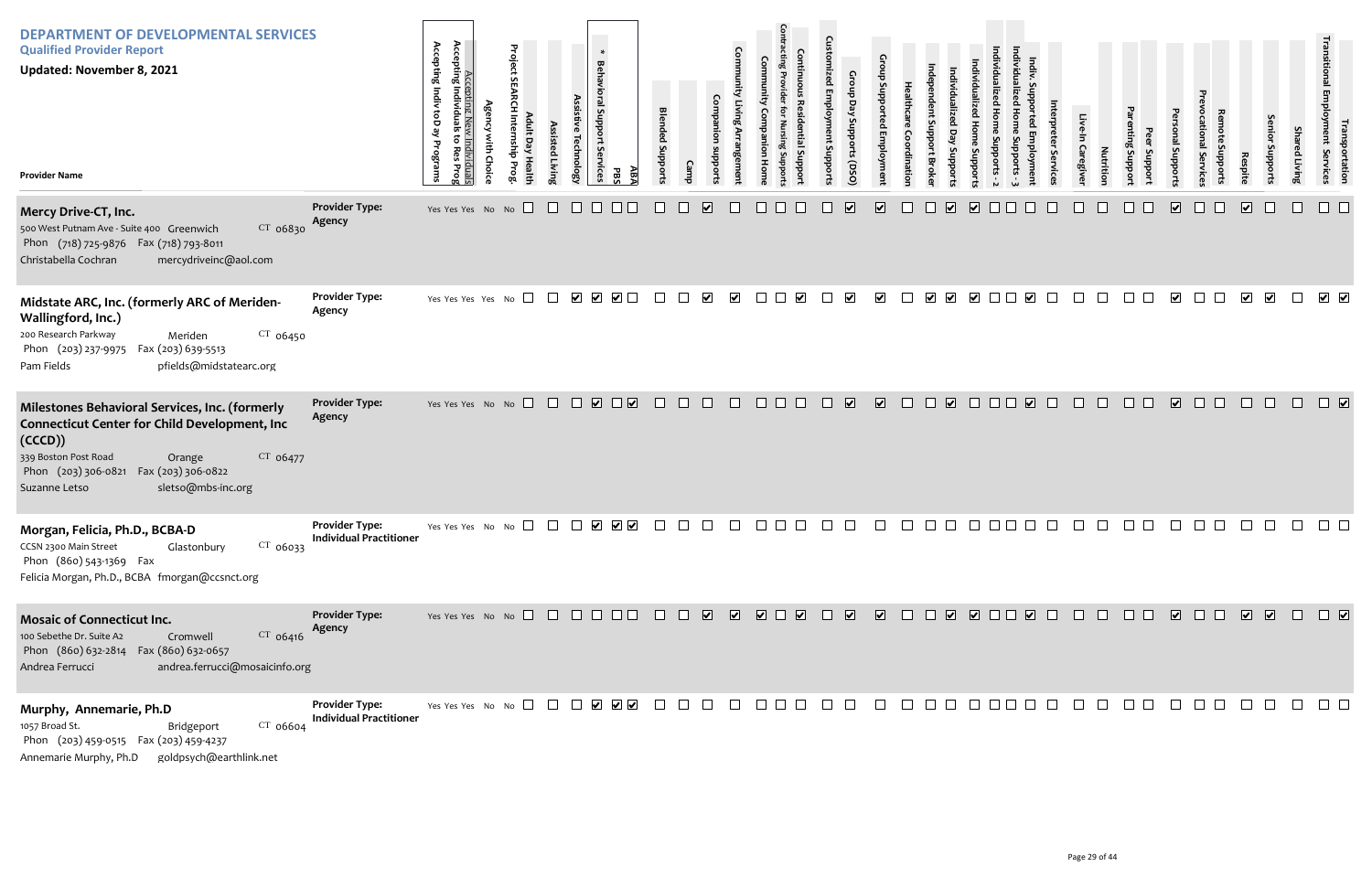| <b>DEPARTMENT OF DEVELOPMENTAL SERVICES</b><br><b>Qualified Provider Report</b><br><b>Updated: November 8, 2021</b><br><b>Provider Name</b>                                                    |                                                         | Accepting<br>Accepting Indiv toD ay Programs<br>Accepting New Individuals<br>Individuals<br>đ<br><b>Res</b><br>Prog | <b>Agency with Choice</b> | Project SEARCH Internship Prog<br>Adult Day Health | Assisted Living | Assistive Technology | $\ast$<br>Behavioral Support<br>δę<br><b>irvices</b><br>ĀВĀ<br><b>PBS</b>                    | <b>Blended Supports</b> | Camp | Companion<br>suoddns            | Community Living Arrangement | Community<br>Companion<br>Home | <b>Contracting Provider</b><br><b>Continuous Residential Suppor</b><br>Nursing Suppor | <b>Customized Employment Supports</b> | Group Day Supports (DSO) | Group Supported Employment | Healthcare<br>Coordination | ndependent Support Broker | Individualized Day Supports | Individualized Home Supports - 2<br>Individualized Home<br>Supports |
|------------------------------------------------------------------------------------------------------------------------------------------------------------------------------------------------|---------------------------------------------------------|---------------------------------------------------------------------------------------------------------------------|---------------------------|----------------------------------------------------|-----------------|----------------------|----------------------------------------------------------------------------------------------|-------------------------|------|---------------------------------|------------------------------|--------------------------------|---------------------------------------------------------------------------------------|---------------------------------------|--------------------------|----------------------------|----------------------------|---------------------------|-----------------------------|---------------------------------------------------------------------|
| Nagurney, Meaghan<br>1150 Summer Street<br>CT 06905<br>Stratford<br>Phon (203) 624-1880 Fax<br>Meaghan Nagurney<br>meaghan.nagurney@gmail.com                                                  | <b>Provider Type:</b><br><b>Individual Practitioner</b> | Yes Yes Yes No No                                                                                                   |                           |                                                    |                 |                      | $\boxed{\blacktriangledown}$<br>$\boxed{\blacktriangledown}$<br>$\boxed{\blacktriangledown}$ |                         |      |                                 |                              |                                |                                                                                       |                                       |                          |                            |                            |                           |                             |                                                                     |
| Network, Inc.<br>$CT$ 06232<br>23 Route 6<br>Andover<br>Fax (860) 742-1010<br>Phon (860) 742-1313<br>Susan Pearson<br>Spearson@Networkhumanservices.org                                        | <b>Provider Type:</b><br>Agency                         | Yes Yes Yes No No                                                                                                   |                           | $\perp$                                            | $\Box$          | $\perp$              | $\Box$<br>$\blacktriangledown$                                                               | $\mathbf{I}$            |      | $\overline{\blacktriangledown}$ | ⊻                            |                                | ⊻                                                                                     | $\mathbf{I}$                          | $\blacktriangledown$     | $\overline{\mathbf{v}}$    | $\blacktriangledown$       | $\blacktriangleright$     | $\blacktriangleright$       | $\blacktriangleright$                                               |
| New Beginnings for Life, LLC<br>20 Hartford Road Unit 44/42<br>Salem<br>CT 06420<br>Phon (860) 531-9426  Fax (860) 603-2168<br>Ellen Young<br>eyoung.nbfl@gmail.com                            | <b>Provider Type:</b><br>Agency                         | Yes Yes Yes No No                                                                                                   |                           | $\Box$                                             | $\perp$         |                      | $\overline{\mathbf{v}}$<br>$\overline{\mathbf{v}}$                                           |                         |      | $\boxed{\blacktriangledown}$    |                              |                                | $\blacktriangledown$                                                                  |                                       | $\blacktriangledown$     | $\overline{\mathbf{v}}$    |                            |                           | $\blacktriangledown$        | $\Box$                                                              |
| New Canaan Group Home, Inc.<br>CT 06840<br>162 South Ave.<br>New Canaan<br>Phon (203) 972-3867 Fax (203) 972-3915                                                                              | <b>Provider Type:</b><br>Agency                         | Yes Yes Yes No No                                                                                                   |                           |                                                    |                 |                      |                                                                                              |                         |      |                                 | $\blacktriangledown$         |                                |                                                                                       |                                       |                          |                            |                            |                           |                             |                                                                     |
| New England Business Associates, Inc.<br>66 Industry Avenue, Suite 11<br>Springfield<br>MA 01104<br>Phon (413) 821-9200 Fax (413) 821-9209<br>Jeannine Pavlak<br>jeannine.pavlak@nebaworks.com | <b>Provider Type:</b><br>Agency                         |                                                                                                                     |                           | No No No No No $\Box$                              | $\Box$          |                      |                                                                                              |                         |      |                                 |                              |                                |                                                                                       |                                       | $\overline{\mathbf{v}}$  | $\overline{\mathbf{v}}$    |                            |                           | ☑                           |                                                                     |
| New England Residential Services, Inc.<br>282 Main Street Ext.<br>$CT$ 06457<br>Middletown<br>Phon (860) 347-9633 Fax (860) 346-3388<br>cfischer@newenglandresidential.com<br>Chet Fischer     | <b>Provider Type:</b><br>Agency                         | Yes Yes Yes No No                                                                                                   |                           |                                                    |                 |                      |                                                                                              |                         |      | V                               | $\blacktriangleright$        |                                | $\blacktriangledown$                                                                  |                                       | $\blacktriangledown$     | ☑                          | $\blacktriangledown$       |                           | ⊻                           | $\vee$ $\vee$                                                       |
| New Foundations, Inc.<br>1776 Meriden Rd.<br>CT 06716<br>Wolcott<br>Phon (203) 879-4631 Fax<br>Sandi Vincenzo<br>SVincenzo@NewFoundationsCT.com                                                | <b>Provider Type:</b><br>Agency                         | Yes Yes Yes No No                                                                                                   |                           |                                                    | $\Box$          | $\perp$              | $\Box$<br>$\mathbf{L}$                                                                       |                         |      |                                 | $\overline{\mathbf{v}}$      | $\mathbf{L}$                   |                                                                                       |                                       |                          |                            |                            |                           | $\overline{\mathbf{v}}$     | $\Box$                                                              |

| Individualized Home Supports - 3 | Indiv. Supported Employment | Interpreter Services | Live-In Caregiver | Nutrition | Parenting Support | Peer Support | Personal Supports       | Prevocational Services | Remote Supports | Respite                 | Senior Supports         | Shared Living | Transitional Employment Services | Transportation               |
|----------------------------------|-----------------------------|----------------------|-------------------|-----------|-------------------|--------------|-------------------------|------------------------|-----------------|-------------------------|-------------------------|---------------|----------------------------------|------------------------------|
|                                  |                             |                      |                   |           |                   |              |                         |                        |                 |                         |                         |               |                                  |                              |
|                                  | $\overline{\mathbf{v}}$     |                      |                   |           |                   |              | $\overline{\mathbf{v}}$ |                        |                 | $\overline{\mathbf{v}}$ | $\overline{\mathbf{v}}$ |               |                                  | $\overline{\mathbf{v}}$      |
|                                  | $\overline{\mathbf{v}}$     |                      |                   |           |                   |              | $\overline{\mathbf{v}}$ |                        |                 | $\overline{\mathbf{v}}$ |                         |               |                                  | $\boxed{\blacktriangledown}$ |
|                                  |                             |                      |                   |           |                   |              |                         |                        |                 |                         |                         |               |                                  | $\blacktriangledown$         |
|                                  |                             |                      |                   |           |                   |              |                         |                        |                 |                         |                         |               |                                  |                              |
|                                  |                             |                      |                   |           |                   |              |                         |                        |                 |                         |                         | $\Box$        | $\Box$                           |                              |
|                                  |                             |                      |                   |           |                   |              |                         |                        |                 |                         |                         |               |                                  |                              |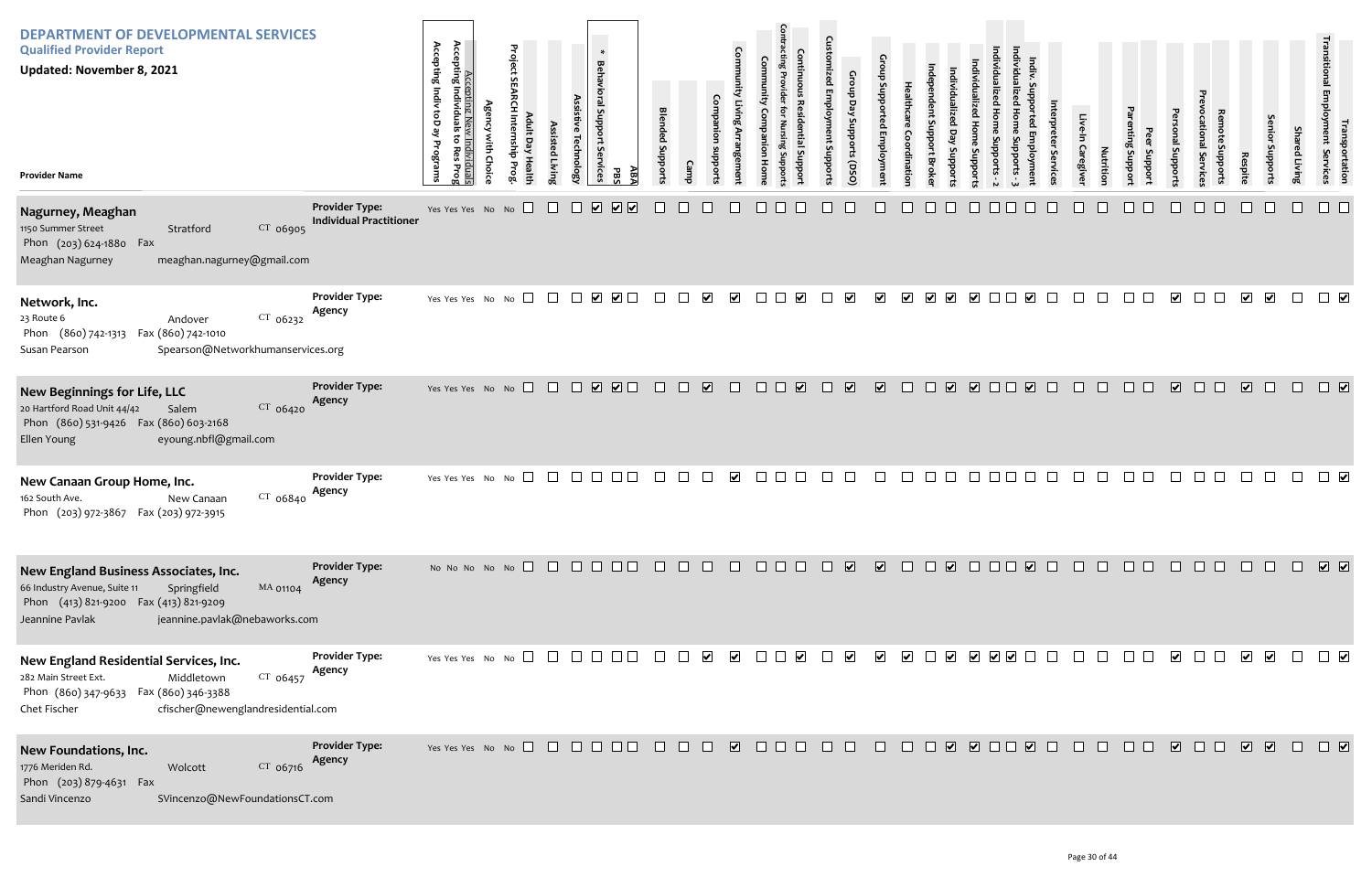| <b>DEPARTMENT OF DEVELOPMENTAL SERVICES</b><br><b>Qualified Provider Report</b><br><b>Updated: November 8, 2021</b><br><b>Provider Name</b>                                               |                                                         | Accepting I<br>Accepting Indiv toD ay<br>Accepting New Individuals<br>Individuals<br>to Res<br>Programs<br>Prog | <b>Agency with Choice</b> | Project SEARCH Internship Prog<br>Adult Day Health | Assisted Living | Assistive Technology | ∗<br>Behavioral Support Services<br>ABA<br><b>PBS</b>   | <b>Blended Supports</b> | Camp    | Companion<br>subports | Community Living Arrangement | munity<br><b>Companion Home</b> | <b>Contracting Provider for</b><br><b>Continuous Residential Support</b><br>Nursing Supports | <b>Customized Employment Supports</b> | Group Day Supports (DSO)    | Group Supported Employment   | Healthcare<br>Coordination | Independent Support Broker | Individualized Day Supports | Individualized Home Supports - 2<br>Individualized<br><b>Home Supports</b> |
|-------------------------------------------------------------------------------------------------------------------------------------------------------------------------------------------|---------------------------------------------------------|-----------------------------------------------------------------------------------------------------------------|---------------------------|----------------------------------------------------|-----------------|----------------------|---------------------------------------------------------|-------------------------|---------|-----------------------|------------------------------|---------------------------------|----------------------------------------------------------------------------------------------|---------------------------------------|-----------------------------|------------------------------|----------------------------|----------------------------|-----------------------------|----------------------------------------------------------------------------|
| Newport, Paul<br>891 West Blvd, Apartment 520<br>$CT$ 06105<br>Hartford<br>Phon (860) 857-0730<br>Fax (860) 231-1685<br>Paul Newport<br>phtnewport@comcast.net                            | <b>Provider Type:</b><br><b>Individual Practitioner</b> | Yes Yes Yes No No                                                                                               |                           |                                                    |                 |                      |                                                         |                         |         |                       |                              |                                 |                                                                                              |                                       |                             |                              |                            |                            |                             |                                                                            |
| North American Family Institute, Inc. (NAFI)<br>20 Batterson Park Road, Suite 300 Farmington<br>CT 06032<br>Phon (860) 284-1177 Fax (860) 284-1125<br>lynnbishop@nafi.com<br>Lynn Bishop  | <b>Provider Type:</b><br>Agency                         | Yes Yes Yes No No                                                                                               |                           |                                                    | $\Box$          | $\Box$               | $\overline{\mathbf{v}}$<br>$\Box$                       | $\blacksquare$          | $\perp$ |                       | $\overline{\mathbf{v}}$      |                                 | ☑<br>$\mathbf{I}$                                                                            | ⊔                                     | $\blacktriangleright$       | $\boxed{\blacktriangledown}$ | $\overline{\mathbf{v}}$    | $\Box$                     | $\overline{\mathbf{v}}$     | $\overline{\mathbf{v}}$<br>$\Box$                                          |
| Northeast Placement Services, Inc.<br>South Woodstock CT 06267<br>312 Rte 169<br>Fax (860) 963-1961<br>Phon (860) 963-2555<br>tkettle@northeastplacementservices.org<br>Timothy A. Kettle | <b>Provider Type:</b><br>Agency                         | Yes Yes Yes No No                                                                                               |                           | ⊔                                                  |                 |                      | ☑<br>$\overline{\mathbf{v}}$<br>$\overline{\mathbf{v}}$ |                         |         | ⊻                     | $\vert\bm{\mathsf{v}}\vert$  |                                 |                                                                                              |                                       | $\left  \mathbf{v} \right $ | $\blacktriangledown$         |                            |                            | $\vert \checkmark\vert$     | $\blacktriangledown$                                                       |
| Olbrych, Kristen<br>25 Brookside Road<br>Redding<br>CT 06896<br>Phon (203) 770-2737 Fax<br>kristen@olbrychbcba.com<br>Kristen Olbrych                                                     | <b>Provider Type:</b><br><b>Individual Practitioner</b> | Yes Yes Yes No No                                                                                               |                           | $\Box$                                             |                 |                      | ☑<br>$\overline{\mathbf{v}}$ $\overline{\mathbf{v}}$    |                         |         |                       |                              |                                 |                                                                                              |                                       |                             |                              |                            |                            |                             |                                                                            |
| Only Smiles Adult Day Services, LLC<br>100 Wyllys Street<br>CT 06106<br>Hartford<br>Fax (860) 956-842<br>Phon (860) 906-7274<br>Yahaira Rodruiguez<br>y.rodriguez@onlysmilesllc.com       | <b>Provider Type:</b><br>Agency                         | Yes No Yes No No $\Box$                                                                                         |                           |                                                    |                 |                      |                                                         |                         |         |                       |                              |                                 |                                                                                              |                                       |                             | $\blacktriangleright$        |                            |                            |                             |                                                                            |
| Onyebuchi, Elizabeth<br>167 Brentwood Road<br>CT 06111<br>Newington<br>Phon (860) 860-8509 Fax<br>Elizabeth Onyebuchi<br>elizabeth.onyebu@gmail.com                                       | <b>Provider Type:</b><br><b>Individual Practitioner</b> | Yes Yes Yes No No $\Box$                                                                                        |                           |                                                    |                 |                      |                                                         |                         |         |                       |                              |                                 |                                                                                              |                                       |                             |                              | ☑                          |                            |                             |                                                                            |
| <b>Opportunity House, Inc.</b><br>320 Old Hill Road<br>CT 06514<br>Hamden<br>Phon (203) 281-1839<br>Fax (203) 288-4101<br>Robert Young<br>ryoung@opphouseinc.org                          | <b>Provider Type:</b><br>Agency                         | Yes Yes Yes No No $\square$                                                                                     |                           |                                                    |                 |                      |                                                         |                         |         |                       | $\blacktriangledown$         |                                 |                                                                                              |                                       | $\blacktriangledown$        | $\blacktriangledown$         |                            |                            |                             | $\blacktriangleright$                                                      |

| Individualized Home Supports - 3 | Indiv. Supported Employment | Interpreter Services | Live-In Caregiver                                                                                           | Nutrition | Parenting Support | Peer Support | Personal Supports                                                      | Prevocational Services | Remote Supports | Respite                 | Senior Supports         | <b>Shared Living</b> | Transitional Employment Services | Transportation          |
|----------------------------------|-----------------------------|----------------------|-------------------------------------------------------------------------------------------------------------|-----------|-------------------|--------------|------------------------------------------------------------------------|------------------------|-----------------|-------------------------|-------------------------|----------------------|----------------------------------|-------------------------|
|                                  |                             |                      |                                                                                                             |           |                   |              |                                                                        |                        |                 |                         |                         |                      |                                  |                         |
|                                  | $\overline{\mathbf{v}}$     |                      |                                                                                                             |           |                   |              | $\overline{\mathbf{v}}$                                                |                        |                 | $\overline{\mathbf{v}}$ | $\overline{\mathbf{v}}$ |                      |                                  | $\overline{\mathbf{v}}$ |
|                                  | $\overline{\mathbf{v}}$     |                      |                                                                                                             |           |                   |              | $\blacktriangledown$                                                   |                        |                 | $\blacktriangledown$    | $\blacktriangledown$    |                      |                                  | $\blacktriangledown$    |
|                                  |                             |                      |                                                                                                             |           |                   |              |                                                                        |                        |                 |                         |                         |                      |                                  |                         |
| $\Box$                           | $\Box$                      | $\hfill \square$     | $\begin{array}{c} \square \hspace{0.2cm} \square \hspace{0.2cm} \square \hspace{0.2cm} \square \end{array}$ |           |                   | $\Box$       | $\hfill \square$                                                       | $\Box$                 | $\Box$          | $\Box$                  | $\Box$                  | $\Box$               |                                  | $\Box$                  |
| $\Box$                           | $\Box$                      |                      |                                                                                                             |           |                   |              | 000000000                                                              |                        |                 |                         | $\hfill \square$        | $\Box$               | $\Box$                           | $\Box$                  |
| $\Box$                           |                             |                      |                                                                                                             |           |                   |              | $\begin{array}{ccc} \square & \square & \square & \square \end{array}$ |                        | $\Box$          | $\Box$                  | $\blacktriangleright$   | $\Box$               | $\Box$                           | $\blacktriangledown$    |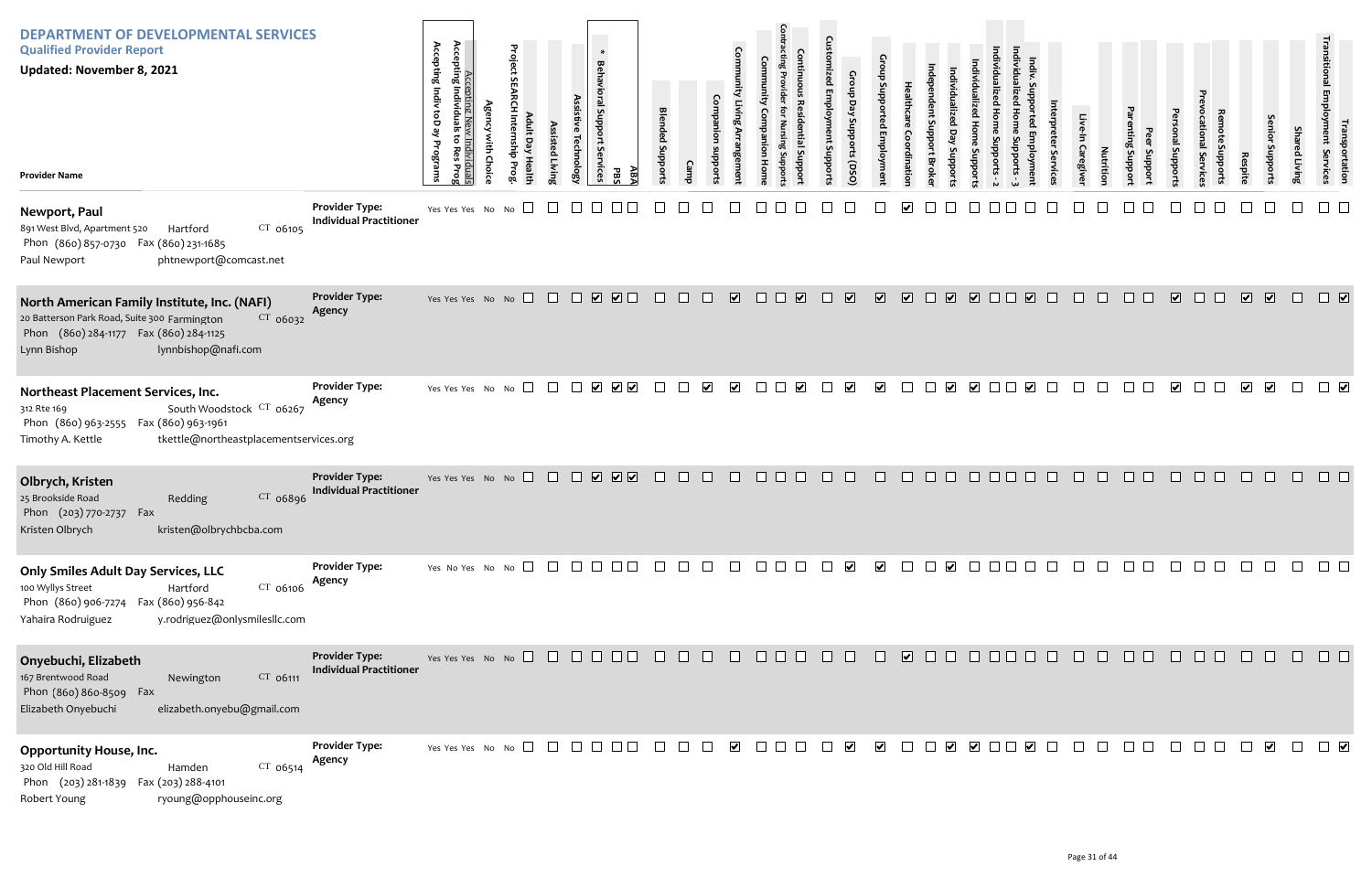| Individualized Home Supports - 3 | Indiv. Supported Employment | Interpreter Services | Live-In Caregiver | Nutrition   | Parenting Support | Peer Support | Personal Supports       | Prevocational Services | Remote Supports | Respite                 | Senior Supports              | Shared Living    | Transitional Employment Services | Transportation               |
|----------------------------------|-----------------------------|----------------------|-------------------|-------------|-------------------|--------------|-------------------------|------------------------|-----------------|-------------------------|------------------------------|------------------|----------------------------------|------------------------------|
|                                  | $\blacktriangledown$        |                      |                   |             |                   |              |                         |                        |                 |                         | $\boxed{\blacktriangledown}$ |                  | $\overline{\mathbf{v}}$          | $\boxed{\blacktriangledown}$ |
|                                  | $\overline{\mathbf{v}}$     |                      |                   |             |                   |              |                         |                        |                 |                         |                              |                  |                                  | $\blacktriangledown$         |
|                                  | $\overline{\mathbf{v}}$     |                      |                   |             |                   |              | $\overline{\mathbf{v}}$ |                        |                 | $\overline{\mathbf{v}}$ | $\boxed{\checkmark}$         |                  |                                  | $\boxed{\blacktriangledown}$ |
|                                  |                             |                      |                   |             |                   |              |                         |                        |                 |                         |                              |                  |                                  |                              |
|                                  |                             |                      |                   |             |                   |              |                         |                        |                 |                         |                              | 10000000000000   |                                  |                              |
|                                  |                             |                      |                   | 10000000000 |                   |              |                         |                        |                 |                         | $\Box$                       | $\Box$           | $\Box$                           | $\Box$                       |
| $\Box$                           |                             |                      |                   | 0000000000  |                   |              |                         |                        |                 |                         |                              | $\hfill \square$ | $\hfill \square$                 | $\Box$                       |

| <b>DEPARTMENT OF DEVELOPMENTAL SERVICES</b><br><b>Qualified Provider Report</b><br><b>Updated: November 8, 2021</b><br><b>Provider Name</b>                                                              |                                                         | Accepting<br>Accepting Indiv<br>Individuals<br>g<br>بع<br>Individuals<br>Programs<br>Res<br>Prog | <b>Agency with Choice</b> | Project S<br><b>EARCH Internship Prog</b><br>Adult Day Health | Assisted<br>Living | Assistive Technology | $\ast$<br><b>Behavioral Support</b><br>δę<br>rvices<br>ABA<br>PBS              | <b>Blended</b><br>Supports | Camp         | Companion<br>suoddns    | Community Living Arrangement | Community<br>Companion<br>Hom | <b>Contracting Provider</b><br>Nursing Support | Continuous<br><b>Residential Suppor</b> | <b>Customized Employment Supports</b>              | Group<br>Group Day Supports (DSO)<br>Supported Employment | Healthcare<br>Coordinatior | ndependent Support<br><b>Broke</b> | Individualized<br>Day<br>Supports | Individualized Home<br>Stropports | Individualized Home Supports - 2 |
|----------------------------------------------------------------------------------------------------------------------------------------------------------------------------------------------------------|---------------------------------------------------------|--------------------------------------------------------------------------------------------------|---------------------------|---------------------------------------------------------------|--------------------|----------------------|--------------------------------------------------------------------------------|----------------------------|--------------|-------------------------|------------------------------|-------------------------------|------------------------------------------------|-----------------------------------------|----------------------------------------------------|-----------------------------------------------------------|----------------------------|------------------------------------|-----------------------------------|-----------------------------------|----------------------------------|
| <b>Opportunity Works Connecticut, Inc.</b><br>CT 06066<br>45 West Main Street<br>Rockville<br>Phon (860) 454-4016 Fax (860) 454-838<br>I. Rene Lambert<br>rlambert@owct.org                              | <b>Provider Type:</b><br>Agency                         | Yes No Yes No No                                                                                 |                           |                                                               |                    |                      |                                                                                |                            |              |                         |                              |                               |                                                |                                         | $\overline{\mathbf{v}}$<br>$\overline{\mathbf{v}}$ | $\overline{\blacktriangledown}$                           |                            |                                    | $\blacktriangledown$              |                                   |                                  |
| <b>Options Employment and Educational Services,</b><br><b>LLC</b><br>606 Farmington Avenue<br>$CT$ 06105<br>Hartford<br>Phon (860) 523-5318 Fax (860) 232-3597<br>Scott W. Wells<br>swells@optionsct.com | <b>Provider Type:</b><br>Agency                         | Yes Yes Yes No                                                                                   |                           | No                                                            |                    |                      |                                                                                |                            |              |                         |                              |                               |                                                |                                         |                                                    |                                                           |                            |                                    |                                   |                                   |                                  |
| <b>Options Unlimited, Inc.</b><br>693 Bloomfield Avenue<br>CT 06002<br>Bloomfield<br>Phon (860) 243-3260<br>Fax (860) 243-3627<br>lcinciva@optionsunltd.org<br>Lynn Cinciva                              | <b>Provider Type:</b><br>Agency                         | Yes Yes Yes No No                                                                                |                           | $\Box$                                                        | $\Box$             | $\Box$               | $\Box$<br>$\Box$                                                               | $\mathsf{L}$               | $\mathbf{L}$ | $\overline{\mathbf{v}}$ | $\overline{\mathbf{v}}$      | $\mathbf{L}$                  | $\mathsf{L}$                                   | $\overline{\mathbf{v}}$                 | $\blacktriangledown$<br>$\Box$                     | $\overline{\mathbf{v}}$                                   | $\Box$                     | $\Box$                             | $\overline{\mathbf{v}}$           | $\Box$                            |                                  |
| Papstein, Jacalyn, BCBA<br>$CT$ 06880<br>7 Gorham Avenue<br>Westport<br>Phon (203) 858-3892 Fax<br>Jacalyn Papstein, BCBA<br>jpapstein@optonline.net                                                     | <b>Provider Type:</b><br><b>Individual Practitioner</b> | Yes Yes Yes No                                                                                   |                           | $\vert \ \ \vert$<br>No                                       |                    |                      | $\overline{\mathsf{v}}$ $\overline{\mathsf{v}}$<br>$ \boldsymbol{\mathsf{v}} $ |                            |              |                         |                              |                               |                                                |                                         |                                                    |                                                           |                            |                                    |                                   |                                   |                                  |
| Partland, Geanna<br>105 Richards Avenue #2310<br>$CT$ 06854<br>Norwalk<br>Phon (631) 235-3167 Fax (203) 354-7314<br>Geanna Partland<br>gmpartland@gmail.com                                              | <b>Provider Type:</b><br><b>Individual Practitioner</b> | Yes Yes Yes No No $\Box$                                                                         |                           |                                                               |                    | $\Box$               | $\boxed{\mathbf{v}}$                                                           |                            |              |                         |                              |                               |                                                |                                         |                                                    |                                                           |                            |                                    |                                   |                                   |                                  |
| Partners in Care, Inc.<br>12 Cambridge Drive<br>CT 06611<br>Trumbull<br>Fax<br>Phon<br>wfsullivan@vnsct.org<br>William Sullivan                                                                          | <b>Provider Type:</b><br>Agency                         | Yes Yes Yes No No                                                                                |                           |                                                               |                    |                      |                                                                                |                            |              |                         |                              |                               |                                                |                                         |                                                    |                                                           |                            |                                    |                                   |                                   |                                  |
| Pathways to Success, LLC<br>CT 06716<br>PO Box 6265<br>Wolcott<br>Phon (203) 819-8705 Fax<br><b>Stacy Propfe</b><br>pathwaystosuccess.stacy@gmail.com                                                    | <b>Provider Type:</b><br>Agency                         | Yes Yes Yes No No $\Box$                                                                         |                           |                                                               | $\pm$              | $\Box$               |                                                                                |                            |              |                         |                              |                               |                                                |                                         |                                                    |                                                           |                            |                                    |                                   |                                   |                                  |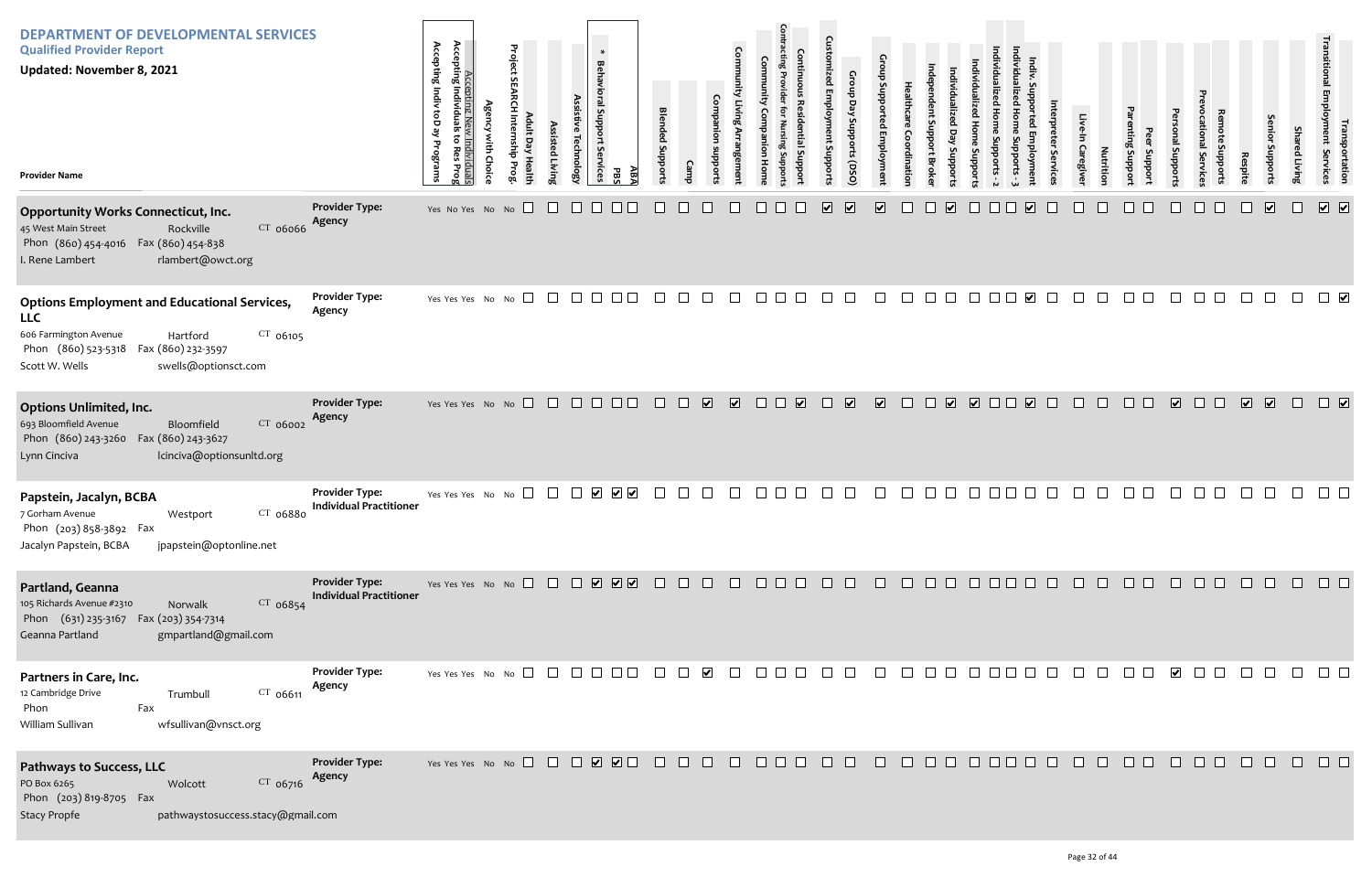| Individualized Home Supports - 3 | Indiv. Supported Employment | Interpreter Services | Live-In Caregiver | Nutrition | Parenting Support | Peer Support | Personal Supports           | Prevocational Services | Remote Supports                                                | Respite | Senior Supports  | <b>Shared Living</b> | Transitional Employment Services | Transportation       |
|----------------------------------|-----------------------------|----------------------|-------------------|-----------|-------------------|--------------|-----------------------------|------------------------|----------------------------------------------------------------|---------|------------------|----------------------|----------------------------------|----------------------|
|                                  |                             |                      |                   |           |                   |              |                             |                        |                                                                |         |                  |                      |                                  |                      |
|                                  |                             |                      |                   |           |                   |              |                             |                        |                                                                |         |                  |                      |                                  |                      |
|                                  |                             |                      |                   |           |                   |              |                             |                        |                                                                |         |                  |                      |                                  |                      |
|                                  |                             |                      |                   |           |                   |              |                             |                        |                                                                |         |                  |                      |                                  |                      |
|                                  |                             |                      |                   |           |                   |              | <b>TE O O O O O O O O O</b> |                        |                                                                |         |                  | $\Box$               | $\Box$                           | $\blacktriangledown$ |
| コ                                | $\Box$                      | $\hfill \square$     |                   |           |                   |              | $\hfill \square$            |                        |                                                                | $\Box$  | $\hfill \square$ | $\Box$               | $\Box$                           | $\Box$               |
| $\Box$                           | $\Box$                      | $\Box$               | $\Box$            | $\Box$    | $\Box$            | $\Box$       |                             | $\Box$                 | $\begin{array}{ccc} & \bullet & \bullet \\ \hline \end{array}$ |         | $\Box$           | $\Box$               |                                  | $\Box$               |

| <b>DEPARTMENT OF DEVELOPMENTAL SERVICES</b><br><b>Qualified Provider Report</b><br><b>Updated: November 8, 2021</b><br><b>Provider Name</b>                                    |                                                         | Accepting Individuals<br>Accepting Indiv toD ay<br>to Res<br>Programs<br>Individuals<br>Prog | <b>Agency</b><br>with Choice | Project<br>ᄒ<br>Adult Day Health<br>Internship<br>Prog | Assisted Living | Assistive Technology | $\ast$<br><b>Behavioral Support</b><br>rvices<br>PBS                     | ABA                     | <b>Blended Supports</b> | <b>Camp</b>  | Companion supports | <b>Community Living Arrangement</b> | Community<br>Companion<br>Home | Contracting Provider for Nursing Supports<br>Continuous<br>Residential Suppor | <b>Customized Employment Supports</b> | Group<br>Day Supports<br>(0sQ) | Group Supported Employment | Healthcare<br>Coordination | Independent Support<br>Stropports<br><b>Broker</b> | Individualized<br>Individualized Day<br>Home<br>Supports | Individualized Home Supports - 2 |  |
|--------------------------------------------------------------------------------------------------------------------------------------------------------------------------------|---------------------------------------------------------|----------------------------------------------------------------------------------------------|------------------------------|--------------------------------------------------------|-----------------|----------------------|--------------------------------------------------------------------------|-------------------------|-------------------------|--------------|--------------------|-------------------------------------|--------------------------------|-------------------------------------------------------------------------------|---------------------------------------|--------------------------------|----------------------------|----------------------------|----------------------------------------------------|----------------------------------------------------------|----------------------------------|--|
| Patterson, Glenroy<br>CT 06118<br>72 Birchwood Road<br>East Hartford<br>Phon (321) 914-7430 Fax (860) 812-2399<br>Glenroy Patterson, M.S., AB gpatterson1@tradingspacesaba.com | <b>Provider Type:</b><br><b>Individual Practitioner</b> | Yes Yes Yes No                                                                               |                              | No                                                     |                 |                      | V                                                                        |                         |                         |              |                    |                                     |                                |                                                                               |                                       |                                |                            |                            |                                                    |                                                          |                                  |  |
| Pepin, Martina<br>7 Fermily Drive<br>CT 06880<br>Westport<br>Phon (203) 803-6664<br>Fax (203) 226-5761<br>christinapepin@optonline.net<br>Martina Pepin                        | <b>Provider Type:</b><br><b>Individual Practitioner</b> | Yes Yes Yes No                                                                               |                              | $\perp$<br>No                                          | ⊔               | $\blacksquare$       | $\overline{\mathbf{v}}$<br>$\overline{\mathbf{v}}$                       | $\overline{\mathbf{v}}$ | $\Box$                  | $\mathsf{L}$ |                    |                                     |                                |                                                                               |                                       |                                |                            |                            | $\Box$                                             |                                                          |                                  |  |
| Phillips, Sonji<br>1177 High Ridge Road Suite 245<br>CT 06905<br>Stamford<br>Phon (855) 778-1262 Fax<br>Sonji Phillips<br>Sphillips@BriasonAssociates.com                      | <b>Provider Type:</b><br><b>Individual Practitioner</b> | Yes Yes Yes No                                                                               |                              | No                                                     |                 |                      | $\overline{\mathbf{v}}$<br>⊻                                             |                         |                         |              |                    |                                     |                                |                                                                               |                                       |                                |                            |                            |                                                    |                                                          |                                  |  |
| Powell, Keisha<br>CT 06016<br>3 Jessie Lane<br>East Windsor<br>Phon (860) 983-8112 Fax<br>powelltherapysolutions@gmail.com<br>Keisha Powell                                    | <b>Provider Type:</b><br><b>Individual Practitioner</b> | Yes Yes Yes No No $\Box$                                                                     |                              |                                                        | $\Box$          |                      | $\overline{\mathbf{v}}$                                                  | $\overline{\mathbf{v}}$ |                         |              |                    |                                     |                                |                                                                               |                                       |                                |                            |                            |                                                    |                                                          |                                  |  |
| PrimeCare, Inc.<br>562 Watertown Ave.<br>$CT$ 06708<br>Waterbury<br>Phon (203) 597-8525<br>Fax (203) 757-5116<br>office@primecareinc.org<br>James. M. Kelly                    | <b>Provider Type:</b><br>Agency                         | Yes Yes Yes No No $\Box$                                                                     |                              |                                                        |                 |                      | $\overline{\smile}$ $\Box$<br>⊻                                          |                         |                         |              |                    |                                     |                                |                                                                               |                                       |                                |                            |                            | $\left  \bm{\mathsf{v}} \right $                   | ⊻                                                        |                                  |  |
| <b>Psychological Assessment Services</b><br>21 Hazel Terrace<br>$CT$ 06525<br>Woodbridge<br>Phon (203) 848-7590<br>Fax (203) 285-6455<br>Bina Roginsky<br>roginsky@hotmail.com | <b>Provider Type:</b><br><b>Individual Practitioner</b> | Yes Yes Yes No No $\Box$                                                                     |                              |                                                        |                 |                      | ☑<br>$\overline{\mathbf{v}}$                                             | ∣✔∣                     |                         |              |                    |                                     |                                |                                                                               |                                       |                                |                            |                            |                                                    |                                                          |                                  |  |
| <b>Quality Behavioral Solutions, LLC</b><br>46 Glemby Street<br>CT 06514<br>Hamden<br>Phon (203) 722-9920 Fax<br>35scottj@gmail.com<br>Justin Scott                            | <b>Provider Type:</b><br>Agency                         | Yes No Yes No No $\Box$                                                                      |                              |                                                        |                 |                      | $\overline{\mathbf{v}}$ $\overline{\mathbf{v}}$<br>$\blacktriangleright$ |                         |                         |              |                    |                                     |                                |                                                                               |                                       |                                |                            |                            |                                                    | $\vert\bm{\mathsf{v}}\vert$                              |                                  |  |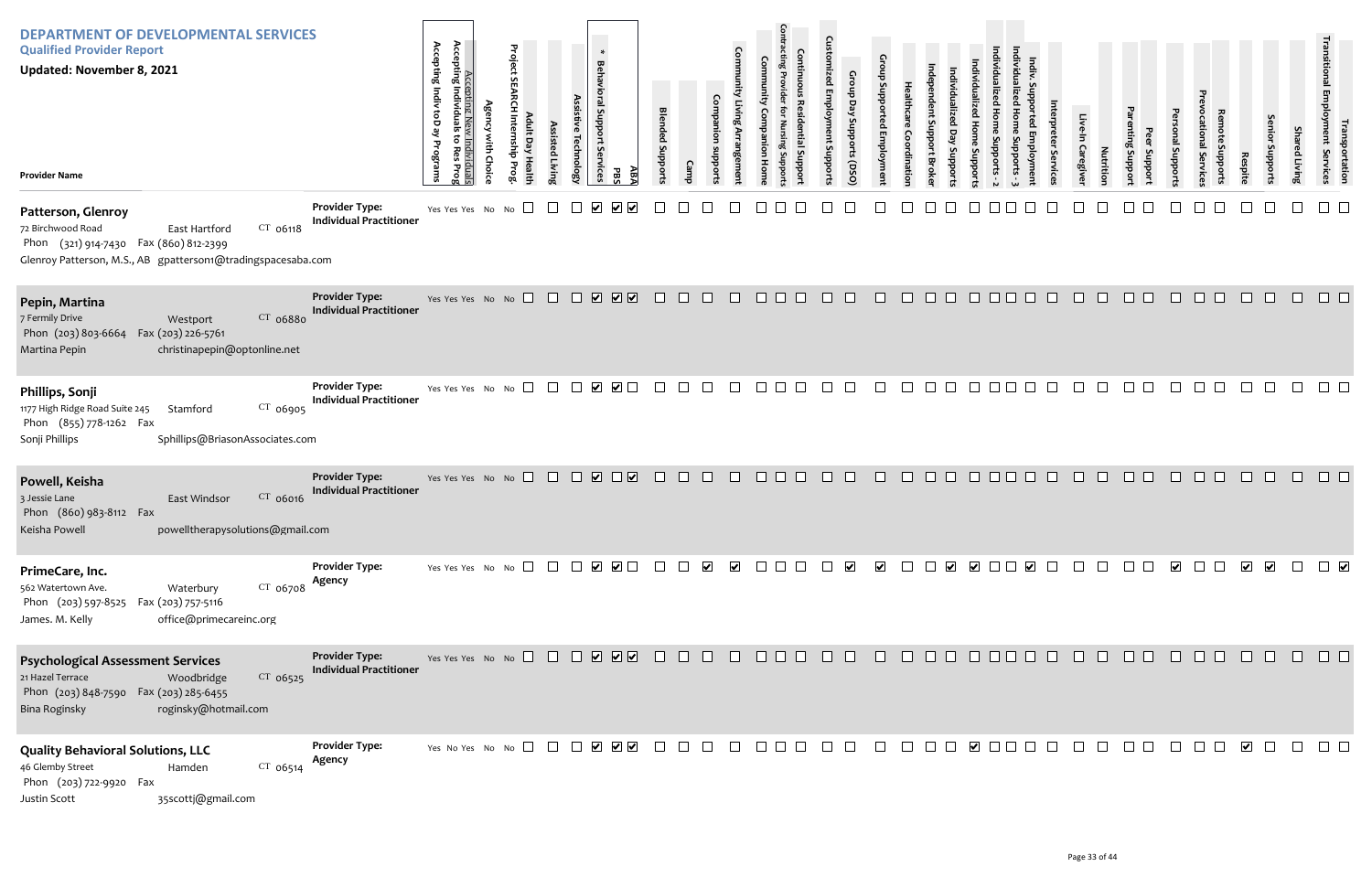| Individualized Home Supports - 3 | Indiv. Supported Employment | Interpreter Services | Live-In Caregiver | Nutrition                  | Parenting Support | Peer Support | Personal Supports | Prevocational Services | Remote Supports | Respite | Senior Supports | <b>Shared Living</b> | Transitional Employment Services                                           | Transportation |
|----------------------------------|-----------------------------|----------------------|-------------------|----------------------------|-------------------|--------------|-------------------|------------------------|-----------------|---------|-----------------|----------------------|----------------------------------------------------------------------------|----------------|
|                                  |                             |                      |                   |                            |                   |              |                   |                        |                 |         |                 |                      |                                                                            |                |
|                                  |                             |                      |                   |                            |                   |              |                   |                        |                 |         |                 |                      |                                                                            |                |
|                                  |                             |                      |                   |                            |                   |              |                   |                        |                 |         |                 |                      |                                                                            |                |
|                                  |                             |                      |                   |                            |                   |              |                   |                        |                 |         |                 |                      |                                                                            |                |
|                                  |                             |                      |                   | 10 0 0 0 0 0 0 0 0 0 0 0 0 |                   |              |                   |                        |                 |         |                 |                      | $\begin{array}{ c c } \hline \textbf{v} & \textbf{v} \\\hline \end{array}$ |                |
|                                  |                             |                      |                   |                            |                   |              |                   |                        |                 |         |                 |                      |                                                                            |                |
| $\Box$                           |                             |                      |                   | 00000000000                |                   |              |                   |                        |                 |         |                 | $\hfill \square$     |                                                                            | ┚              |

| <b>DEPARTMENT OF DEVELOPMENTAL SERVICES</b><br><b>Qualified Provider Report</b><br><b>Updated: November 8, 2021</b><br><b>Provider Name</b>                                      |                                                         | Accepting<br>Accepting Indiv toD ay<br>Accepting New Individuals<br>Individuals<br>õ<br>Programs<br>Res<br>Prog | Project SEARCH Internship Prog<br><b>Agency with Choice</b> | Adult Day Health<br>Assisted Living | Assistive Technology    | $\star$<br><b>Behavioral Support Services</b><br>ABA<br><b>PBS</b> | <b>Blended Supports</b> | Camp | Community Living Arrangement<br>Companion<br>suoddns | Community<br>Companion<br>Home | <b>Contracting Provider</b><br>Continuous<br>Residential Support<br>Nursing Su | Custol<br>mized Employment Supports | Group Day Supports (DSO) | Group Supported Employment | Healthcare<br>Coordination | ndependent Support Broker<br>Individualized<br>Day Supports | Individualized Home Supports | Individualized Home Supports - 2 |
|----------------------------------------------------------------------------------------------------------------------------------------------------------------------------------|---------------------------------------------------------|-----------------------------------------------------------------------------------------------------------------|-------------------------------------------------------------|-------------------------------------|-------------------------|--------------------------------------------------------------------|-------------------------|------|------------------------------------------------------|--------------------------------|--------------------------------------------------------------------------------|-------------------------------------|--------------------------|----------------------------|----------------------------|-------------------------------------------------------------|------------------------------|----------------------------------|
| <b>Quality Behavioral Solutions, LLC - indiv</b><br>practitioner<br>46 Glemby Street<br>$CT$ 06514<br>Hamden<br>Phon (203) 722-9920<br>Fax<br>Justin Scott<br>35scottj@gmail.com | <b>Provider Type:</b><br><b>Individual Practitioner</b> | Yes Yes Yes No No                                                                                               |                                                             |                                     | ⊻                       | $\boxed{\blacktriangledown}$<br>$\boxed{\blacktriangledown}$       |                         |      |                                                      |                                |                                                                                |                                     |                          |                            |                            |                                                             |                              |                                  |
| Radasch, Peter, Psy.D.<br>575 Highland Avenue, 2nd Floor<br>CT 06410<br>Cheshire<br>Phon (860) 539-0185 Fax<br>pdradasch@gmail.com<br>Peter Radasch, Psy.D.                      | <b>Provider Type:</b><br><b>Individual Practitioner</b> | Yes Yes Yes No No                                                                                               |                                                             |                                     | $\overline{\mathbf{v}}$ | $\overline{\mathsf{v}}$ $\overline{\mathsf{v}}$                    |                         |      |                                                      |                                |                                                                                |                                     |                          |                            |                            |                                                             |                              |                                  |
| Rankine, Jacquelynn<br>34 Brighton Road<br>CT 06770<br>Naugatuck<br>Phon (203) 560-6995 Fax<br>Jacquelynn Rankine<br>LotusConsultation@gmail.com                                 | <b>Provider Type:</b><br><b>Individual Practitioner</b> | Yes Yes Yes No No                                                                                               |                                                             | $\Box$                              | $\overline{\mathbf{v}}$ | ☑☑                                                                 |                         |      |                                                      |                                |                                                                                |                                     |                          |                            |                            |                                                             |                              |                                  |
| Rebar, Colleen<br>$CT$ 06413<br>41 Maplewood Drive<br>Clinton<br>Phon (203) 339-5195 Fax<br>Colleen Rebar<br>colleenrebar@yahoo.com                                              | <b>Provider Type:</b><br><b>Individual Practitioner</b> | Yes Yes Yes No No                                                                                               |                                                             |                                     |                         | $\blacktriangleright$                                              |                         |      |                                                      |                                |                                                                                |                                     |                          |                            |                            |                                                             |                              |                                  |
| Reliance Health, Inc.<br>40 Broadway<br>$CT$ 06360<br>Norwich<br>Phon (860) 887-6536  Fax (860) 885-1970<br>cdyer@reliancehealthinc.org<br>Carrie Dyer                           | <b>Provider Type:</b><br>Agency                         | Yes Yes Yes No No                                                                                               |                                                             | $\mathbf{L}$                        | $\mathbf{1}$            | VVV                                                                |                         |      |                                                      |                                | ☑                                                                              |                                     |                          |                            | $\overline{\mathbf{v}}$    | $\overline{\mathbf{v}}$                                     |                              | $\Box$                           |
| Resources for Human Development Inc.<br>43 R. Marne Street<br>CT 06514<br>Hamden<br>Phon (475) 441-7787 Fax (203) 774-7517<br>Carmen Santiago-Dennison Carmen@rhd.org            | <b>Provider Type:</b><br>Agency                         | Yes Yes Yes No No $\Box$                                                                                        |                                                             | $\perp$                             |                         | $\begin{array}{c} \bullet \end{array}$                             |                         |      | $\blacktriangleright$                                |                                | $\blacktriangledown$                                                           |                                     | $\overline{\mathbf{v}}$  | $\blacktriangleright$      |                            | $\blacktriangleright$<br>$\overline{\mathbf{v}}$            |                              | ✔ □                              |
| Rivera, Nicole<br>7182 Main Street<br>CT 06611<br>Trumbull<br>Phon $((20)3) - 3967$<br>Fax (203) 905-6831<br>Nicole Rivera<br>nicole-rivera@csfaa.org                            | <b>Provider Type:</b><br><b>Individual Practitioner</b> | Yes Yes Yes No No                                                                                               |                                                             | $\perp$                             | $\overline{\mathbf{v}}$ | $\boxed{\bullet}$ $\boxed{\bullet}$                                |                         |      |                                                      |                                |                                                                                |                                     |                          |                            |                            |                                                             |                              |                                  |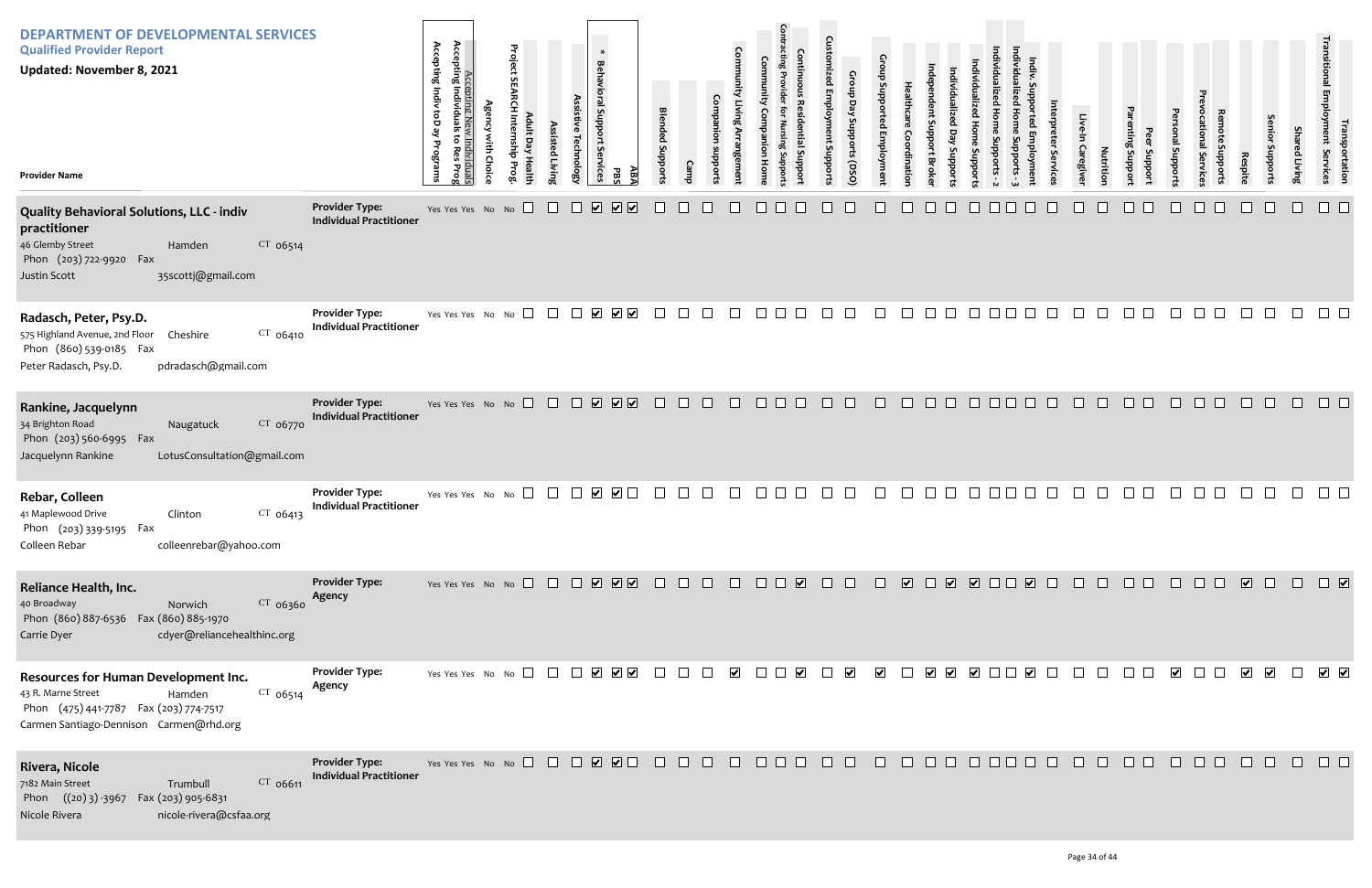| <b>DEPARTMENT OF DEVELOPMENTAL SERVICES</b><br><b>Qualified Provider Report</b><br><b>Updated: November 8, 2021</b><br><b>Provider Name</b>                                                                |                                                         | Accepting Indiv toD ay<br>Accepting Ne<br>Accepting Individua<br>to Res<br>Programs<br>iduals<br>SProg | Project<br>$\sigma$ | ssisted<br>l Livin | $\ast$<br><b>Behavioral Support</b><br>Services<br>hnolog | ΑB7<br>모 | <b>Blended Suppor</b> |         |                         | Com                     |                  |                                   | Gro<br>Ρã<br>upports (DSO)<br>oddns |                         |                         | ddns                                    | nddo                    |        |        | Caregive | Nutritio | Jupport<br><b>Suppor</b> | puoddns                 | ervic                                                      | Respite                 | enio<br>oddn | Sha<br>ed Livin | ייפוויטן<br>או yment<br>portation<br>Services |
|------------------------------------------------------------------------------------------------------------------------------------------------------------------------------------------------------------|---------------------------------------------------------|--------------------------------------------------------------------------------------------------------|---------------------|--------------------|-----------------------------------------------------------|----------|-----------------------|---------|-------------------------|-------------------------|------------------|-----------------------------------|-------------------------------------|-------------------------|-------------------------|-----------------------------------------|-------------------------|--------|--------|----------|----------|--------------------------|-------------------------|------------------------------------------------------------|-------------------------|--------------|-----------------|-----------------------------------------------|
| Rivers, Tabbetha<br>$CT$ 06708<br>40 Thompson Avenue<br>Waterbury<br>Phon (917) 324-7007 Fax (203) 573-9824<br>Tabbetha Rivers<br>trivers.sterling@gmail.com                                               | <b>Provider Type:</b><br>individual practitioner        | Yes Yes Yes No No $\square$                                                                            |                     |                    | $\blacktriangledown$                                      |          |                       |         |                         |                         |                  |                                   |                                     |                         |                         |                                         |                         |        |        |          |          |                          |                         |                                                            |                         |              |                 |                                               |
| RMS Development, Inc.<br>$CT$ 06037<br>808 Four Rod Rd. P.O. Box 7333 Kensington<br>Phon (860) 828-8635  Fax (860) 828-3912<br>jdrexler@rms-inc.org<br>Joseph W. Drexler                                   | <b>Provider Type:</b><br>Agency                         | Yes Yes Yes No No                                                                                      |                     |                    |                                                           |          | $\Box$                | $\Box$  | $\overline{\mathbf{v}}$ | $\overline{\mathbf{v}}$ | $\Box$<br>$\Box$ | $\overline{\mathbf{v}}$<br>$\Box$ | $\overline{\mathbf{v}}$             | $\overline{\mathbf{v}}$ | $\overline{\mathbf{v}}$ | $\overline{\mathbf{v}}$<br>$\Box$       | $\sqrt{2}$              | $\Box$ | $\Box$ | $\Box$   | $\Box$   | $\Box$                   | $\overline{\mathbf{v}}$ | $\Box$<br>$\Box$                                           | $\overline{\mathbf{v}}$ | $\sqrt{2}$   | $\Box$          | $\Box$                                        |
| RN Health Care Coordination Services PLLC<br>(Sharon Betts)<br>$CT$ 06712<br>70 Waterbury Road Unit 7237<br>Prospect<br>Phon (203) 910-8225 Fax (203) 758-3784<br>sharbet.rn.hcc@gmail.com<br>Sharon Betts | <b>Provider Type:</b><br><b>Individual Practitioner</b> | Yes Yes Yes No No                                                                                      | $\Box$              |                    |                                                           |          |                       |         |                         |                         |                  |                                   |                                     |                         | $\blacktriangleright$   |                                         |                         |        |        |          |          |                          |                         |                                                            |                         |              |                 |                                               |
| Robin's Nest Intergenerational Daycare, LLC<br>CT 06413<br>94 High St.<br>Clinton<br>Phon (860) 399-4469  Fax (860) 399-446<br>E. Robin Twigg<br>ElizabethTwigg16@gmail.com                                | <b>Provider Type:</b><br>Agency                         | Yes Yes Yes No No                                                                                      |                     | $\Box$             | $\Box$ $\Box$                                             |          |                       | $\perp$ | $\mathbf{I}$            | $\overline{\mathbf{v}}$ | $\perp$          | $\vert \checkmark \vert$          | $\blacktriangledown$                | $\overline{\mathbf{v}}$ | ⊻                       | $\overline{\mathbf{v}}$<br>$\mathbf{I}$ | $\overline{\mathbf{v}}$ | .      |        |          |          |                          |                         | H                                                          | $\overline{\mathbf{v}}$ | $\sqrt{2}$   | $\Box$          | $\Box$                                        |
| Russolillo, Patrick<br>154 College Street<br>$CT$ 06457<br>Middletown<br>Phon (860) 344-9694  Fax (860) 346-2947<br>patrj74@aol.com<br>Patrick Russolillo, Ph.D.                                           | <b>Provider Type:</b><br>individual practitioner        | Yes Yes Yes No No $\Box$ $\Box$ $\Box$ $\Box$ $\Box$ $\Box$ $\Box$                                     |                     |                    |                                                           |          |                       |         | $\Box$                  |                         | 000000           |                                   |                                     | $\Box$                  |                         |                                         |                         |        |        |          |          | $\Box$ $\Box$            |                         | $\begin{array}{c} \square \ \square \ \square \end{array}$ | $\Box$                  | $\Box$       | $\Box$          | $\Box$ $\Box$                                 |
| RyanJason dba Right at Home of Greater Fairfield<br>County<br>518 Monroe Turnpike<br>$CT$ 06468<br>Monroe<br>Phon (203) 261-5777 Fax (203) 261-5770<br>dgatison@rahffc.com<br>Dariann Gatison              | <b>Provider Type:</b><br>Agency                         |                                                                                                        |                     |                    |                                                           |          |                       |         |                         |                         |                  |                                   |                                     | 8 8 8 8 8 8 8 8 8       |                         |                                         |                         |        |        | $\Box$   | $\Box$   | $\Box$ $\Box$            |                         |                                                            | $\sqrt{2}$              | $\Box$       | $\Box$          | $\Box$                                        |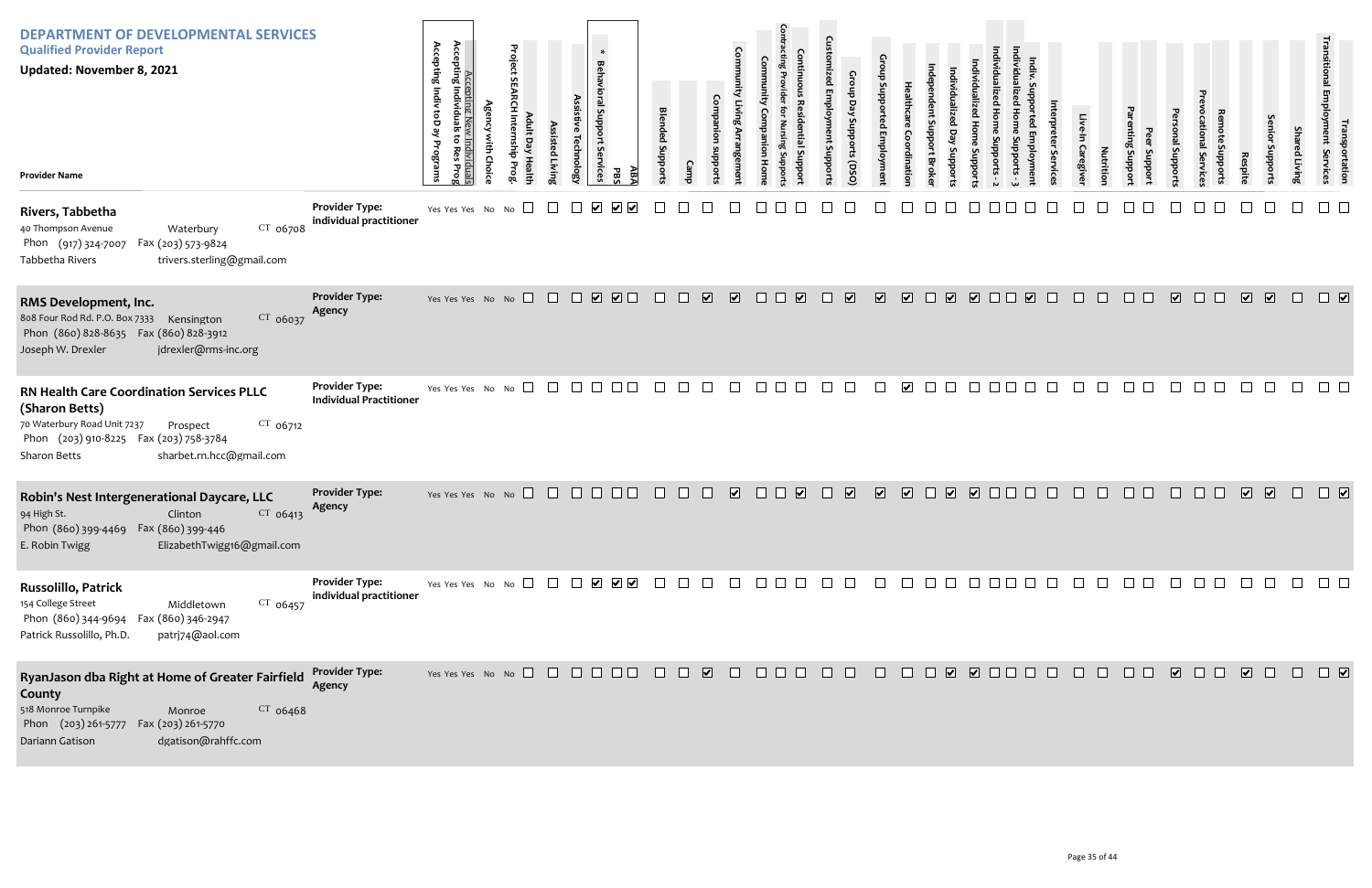| <b>DEPARTMENT OF DEVELOPMENTAL SERVICES</b><br><b>Qualified Provider Report</b><br>Updated: November 8, 2021<br><b>Provider Name</b>                                                               |                                                  | Accepting Indiv toD ay Programs<br>Accepting Nev<br>Accepting Individuals<br>ಕ<br>ist.<br>Individuals<br>o Res Prog<br>Choic | Project<br>dius | ssisted Livin; | $\ast$<br><b>Behavioral Support</b><br>Technolog <sub>'</sub><br>Services | ΑB7<br>PBS | <b>Blended Support</b>  |        | Com                                                |                          |                                                                | $\mathbf{c}$<br>$\overline{\mathbf{B}}$<br>ant Suppoi | Croup<br>Day Supports (DSO |                         |                         |                                   | Suppor     |                            |                                                                                                                                          | ervic  | Caregive | Nutrition    | Support<br>proport | Proport                 | Supports<br><b>Il Service</b> | Respite                 | enior<br>Support:       | Shai<br>ed Living | Transi<br>ו ransp<br>Employment<br>Employment<br>portation<br>Services |
|----------------------------------------------------------------------------------------------------------------------------------------------------------------------------------------------------|--------------------------------------------------|------------------------------------------------------------------------------------------------------------------------------|-----------------|----------------|---------------------------------------------------------------------------|------------|-------------------------|--------|----------------------------------------------------|--------------------------|----------------------------------------------------------------|-------------------------------------------------------|----------------------------|-------------------------|-------------------------|-----------------------------------|------------|----------------------------|------------------------------------------------------------------------------------------------------------------------------------------|--------|----------|--------------|--------------------|-------------------------|-------------------------------|-------------------------|-------------------------|-------------------|------------------------------------------------------------------------|
| SISTERS, LLC<br>$CT$ 06374<br>144 Plainfield Pike<br>Plainfield<br>Phon (860) 564-0100<br>Fax (860) 564-0104<br>sistersllc@att.net<br>Kristen Anderson                                             | <b>Provider Type:</b><br>Agency                  | Yes Yes Yes No No                                                                                                            | $\Box$          |                |                                                                           |            |                         |        |                                                    |                          |                                                                |                                                       |                            | $\blacktriangledown$    |                         |                                   |            |                            |                                                                                                                                          |        |          |              |                    |                         |                               | $\overline{\mathbf{v}}$ | $\overline{\mathbf{v}}$ |                   | $\Box$                                                                 |
| <b>Safeway Family Services, LLC</b><br>$CT$ 06606<br>3101 Main Street<br>Bridgeport<br>Phon (203) 727-4629  Fax (203) 690-1097<br>safewayfamilyservices@gmail.com<br>Eugene Allen                  | <b>Provider Type:</b><br>Agency                  | Yes Yes Yes No No $\Box$ $\Box$ $\Box$ $\Box$ $\Box$ $\Box$                                                                  |                 |                |                                                                           |            | $\overline{\mathbf{v}}$ | $\Box$ | $\overline{\mathbf{v}}$<br>$\Box$                  | $\Box$                   |                                                                |                                                       | $\Box$                     | $\Box$                  | $\Box$                  | $\overline{\mathbf{v}}$<br>$\Box$ |            |                            | $\Box$                                                                                                                                   | n.     | $\Box$   | $\Box$       | $\Box$ $\Box$      |                         | П                             |                         | $\Box$                  | $\Box$            | $\Box$                                                                 |
| Samiotes, John G.<br>CT 06260<br>70 Vandale Street<br>Putnam<br>Phon (860) 428-5316 Fax<br>jsamiotes@gmail.com<br>John G. Samiotes                                                                 | <b>Provider Type:</b><br>individual practitioner | Yes Yes Yes No No $\square$                                                                                                  |                 | $\Box$         |                                                                           |            | $\Box$                  |        | $\mathcal{L}^{\mathcal{A}}$<br>$\perp$             | $\overline{\phantom{a}}$ |                                                                |                                                       | $\mathbf{1}$               |                         |                         | $\mathbf{L}$                      |            |                            |                                                                                                                                          |        |          |              | $\perp$            |                         |                               |                         |                         |                   |                                                                        |
| <b>SARAH Seneca Residential Services, Inc.</b><br>CT 06405<br>15 NE Industrial Road<br>Branford<br>Phon (203) 315-3770 Fax (203) 315-3775<br>l.cast@sarahseneca.org<br>Lori Cast                   | <b>Provider Type:</b><br>Agency                  | Yes Yes Yes No No $\Box$                                                                                                     |                 |                | $\Box$ $\Box$                                                             | $\Box$     | $\Box$                  | $\Box$ | $\overline{\mathbf{v}}$<br>$\overline{\mathbf{v}}$ | $\Box$                   | $\overline{\mathbf{v}}$                                        |                                                       | $\overline{\mathbf{v}}$    | $\overline{\mathbf{v}}$ | $\overline{\mathbf{v}}$ | $\sqrt{2}$<br>$\Box$              | $\sqrt{2}$ | $\Box$                     |                                                                                                                                          | $\Box$ |          |              | $\perp$            | $\sqrt{2}$              | H                             | $\overline{\mathbf{v}}$ | $\sqrt{2}$              | $\Box$            | $\Box$                                                                 |
| <b>SARAH Tuxis Residential and Community</b><br>Resources, Inc.<br>$CT$ 06437<br>45 Boston St.<br>Guilford<br>Phon (203) 458-8532 Fax (203) 453-7717<br>bethk@sarah-tuxis.org<br>Elizabeth Kinnare | <b>Provider Type:</b><br>Agency                  | Yes Yes Yes No No $\Box$ $\Box$ $\Box$                                                                                       |                 |                |                                                                           |            |                         |        | $\blacktriangledown$<br>$\blacktriangledown$       |                          | $\Box$                                                         |                                                       | $\overline{\mathbf{v}}$    | $\blacktriangledown$    |                         |                                   |            |                            |                                                                                                                                          |        |          |              |                    | $\overline{\mathbf{v}}$ |                               | $\blacktriangledown$    | $\overline{\mathbf{v}}$ | $\Box$            | $\overline{\phantom{a}}$                                               |
| SARAH, Inc.<br>CT 06498<br>1620 Boston Post Road, Suite 200 Westbrook<br>Phon (860) 399-1888  Fax (860) 399-0238<br>ddaviau@sarah-inc.org<br>Denise Daviau                                         | <b>Provider Type:</b><br>Agency                  | Yes Yes Yes No No $\Box$ $\Box$ $\Box$ $\Box$ $\Box$ $\Box$                                                                  |                 |                |                                                                           |            | $\Box$                  | $\Box$ | $\Box$<br>$\Box$                                   |                          | $\begin{array}{c} \square \square \square \square \end{array}$ | $\Box$                                                |                            | $\sqrt{2}$              |                         |                                   |            |                            | $\begin{array}{c c c c c c} \hline \textbf{A} & \textbf{B} & \textbf{C} & \textbf{B} & \textbf{B} & \textbf{B} & \textbf{B} \end{array}$ |        | $\Box$   | $\mathbf{L}$ | $\Box$             | $\sqrt{2}$              | $\Box$                        | $\sqrt{2}$              |                         | $\Box$            | $\sqrt{2}$                                                             |
| Seabird Enterprises, Inc.<br>$CT$ 06340<br>169 Thames St.<br>Groton<br>Phon (860) 446-0882  Fax (860) 446-2930<br>Ineumann@seabirdenterprises.org<br>Lori Neumann                                  | <b>Provider Type:</b><br>Agency                  | Yes No Yes No No $\Box$                                                                                                      |                 |                | a katika sa Tan                                                           |            |                         |        | $\Box$<br>$\Box$                                   |                          | $\Box$ $\Box$                                                  |                                                       | $\blacktriangleright$      | $\blacktriangledown$    |                         | $\blacktriangledown$<br>$\Box$    |            | $\overline{\smile}$ $\Box$ | $\blacktriangledown$                                                                                                                     |        |          |              |                    | $\overline{\mathbf{v}}$ |                               |                         |                         |                   | $\sqrt{ }$                                                             |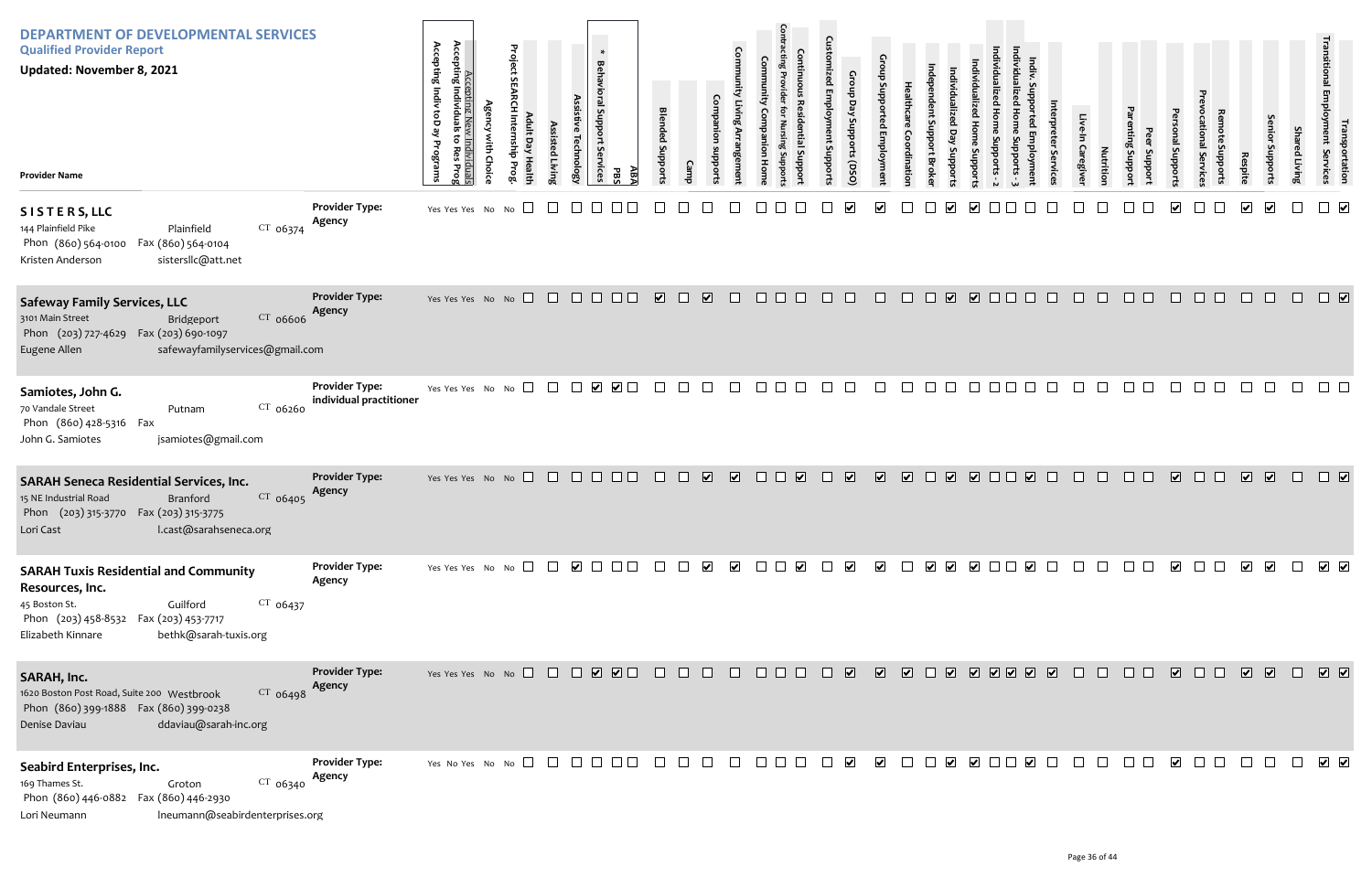| <b>DEPARTMENT OF DEVELOPMENTAL SERVICES</b><br><b>Qualified Provider Report</b><br><b>Updated: November 8, 2021</b><br><b>Provider Name</b>                                                         |                                                         | Accepting<br>Accepting<br>Indiv<br>Individua<br>g<br><u>ew Individuals</u><br>بع<br>ි<br>Programs<br><b>Res</b><br>Prog | <b>Agency with Choice</b> | Project SEARCH Internship Prog<br>Adult Day Health | Assisted Living | <b>Behavioral Support</b><br>Assistive Technology<br>δę<br>rvices | $\ast$<br>ABA<br><b>PBS</b>                       | <b>Blended</b><br>Stropports | Camp | Companion<br>subborts | Community Living Arrangement | Community<br>Companion<br>Hom | <b>Contracting Provider</b><br><b>Continuous Residential Suppor</b><br>for Nursing Suppor | <b>Customized Employment Supports</b> | Group Day Supports (DSO) | Group Supported Employment | Healthcare<br>Coordination | ndependent Support Broke | Individualized<br>Day<br>Supports | Individualized Home Supports - 2<br>Individualized Home<br>Supports |
|-----------------------------------------------------------------------------------------------------------------------------------------------------------------------------------------------------|---------------------------------------------------------|-------------------------------------------------------------------------------------------------------------------------|---------------------------|----------------------------------------------------|-----------------|-------------------------------------------------------------------|---------------------------------------------------|------------------------------|------|-----------------------|------------------------------|-------------------------------|-------------------------------------------------------------------------------------------|---------------------------------------|--------------------------|----------------------------|----------------------------|--------------------------|-----------------------------------|---------------------------------------------------------------------|
| <b>Second Chance Home Care, LLC</b><br>CT 06108<br>547 Burnside Avenue, Suite 101<br>East Hartford<br>Phon (860) 263-8259  Fax (860) 282-8844<br>info@secondchancehomecare.com<br>Veronica Anderson | <b>Provider Type:</b><br>Agency                         | No Yes Yes No No                                                                                                        |                           |                                                    |                 |                                                                   |                                                   |                              |      |                       |                              |                               |                                                                                           |                                       |                          |                            |                            |                          |                                   | $\overline{\mathbf{v}}$                                             |
| <b>Sharp Training, Inc.</b><br>78 Howard St. Suite C<br>$CT$ 06320<br>New London<br>Phon (860) 447-3511 Fax (860) 447-3395<br>gabrielyorio@sharptraininginc.com<br>Gabriel Yorio                    | <b>Provider Type:</b><br>Agency                         | Yes Yes Yes No                                                                                                          |                           | No                                                 |                 | $\vert \ \ \vert$                                                 |                                                   |                              |      |                       |                              |                               |                                                                                           |                                       | $\overline{\mathbf{v}}$  | $\blacktriangledown$       |                            |                          | ⊻                                 | $\vert \mathbf{v} \vert$                                            |
| Sims, Michele<br>33 Megin Drive<br>CT 06514<br>Hamden<br>Phon (203) 248-6754<br>Fax<br>Michele Sims<br>msims06514@yahoo.com                                                                         | <b>Provider Type:</b><br><b>Individual Practitioner</b> | Yes Yes Yes No No                                                                                                       |                           | $\Box$                                             | $\Box$          | $\Box$<br>$\overline{\mathbf{v}}$                                 | $\overline{\mathbf{v}}$ $\overline{\mathbf{v}}$   |                              |      |                       |                              |                               | $\mathbf{I}$                                                                              |                                       | $\mathbf{1}$             | $\mathbf{I}$               | <b>I</b>                   |                          |                                   |                                                                     |
| SJ Larsen Consulting, LLC<br>100 Saint Augustine Street<br>Hartford<br>CT 06110<br>Phon (860) 604-7950  Fax (860) 606-962<br>sjlarsenconsulting@gmail.com<br>Sarah Larsen                           | <b>Provider Type:</b><br><b>Individual Practitioner</b> | Yes Yes Yes No                                                                                                          |                           | No                                                 |                 |                                                                   | $\vert \mathbf{v} \vert$<br>$\blacktriangleright$ |                              |      |                       |                              |                               |                                                                                           |                                       |                          |                            |                            |                          |                                   |                                                                     |
| Southeastern Employment Services, LLC<br>7 Halls Road, Unit C<br>Old Lyme<br>$CT$ 06371<br>Fax (860) 434-1270<br>Phon (860) 434-0544<br>Roberta Hurley<br>robertahurley@sesct.com                   | <b>Provider Type:</b><br>Agency                         | Yes Yes Yes No No                                                                                                       |                           |                                                    | $\perp$         | $\perp$                                                           |                                                   |                              |      |                       |                              |                               |                                                                                           |                                       |                          |                            |                            |                          | $\overline{\mathbf{v}}$           |                                                                     |
| St. Catherine Center for Special Needs Inc.<br>760 Tahmore Drive<br>Fairfield<br>$CT$ 06825<br>Phon (203) 540-5381 Fax (203) 540-5383<br>Helen Burland<br>hburland@diobpt.org                       | <b>Provider Type:</b><br>Agency                         | Yes No Yes No No $\Box$                                                                                                 |                           |                                                    |                 |                                                                   |                                                   |                              |      |                       |                              |                               |                                                                                           |                                       | $\blacktriangledown$     | $\blacktriangleright$      |                            |                          |                                   |                                                                     |
| St. Francis Hospital/ Lifeline<br>Mount Sinai Campus 500 Blue Hills Hartford<br>CT 06112<br>Phon (860) 714-2626  Fax (860) 714-8504<br>Peter Maxwell<br>PMaxwell@TrinityHealthOfNE.org              | <b>Provider Type:</b><br>Agency                         | Yes Yes Yes No No                                                                                                       |                           |                                                    |                 |                                                                   |                                                   |                              |      |                       |                              |                               |                                                                                           |                                       | $\mathbf{I}$             |                            |                            |                          |                                   |                                                                     |

| Individualized Home Supports - 3 | Indiv. Supported Employment | Interpreter Services | Live-In Caregiver | Nutrition                                                                           | Parenting Support | Peer Support | Personal Supports       | Prevocational Services | Remote Supports                                                                                                  | Respite          | Senior Supports | <b>Shared Living</b> | Transitional Employment Services | Transportation       |
|----------------------------------|-----------------------------|----------------------|-------------------|-------------------------------------------------------------------------------------|-------------------|--------------|-------------------------|------------------------|------------------------------------------------------------------------------------------------------------------|------------------|-----------------|----------------------|----------------------------------|----------------------|
|                                  |                             |                      |                   |                                                                                     |                   |              |                         |                        |                                                                                                                  |                  |                 |                      |                                  |                      |
|                                  | $\overline{\mathbf{v}}$     |                      |                   |                                                                                     |                   |              | $\overline{\mathbf{v}}$ |                        |                                                                                                                  |                  |                 |                      | $\overline{\mathbf{v}}$          | $\blacktriangledown$ |
|                                  |                             |                      |                   |                                                                                     |                   |              |                         |                        |                                                                                                                  |                  |                 |                      |                                  |                      |
|                                  |                             |                      |                   |                                                                                     |                   |              |                         |                        |                                                                                                                  |                  |                 |                      |                                  |                      |
|                                  |                             |                      |                   |                                                                                     |                   |              |                         |                        |                                                                                                                  |                  |                 |                      |                                  |                      |
| $\Box$                           |                             |                      |                   | $\begin{array}{cccccccccccccc} \Box & \Box & \Box & \Box & \Box & \Box \end{array}$ |                   |              |                         |                        | $\begin{array}{c} \square \end{array} \begin{array}{c} \square \end{array} \begin{array}{c} \square \end{array}$ | $\hfill \square$ | $\Box$          | $\Box$               | $\Box$                           |                      |
| $\Box$                           |                             |                      |                   | 00000000000                                                                         |                   |              |                         |                        |                                                                                                                  |                  |                 |                      | $\Box$                           |                      |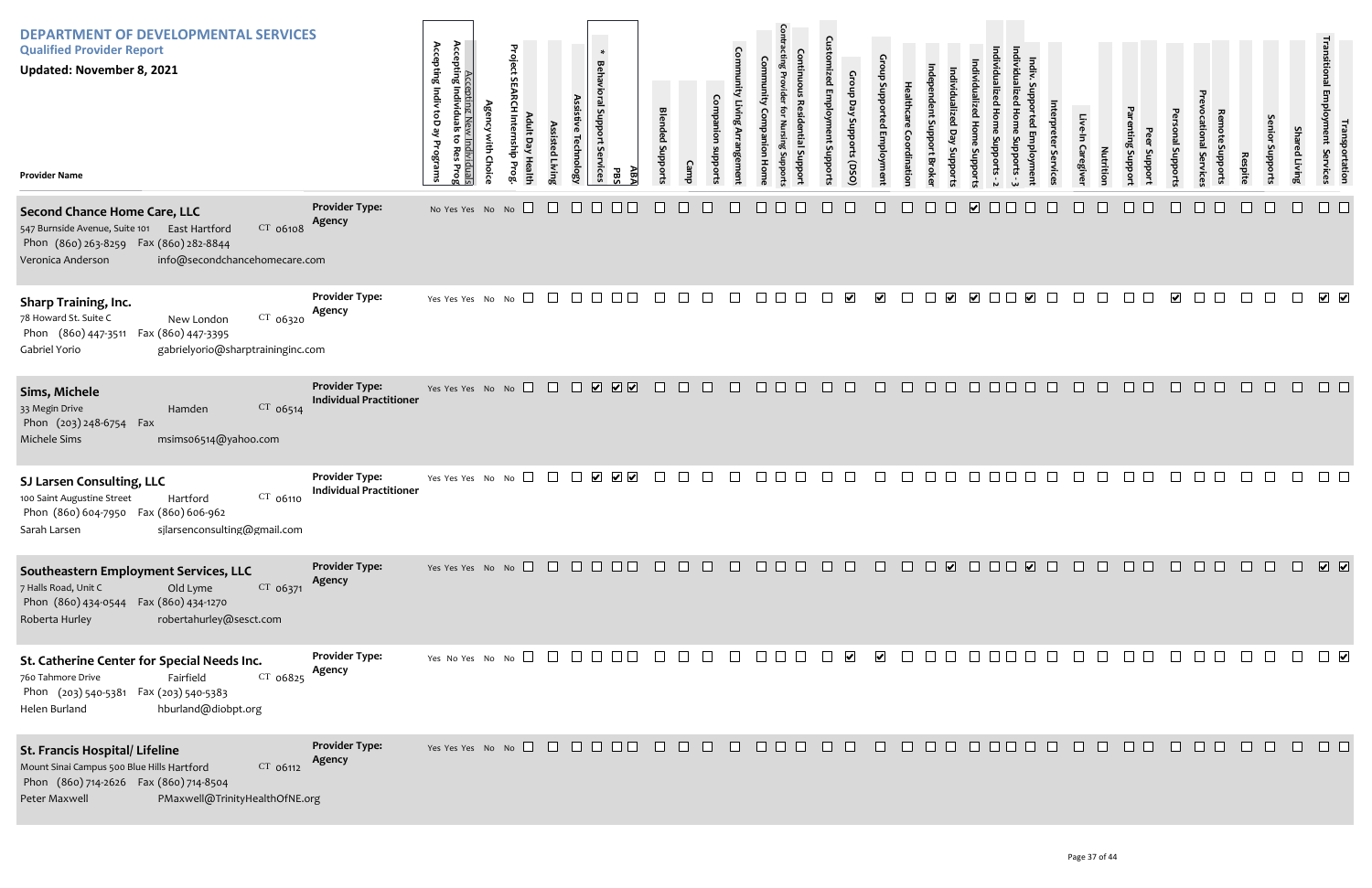| <b>DEPARTMENT OF DEVELOPMENTAL SERVICES</b><br><b>Qualified Provider Report</b><br><b>Updated: November 8, 2021</b><br><b>Provider Name</b>                                      |                                                         | Accepting Indiv toD ay Programs<br>Accepting Nev<br>Accepting Individuals<br>ಕ<br>È<br>Res<br>lividuals<br>Res Prog<br>Choic | Project<br>$\Box$<br>dius<br><b>Healt</b> | Assisted Livin   | $\ast$<br><b>Behavioral Support</b><br><b>Technology</b><br>: Services | АBA<br>PBS                 | <b>Blended Support</b>     |                                   | Com<br>ppor             |                             |                                                                                          | $\mathbf{C}$<br>Empl<br>oddns: | Group Day Supports (DSO |                         |                          | <b>Brok</b>       | Support    |                |                         | ervic                                                                                                          | <b>Caregiver</b> | Nutritio                | Loddns<br>poddns | pupport                 | Service<br>abport: | Respite                 | enior<br>subborts       | Shar<br>ed Living | Transi<br><b>Iranspor</b><br>Ioyment Se<br>portation<br>Services       |
|----------------------------------------------------------------------------------------------------------------------------------------------------------------------------------|---------------------------------------------------------|------------------------------------------------------------------------------------------------------------------------------|-------------------------------------------|------------------|------------------------------------------------------------------------|----------------------------|----------------------------|-----------------------------------|-------------------------|-----------------------------|------------------------------------------------------------------------------------------|--------------------------------|-------------------------|-------------------------|--------------------------|-------------------|------------|----------------|-------------------------|----------------------------------------------------------------------------------------------------------------|------------------|-------------------------|------------------|-------------------------|--------------------|-------------------------|-------------------------|-------------------|------------------------------------------------------------------------|
| St. Vincent's Special Needs Center, Inc.<br>$CT$ 06611<br>95 Merritt Boulevard<br>Trumbull<br>Phon (203) 375-6400 Fax (203) 380-1190<br>Julie.Norko@hhchealth.org<br>Julie Norko | <b>Provider Type:</b><br>Agency                         | Yes Yes Yes No                                                                                                               | $\Box$<br>No                              |                  |                                                                        |                            |                            | V                                 | $\overline{\mathbf{v}}$ |                             |                                                                                          |                                |                         |                         |                          |                   |            |                |                         |                                                                                                                |                  |                         |                  |                         |                    |                         | $\overline{\mathbf{v}}$ |                   | $\Box$                                                                 |
| STAR, Inc., Lighting The Way<br>$CT$ 06851<br>182 Wolfpit Ave.<br>Norwalk<br>Phon (203) 846-9581 Fax (203) 847-0545<br>Katie Banzhaf<br>kbanzhaf@starct.org                      | <b>Provider Type:</b><br>Agency                         | Yes Yes Yes No No $\overline{\vee}$ $\overline{\vee}$ $\overline{\square}$                                                   |                                           |                  |                                                                        | $\Box$                     | $\Box$                     | $\overline{\mathbf{v}}$<br>$\Box$ | $\overline{\mathbf{v}}$ | $\Box$                      | $\overline{\mathbf{v}}$<br>$\Box$                                                        | $\Box$                         | $\overline{\mathbf{v}}$ | $\overline{\mathbf{v}}$ | $\overline{\phantom{a}}$ | $\boxed{\bullet}$ | $\sqrt{2}$ | $\Box$         | $\overline{\mathbf{v}}$ |                                                                                                                |                  | $\Box$                  |                  | $\overline{\mathbf{v}}$ | $\Box$             | $\overline{\mathbf{v}}$ | $\boxed{\mathbf{v}}$    | $\Box$            | $\boxed{\blacktriangledown}$                                           |
| <b>Steele, Kelly</b><br>$CT$ 06441<br>PO Box 797<br>Higganum<br>Phon (860) 836-4070<br>Fax (860) 554-5350<br>KellySteeleLCSW@gmail.com<br>Kelly Steele                           | <b>Provider Type:</b><br>individual practitioner        | Yes Yes Yes No No $\square$                                                                                                  |                                           | $\Box$           |                                                                        |                            | $\mathcal{L}(\mathcal{A})$ |                                   | $\Box$<br>$\mathbf{I}$  | $\mathbf{L}$                |                                                                                          |                                | $\mathbf{L}$            |                         |                          | $\mathsf{L}$      | $\Box$     | $\mathbb{R}^n$ | $\mathbb{R}$            |                                                                                                                | $\mathcal{L}$    | $\Box$                  |                  |                         |                    |                         |                         |                   | $\Box$ $\Box$                                                          |
| Stern, Steven, dba Clinical Consultation Services<br>CT 06460<br>196 Pond Point Avenue<br>Milford<br>Phon (203) 877-3366 Fax (203) 877-9380<br>behavemod@aol.com<br>Steven Stern | <b>Provider Type:</b><br><b>Individual Practitioner</b> | Yes Yes Yes No No                                                                                                            |                                           | $\Box$<br>$\Box$ | $\boxed{\bullet}$                                                      | $\overline{\smile}$ $\Box$ |                            |                                   |                         |                             |                                                                                          |                                |                         |                         |                          |                   |            |                |                         |                                                                                                                |                  |                         |                  |                         |                    |                         |                         |                   |                                                                        |
| Sunrise Northeast Opportunities, Inc. (formerly<br><b>UCP of Gr. Hartford)</b><br>$CT$ 06105<br>80 Whitney St.<br>Hartford<br>Phon (860) 236-6201 Fax                            | <b>Provider Type:</b><br>Agency                         | Yes Yes Yes No No $\Box$ $\Box$ $\Box$ $\Box$                                                                                |                                           |                  |                                                                        |                            |                            | $\perp$                           | $\perp$                 |                             | $\Box$ $\Box$                                                                            |                                |                         |                         |                          | $\Box$ $\Box$     |            |                |                         | $\begin{array}{c} \square \square \square \square \square \square \square \end{array}$                         | $\Box$           |                         |                  |                         |                    | $\blacktriangledown$    | $\Box$                  |                   | $\begin{array}{c} \square \square \square \square \square \end{array}$ |
| Sunrise Northeast, Inc.<br>CT 06105<br>80 Whitney St.<br>Hartford<br>Phon (860) 236-6201 Fax (860) 236-6205                                                                      | <b>Provider Type:</b><br>Agency                         | Yes Yes Yes No No $\Box$ $\Box$ $\Box$ $\Box$ $\Box$ $\Box$                                                                  |                                           |                  |                                                                        |                            | $\Box$                     | $\Box$                            |                         |                             | $\begin{tabular}{c} \hline \textbf{r} & \textbf{r} & \textbf{r} \\ \hline \end{tabular}$ |                                | $\overline{\mathbf{v}}$ | $\blacksquare$          |                          |                   |            |                |                         | $\begin{array}{c c c c c c} \hline \textbf{C} & \textbf{C} & \textbf{C} & \textbf{C} & \textbf{C} \end{array}$ | $\Box$           | $\overline{\mathbf{v}}$ | $\Box$ $\Box$    |                         |                    | $\sqrt{2}$              |                         | $\Box$            | $\Box$                                                                 |
| Sunset Hill, Inc.<br>139 Estabrooks Rd.<br>$CT$ 06247<br>Hampton<br>Phon (860) 455-0821 Fax<br>sunsethill2000-annecurry@yahoo.com<br>Anne Curry                                  | <b>Provider Type:</b><br>Agency                         | Yes Yes Yes No No $\square$                                                                                                  |                                           | $\Box$           | $\Box$<br>$\Box$                                                       |                            | $\Box$                     | $\perp$                           | $\blacktriangledown$    | $\mathcal{L}_{\mathcal{A}}$ |                                                                                          |                                |                         |                         |                          |                   |            |                |                         |                                                                                                                |                  |                         |                  |                         |                    |                         | $\vert\mathbf{v}\vert$  |                   | $\Box$                                                                 |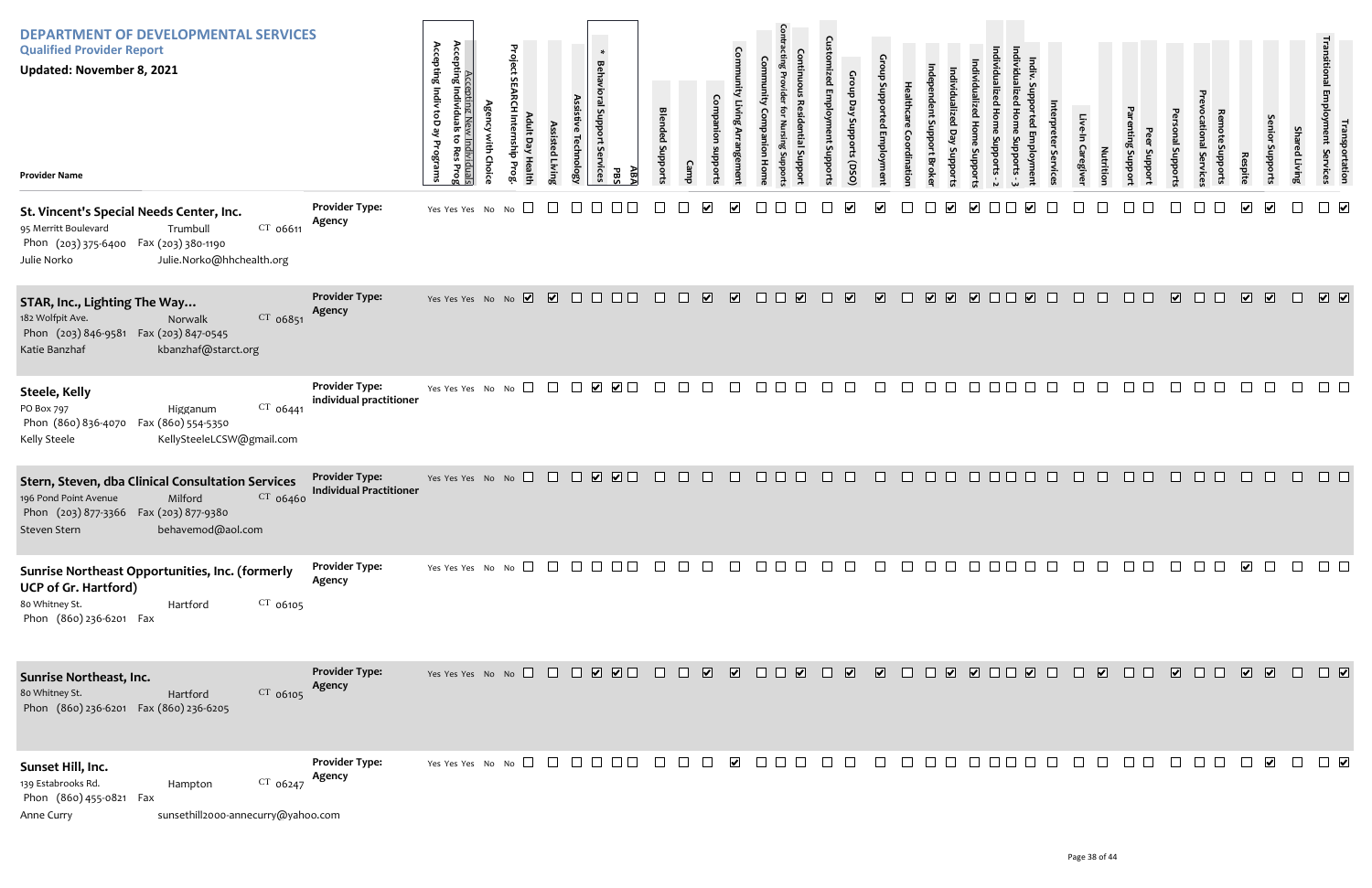| <b>DEPARTMENT OF DEVELOPMENTAL SERVICES</b><br><b>Qualified Provider Report</b><br><b>Updated: November 8, 2021</b><br><b>Provider Name</b>                                          |                                                         | Accepting<br>Accepting<br>ACC<br>Indiv<br>Individua<br>ĝ<br><u>ew Individuals</u><br>بع<br>ã<br>Programs<br><b>Res</b><br>Prog | <b>Agency with Choice</b> | Project SEARCH Internship Prog<br>Adult Day Health | Assisted Living | Assistive Technology<br>rvices    | $\ast$<br><b>Behavioral Support</b><br>δę<br>ABA<br>PBS | <b>Blended</b><br>Stropports | <b>Camp</b> | Companion<br>subports   | Community Living Arrangement | Community<br>Companion<br>Hom | <b>Contracting Provider</b><br><b>Continuous Residential Suppor</b><br>for Nursing Suppor | <b>Customized Employment Supports</b> | Group Day Supports (DSO) | Group Supported Employment      | Healthcare<br>Coordination | ndependent Support Broke        | Individualized<br>Day<br>Supports | Individualized Home<br>Supports          | Individualized Home Supports - 2 |
|--------------------------------------------------------------------------------------------------------------------------------------------------------------------------------------|---------------------------------------------------------|--------------------------------------------------------------------------------------------------------------------------------|---------------------------|----------------------------------------------------|-----------------|-----------------------------------|---------------------------------------------------------|------------------------------|-------------|-------------------------|------------------------------|-------------------------------|-------------------------------------------------------------------------------------------|---------------------------------------|--------------------------|---------------------------------|----------------------------|---------------------------------|-----------------------------------|------------------------------------------|----------------------------------|
| Sunset Shores of Milford, Inc.<br>720 Barnum Ave. Cut Off<br>CT 06614<br>Stratford<br>Phon (203) 380-1228 Fax (203) 380-1481<br>Gladys Soto<br>gsoto@cteldercare.com                 | <b>Provider Type:</b><br><b>Agency</b>                  | Yes Yes Yes No No                                                                                                              |                           |                                                    |                 |                                   |                                                         |                              |             | ⊻                       |                              |                               |                                                                                           |                                       | $\overline{\mathbf{v}}$  | $\overline{\blacktriangledown}$ |                            | $\overline{\blacktriangledown}$ | $\overline{\mathbf{v}}$           | $\boxed{\blacktriangledown}$             |                                  |
| <b>Supported Living Group LLC, The</b><br>113 School Street<br>$CT$ 06239<br>Danielson<br>Phon (860) 774-3400 Fax (860) 412-9232<br>Christopher Brisson<br>cbrisson@slg-ct.com       | <b>Provider Type:</b><br>Agency                         | Yes Yes Yes No                                                                                                                 |                           | No                                                 |                 | $\vert \ \ \vert$                 | $\vert \ \ \vert$                                       |                              |             |                         |                              |                               |                                                                                           |                                       |                          |                                 |                            |                                 | $\vert \checkmark \vert$          |                                          |                                  |
| Talbert, Linda<br>70 John Street<br>CT 06831<br>Greenwich<br>Phon (203) 899-0745<br>Fax<br>Linda Talbert<br>Linda@lindaTalbert.com                                                   | <b>Provider Type:</b><br><b>Individual Practitioner</b> | Yes Yes Yes No No                                                                                                              |                           | $\Box$                                             | $\Box$          | $\Box$<br>$\overline{\mathbf{v}}$ | $\overline{\mathbf{v}}$<br>$\Box$                       |                              |             |                         | $\mathbf{L}$                 |                               | $\mathbf{I}$                                                                              |                                       | $\mathbf{L}$             | $\mathbf{I}$                    | $\Box$                     |                                 |                                   |                                          |                                  |
| Taliceo, Marcy<br>141 Hazard Avenue<br>Enfield<br>CT 06082<br>Phon (413) 384-9571 Fax (860) 698-973<br>Marcy Taliceo, LPC<br>marcytaliceolpc@gmail.com                               | <b>Provider Type:</b><br><b>Individual Practitioner</b> | Yes Yes Yes No No                                                                                                              |                           |                                                    |                 |                                   | V                                                       |                              |             |                         |                              |                               |                                                                                           |                                       |                          |                                 |                            |                                 |                                   |                                          |                                  |
| <b>Tish Hayes Nursing Consultant LLC</b><br>14 Maxson Street<br>Mystic<br>CT 06355<br>Phon (860) 558-3052  Fax (800) 881-9943<br>Tishhayes76@gmail.com<br><b>Tish Hayes</b>          | <b>Provider Type:</b><br><b>Individual Practitioner</b> | Yes Yes Yes No No $\square$                                                                                                    |                           |                                                    | $\perp$         |                                   |                                                         |                              |             |                         |                              |                               |                                                                                           |                                       |                          |                                 | $\overline{\mathbf{v}}$    |                                 |                                   |                                          |                                  |
| <b>TLC Homecare, LLC</b><br>43 Sherman Hill Rd Bldg D Suite 20 Woodbury<br>$CT$ 06798<br>Phon (203) 632-5549  Fax (203) 586-1780<br>jmaldonado@tlchomecarellc.org<br>Jimmy Maldonado | <b>Provider Type:</b><br>Agency                         | Yes Yes Yes No No $\Box$                                                                                                       |                           |                                                    | $\perp$         | $\mathbf{L}$                      |                                                         |                              |             | $\blacktriangledown$    |                              |                               |                                                                                           |                                       |                          |                                 |                            |                                 | $\blacktriangledown$              | $\vert\bm{\mathsf{v}}\vert$ $\vert\vert$ |                                  |
| <b>Torch Light Residential, LLC</b><br>1184 Blue Hills Avenue<br>CT 06002<br>Bloomfield<br>Phon (860) 316-9109 Fax<br>Michael Mitchell<br>TorchlightResidential@gmail.com            | <b>Provider Type:</b><br>Agency                         | Yes Yes Yes No No $\Box$                                                                                                       |                           |                                                    |                 | $\perp$<br>$\perp$                | $\Box$ $\Box$                                           |                              |             | $\overline{\mathbf{v}}$ | $\overline{\mathbf{v}}$      | $\overline{\mathbf{v}}$       | $\blacktriangledown$                                                                      |                                       |                          |                                 |                            |                                 | $\vert \checkmark \vert$          | $\Box$                                   |                                  |

| Individualized Home Supports - 3 | Indiv. Supported Employment | Interpreter Services    | Live-In Caregiver | Nutrition                                                                                                                                                       | Parenting Support | Peer Support | Personal Supports               | Prevocational Services | Remote Supports | Respite                 | Senior Supports         | Shared Living | Transitional Employment Services | Transportation                  |
|----------------------------------|-----------------------------|-------------------------|-------------------|-----------------------------------------------------------------------------------------------------------------------------------------------------------------|-------------------|--------------|---------------------------------|------------------------|-----------------|-------------------------|-------------------------|---------------|----------------------------------|---------------------------------|
|                                  | $\blacktriangledown$        | $\overline{\mathbf{v}}$ |                   |                                                                                                                                                                 |                   |              | $\overline{\blacktriangledown}$ |                        |                 | $\overline{\mathbf{v}}$ | $\overline{\mathbf{v}}$ |               |                                  | $\overline{\blacktriangledown}$ |
|                                  |                             |                         |                   |                                                                                                                                                                 |                   |              | $\overline{\mathbf{v}}$         |                        |                 |                         |                         |               |                                  | $\overline{\mathbf{v}}$         |
|                                  |                             |                         |                   |                                                                                                                                                                 |                   |              |                                 |                        |                 |                         |                         |               |                                  |                                 |
|                                  |                             |                         |                   |                                                                                                                                                                 |                   |              |                                 |                        |                 |                         |                         |               |                                  |                                 |
| $\Box$                           |                             |                         |                   | 0000000000000                                                                                                                                                   |                   |              |                                 |                        |                 |                         |                         |               |                                  |                                 |
| $\Box$                           | $\Box$                      | $\Box$                  |                   | $\begin{array}{c c c c c c} \hline \quad \text{I} & \text{I} & \text{I} & \text{I} & \text{I} & \text{I} & \text{I} & \text{I} & \text{I} \\\hline \end{array}$ |                   |              |                                 |                        |                 |                         | $\Box$                  | $\Box$        | $\overline{\phantom{a}}$         |                                 |
| ב                                | $\hfill \square$            |                         |                   | 0000000000                                                                                                                                                      |                   |              |                                 |                        |                 |                         |                         |               |                                  |                                 |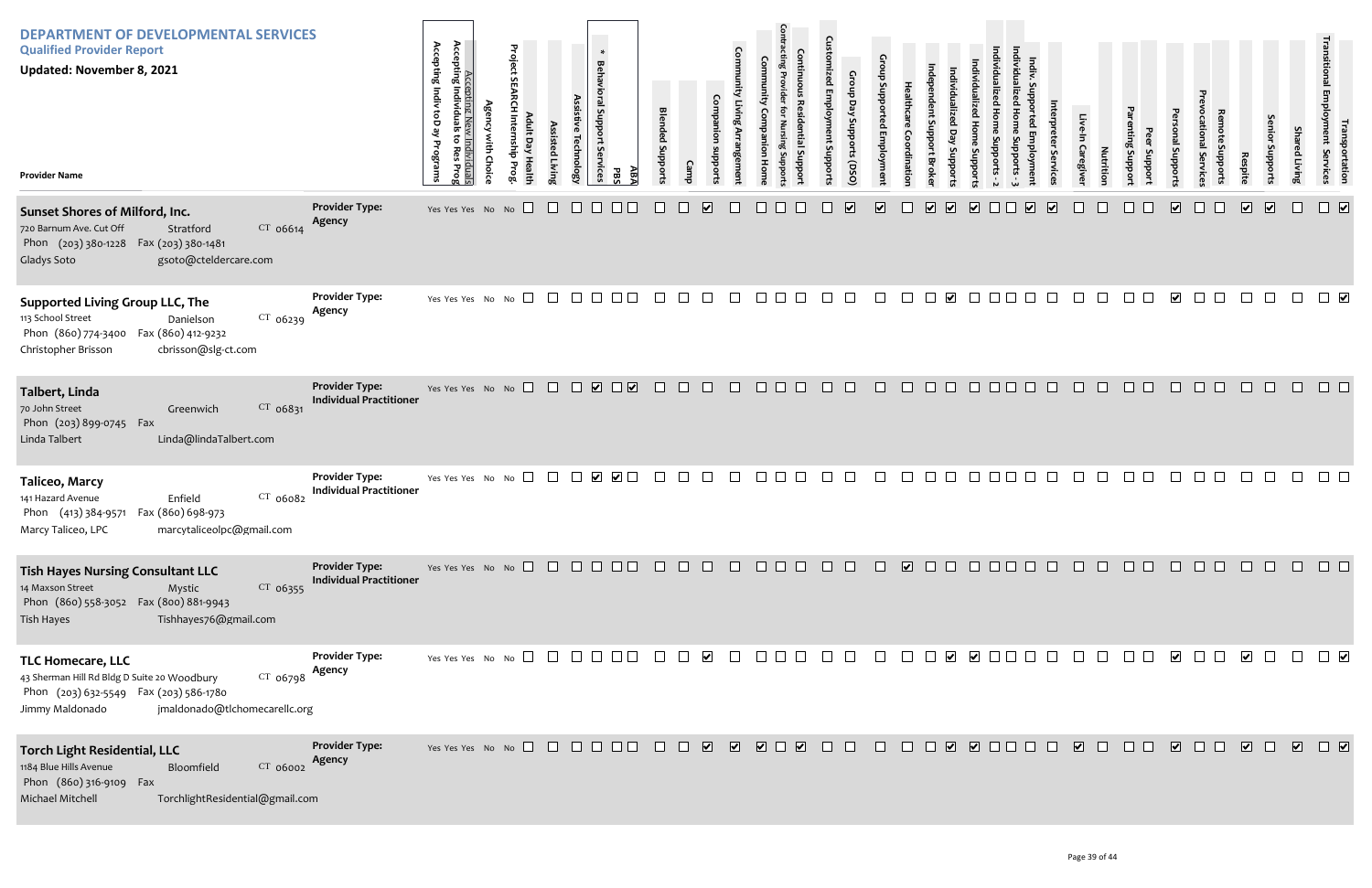| <b>DEPARTMENT OF DEVELOPMENTAL SERVICES</b><br><b>Qualified Provider Report</b><br><b>Updated: November 8, 2021</b><br><b>Provider Name</b>                                                                  |                                                         | Accepting New<br>Accepting Individuals<br>Accepting Indiv toD ay<br>to Res<br>ist.<br>Programs<br>Choic<br>iduals<br>s Prog | Project<br>$\Box$ | ssisted Livin | <b>Behavioral Support</b><br>echnolog;<br>Services | $\ast$<br>ABA<br>PBS                                                                       | <b>Blended Support</b> |        |                             |                         |                                   | $\Omega$<br>ē<br>nddns tu | Croup<br>Day<br>Stropports<br>(DSQ) |                         | dinatio              |                                   | oddn   |                         |                   | Caregive | Nutrition | Jupport<br>Support | I Support                   | <b>EVIC</b>      | Respite                 | enio<br>Supports | Sha<br>ed Living | lransp<br>Employment<br>portation<br>Services                                                                    |
|--------------------------------------------------------------------------------------------------------------------------------------------------------------------------------------------------------------|---------------------------------------------------------|-----------------------------------------------------------------------------------------------------------------------------|-------------------|---------------|----------------------------------------------------|--------------------------------------------------------------------------------------------|------------------------|--------|-----------------------------|-------------------------|-----------------------------------|---------------------------|-------------------------------------|-------------------------|----------------------|-----------------------------------|--------|-------------------------|-------------------|----------|-----------|--------------------|-----------------------------|------------------|-------------------------|------------------|------------------|------------------------------------------------------------------------------------------------------------------|
| <b>Transition Services of Fairfield County, LLC</b><br>$CT$ 06468<br>169 Monroe Turnpike<br>Monroe<br>Phon (203) 261-4555 Fax (475) 225-6413<br>dawn@transitionct.org<br>Dawn Gray                           | <b>Provider Type:</b><br>Agency                         | Yes No Yes No No                                                                                                            | $\Box$            |               |                                                    |                                                                                            |                        |        |                             |                         |                                   |                           |                                     |                         |                      |                                   |        |                         |                   |          |           |                    |                             |                  |                         |                  |                  | √ ⊽                                                                                                              |
| Transitional Employment Unlimited, Inc.<br>CT 06790<br>138 Migeon Avenue<br>Torrington<br>Phon (860) 489-1697  Fax (860) 489-2862<br>mimi@letsworkct.com<br>Mimi McGill                                      | <b>Provider Type:</b><br>Agency                         | Yes Yes Yes No No                                                                                                           |                   |               |                                                    | $\begin{array}{c} \square \ \square \ \square \ \square \end{array}$                       | $\Box$                 | $\Box$ | $\Box$                      | $\Box$                  | $\Box$ $\Box$ $\Box$              | $\Box$                    | $\overline{\mathbf{v}}$             | $\overline{\mathbf{v}}$ | $\Box$               | $\overline{\mathbf{v}}$<br>$\Box$ |        | $\overline{\mathbf{v}}$ | $\Box$            | $\Box$   | $\Box$    | $\Box$ $\Box$      | $\overline{\mathbf{v}}$     | $\Box$<br>$\Box$ | $\overline{\mathbf{v}}$ | $\Box$           | $\Box$           | $\boxed{\textbf{v}}$                                                                                             |
| Trevino, Sandra<br>CT 06512<br>109 Concord Street<br>New Haven<br>Phon (203) 668-8403<br>Fax (203) 468-6643<br>Sandra Trevino<br>st1027@gmail.com                                                            | <b>Provider Type:</b><br><b>Individual Practitioner</b> | Yes Yes Yes No No                                                                                                           | $\Box$            | $\Box$        |                                                    |                                                                                            |                        |        | $\mathbf{I}$                |                         | $\mathbf{L}$                      |                           |                                     |                         |                      |                                   |        |                         |                   |          |           |                    |                             |                  |                         |                  |                  |                                                                                                                  |
| <b>Turning Leaf Agency, Corp.</b><br>$CT$ 06457<br>1251 S. Main Street<br>Middletown<br>Phon (860) 346-0771 Fax (860) 346-0772<br>dgibbs@changeinconline.com<br>Derrick Gibbs                                | <b>Provider Type:</b><br>Agency                         | Yes Yes Yes Yes No                                                                                                          |                   |               |                                                    | $\begin{array}{c} \square \ \square \ \square \end{array}$                                 | $\Box$                 | $\Box$ | $\overline{\mathbf{v}}$     | $\overline{\mathbf{v}}$ | $\Box$<br>$\overline{\mathbf{v}}$ | $\Box$                    | $\overline{\mathbf{v}}$             | $\overline{\mathbf{v}}$ | $\Box$               | $\Box$                            |        | V V O D V O             |                   |          | $\Box$    |                    | $\overline{\mathbf{v}}$     | $\Box$           | $\overline{\mathbf{v}}$ | $\sqrt{2}$       | $\Box$           | $\Box$                                                                                                           |
| <b>United Cerebral Palsy Association of Eastern</b><br>Connecticut, Inc.<br>42 Norwich Rd.<br>$CT$ 06375<br>Quaker Hill<br>Phon (860) 443-3800 Fax (860) 443-8272<br>Jennifer Keatley<br>jkeatley@ucpect.org | <b>Provider Type:</b><br>Agency                         | Yes Yes Yes No Yes $\Box$ $\Box$ $\Box$ $\Box$ $\Box$ $\Box$ $\Box$                                                         |                   |               |                                                    |                                                                                            |                        |        | ⊻                           |                         | $\mathbf{L}$                      |                           | ⋁                                   | ⊻                       | $\blacktriangledown$ | $\perp$<br>M                      |        | V V V V                 |                   |          |           |                    | $\vert\bm{\mathsf{v}}\vert$ |                  |                         |                  |                  | $\overline{\phantom{a}}$                                                                                         |
| United Community & Family Services, Inc.<br>165 McKinley Ave.<br>CT 06360<br>Norwich<br>Phon (860) 889-1252  Fax (860) 892-2340<br>jdavis@ucfs.org<br>Janis Davis                                            | <b>Provider Type:</b><br>Agency                         |                                                                                                                             |                   |               |                                                    |                                                                                            |                        |        |                             |                         | 8 8 8 8 8 8                       |                           |                                     | $\blacksquare$          |                      |                                   |        |                         | O Ø O O O O O O O |          |           | $\Box$ $\Box$      | $\Box$                      | $\Box$           | $\Box$                  | $\Box$           |                  | $\begin{array}{c} \square \end{array} \begin{array}{c} \square \end{array} \begin{array}{c} \square \end{array}$ |
| VanderMaelen, Ann<br>11 Dean Circle<br>MA 01810<br>Andover<br>Phon (860) 227-5253 Fax (978) 475-4730<br>avandermaelen@thearcnlc.org<br>Ann VanderMaelen                                                      | <b>Provider Type:</b><br><b>Individual Practitioner</b> | Yes Yes Yes No No $\Box$                                                                                                    |                   |               |                                                    | $\begin{array}{c} \begin{array}{c} \begin{array}{c} \end{array}\\ \end{array} \end{array}$ | $\Box$                 |        | $\mathcal{L}^{\mathcal{A}}$ | $\Box$                  | $\Box$ $\Box$                     |                           | $\Box$                              |                         |                      | $\Box$                            | $\Box$ |                         |                   |          |           |                    |                             |                  |                         |                  |                  |                                                                                                                  |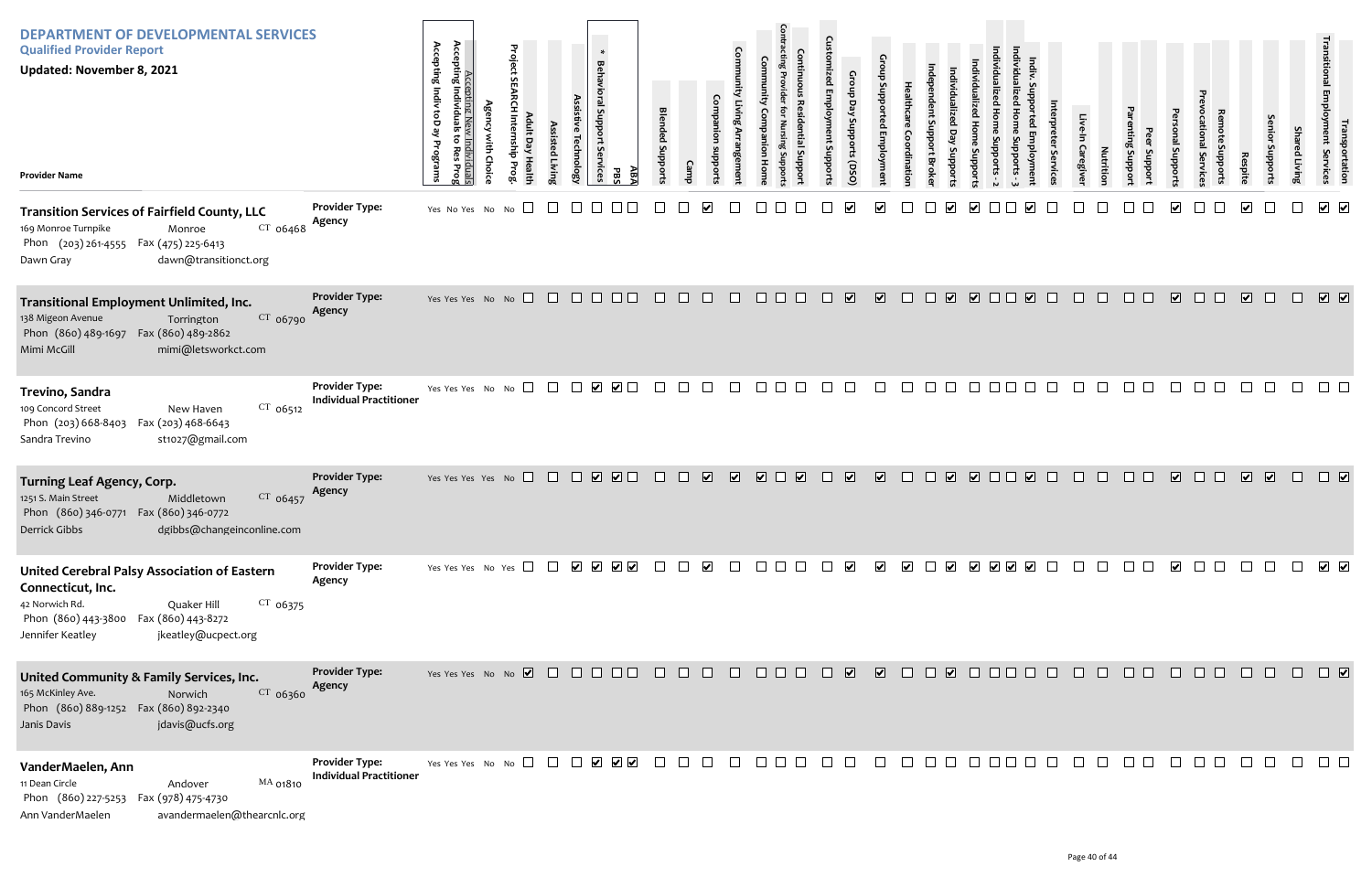| Individualized Home Supports - 3 | Indiv. Supported Employment | Interpreter Services | Live-In Caregiver | Nutrition                                                                                                   | Parenting Support | Peer Support | Personal Supports       | Prevocational Services | Remote Supports  | Respite                      | Senior Supports         | Shared Living | Transitional Employment Services | Transportation          |
|----------------------------------|-----------------------------|----------------------|-------------------|-------------------------------------------------------------------------------------------------------------|-------------------|--------------|-------------------------|------------------------|------------------|------------------------------|-------------------------|---------------|----------------------------------|-------------------------|
|                                  |                             |                      |                   |                                                                                                             |                   |              |                         |                        |                  |                              |                         |               |                                  |                         |
|                                  | $\overline{\mathbf{v}}$     |                      |                   |                                                                                                             |                   |              | $\overline{\mathbf{v}}$ |                        |                  | $\overline{\mathbf{v}}$      | $\overline{\mathbf{v}}$ |               | $\blacktriangledown$             | $\blacktriangledown$    |
|                                  | $\overline{\mathbf{v}}$     |                      |                   |                                                                                                             |                   |              | $\overline{\mathbf{v}}$ |                        |                  | $\boxed{\blacktriangledown}$ |                         |               | $\overline{\mathbf{v}}$          | $\overline{\mathbf{v}}$ |
|                                  | $\blacktriangledown$        |                      |                   |                                                                                                             |                   |              |                         |                        |                  |                              |                         |               | $\blacktriangledown$             | $\blacktriangledown$    |
| $\Box$                           | $\Box$                      | $\Box$               | $\Box$            | $\Box$                                                                                                      |                   |              |                         |                        | $\Box$           | $\Box$                       | $\Box$                  | $\Box$        |                                  | ٦                       |
| $\Box$                           | $\Box$                      | $\hfill \square$     |                   | $\begin{array}{c} \square \hspace{0.2cm} \square \hspace{0.2cm} \square \hspace{0.2cm} \square \end{array}$ |                   | $\Box$       | $\Box$                  | $\Box$                 | $\hfill \square$ | $\hfill \square$             | $\Box$                  | $\Box$        |                                  | $\Box$                  |
|                                  |                             |                      |                   |                                                                                                             |                   |              |                         |                        |                  |                              |                         | $\Box$        | $\boxed{\textbf{v}}$             |                         |

| <b>DEPARTMENT OF DEVELOPMENTAL SERVICES</b><br><b>Qualified Provider Report</b><br><b>Updated: November 8, 2021</b><br><b>Provider Name</b>                                                                               |                                                         | Accepting<br>Accepting Indiv toD ay Programs<br>Individuals<br>$\ddot{\circ}$<br>kes<br>Prog | Accepting New Individuals<br><b>Agency with Choice</b> | Project SEARCH Internship Prog<br>Adult Day Health | Assisted Living | Assistive Technology | $\ast$<br>Behavioral Support Se<br><b>rvices</b><br>ĀВĀ<br>PBS                                   | <b>Blended Supports</b> | Camp | Companion<br>subports   | Community Living Arrangement | Community<br>Companion<br>Hom | <b>Contracting Provider</b><br><b>Continuous Residential Suppor</b><br>for Nursing Suppor | <b>Customized Employment Supports</b> | Group Day Supports (DSO)    | Group Supported Employment | Healthcare<br>Coordination | ndependent Support Broke | Individualized<br>Day<br>Supports | Individualized Home Supports | Individualized Home Supports - 2 |
|---------------------------------------------------------------------------------------------------------------------------------------------------------------------------------------------------------------------------|---------------------------------------------------------|----------------------------------------------------------------------------------------------|--------------------------------------------------------|----------------------------------------------------|-----------------|----------------------|--------------------------------------------------------------------------------------------------|-------------------------|------|-------------------------|------------------------------|-------------------------------|-------------------------------------------------------------------------------------------|---------------------------------------|-----------------------------|----------------------------|----------------------------|--------------------------|-----------------------------------|------------------------------|----------------------------------|
| Vangor, Laura<br>CT 06403<br>7 Avenue D<br><b>Beacon Falls</b><br>Phon (203) 982-1246 Fax<br>BCBAVangor@gmail.com<br>Laura Vangor                                                                                         | <b>Provider Type:</b><br><b>Individual Practitioner</b> | Yes Yes Yes No No                                                                            |                                                        |                                                    |                 |                      | $\boxed{\blacktriangledown}$<br>$\overline{\blacktriangledown}$<br>$\vert \bm{\mathsf{v}} \vert$ |                         |      |                         |                              |                               |                                                                                           |                                       |                             |                            |                            |                          |                                   |                              |                                  |
| Viability, Inc.<br>CT 06082<br>115 Elm Street Suite 214<br>Enfield<br>Phon (860) 683-2178<br>Fax (860) 683-2497                                                                                                           | <b>Provider Type:</b><br>Agency                         | Yes Yes Yes No No                                                                            |                                                        |                                                    | $\perp$         | $\vert \ \ \vert$    | $\Box$<br>$\overline{\mathbf{v}}$                                                                |                         |      | $\overline{\mathbf{v}}$ |                              |                               | $\overline{\mathbf{v}}$                                                                   | $\blacktriangledown$                  | $\blacktriangledown$        | $\overline{\mathbf{v}}$    |                            |                          | ⊻                                 | $\blacktriangleright$        |                                  |
| Vinfen Corporation of Connecticut, Inc.<br>860 Prospect Hill Rd.<br>CT 06095<br>Windsor<br>Phon (860) 688-3165<br>Fax (860) 688-3196<br><b>Robert Crane</b><br>craner@vinfen.org                                          | <b>Provider Type:</b><br>Agency                         |                                                                                              |                                                        | Yes Yes Yes No No $\Box$                           | $\Box$          | $\Box$               | $\Box$<br>$\overline{\mathbf{v}}$                                                                |                         |      |                         | $\blacktriangledown$         | ∟                             | $\overline{\mathbf{v}}$                                                                   |                                       | $\blacktriangledown$        | $\overline{\mathbf{v}}$    | $\overline{\mathbf{v}}$    | $\Box$                   | $\overline{\mathbf{v}}$           | $\Box$                       |                                  |
| Vista Life Innovations, Inc.<br>CT 06443<br>107 Bradley Road<br>Madison<br>Phon (860) 399-8080  Fax (203) 245-5181<br>hbosch@vistalifeinnovations.org<br>Helen Bosch                                                      | <b>Provider Type:</b><br>Agency                         | Yes Yes Yes No No                                                                            |                                                        |                                                    |                 |                      |                                                                                                  |                         |      |                         |                              |                               |                                                                                           |                                       | $\vert\bm{\checkmark}\vert$ | ⊻                          |                            |                          | $\vert\bm{\mathsf{v}}\vert$       | $\blacktriangleright$        |                                  |
| Vogl Program for Autism Spectrum Disorders, LLC<br><b>The</b><br>2370 Market Street #103 #126<br>CA 94114<br>San Francisco<br>Phon (860) 391-5124  Fax (800) 664-5812<br>Andrew Vogl, M.A., BCBA<br>andrew@voglautism.com | <b>Provider Type:</b><br>Agency                         |                                                                                              |                                                        | Yes Yes Yes No No                                  | $\pm$           | $\mathbf{1}$         | $\begin{array}{c} \nabla \end{array}$                                                            |                         |      |                         |                              |                               |                                                                                           |                                       |                             |                            |                            |                          | $\overline{\mathbf{v}}$           | ☑ □                          |                                  |
| Walker, Nickeisha<br>2 Deerfield Road<br>Ellington<br>$CT$ 06029<br>Phon (860) 549-4807<br>Fax<br>Nickeisha Walker<br>nijwalker@gmail.com                                                                                 | <b>Provider Type:</b><br><b>Individual Practitioner</b> | Yes Yes Yes No No                                                                            |                                                        |                                                    |                 |                      | $\overline{\mathsf{v}}$<br>☑ ⊽                                                                   |                         |      |                         |                              |                               |                                                                                           |                                       |                             |                            |                            |                          |                                   |                              |                                  |
| <b>Waterbury ARC, Inc.</b><br>1929 East Main St.<br>CT 06705<br>Waterbury<br>Phon (203) 575-0707 Fax (203) 596-0400<br>Acting Director: Richard Kal rkalcznski@waterburyarc.org                                           | <b>Provider Type:</b><br>Agency                         |                                                                                              |                                                        | Yes Yes Yes No No                                  | $\Box$          |                      |                                                                                                  |                         |      | $\overline{\mathbf{v}}$ |                              |                               |                                                                                           |                                       | $\overline{\mathbf{v}}$     | $\overline{\mathbf{v}}$    |                            |                          | $\overline{\mathbf{v}}$           | $\sqrt{2}$                   |                                  |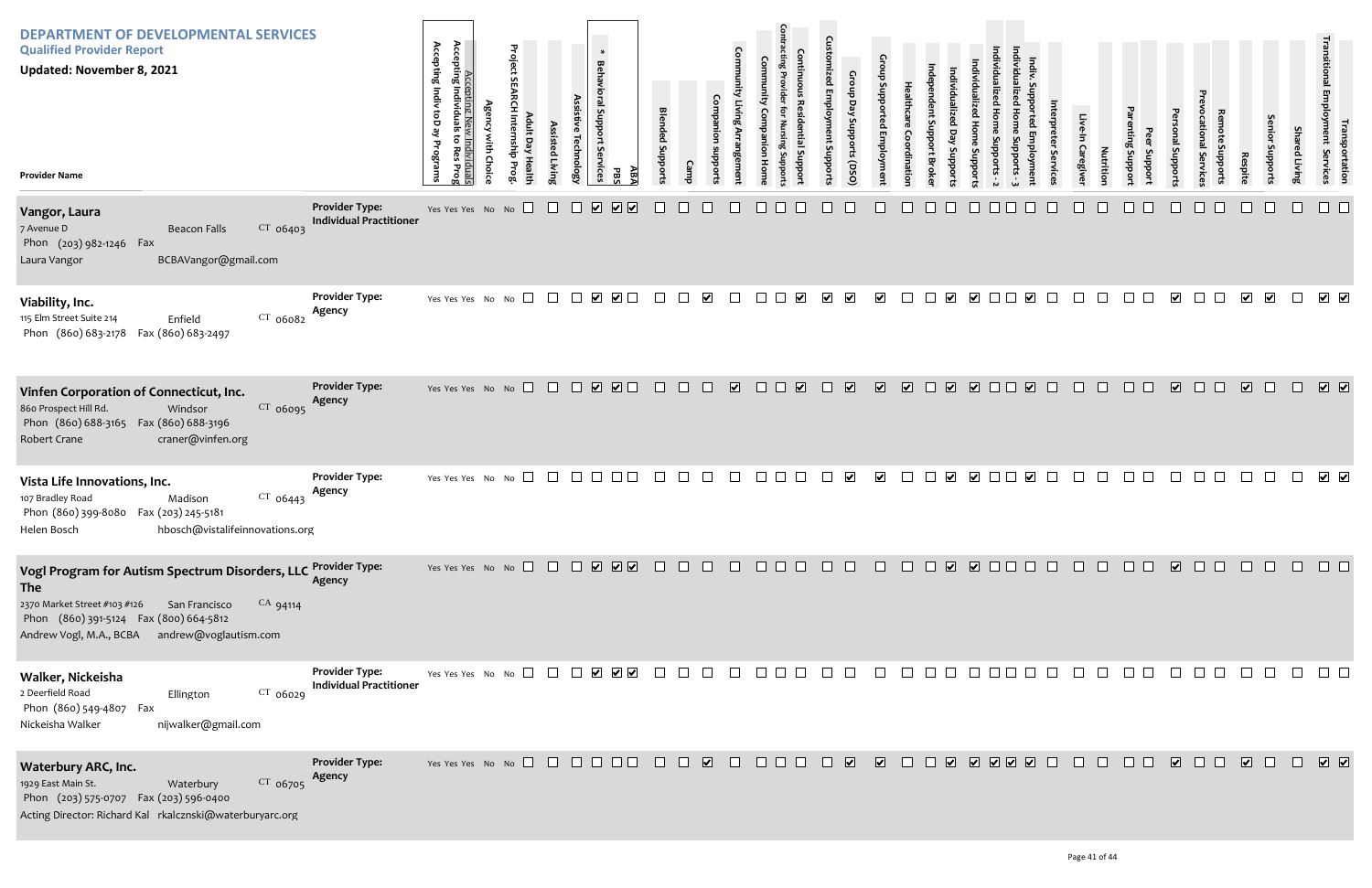| Individualized Home Supports - 3 | Indiv. Supported Employment                                                                                                        | Interpreter Services | Live-In Caregiver | Nutrition | Parenting Support | Peer Support | Personal Supports        | Prevocational Services | Remote Supports                                      | Respite                 | Senior Supports                                                | <b>Shared Living</b> | Transitional Employment Services | Transportation          |
|----------------------------------|------------------------------------------------------------------------------------------------------------------------------------|----------------------|-------------------|-----------|-------------------|--------------|--------------------------|------------------------|------------------------------------------------------|-------------------------|----------------------------------------------------------------|----------------------|----------------------------------|-------------------------|
|                                  |                                                                                                                                    |                      |                   |           |                   |              |                          |                        |                                                      |                         |                                                                |                      |                                  |                         |
|                                  |                                                                                                                                    |                      |                   |           |                   |              | $\overline{\mathbf{v}}$  |                        |                                                      |                         | $\overline{\mathbf{v}}$                                        |                      |                                  | $\overline{\mathbf{v}}$ |
|                                  |                                                                                                                                    |                      |                   |           |                   |              |                          |                        |                                                      | $\overline{\mathbf{v}}$ |                                                                |                      |                                  | $\blacktriangledown$    |
|                                  |                                                                                                                                    |                      |                   |           |                   |              |                          |                        |                                                      |                         |                                                                |                      |                                  |                         |
|                                  | $\begin{array}{c} \begin{array}{ccc} \text{ } & \text{ } \\ \text{ } & \text{ } \\ \text{ } & \text{ } \\ \end{array} \end{array}$ |                      | $\Box$            | $\Box$    | $\Box$            |              | $\overline{\phantom{a}}$ | $\Box$                 |                                                      |                         | $\begin{array}{ccc} & \bullet & \bullet & \bullet \end{array}$ | $\Box$               | $\sqrt{ }$                       |                         |
| $\Box$                           | $\Box$                                                                                                                             |                      |                   | 0000000   |                   |              |                          |                        | $\begin{array}{ccc} & \square & \square \end{array}$ |                         | $\hfill \square$                                               | $\Box$               | $\Box$                           |                         |
| $\blacksquare$                   | $\Box$                                                                                                                             | $\Box$               | $\hfill \square$  | $\Box$    | $\Box$            | $\Box$       | $\Box$                   | $\Box$                 | $\Box$                                               | $\Box$                  | $\Box$                                                         | $\Box$               |                                  | $\Box$                  |

| <b>DEPARTMENT OF DEVELOPMENTAL SERVICES</b><br><b>Qualified Provider Report</b><br><b>Updated: November 8, 2021</b><br><b>Provider Name</b>                                                                       |                                                         | Accepting<br>Accepting Indiv toD<br>Individua<br>قع<br>5<br>ි<br>Programs<br>Kes<br>Prog | Accepting New Individuals<br><b>Agency with Choic</b> | Project SEARCH Internship Prog<br>Adult Day Health | Assisted Living | Assistive Technology | ×<br><b>Behavioral Support</b><br>S<br>rvices<br>PBS                               | ABA | <b>Blended Supports</b> | <b>Camp</b>           | <b>Community Living Arrangement</b><br>Companion<br>suoddns | Community<br>Com<br>panion<br>Hom | <b>Contracting Provider</b><br><b>Continuous Residential Suppor</b><br>for Nursing Suppor | <b>Customized Employment Supports</b> | Group Day Supports (DSO)        | Group Supported Employment | Healthcare<br>Coordination | ndependent Support Broke | Individualized<br>Day<br>Supports | Individualized Home Supports - 2<br>Individualized Home<br>Supports |  |
|-------------------------------------------------------------------------------------------------------------------------------------------------------------------------------------------------------------------|---------------------------------------------------------|------------------------------------------------------------------------------------------|-------------------------------------------------------|----------------------------------------------------|-----------------|----------------------|------------------------------------------------------------------------------------|-----|-------------------------|-----------------------|-------------------------------------------------------------|-----------------------------------|-------------------------------------------------------------------------------------------|---------------------------------------|---------------------------------|----------------------------|----------------------------|--------------------------|-----------------------------------|---------------------------------------------------------------------|--|
| <b>Wegner-Vincent, Erin</b><br>30 South Street<br>CT 06019<br>Collinsville<br>Phon (765) 635-0397 Fax<br>Erin Wegner-Vincent, LCSW ewvlcsw@gmail.com                                                              | <b>Provider Type:</b><br><b>Individual Practitioner</b> | Yes Yes Yes No No                                                                        |                                                       |                                                    |                 |                      |                                                                                    |     |                         |                       |                                                             |                                   |                                                                                           |                                       |                                 |                            |                            |                          |                                   |                                                                     |  |
| West Haven Community House Association,<br><b>Incorporated The</b><br>227 Elm St.<br>$CT$ 06516<br>West Haven<br>Phon (203) 934-5221 Fax (203) 931-4726<br>pattystevens@whcommunityhouse.org<br>Patricia Stevens  | <b>Provider Type:</b><br>Agency                         | Yes Yes Yes No No                                                                        |                                                       |                                                    | $\Box$          |                      |                                                                                    |     |                         | ☑                     | $\overline{\mathbf{v}}$                                     | $\mathbf{L}$                      | $\blacktriangledown$                                                                      | H                                     | $\overline{\blacktriangledown}$ | $\overline{\mathbf{v}}$    |                            |                          | $\boxed{\blacktriangledown}$      | $\overline{\mathbf{v}}$                                             |  |
| White Rose Home Healthcare Agency, LLC<br>1000 Lafayette Blvd. Suite 201<br>CT 06604<br>Bridgeport<br>Phon (203) 683-6055 Fax (203) 916-6427<br>Jodyann Prendergast, MHA jprendergast@whiterosehomecareagency.com | <b>Provider Type:</b><br>Agency                         | Yes Yes Yes No No                                                                        |                                                       |                                                    |                 |                      |                                                                                    |     |                         |                       |                                                             |                                   |                                                                                           |                                       |                                 |                            |                            |                          |                                   |                                                                     |  |
| <b>Whitney, Robert</b><br>CT 06896<br>76 Simpaug Turnpike<br>Redding<br>Phon (203) 438-4719<br>Fax (203) 885-3256<br>Robert Whitney<br>robertbwhitneyma@gmail.com                                                 | <b>Provider Type:</b><br><b>Individual Practitioner</b> | Yes Yes Yes No No                                                                        |                                                       | $\Box$                                             | $\Box$          |                      | $\overline{\mathbf{v}}$<br>$\overline{\mathbf{v}}$                                 |     |                         |                       |                                                             |                                   |                                                                                           |                                       |                                 |                            |                            |                          |                                   |                                                                     |  |
| Whole Life, Inc.<br>216 Broad Street FL 3<br>$CT$ 06320<br>New London<br>Phon (860) 886-6900<br>Fax (860) 574-9100<br>scordock@wholelifeinc.org<br>Sheila Cordock                                                 | <b>Provider Type:</b><br>Agency                         |                                                                                          |                                                       | Yes Yes Yes No No $\Box$                           | $\Box$          | $\perp$              | $\begin{array}{c c c c c} \hline \textbf{v} & \textbf{v} & \textbf{v} \end{array}$ |     |                         | $\blacktriangleright$ | $\blacktriangledown$                                        |                                   | V                                                                                         |                                       | $\blacktriangledown$            | $\blacktriangledown$       |                            | $\blacktriangledown$     | $\blacktriangledown$              | $\blacktriangledown$                                                |  |
| <b>Wilkinson, Patrick</b><br>28 Cumberland Road<br>CT 06119<br>West Hartford<br>Phon (860) 881-0945 Fax<br>Patrick Wilkinson<br>PJWnursingconsultants@gmail.com                                                   | <b>Provider Type:</b><br><b>Individual Practitioner</b> |                                                                                          |                                                       | Yes Yes No No No $\Box$                            | $\perp$         |                      |                                                                                    |     |                         |                       |                                                             |                                   |                                                                                           |                                       |                                 |                            | $\overline{\mathbf{v}}$    |                          |                                   |                                                                     |  |
| Williams, Ryan<br>155 Main Street, Suite 200E<br>Danbury<br>CT 06810<br>Phon (917) 939-5104 Fax<br>Ryan Williams<br>aboforkids@gmail.com                                                                          | <b>Provider Type:</b><br><b>Individual Practitioner</b> | Yes Yes Yes No No                                                                        |                                                       |                                                    |                 |                      | ✔ ✔<br>$\blacktriangledown$                                                        |     |                         |                       |                                                             |                                   |                                                                                           |                                       |                                 |                            |                            |                          |                                   |                                                                     |  |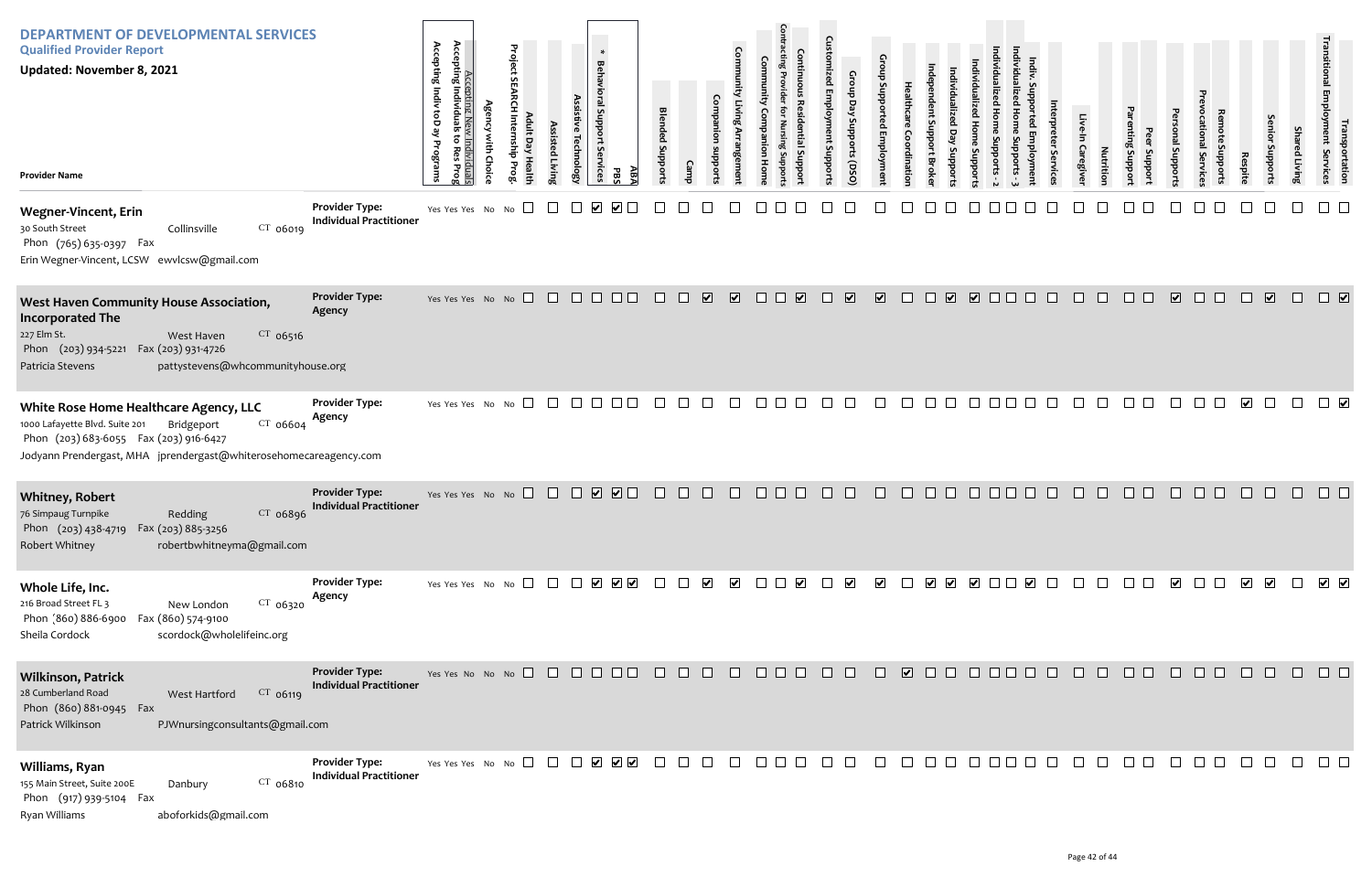| <b>DEPARTMENT OF DEVELOPMENTAL SERVICES</b><br><b>Qualified Provider Report</b><br><b>Updated: November 8, 2021</b><br><b>Provider Name</b>                                                         |                                                         | Accepting New<br>Accepting Individuals<br>Accepting Indiv toD ay<br>v Individuals<br>: to Res Prog<br>Programs<br>ę | Project<br>ult Day Healt<br>dius<br><b>Prog</b> | Assisted Livin | $\ast$<br><b>Behavioral Support</b><br>Technolog <sub>'</sub><br>: Services | ABA<br>PBS                                                                     | <b>Blended Support</b> | Camp   | pport                | <b>Comm</b><br><b>Igeme</b> | $\frac{1}{2}$<br>흉<br>Hom | $\Omega$<br>ad Em<br>ant Suppor | Group Day Supports (DSO | ≏                       |                         | oddns<br>Brok                           | <b>Loddns</b>        | <u>S</u>                                                         |         | Caregive | Nutritio | iting Suppor<br>Support | al Support           | Service | Respit | enior<br>Juppor       | <b>Shared Livin</b> | <b>Transportation</b><br>Iployment Services |
|-----------------------------------------------------------------------------------------------------------------------------------------------------------------------------------------------------|---------------------------------------------------------|---------------------------------------------------------------------------------------------------------------------|-------------------------------------------------|----------------|-----------------------------------------------------------------------------|--------------------------------------------------------------------------------|------------------------|--------|----------------------|-----------------------------|---------------------------|---------------------------------|-------------------------|-------------------------|-------------------------|-----------------------------------------|----------------------|------------------------------------------------------------------|---------|----------|----------|-------------------------|----------------------|---------|--------|-----------------------|---------------------|---------------------------------------------|
| Winchester Town Treasurer (formerly Winsted<br><b>Senior Center)</b><br>80 Holabird Avenue<br>CT 06098<br>Winsted<br>Phon (860) 379-4252 Fax<br>rbardino@townofwinchester.org<br>Robin Bardino      | <b>Provider Type:</b><br>Agency                         | Yes Yes Yes Yes No                                                                                                  | $\Box$                                          |                | $\mathbb{L}$                                                                |                                                                                |                        |        |                      |                             |                           |                                 | $\overline{\mathbf{v}}$ | $\overline{\mathbf{v}}$ |                         |                                         |                      |                                                                  |         |          |          |                         |                      |         |        |                       |                     | $\overline{\mathbf{v}}$                     |
| Windsor Independent Living Association, Inc.<br>(WILA)<br>45 Maple Ave., PO Box 908<br>$CT$ 06095<br>Windsor<br>Phon (860) 688-2891 Fax (860) 688-666<br>mmidlin@wilainc.org<br>Mari Midlin         | <b>Provider Type:</b><br>Agency                         | Yes Yes Yes No No                                                                                                   | $\Box$                                          | $\Box$         | $\blacktriangleright$                                                       | $\Box$                                                                         | $\pm$                  |        | $\blacktriangledown$ | $\blacktriangledown$        | ⊔                         |                                 | $\blacktriangledown$    | $\blacktriangleright$   | $\overline{\mathbf{v}}$ | $\overline{\mathbf{v}}$<br>$\mathsf{L}$ | $\blacktriangledown$ | $\blacktriangledown$                                             |         |          |          |                         | $\blacktriangledown$ |         |        | $\blacktriangleright$ | $\Box$              | $\Box$                                      |
| Winebrenner, Elizabeth<br>CT 06483<br>14 Falcon Drive<br>Seymour<br>Phon (203) 525-6696  Fax (203) 813-7038<br>Beth Winebrenner<br>beth@behavioranalyticservices.com                                | <b>Provider Type:</b><br><b>Individual Practitioner</b> | Yes Yes Yes No No                                                                                                   |                                                 |                |                                                                             | $\begin{array}{c} \square \ \square \ \square \ \square \ \square \end{array}$ | $\Box$                 | $\Box$ | $\Box$               | $\Box$                      | $\Box$ $\Box$<br>$\Box$   | $\Box$                          | $\Box$                  | $\Box$                  | $\Box$                  | $\Box$ $\Box$                           |                      | $\begin{array}{c c c c c} \Box & \Box & \Box & \Box \end{array}$ | $\Box$  | $\Box$   | $\Box$   | $\Box$ $\Box$           | $\Box$               | $\Box$  | $\Box$ | $\Box$                | $\Box$              | $\Box$                                      |
| <b>Within Reach, LLC</b><br>$CT$ 06010<br>225 North Main Street<br>Bristol<br>Phon (860) 506-7991  Fax (844) 832-4715<br>cparis240@gmail.com<br>Chantell Paris                                      | <b>Provider Type:</b><br>Agency                         | Yes Yes Yes No No                                                                                                   |                                                 |                |                                                                             |                                                                                |                        |        |                      |                             |                           |                                 |                         |                         |                         |                                         |                      |                                                                  |         |          |          |                         |                      |         |        |                       |                     |                                             |
| Wolfe, Vicki<br>280 Trumbull Highway<br>$CT$ 06249<br>Lebanon<br>Phon (860) 465-9293 Fax<br>Vicki Wolfe<br>vfwolfe@live.com                                                                         | <b>Provider Type:</b><br><b>Individual Practitioner</b> |                                                                                                                     |                                                 |                |                                                                             |                                                                                |                        |        |                      |                             |                           |                                 |                         |                         |                         |                                         |                      |                                                                  |         |          |          |                         |                      |         |        |                       |                     |                                             |
| Yellow Cab Co. of New London & Groton,<br><b>Incorporated The</b><br>176 Cross Road<br>$CT$ 06385<br>Waterford<br>Phon (860) 443-1655  Fax (860) 437-7889<br>Kecurtin@curtinlivery.com<br>Kem Bruno | <b>Provider Type:</b><br>Agency                         | Yes Yes Yes No No $\Box$ $\Box$ $\Box$ $\Box$                                                                       |                                                 |                |                                                                             |                                                                                | $\Box$                 |        | $\mathbb{R}^n$       | $\Box$                      | $\Box$ $\Box$             |                                 |                         | $\Box$                  | $\Box$                  |                                         |                      |                                                                  | 0000000 | $\Box$   | $\Box$   |                         |                      |         |        |                       |                     | $\Box$                                      |